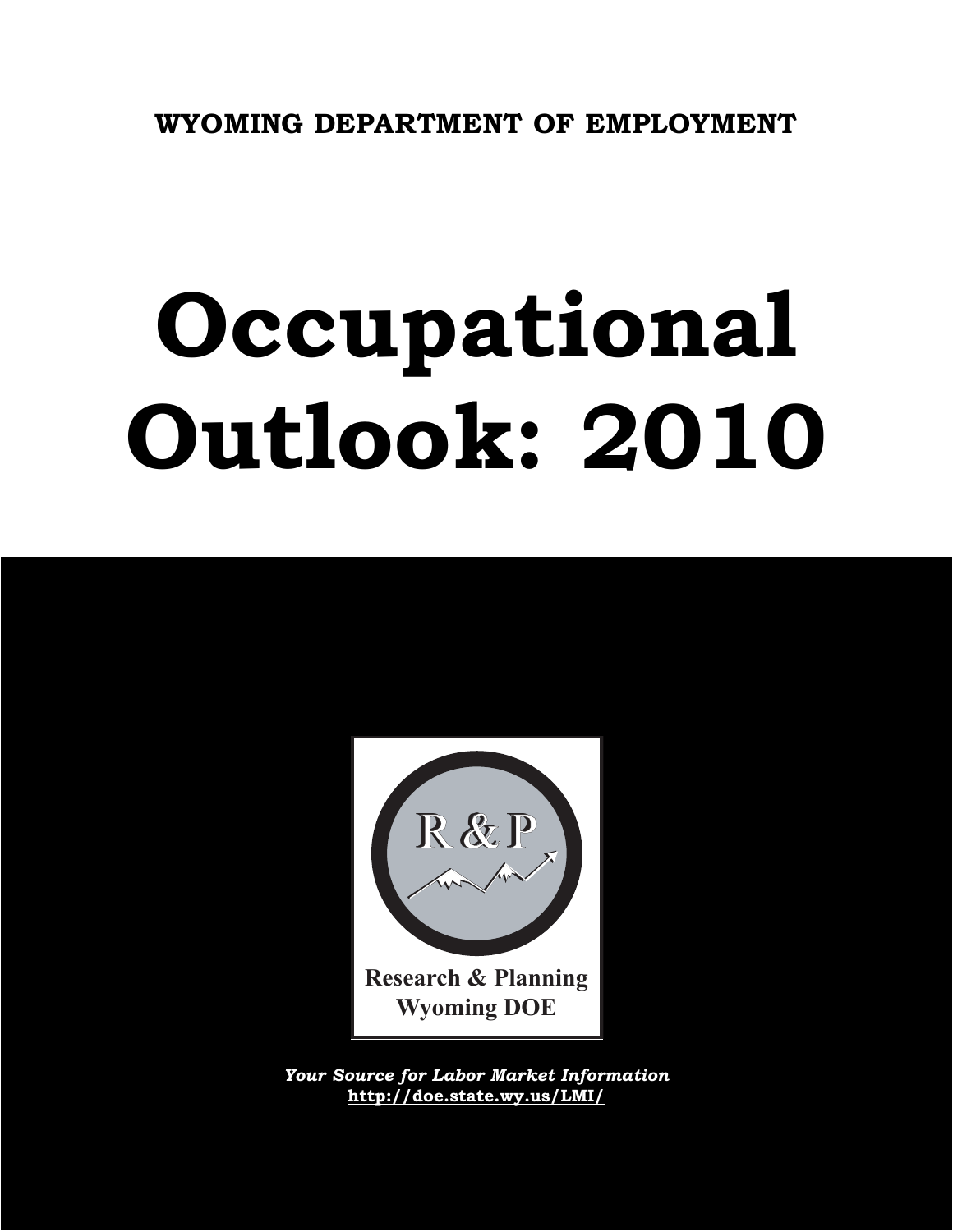# **Occupational Outlook: 2010**

Wyoming Department of Employment Cynthia A. Pomeroy, Director

Research & Planning Tom Gallagher, Manager Internet address - http://doe.state.wy.us/LMI/

> *Prepared by:* Tony Glover Mark Harris, Ph.D. Sara Saulcy

*Desktop Publishing by:* Susan J. Murray Krista R. Shinkle

Submitted for Printing February 2004

©Copyright 2004 by the Wyoming Department of Employment, Research & Planning

#### **Department of Employment Nondiscrimination Statement**

The Department of Employment does not discriminate on the basis of race, color, religion, national origin, sex, age, or disability. It is our intention that all individuals seeking services from our agency be given equal opportunity and that eligibility decisions be based upon applicable statutes, rules, and regulations.

> Research & Planning P.O. Box 2760 Casper, WY 82602 Phone: (307) 473-3807 Fax: (307) 473-3834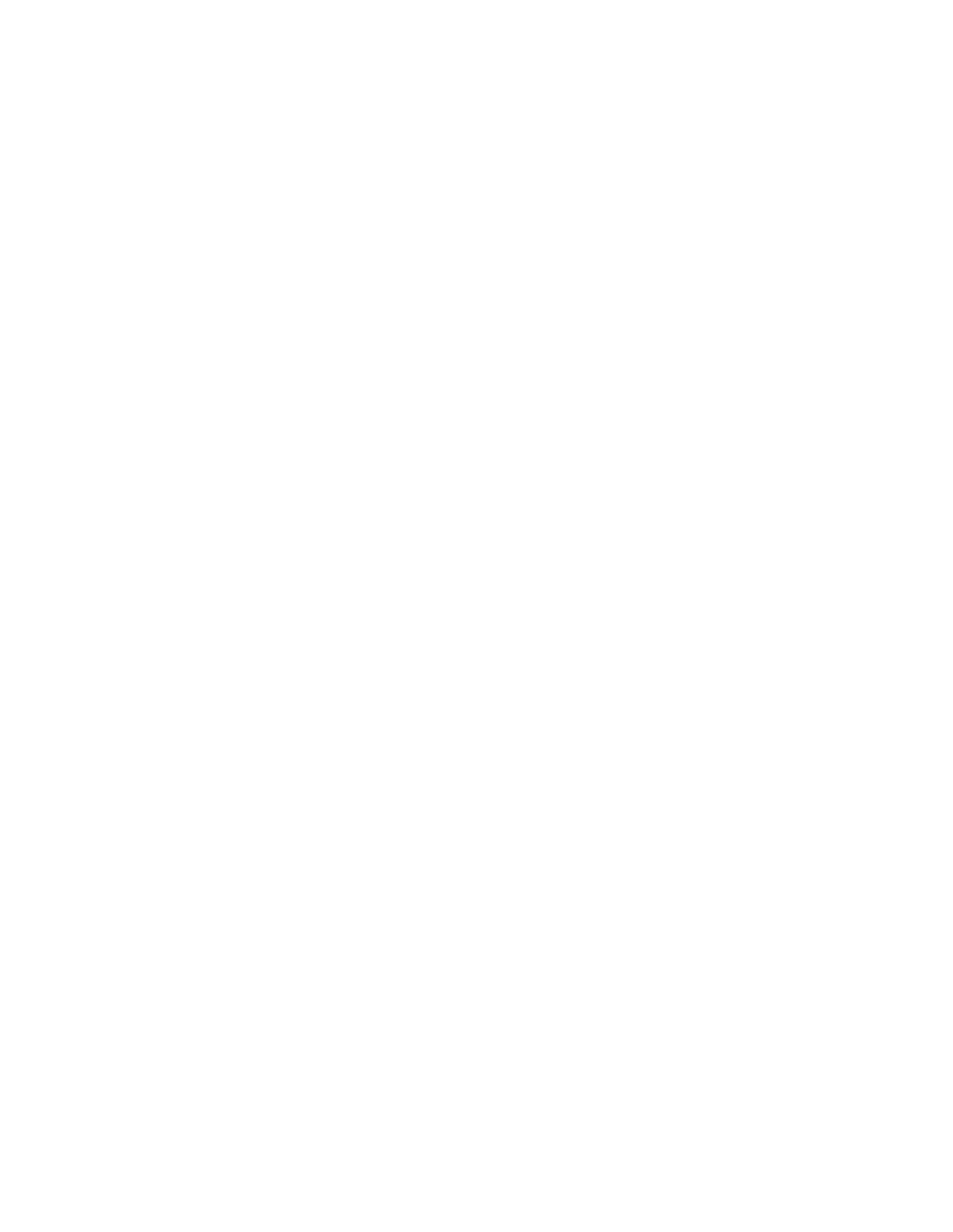#### **Contents**

| Chapter 1. Occupational Projections -- A Decision Making Tool                                                                                                                                                                                      | $\mathbf{1}$   |
|----------------------------------------------------------------------------------------------------------------------------------------------------------------------------------------------------------------------------------------------------|----------------|
|                                                                                                                                                                                                                                                    | $\mathbf{1}$   |
|                                                                                                                                                                                                                                                    | $\mathbf{1}$   |
| Figure 1.1: Projected Employment Trends of Transitional and                                                                                                                                                                                        | $\overline{2}$ |
|                                                                                                                                                                                                                                                    | 3              |
|                                                                                                                                                                                                                                                    | 3              |
|                                                                                                                                                                                                                                                    | 3              |
|                                                                                                                                                                                                                                                    | 4              |
|                                                                                                                                                                                                                                                    | 4              |
|                                                                                                                                                                                                                                                    | $\overline{7}$ |
|                                                                                                                                                                                                                                                    | $\overline{7}$ |
|                                                                                                                                                                                                                                                    | 8              |
| Table 2.1: Projected Employment Growth by Major Occupational<br>Group in Wyoming for the 50 Occupations With the Greatest<br>Projected Net Increase in Employment Requiring Postsecondary<br>Education and Paying Average Annual Wages of at Least | 8              |
| Table 2.2: The 50 Occupations in Wyoming With the Greatest<br>Projected Net Increase in Jobs Requiring Postsecondary<br>Education and Paying Average Annual Wages of at Least                                                                      | 9              |
| Figure 2.1: Distribution by Major Occupational Group of the 50<br>Occupations in Wyoming With the Greatest Projected Net                                                                                                                           | 11             |
| Figure 2.2: Percentage of Total New Jobs Within the 50<br>Occupations in Wyoming With the Greatest Projected Net<br>Increase in Employment by Education Requirements                                                                               | 12             |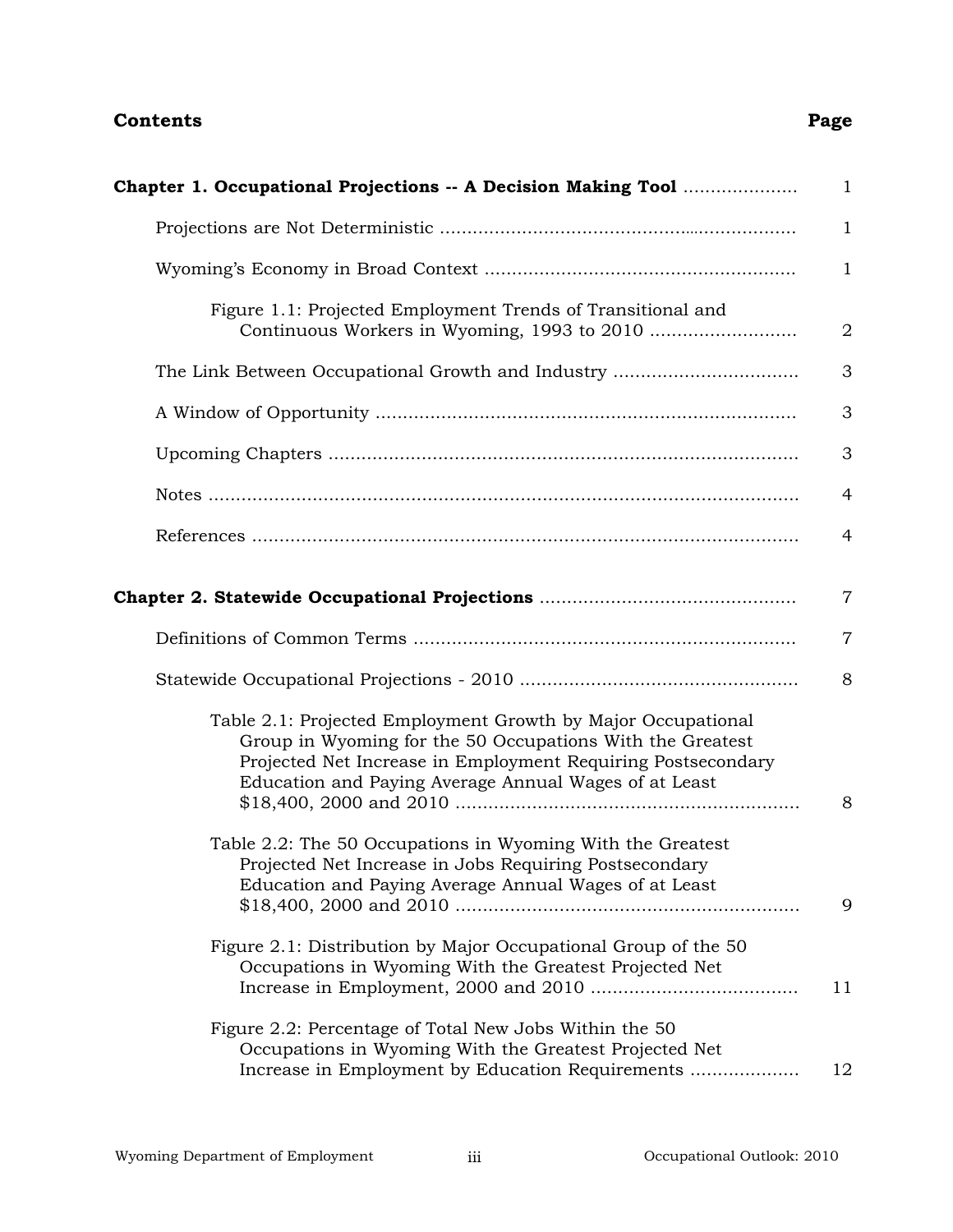| Figure 2.3: Distribution by Pay Range of 50 Occupations in<br>Wyoming With the Greatest Projected Net Increase in<br>Employment Requiring Postsecondary Education, 2000 and 2010 | 14 |
|----------------------------------------------------------------------------------------------------------------------------------------------------------------------------------|----|
|                                                                                                                                                                                  | 13 |
|                                                                                                                                                                                  | 14 |
|                                                                                                                                                                                  | 15 |
| Table 2.3: Wyoming Sample Oil and Gas Extraction (SIC13) Staffing                                                                                                                | 16 |
| Table 2.4: Wyoming Sample Building Materials, Hardware, Garden<br>Supply, and Mobile Home Dealers (SIC 52) Staffing Pattern                                                      | 17 |
|                                                                                                                                                                                  | 18 |
|                                                                                                                                                                                  | 18 |
|                                                                                                                                                                                  | 19 |
|                                                                                                                                                                                  | 21 |
|                                                                                                                                                                                  |    |
| Map: Occupational Employment Statistics (OES) Regions                                                                                                                            | 21 |
|                                                                                                                                                                                  | 21 |
| Table 3.1: Projected Total Employment Growth and Average Wage                                                                                                                    | 22 |
| Regional Highlights                                                                                                                                                              |    |
|                                                                                                                                                                                  | 22 |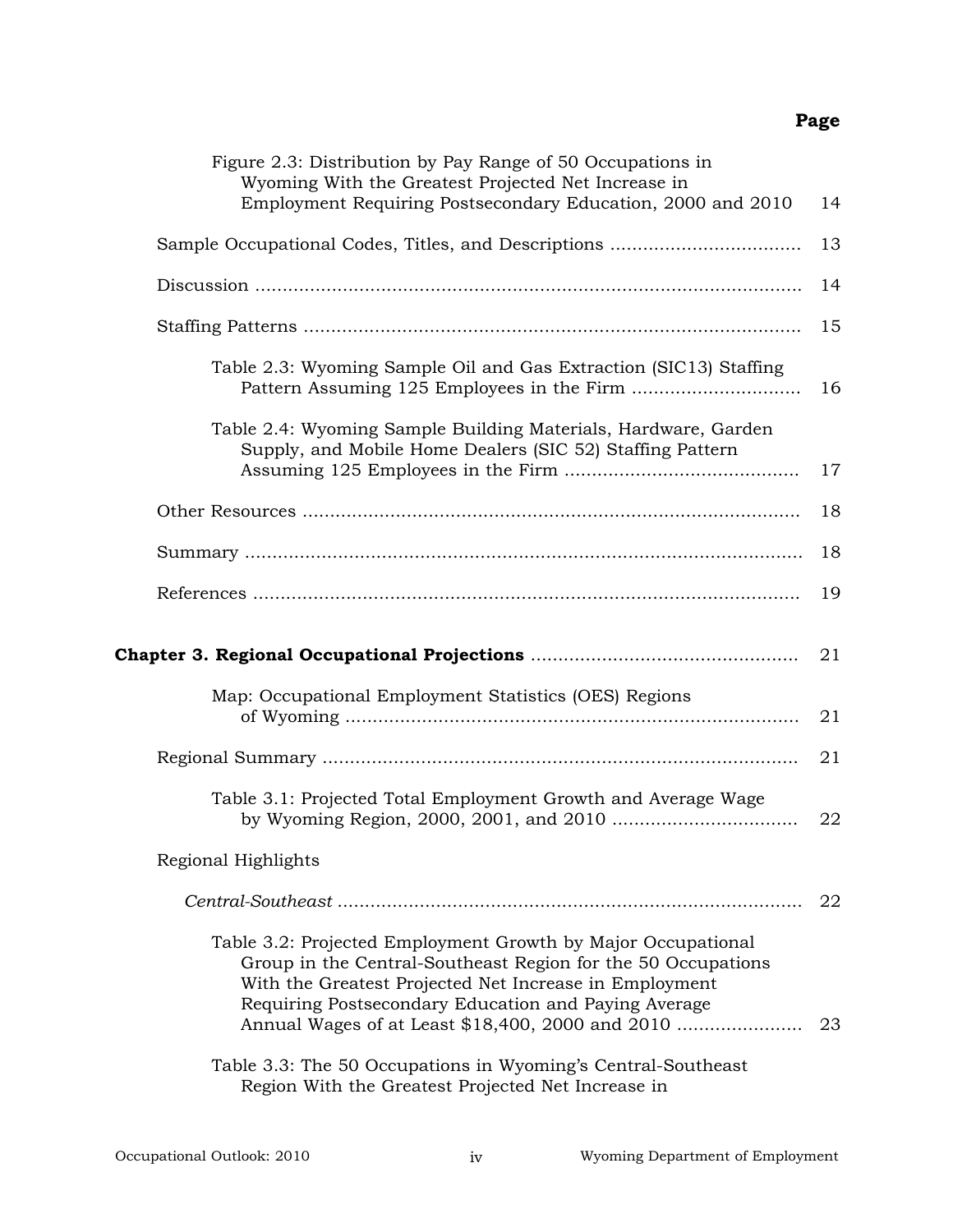| Employment Requiring Postsecondary Education and Paying<br>Average Annual Wages of at Least \$18,400, 2000 and 2010                                                                                                                                                                        | 24 |
|--------------------------------------------------------------------------------------------------------------------------------------------------------------------------------------------------------------------------------------------------------------------------------------------|----|
| Figure 3.1: Distribution by Major Occupational Group of the 50<br>Occupations in Wyoming's Central-Southeast Region With<br>the Greatest Projected Net Increase in Employment, 2000                                                                                                        | 26 |
| Figure 3.2: Percentage of Total New Jobs Within the 50<br>Occupations in Wyoming's Central-Southeast Region With the<br>Greatest Projected Net Increase in Employment by Education                                                                                                         | 26 |
| Figure 3.3: Distribution by Pay Range of 50 Occupations in<br>Wyoming's Central-Southeast Region With the Greatest<br>Projected Net Increase in Employment Requiring Postsecondary                                                                                                         | 27 |
|                                                                                                                                                                                                                                                                                            | 27 |
| Table 3.4: Projected Employment Growth by Major Occupational<br>Group in the Northeast Region for the 50 Occupations<br>With the Greatest Projected Net Increase in Employment<br>Requiring Postsecondary Education and Paying Average<br>Annual Wages of at Least \$18,400, 2000 and 2010 | 28 |
| Figure 3.4: Distribution by Major Occupational Group of the 50<br>Occupations in Wyoming's Northeast Region With<br>the Greatest Projected Net Increase in Employment, 2000                                                                                                                | 29 |
| Table 3.5: The 50 Occupations in Wyoming's Northeast Region<br>With the Greatest Projected Net Increase in Employment<br>Requiring Postsecondary Education and Paying Average                                                                                                              | 30 |
| Figure 3.5: Percentage of Total New Jobs Within the 50<br>Occupations in Wyoming's Northeast Region With the<br>Greatest Projected Net Increase in Employment by Education                                                                                                                 | 32 |
| Figure 3.6: Distribution by Pay Range of 50 Occupations in<br>Wyoming's Northeast Region With the Greatest<br>Projected Net Increase in Employment Requiring Postsecondary                                                                                                                 | 32 |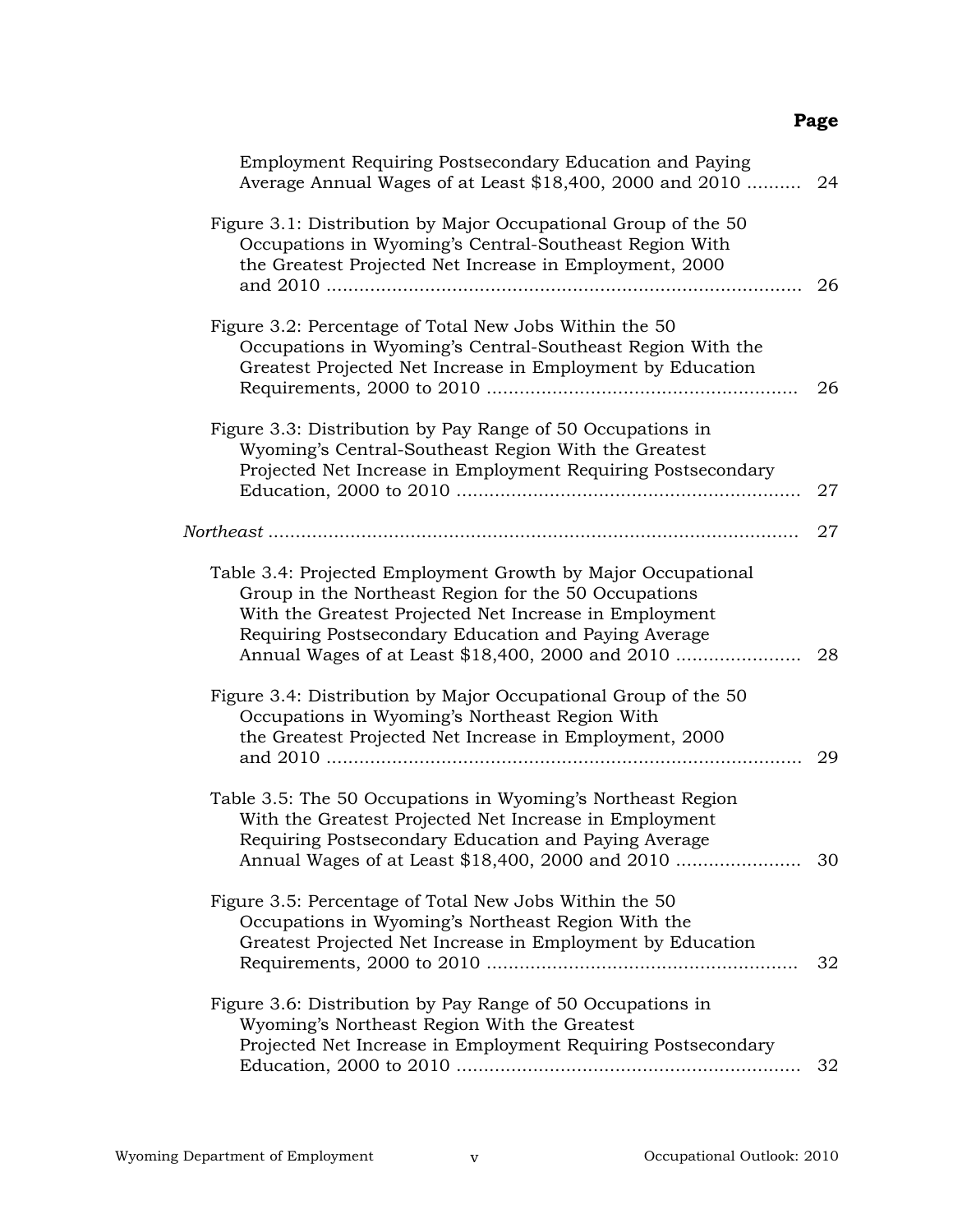|                                                                                                                                                                                                                                                                                            | 33 |
|--------------------------------------------------------------------------------------------------------------------------------------------------------------------------------------------------------------------------------------------------------------------------------------------|----|
| Table 3.6: Projected Employment Growth by Major Occupational<br>Group in the Northwest Region for the 50 Occupations<br>With the Greatest Projected Net Increase in Employment<br>Requiring Postsecondary Education and Paying Average<br>Annual Wages of at Least \$18,400, 2000 and 2010 | 33 |
| Figure 3.7: Distribution by Major Occupational Group of the 50<br>Occupations in Wyoming's Northwest Region With<br>the Greatest Projected Net Increase in Employment, 2000                                                                                                                | 34 |
| Table 3.7: The 50 Occupations in Wyoming's Northwest Region<br>With the Greatest Projected Net Increase in Employment<br>Requiring Postsecondary Education and Paying Average<br>Annual Wages of at Least \$18,400, 2000 and 2010                                                          | 35 |
| Figure 3.8: Percentage of Total New Jobs Within the 50<br>Occupations in Wyoming's Northwest Region With the<br>Greatest Projected Net Increase in Employment by Education                                                                                                                 | 37 |
| Figure 3.9: Distribution by Pay Range of 50 Occupations in<br>Wyoming's Northwest Region With the Greatest<br>Projected Net Increase in Employment Requiring Postsecondary                                                                                                                 | 37 |
|                                                                                                                                                                                                                                                                                            | 38 |
| Table 3.8: Projected Employment Growth by Major Occupational<br>Group in the Southwest Region for the 50 Occupations<br>With the Greatest Projected Net Increase in Employment<br>Requiring Postsecondary Education and Paying Average<br>Annual Wages of at Least \$18,400, 2000 and 2010 | 38 |
| Figure 3.10: Distribution by Major Occupational Group of the 50<br>Occupations in Wyoming's Southwest Region With<br>the Greatest Projected Net Increase in Employment, 2000                                                                                                               | 39 |
| Table 3.9: The 50 Occupations in Wyoming's Southwest Region<br>With the Greatest Projected Net Increase in Employment<br>Requiring Postsecondary Education and Paying Average<br>Annual Wages of at Least \$18,400, 2000 and 2010                                                          | 40 |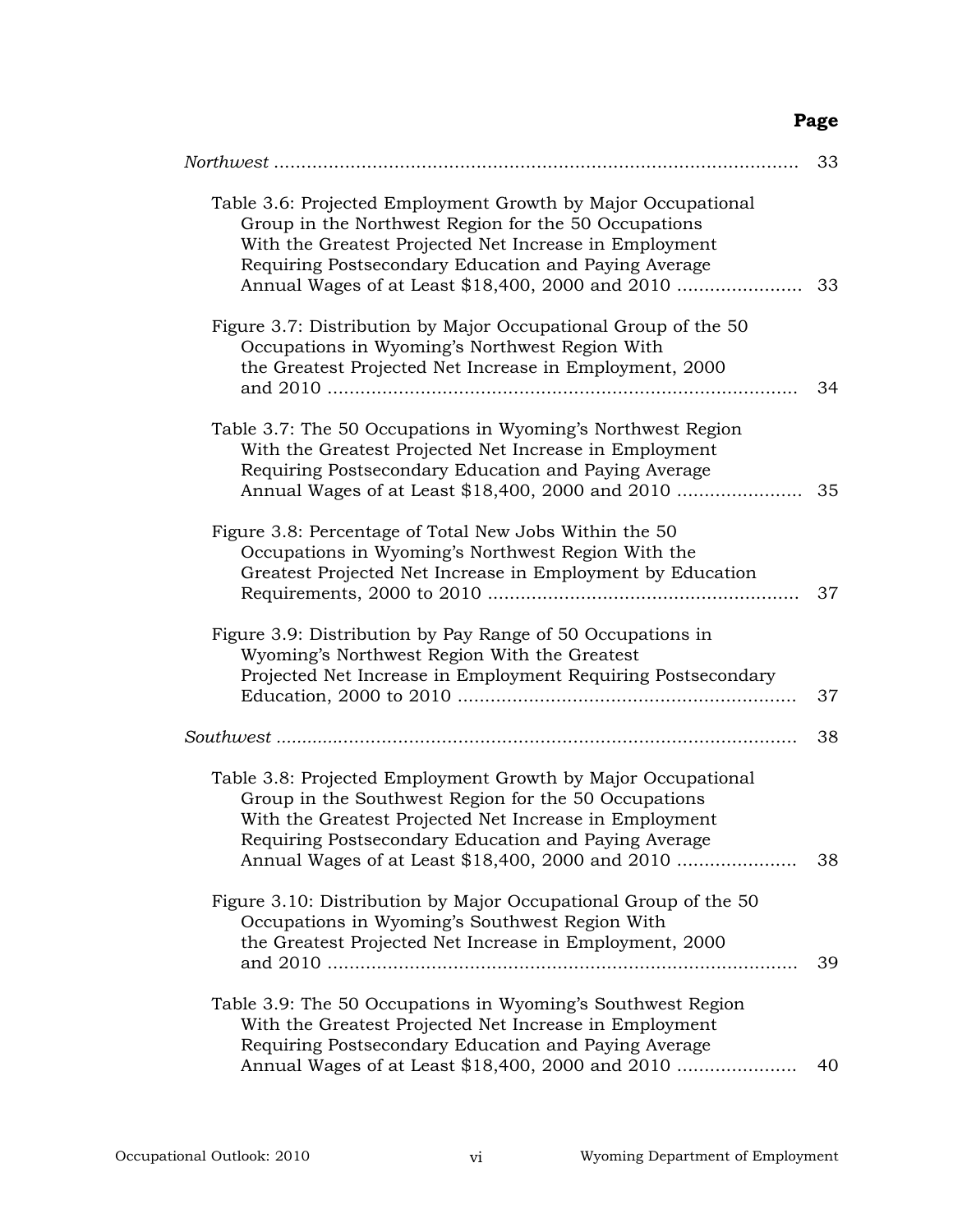| Figure 3.11: Percentage of Total New Jobs Within the 50<br>Occupations in Wyoming's Southwest Region With the<br>Greatest Projected Net Increase in Employment by Education                                                                                                             | 42 |
|-----------------------------------------------------------------------------------------------------------------------------------------------------------------------------------------------------------------------------------------------------------------------------------------|----|
| Figure 3.12: Distribution by Pay Range of the 50 Occupations in<br>Wyoming's Southwest Region With the Greatest<br>Projected Net Increase in Employment Requiring Postsecondary                                                                                                         | 42 |
|                                                                                                                                                                                                                                                                                         | 43 |
| Table 3.10: Projected Employment Growth by Major Occupational<br>Group in the Casper MSA for the 50 Occupations<br>With the Greatest Projected Net Increase in Employment<br>Requiring Postsecondary Education and Paying Average<br>Annual Wages of at Least \$18,400, 2000 and 2010   | 43 |
| Figure 3.13: Distribution by Major Occupational Group of the 50<br>Occupations in the Casper MSA With the Greatest Projected Net                                                                                                                                                        | 44 |
| Table 3.11: The 50 Occupations in the Casper MSA With the<br>Greatest Projected Net Increase in Employment Requiring<br>Postsecondary Education and Paying Average Annual Wages                                                                                                         | 45 |
| Figure 3.14: Percentage of Total New Jobs Within the 50<br>Occupations in the Casper MSA With the Greatest Projected Net<br>Increase in Employment by Education Requirements,                                                                                                           | 47 |
| Figure 3.15: Distribution by Pay Range of the 50 Occupations in<br>the Casper MSA With the Greatest Projected Net Increase in<br>Employment Requiring Postsecondary Education, 2000 to 2010                                                                                             | 47 |
|                                                                                                                                                                                                                                                                                         | 49 |
| Table 3.12: Projected Employment Growth by Major Occupational<br>Group in the Cheyenne MSA for the 50 Occupations<br>With the Greatest Projected Net Increase in Employment<br>Requiring Postsecondary Education and Paying Average<br>Annual Wages of at Least \$18,400, 2000 and 2010 | 48 |
| Figure 3.16: Distribution by Major Occupational Group of the 50<br>Occupations in the Cheyenne MSA With the Greatest Projected                                                                                                                                                          | 49 |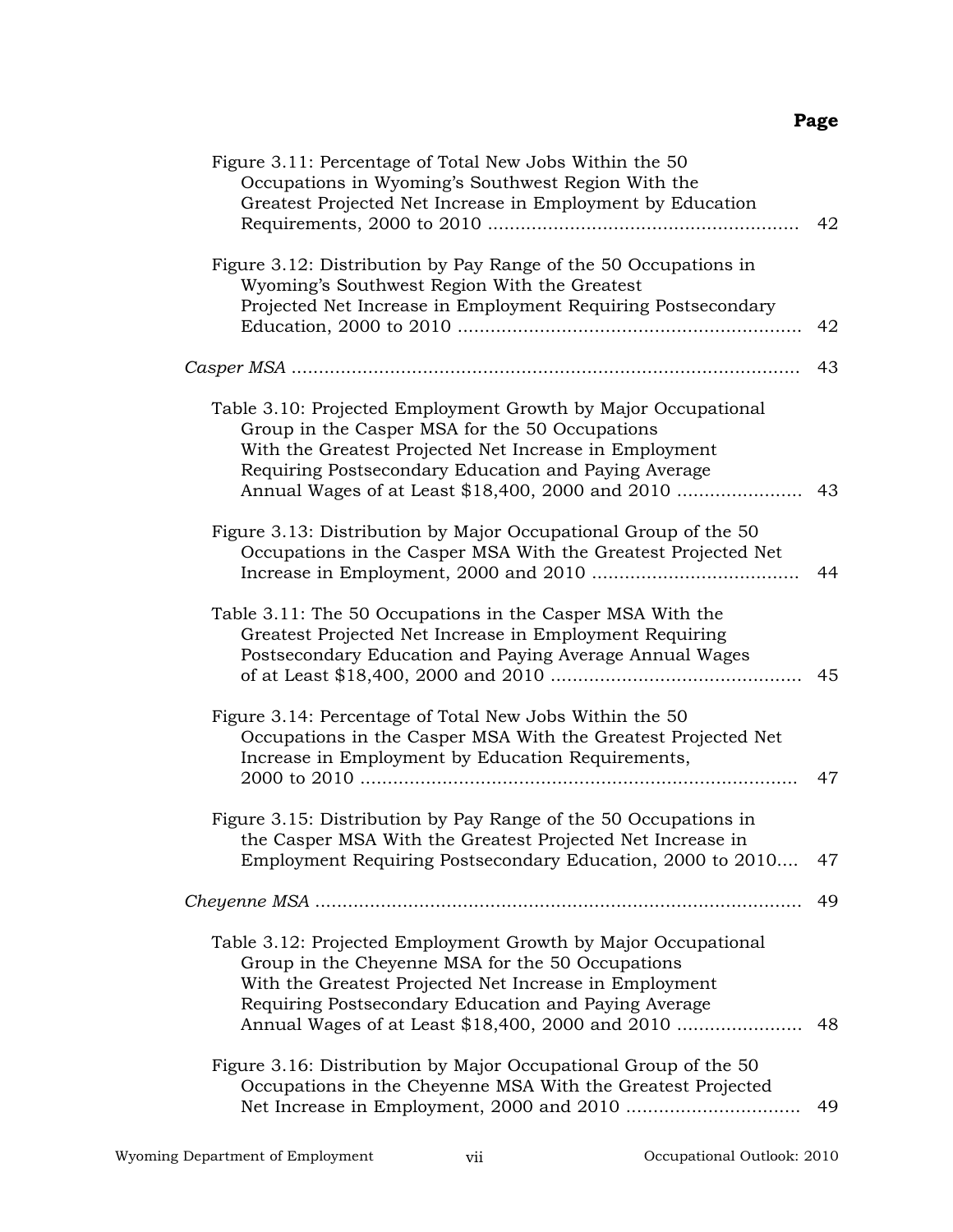| Table 3.13: The 50 Occupations in the Cheyenne MSA With the<br>Greatest Projected Net Increase in Employment Requiring<br>Postsecondary Education and Paying Average Annual Wages             | 50 |
|-----------------------------------------------------------------------------------------------------------------------------------------------------------------------------------------------|----|
| Figure 3.17: Percentage of Total New Jobs Within the 50<br>Occupations in the Cheyenne MSA With the Greatest Projected<br>Net Increase in Employment by Education Requirements,               | 52 |
| Figure 3.18: Distribution by Pay Range of the 50 Occupations in<br>the Cheyenne MSA With the Greatest Projected Net Increase in<br>Employment Requiring Postsecondary Education, 2000 to 2010 | 52 |
|                                                                                                                                                                                               | 53 |
|                                                                                                                                                                                               | 53 |
|                                                                                                                                                                                               | 55 |
|                                                                                                                                                                                               | 56 |
| Figure 4.1: Wyoming and U.S. Population Distribution by Age                                                                                                                                   | 55 |
| Figure 4.2: Distribution of Employees by Age, 2001 and                                                                                                                                        | 56 |
| Figure 4.3: Average Wage in All Industries by Age Group and                                                                                                                                   | 57 |
|                                                                                                                                                                                               | 56 |
| Map 4.1 Unemployment Rates (2002) and Mean Hourly Wages                                                                                                                                       | 57 |
| Table 1: State Unemployment Rates, September 2003 (Seasonally                                                                                                                                 | 58 |
| Figure 4.4: Nonagricultural Employment Growth (Percent Change                                                                                                                                 | 58 |
|                                                                                                                                                                                               | 58 |
|                                                                                                                                                                                               | 59 |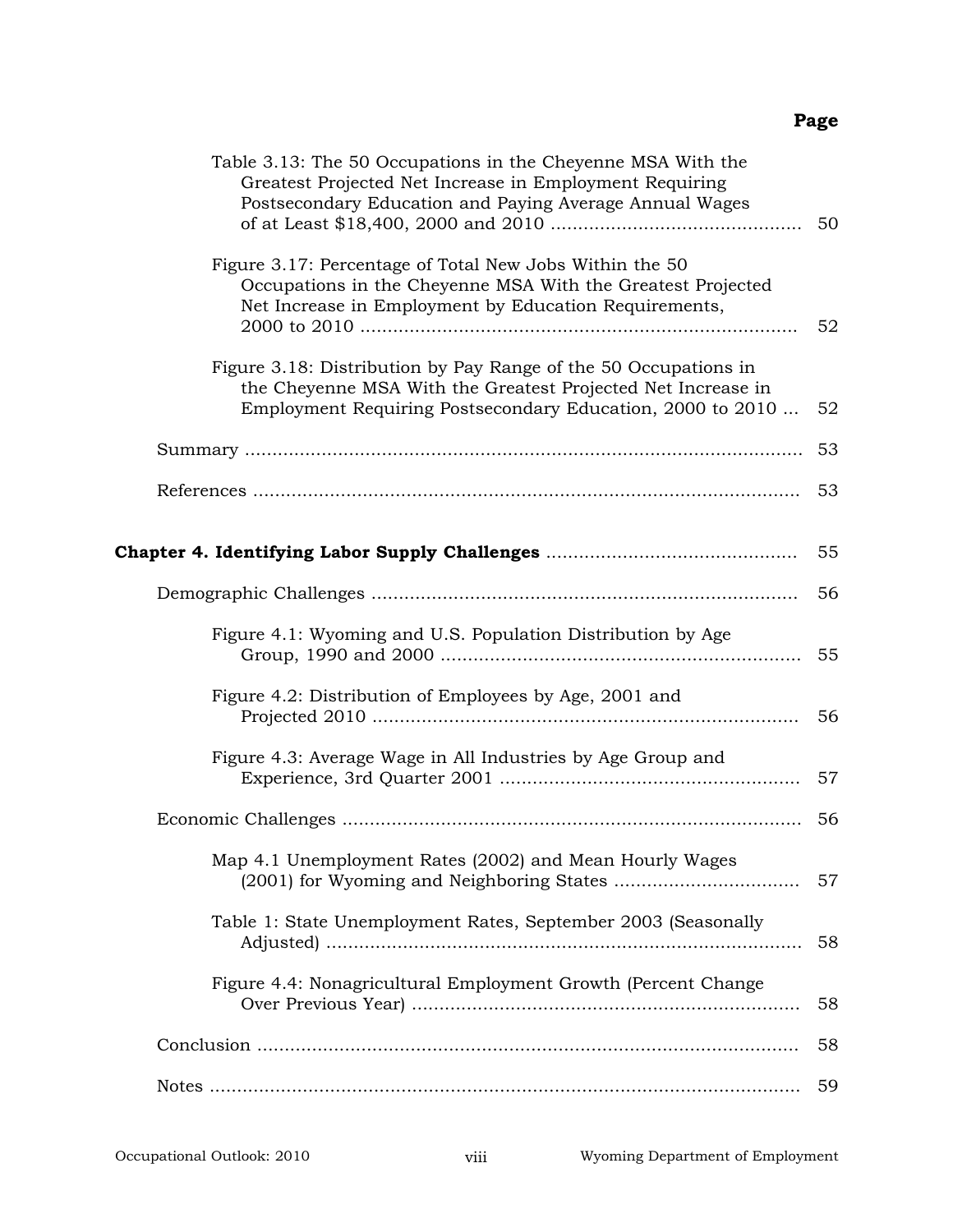|                                                                                                                                             | 59 |
|---------------------------------------------------------------------------------------------------------------------------------------------|----|
| Chapter 5. Transaction Data (Turnover): An Application to Occupational<br>Projections and a Strategy for Estimating Replacement Need at the | 61 |
| Introduction to the Employment Transaction Types that Impact Turnover                                                                       | 61 |
|                                                                                                                                             | 63 |
| Table 5.1: Persons to Employer Transactions in Wyoming's Health<br>Services Industry by Transaction Type, 1993 to 2001                      | 62 |
| Figure 5.1: Total Persons to Employer Transactions in Wyoming's                                                                             | 63 |
| Figure 5.2: Total Persons to Employer Transactions in Wyoming's<br>Health Services Industry by Transaction Type, 1993 to 2001               | 64 |
| Figure 5.3: Total Persons to Employer Transactions in Wyoming's<br>Hotels & Other Lodging Places Industry by Transaction Type,              | 64 |
| Persons to Employer Transaction Data: Application to the Health                                                                             | 66 |
| Table 5.2: Second Order Employer Level Transactions in<br>Wyoming's Health Services Industry by Transaction Component,                      | 65 |
| Persons to Market Transaction Data: Application to Occupational                                                                             | 67 |
| Table 5.3a: Person to Employer Level Transactions                                                                                           | 68 |
|                                                                                                                                             | 68 |
| Table 5.3c: Person to Market Transactions by Expanded                                                                                       | 68 |
| Table 5.4: Person to Labor Force Transactions in Wyoming for<br>Registered Nurses (RNs) by Expanded Transaction Types,                      | 69 |
|                                                                                                                                             | 73 |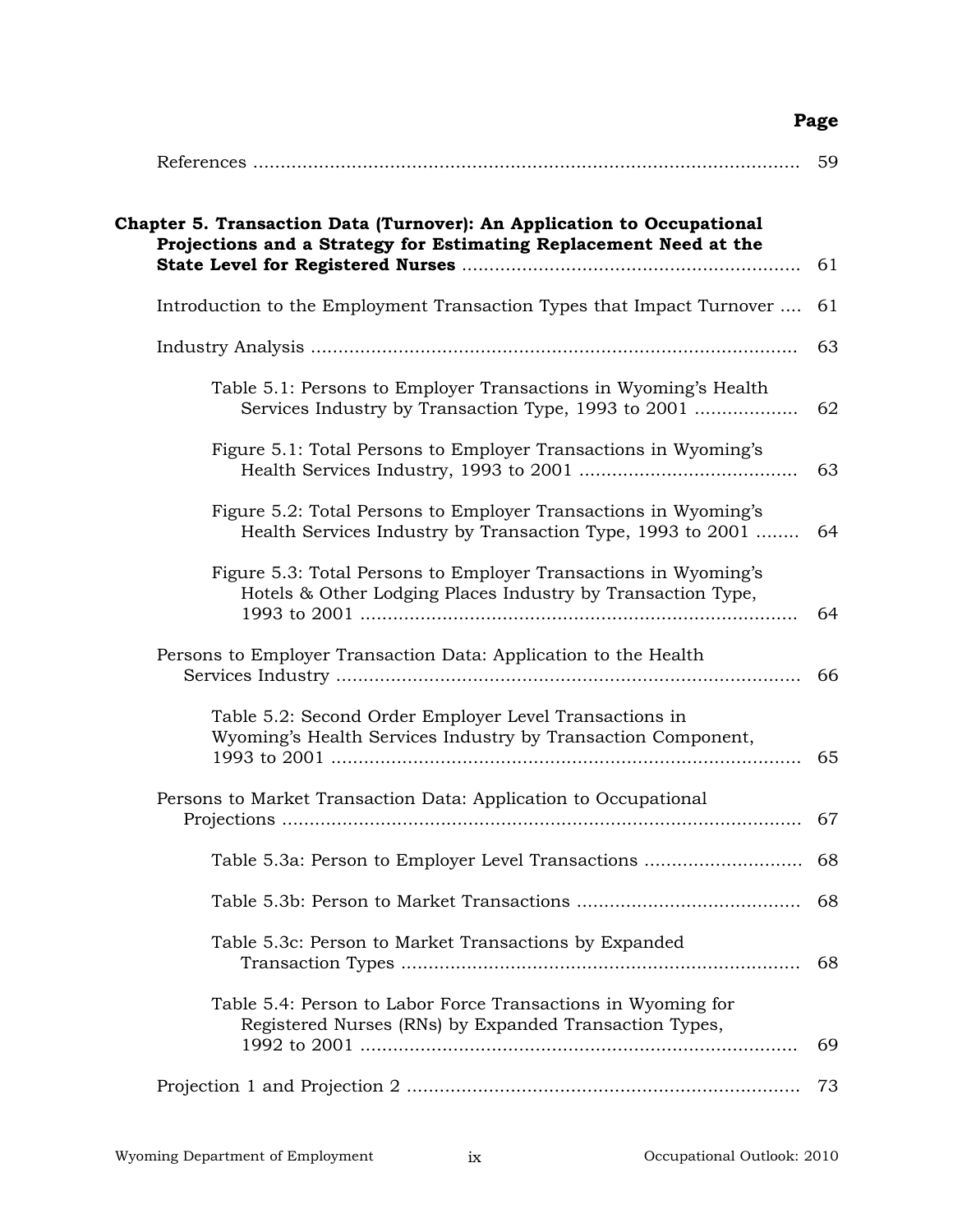| Table 5.5: Second Order Person to Labor Force Transaction<br>Components of Registered Nurses (RNs) in Wyoming, Base and | 71 |
|-------------------------------------------------------------------------------------------------------------------------|----|
|                                                                                                                         | 74 |
| Figure 5.4: Contrasting Two Projections on the Employment of                                                            | 72 |
| Figure 5.5: Attached Versus Determinate Flow of Registered Nurses                                                       | 75 |
| Why We Need Both Projections to Anticipate a Future Registered Nurse                                                    | 74 |
| Figure 5.6: Projected Shortage of Registered Nurses (RNs) in                                                            | 75 |
|                                                                                                                         | 74 |
|                                                                                                                         | 76 |
|                                                                                                                         | 76 |

**Editor's Note:** The Appendixes are available on Research & Planning's website at <http://doe.state.wy.us/lmi/outlTOC.htm>.

> **Appendix A** presents long-term statewide and regional occupational projections (2000 to 2010).

**Appendix B** includes methodological notes regarding the method by which the projections were produced.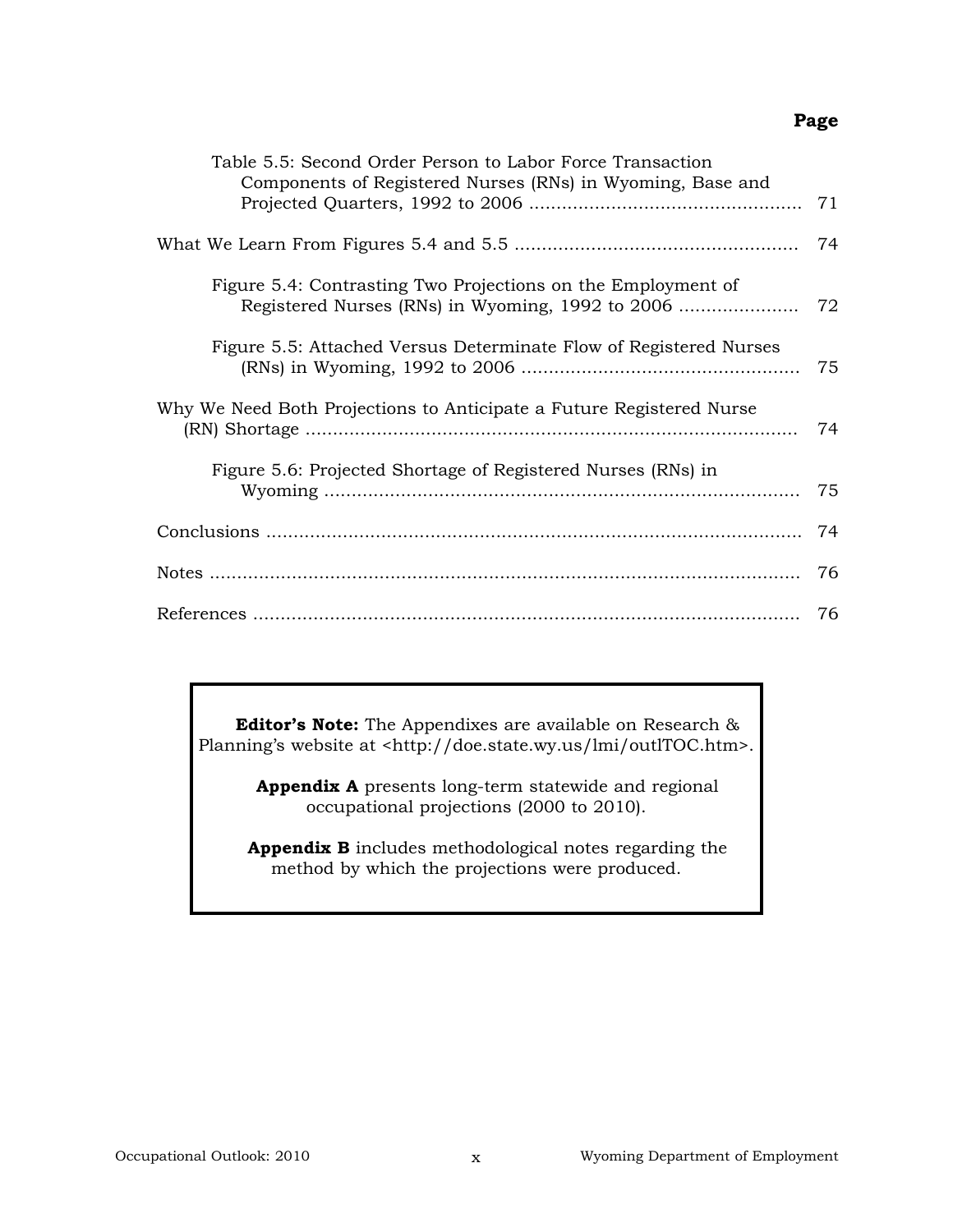# **Chapter 1. Occupational Projections -- A Decision-Making Tool by: Mark Harris, Ph.D.**

The following document represents the second part of employment  $\blacksquare$  projections to 2010. This segment specifically presents occupational employment projections for Wyoming statewide and sub-state areas. An earlier document, (Gallagher, Harris, Leonard, Liu, & McVeigh, 2003) provides industry employment projections for statewide and sub-state areas.

#### **Projections are Not Deterministic**

Employment projections, in large part, reflect a continuation of past trends. Past trends, although important, are not necessarily deterministic of future employment levels. Projections by themselves can affect the future by stimulating thought and discussion on the likelihood and alterability of the baseline forecast.

Among other factors, significant social effort may alter undesirable projected employment trends. For example, concerted effort in developing well-paying industries and their associated occupations, and providing qualified applicants for those positions may change the projected outcomes. Thus, even occupations projected to decline by time series methods may actually experience growth over the projected time line.<sup>1</sup> Additionally, we cannot completely predict how the development of, as yet unknown, technology will create, eliminate, reduce, or expand occupational categories.2

Policy makers and developers need not feel constrained from pursuing increased employment in high-wage, high-skill occupations regardless of whether

projections indicate future growth. If policy makers are to achieve the goal "...to diversify and strengthen Wyoming's per capita income and job creation base" (Wyoming Office of Workforce Development, 1999), they will need to break with past trends and alter projected outcomes.

#### **Wyoming's Economy in Broad Context**

With the exception of a downturn during mid-decade, Wyoming's employment and population grew slowly during the 1990s while the nation was experiencing the most impressive 10-year period of economic growth in its history (Gallagher et al., 2003, pp. 1-4). Evidence would seem to indicate, therefore, that Wyoming's economy can grow (albeit in a limited manner) within the context of stiff external competition.

However, during this time period of relatively slow growth in Wyoming, a significant segment of younger workers (25 to 39) left Wyoming presumably in pursuit of attractive economic opportunities (Gallagher et al., 2003, pp. 41-46). The decrease in this demographic segment may affect employee shortages in Wyoming as older workers reach retirement age over the coming decades. Such shortages may hinder economic development if individuals age 25 to 39 cannot be retained or attracted back into the state.

Generally speaking, Wyoming's economy is more strongly tied to circumstances surrounding the worldwide mineral commodities markets rather than to national economic developments. Given that Wyoming's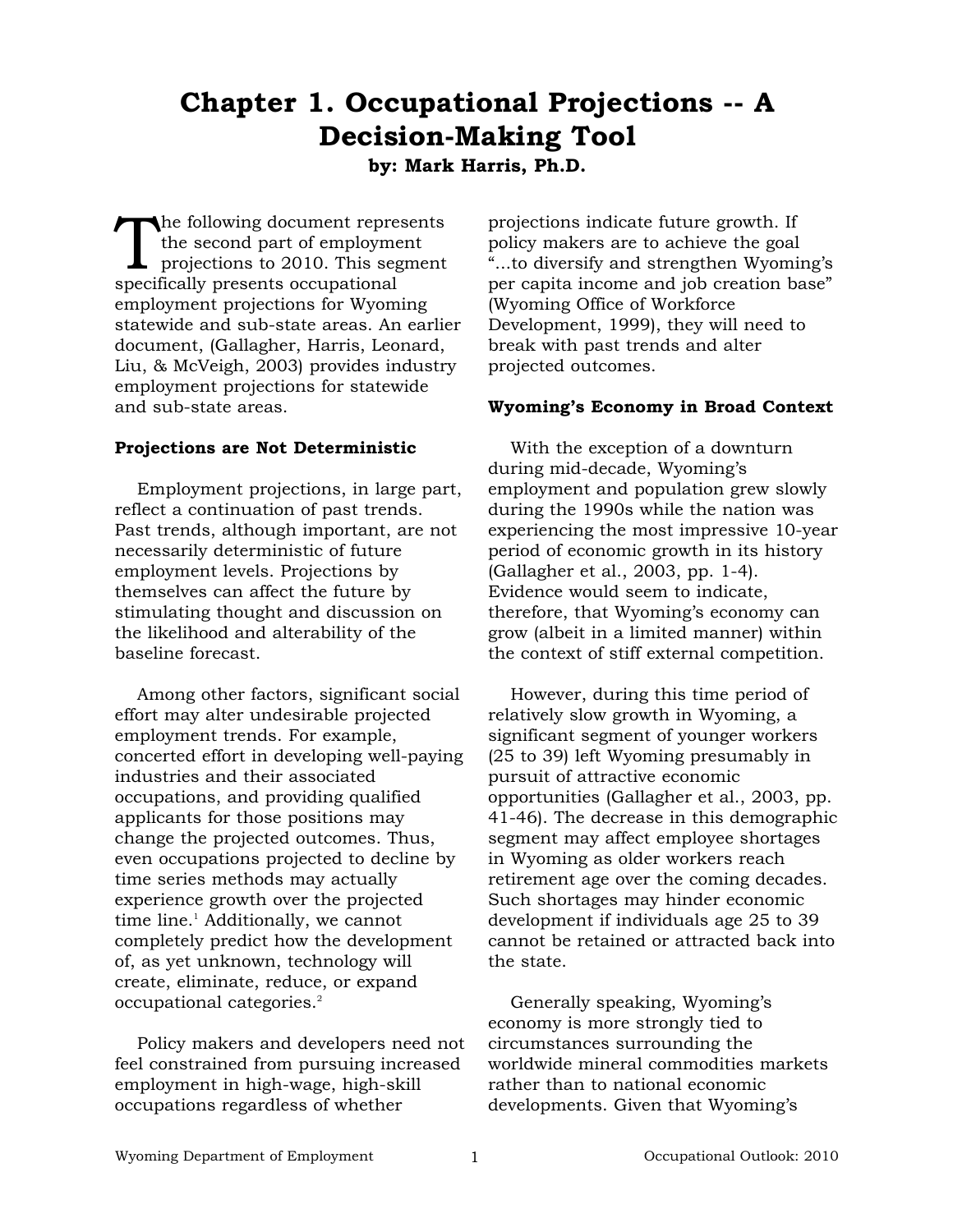

Mining employment is proportionately overrepresented relative to the rest of the nation (Harris, 2002), the economy is vulnerable to swings in commodities prices and global price competition. When the U.S. is doing well, the state has more economic difficulties. Because of stiff external competition, workers tend to disproportionately leave the state to take advantage of more promising opportunities elsewhere.

#### **The Link Between Occupational Growth and Industry**

Occupational growth in Wyoming will always be defined by industry growth. For example, the state will not increase the number of electrical engineers unless growth takes place in industries that typically employ electrical engineers. Growth in high-wage, full-time employment providing insurance and retirement benefits will not take place in the state unless firms in industries that typically provide these types of jobs also

increase. Economic development must first and foremost be industry directed in order to obtain desired occupational growth.

Unfortunately, over the last decade, the norm has been growth in industries with a general concentration of low-wage occupations (Gallagher et al., 2003; Harris, 2002) that provide limited or no benefits (Cowan, 2003; Harris, 2003a) and typified by short employment tenure and high employee turnover (Murray, 2002). As seen in Figure 1.1, the proportion of transitional employment has increased from 1993 to 2000 and, left unchecked, is projected to continue through 2010. Transitional employees begin or end (or both) employment during a given quarter. Such high turnover is associated with industries generally offering part-time opportunities typified by low wages and fewer benefits. Failure to halt or reverse this general trend means these types of jobs will comprise a larger share of the state's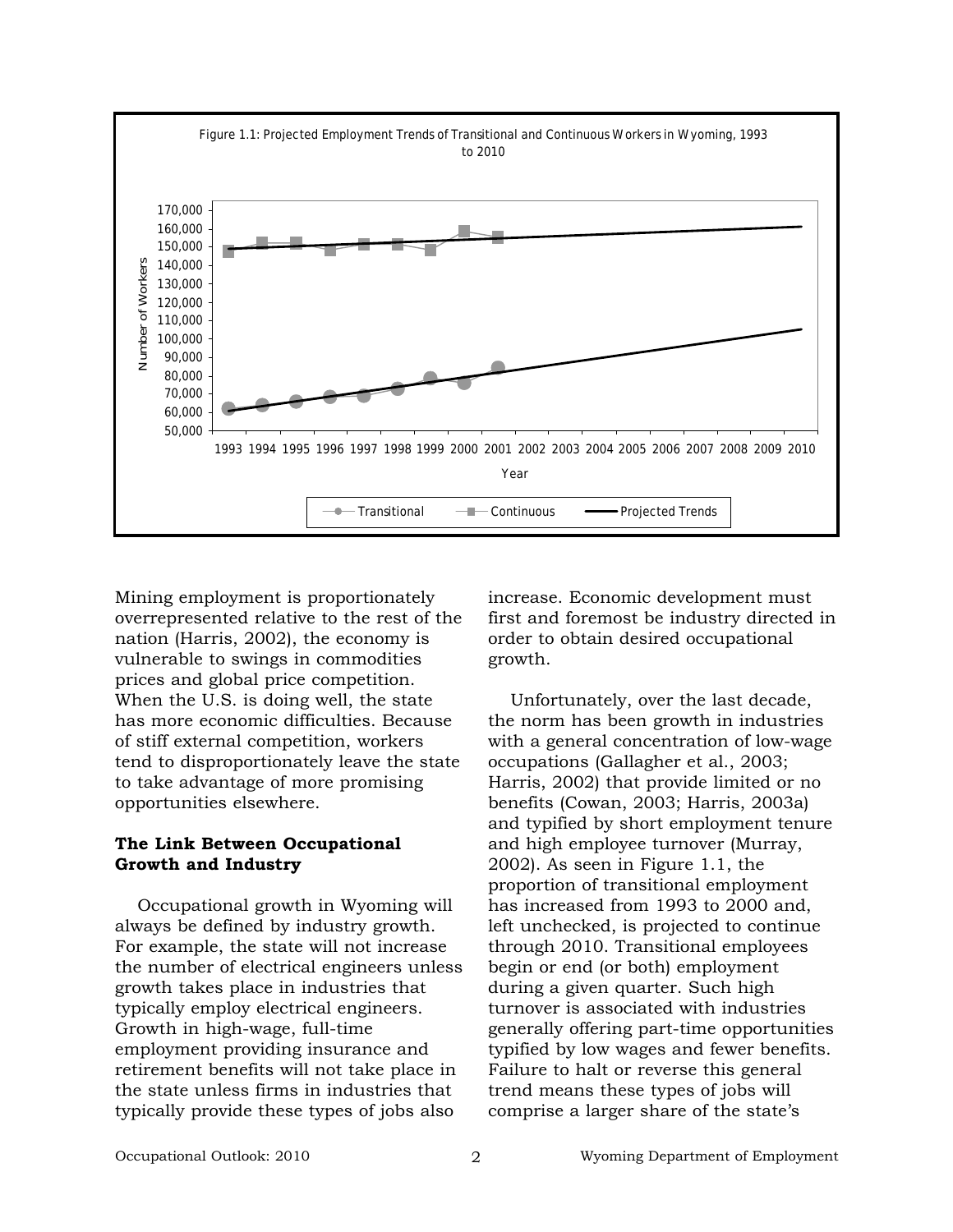occupational distribution and must be relied upon more heavily by those wanting to remain in Wyoming.

From both a sociological and economic standpoint this situation is problematic because private charitable and public entities will need to pick up the slack created by low wages and a lack of benefits among a growing portion of the population. Communities will increasingly be threatened with social disorder and decay because of low wages and high employee turnover.

Failure to infuse the economy with high-wage, full-time occupations means that individuals who become skilled through the state's workforce development system (i.e., K-12, community colleges, the University of Wyoming, and other training entities and programs) will encounter the dilemma of limited occupational opportunity in the state. In the coming years these workers may face the decision whether to accept an occupation for which they are overqualified or leave the state in search of better opportunities elsewhere. It is unlikely that skilled labor would accept low-wage, unstable employment in Wyoming when quality employment opportunities exist in the regional or national economy.

#### **A Window of Opportunity**

The current national recession and weakened regional economies of bordering states appear to provide a window of opportunity to expand Wyoming's economy through retention of young people and in-migration of former and new residents. It is important that growth in Wyoming take place in underrepresented high wage industries that are not so closely tied to mineral commodities (Harris, 2003b; Henderson & Hauf, 2002). This type of growth will

help the state to become less vulnerable to worldwide developments and more competitive even during times when the national and regional economies are strong. This does not mean that proportionately overrepresented industries (e.g., Mining in particular) cannot also continue to grow (even at fairly expansive rates) but only that growth among other underrepresented industries and their associated occupations must take place at a faster rate. Proportional redistribution of Wyoming's industry and occupational employment base will help protect the economy from the instability that comes from an underdiversified economic base and better position Wyoming to retain its skilled workforce when the national and surrounding regional economies rebound.

#### **Upcoming Chapters**

Level-change analysis presented in Chapters 2 and 3 focus on the top 50 growth<sup>3</sup> occupations paying at least \$18,400 (100% of the federal poverty guideline for a family of four) and requiring postsecondary education. Growing these occupations will provide an outlet for Wyoming's post secondary educational institutions and provide employment more likely to retain individuals within the state. We do not show occupational growth in the state that does not require education beyond the postsecondary level or occupations that pay below the poverty guideline. Chapter 2 presents statewide occupational projections whereas Chapter 3 presents projections for substate regions and Metropolitan Statistical Areas. Chapter 4 provides an analysis of industry turnover rates as applied to occupational categories to study potential replacement need. Chapter 5 examines occupational projections for nurses and provides a measure of both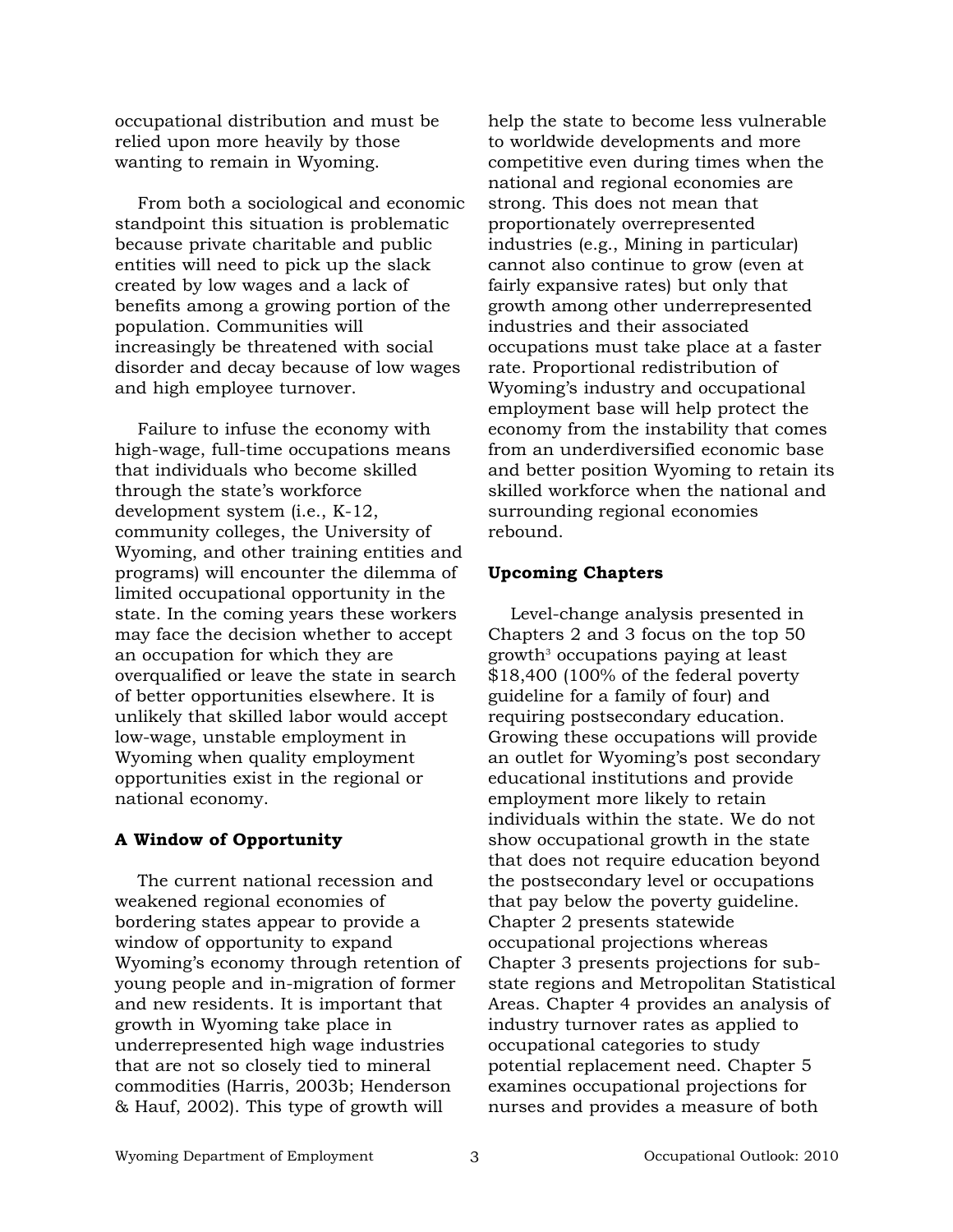projected turnover as well as the change in demand. Appendix A presents longterm occupational projections. Appendix B includes methodological notes regarding the method by which the projections were produced. The Appendixes are available on Research & Planning's website at <http://doe.state. wy.us/lmi/outlTOC.htm>.

#### **Notes**

1 Even occupations that experience a decline in absolute numbers over time may still offer new employment opportunities due to replacement need caused by various factors (e.g., retirement). For example, absolute employment in Production Occupations may decline from 10,000 to 9,000, representing a net loss of 1,000 jobs over the period. However, if 5,000 of the original 10,000 retire there will still be 4,000 jobs to fill at some point during the forecast period.

2 One would assume that a workforce with broad competencies in mathematics and science provides the safest skill set with which to adjust and adapt to the way that occupations react to new technology. However, Wyoming is unlikely to maintain a highly skilled but underutilized and underpaid workforce in the face of robust regional and national economic competition.

3 Top growth is defined as absolute numeric rather than percent change. Given a small base year employment total, large percentage changes can occur with small absolute numeric changes. Although change in growth rates are important, the focus of this document is on identifying the highest volume of growth among a category of occupations that require significant human capital investment and that produce a livingwage outcome.

#### **References**

- Cowan, C. (2003). *Employee benefits in Wyoming: 2001*. Retrieved January 29, 2004 from http://doe.state.wy. us/lmi/benefits/bentoc.htm
- Gallagher, T., Harris M. A., Leonard, D. W., Liu, W., & McVeigh, B. (2003). *Employment outlook: 2010*. Retrieved January 29, 2004 from http://doe. state.wy.us/lmi/EmpOutlook2010. pdf
- Harris, M. A. (2002, September). Is Wyoming's economy diversifying and is economic diversity in Wyoming desirable? *Wyoming labor force trends.* Retrieved January 29, 2004 from http://doe.state.wy.us/lmi/ 0902/a1.htm
- Harris, M. A. (2003a). Who has access to employer-provided benefits in Wyoming? *Wyoming labor force trends*. Retrieved January 29, 2004, from http://doe.state.wy.us/ lmi/0203/a1.htm
- Harris, M. A. (2003b). Identifying potential living-wage employment growth opportunities in Wyoming. *Wyoming labor force trends*. Retrieved January 29, 2004, from http://doe.state.wy.us/lmi/0503/ a1.htm
- Henderson, C. R., & Hauf, D. (2003). Comparing employment distributions among 22 major occupational groups for the U.S., Wyoming, and bordering states. *Wyoming labor force trends*. Retrieved January 29, 2004 from http://doe.state.wy.us/lmi/ 0603/a1.htm
- Murray, S. (Ed.). (2002). *Market dynamics from administrative records.* Retrieved January 29, 2004 from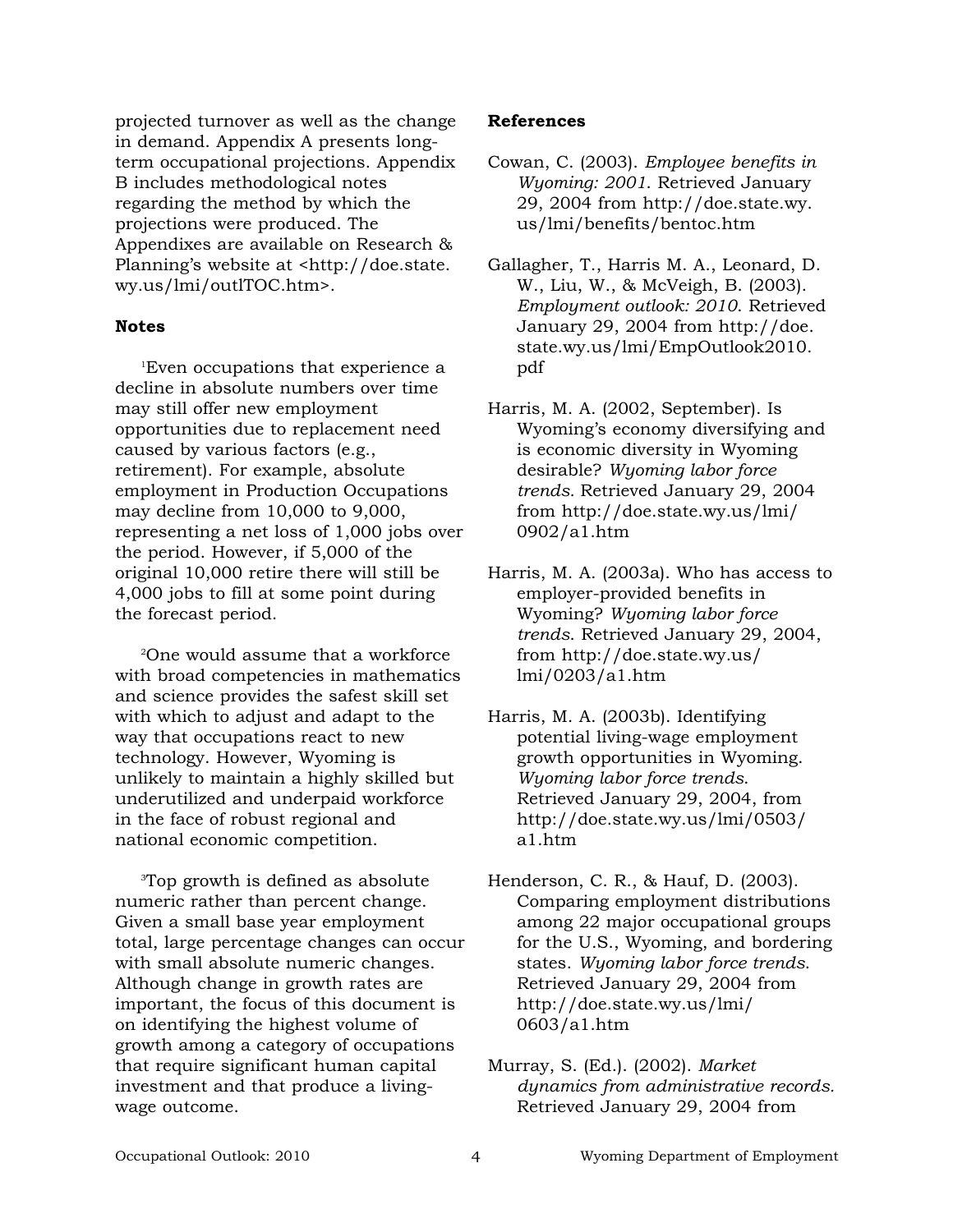http://doe.state.wy.us/lmi/w\_r\_ research/MarketDynamics1202.pdf

Wyoming Office of Workforce Development. (1999, December 30). *Wyoming unified plan.* Retrieved January 29, 2004 from http:// dwsweb.state.wy.us/vr/unified\_ plan.pdf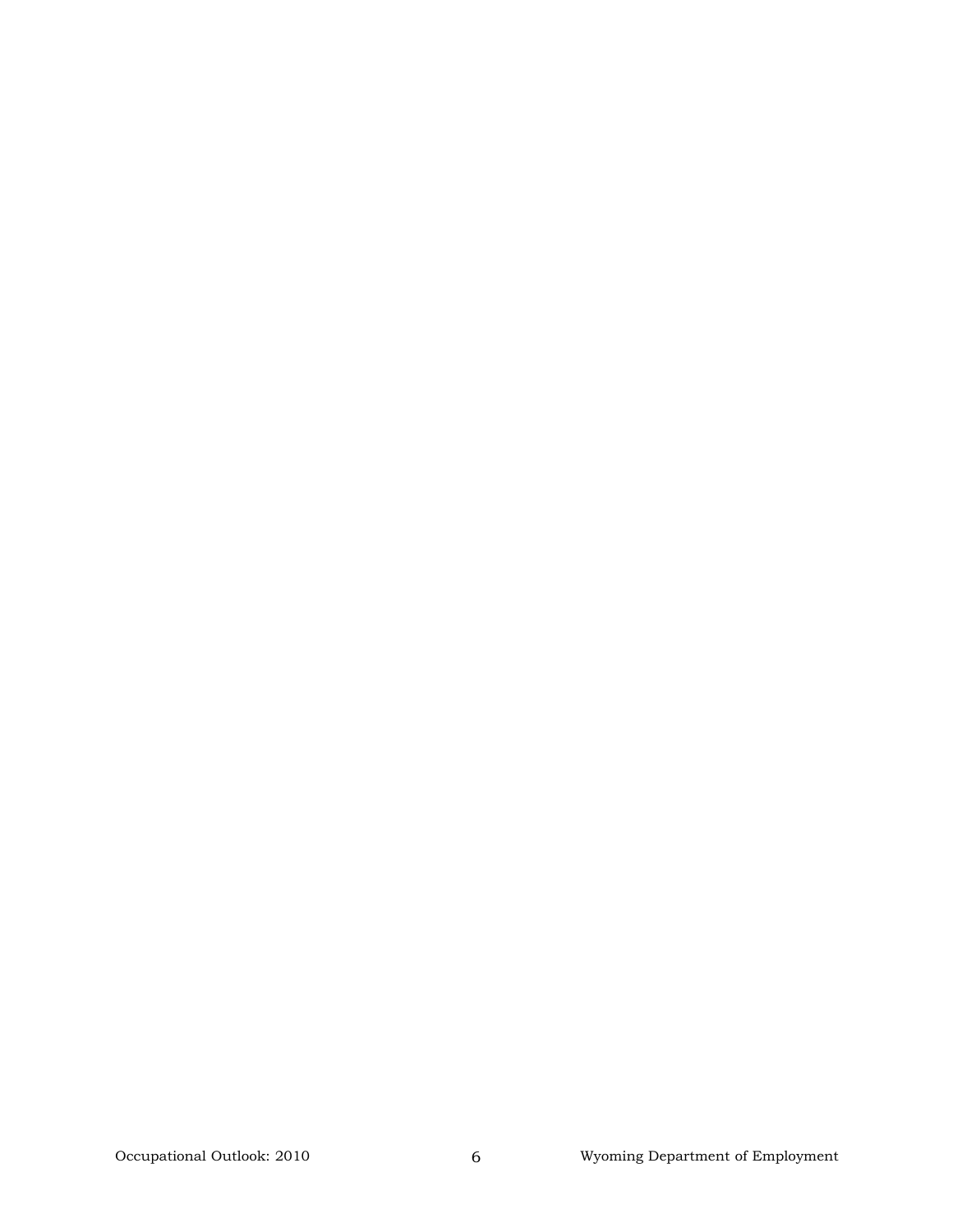# **Chapter 2. Statewide Occupational Projections**

**text by: Sara Saulcy, Economist data and methodology by: Tony Glover, Senior Research Analyst**

In this chapter, we examine statewid<br>occupational growth from 2000 to<br>2010 for all industries based on two<br>oritorio: (1) The eccupation must n this chapter, we examine statewide occupational growth from 2000 to criteria: (1) The occupation must typically require at least some postsecondary education and (2) The occupation must pay at least 100 percent of the federally-determined U.S. poverty guideline for a family of four (Thompson, 2003). Occupations meeting these criteria were evaluated in order to

facilitate employment and training program administration by entities such as the Wyoming Department of Workforce Services, economic developers, and college curriculum planners. We also present these occupations to give a sense of projected high wage jobs in Wyoming.

We extend our evaluation by discussing factors impacting occupational projections. We also

#### **Definitions of Common Terms**

**Staffing Pattern** - the occupational requirements of an industry. For example, a restaurant might typically employ two managers, five cooks, and eight wait staff. It can be used to estimate either the percentage of workers required per occupation in an industry or typical occupational requirements given a predetermined number of workers.

**Detailed Occupation** - refers to a specific occupation within a group of occupations. For example, Registered Nurses are a specific occupation within the major occupational group of Healthcare Practitioners & Technical Occupations.

**Human Capital** - refers to the skills which workers gain through education or experience, and which increase their value in the labor market.

**Major Occupational Group** - a group of detailed occupations that involve similar tasks or skills. For instance, Lawyers, Court Reporters, Law Clerks, and Paralegals & Legal Assistants are all part of the major group Legal Occupations.

**O\*NET** - related to the Standard Occupational Classification system, the O\*NET system is focused on identifying typical occupational skill requirements. This skill classification system replaced the Dictionary of Occupational Titles.

**Poverty Level** - in 2003, the federal poverty guideline was \$18,400 annually for a family of four (Thompson, 2003). We refer to most wages as a percentage of the poverty guideline. For instance, \$22,840 is 124 percent of the poverty guideline.

**Standard Occupational Classification (SOC)** - the occupational classification system upon which this publication is based. It is a method for classifying occupations based on similar skill and task requirements.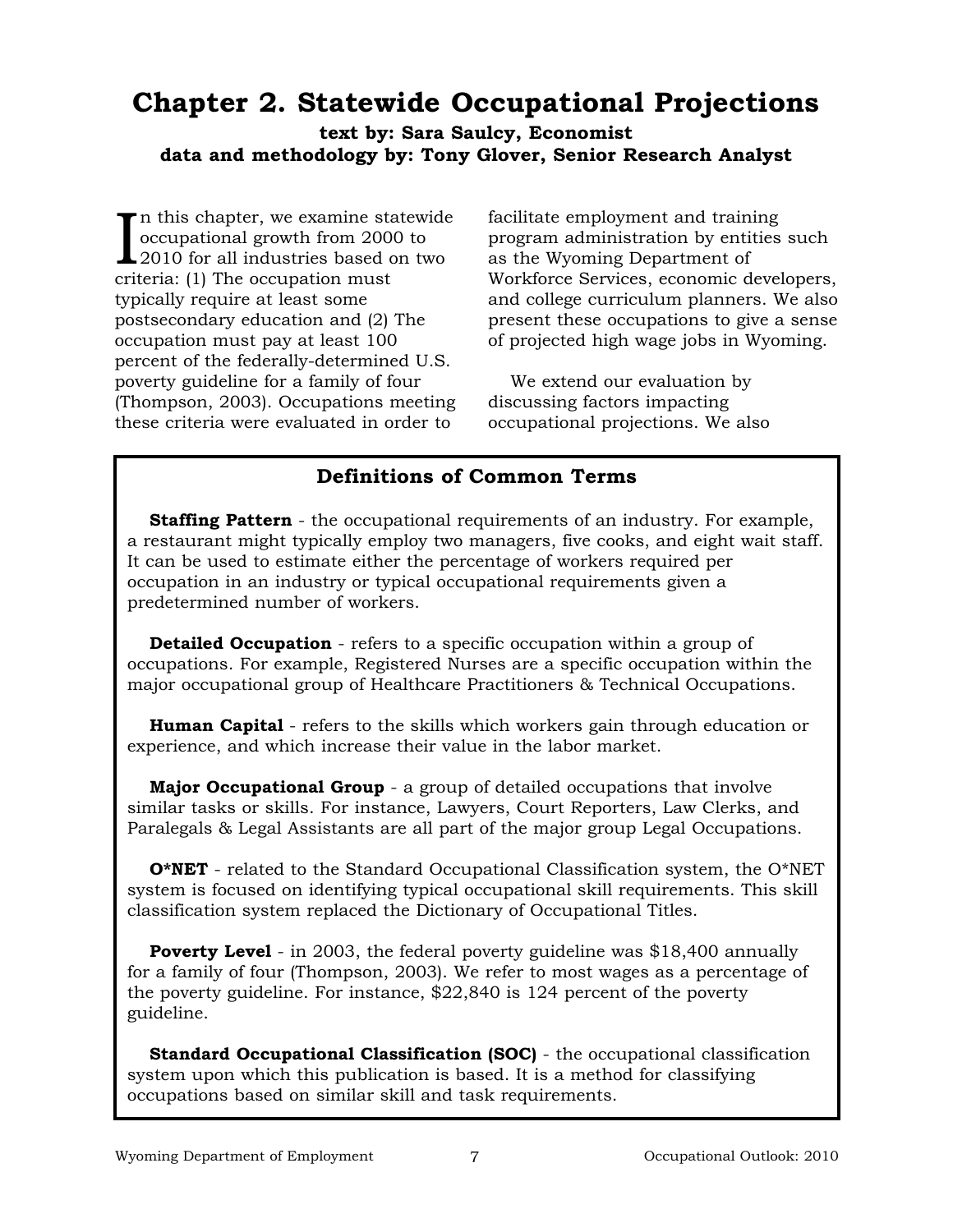examine projected occupational growth by major occupational groups, by typical education requirements, and poverty levels.

#### **Statewide Occupational Projections - 2010**

Statewide employment is projected to increase from 217,376 jobs in 2000 to 250,002 by 2010, an overall increase of 32,626 jobs or 15.0 percent (see Table

3.1, page 22). For purposes of this research, we narrowed the analysis to include only those occupations requiring postsecondary education and paying average annual wages of \$18,400 or higher. Of the 217,376 jobs in 2000, 27,706 jobs meet the education and income criteria (see Table 2.1 and Table 2.2 on page 9). The number of these jobs is expected to reach 32,498 by 2010.

Text continued on page 11

**at Least \$18,400,a 2000 and 2010 Table 2.1: Projected Employment Growth by Major Occupational Group in Wyoming for the 50 Occupations With the Greatest Projected Net Increase in Employment Requiring Postsecondary Education and Paying Average Annual Wages of**

|                                                  |                |             | Employment  |                |           |           | 2001 Average Wage |                      |
|--------------------------------------------------|----------------|-------------|-------------|----------------|-----------|-----------|-------------------|----------------------|
|                                                  |                |             | Projected   | Change         |           |           |                   | $%$ of               |
| SOC <sup>D</sup> Occupation Group Code and Title | $\#^{\tt C}$   | 2000        | 2010        | Number Percent |           | Hourly    | Annual            | Poverty <sup>d</sup> |
| 11-0000 Management                               | 6              | 7,490       | 8,722       | 1,232          | 16.4%     | \$27.53   | \$57,271          | 311%                 |
| 13-0000 Business & Financial Operations          | $\overline{2}$ | 2.287       | 2,649       | 362            | 15.8%     | \$20.97   | \$43.625          | 237%                 |
| 15-0000 Computer & Mathematical Science          | $\overline{2}$ | 886         | 976         | 90             | 10.2%     | \$15.89   | \$33,049          | 180%                 |
| 17-0000 Architecture & Engineering               | 5              | 1.078       | 1,497       | 419            | 38.9%     | \$23.57   | \$49,023          | 266%                 |
| 19-0000 Life, Physical, & Social Science         | 2              | 483         | 673         | 190            | 39.2%     | \$14.43   | \$30,014          | 163%                 |
| 21-0000 Community & Social Services              | 5              | 1,280       | 1,606       | 326            | 25.4%     | \$14.75   | \$30,686          | 167%                 |
| 23-0000 Legal                                    | 1              | 663         | 713         | 50             | 7.6%      | \$27.75   | \$57,710          | 314%                 |
| 25-0000 Education, Training & Library            | 5              | 7.470       | 8,151       | 681            | 9.1%      | <b>NA</b> | \$35,473          | 193%                 |
| 27-0000 Arts, Design, Entertainment, Sports &    | $\Omega$       | 0           | $\mathbf 0$ | 0              | 0.0%      | \$0.00    | \$0               | 0%                   |
| Media                                            |                |             |             |                |           |           |                   |                      |
| 29-0000 Healthcare Practitioner & Technical      | 11             | 6,748       | 8,129       | 1,381          | 20.5%     | \$20.46   | \$42,544          | 231%                 |
| 31-0000 Healthcare Support                       | 1              | 231         | 280         | 49             | 21.4%     | \$11.19   | \$23,270          | 126%                 |
| 33-0000 Protective Service                       | 0              | 0           | $\Omega$    | $\mathbf 0$    | 0.0%      | \$0.00    | \$0               | 0%                   |
| 35-0000 Food Preparation & Serving Related       | 1              | 655         | 738         | 83             | 12.6%     | \$10.98   | \$22,840          | 124%                 |
| 37-0000 Building & Grounds Cleaning &            | 0              | $\Omega$    | $\Omega$    | $\Omega$       | 0.0%      | \$0.00    | \$0               | 0%                   |
| Maintenance                                      |                |             |             |                |           |           |                   |                      |
| 39-0000<br>Personal Care & Service               | 1              | 607         | 717         | 110            | 18.2%     | \$10.58   | \$22,000          | 120%                 |
| 41-0000 Sales & Related                          | 1              | <b>ND</b>   | <b>ND</b>   | 76             | <b>ND</b> | <b>ND</b> | <b>ND</b>         | <b>ND</b>            |
| 43-0000 Office & Administrative Support          | 1              | 555         | 668         | 113            | 20.4%     | \$10.21   | \$21,230          | 115%                 |
| 45-0000 Farming, Fishing, & Forestry             | 0              | 0           | $\mathbf 0$ | $\mathbf 0$    | 0.0%      | \$0.00    | \$0               | 0%                   |
| 47-0000 Construction & Extraction                | 0              | $\Omega$    | $\Omega$    | $\Omega$       | 0.0%      | \$0.00    | \$0               | 0%                   |
| 49-0000 Installation, Maintenance, & Repair      | 5              | 3,406       | 4,074       | 668            | 19.6%     | \$15.36   | \$31,946          | 174%                 |
| 51-0000 Production                               |                | 1,100       | 1,295       | 195            | 17.7%     | \$14.58   | \$30,330          | 165%                 |
| 53-0000 Transportation & Material Moving         | $\Omega$       | $\mathbf 0$ | 0           | $\mathbf 0$    | 0.0%      | \$0.00    | \$0               | 0%                   |
| Total                                            | 50             | 27,706      | 32,498      | 4.792          | 17.3%     | \$20.52   | \$41.144          | 224%                 |

<sup>a</sup> 100 percent of the 2003 federal poverty guideline for a family of four.

<sup>b</sup>Standard Occupational Classification.

<sup>c</sup>Number of occupations per group.

<sup>d</sup>Based on \$18,400 annually for a family of four (100% of the 2003 federal poverty guideline).

NA - No hourly wage available; annual only.

ND - Not disclosable due to confidentiality of information.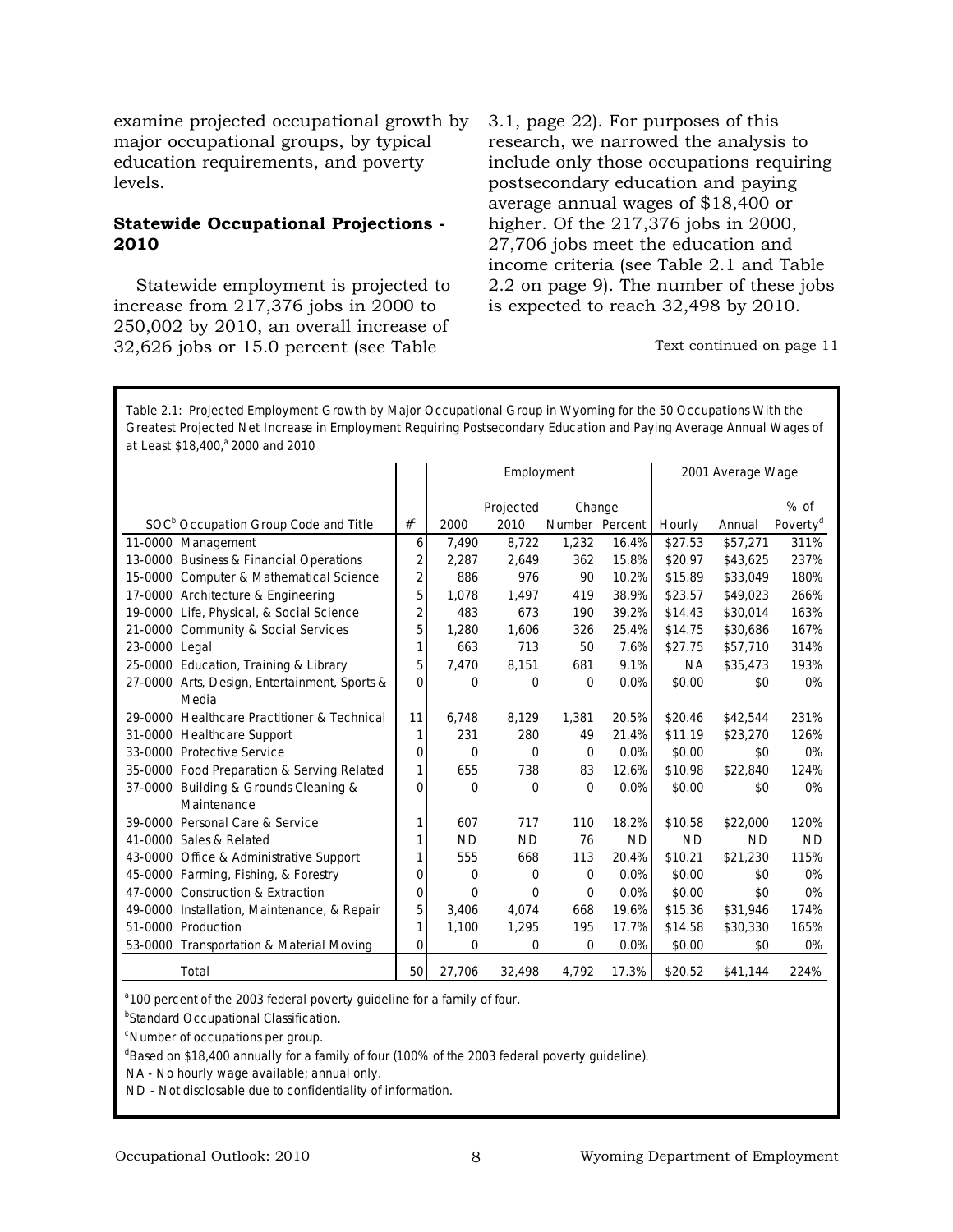|                                                                                                              |                       |                                                                                                                |                                                                        |                |                   | Employment       |                   |                      | 2001 Average Wage    |                              |
|--------------------------------------------------------------------------------------------------------------|-----------------------|----------------------------------------------------------------------------------------------------------------|------------------------------------------------------------------------|----------------|-------------------|------------------|-------------------|----------------------|----------------------|------------------------------|
| Rank                                                                                                         |                       | SOC <sup>®</sup> Code and Occupation Title                                                                     | Typical Education Requirements <sup>®</sup>                            | 2000           | Projected<br>2010 | Number           | Percent<br>Change | Hourly               | Annual               | Poverty <sup>d</sup><br>% of |
| $- \sim$ $\sim$                                                                                              | $11 - 102$            | <b>Operations Managers</b><br>General and                                                                      | Bachelor's Degree Plus Experience                                      | 4,574<br>3,574 | 5,337             | 762              | 16.7%<br>19.7%    | \$28.18<br>\$19.04   | \$58,620<br>\$39,590 | 319%                         |
|                                                                                                              | 29-1111               | Registered Nurses                                                                                              | Associate's Degree                                                     |                | 4,274             | 705              |                   |                      |                      | 215%                         |
|                                                                                                              | 49-3023               | Automotive Service Technicians and Mechanics                                                                   | Postsecondary Vocational Training                                      | 1,491          | 1,793             | 302              | 20.3%             | \$12.61              | \$26,230             | 143%                         |
|                                                                                                              | 13-2011               | Accountants and Auditors                                                                                       | Bachelor's Degree                                                      | 1,124          | 1,381             | 257<br>254       | 22.9%             | \$21.12              | \$43,940             | 239%                         |
|                                                                                                              | 25-2021               | ial Education<br>Elementary School Teachers, except Spec                                                       | Bachelor's Degree                                                      | 2,516          | 2,770             |                  | 10.1%             | $\frac{4}{2}$        | \$36,270             | 197%                         |
|                                                                                                              | 51-4121               | Welders, Cutters, Solderers, and Brazers                                                                       | Postsecondary Vocational Training<br>Postsecondary Vocational Training | 1,100          | 1,295             | 195              | 17.7%             | \$14.58              | \$30,330             | 165%                         |
|                                                                                                              | 29-2061               | al Nurses<br>Licensed Practical and Licensed Vocation                                                          |                                                                        | 834            | 1,004             | $\frac{169}{67}$ | 20.3%<br>38.1%    | $$13.25$<br>$$23.72$ | \$27,550             | 150%                         |
| $\begin{array}{ccccccccccccccccc} \tau & \text{no} & \text{o} & \text{r} & \text{no} & \text{o} \end{array}$ | 25-2031<br>$17 - 205$ | ial and Vocationa<br>Secondary School Teachers, except Speci<br>Civil Engineers                                | Bachelor's Degree                                                      | 438            | 605               |                  |                   |                      | \$49,330             | 268%                         |
|                                                                                                              |                       | Education                                                                                                      |                                                                        |                |                   |                  |                   |                      |                      |                              |
| $\overline{C}$                                                                                               | 49-3031               |                                                                                                                | Bachelor's Degree<br>Postsecondary Vocational Training                 | 2,023<br>823   | 2,183<br>957      | $160$<br>$134$   | 7.9%<br>16.3%     | NA<br>\$16.24        | \$37,500<br>\$33,790 | 204%<br>184%                 |
| $\equiv$                                                                                                     | 25-2022               | Bus and Truck Mechanics and Diesel Engine Specialists<br>Middle School Teachers, Except Special and Vocational |                                                                        |                |                   |                  |                   |                      |                      |                              |
|                                                                                                              |                       | Education                                                                                                      | Bachelor's Degree                                                      | 292            | 1,422             |                  | 10.1%             | ≨                    |                      | 198%                         |
|                                                                                                              | 49-3042               | cept Engines<br>Mobile Heavy Equipment Mechanics, Ex                                                           | Postsecondary Vocational Training<br>Postsecondary Vocational Training | 835            | 956               | $\frac{50}{121}$ | 14.5%             | \$19.69              | \$36,360<br>\$40,950 | 223%                         |
| പ ധ                                                                                                          | 43-6013               | Medical Secretaries                                                                                            |                                                                        | 555            |                   | 772              | 20.4%             | \$10.21              | \$21,230             | 115%                         |
| $\overline{4}$                                                                                               | 19-4099               | cians, All Other<br>Life, Physical, and Social Science Techni                                                  | Associate's Degree                                                     | 282            | 282<br>289<br>299 |                  | 39.6%             | \$15.54              | \$32,320             | 176%                         |
| $\overline{15}$                                                                                              | 39-9031               | Fitness Trainers and Aerobics Instructors                                                                      | Postsecondary Vocational Training                                      | 607            |                   |                  | 18.2%             | \$10.58              | \$22,000             | 120%                         |
| $\frac{6}{7}$                                                                                                | 13-1199               | Business Operations Specialists, All Other                                                                     | Bachelor's Degree                                                      | 1,163          | 1,268<br>651      | 105              | 9.0%              | \$20.82              | \$43,320             | 235%                         |
|                                                                                                              | $11 - 9111$           | Medical and Health Services Managers                                                                           | Bachelor's Degree Plus Experience                                      | 547            |                   | 104              | 19.0%             | \$24.60              | \$51,160             | 278%                         |
| $\frac{8}{1}$                                                                                                | $11 - 3011$           | Administrative Services Managers                                                                               | Bachelor's Degree Plus Experience                                      | 600            | 702               | 102              | 17.0%             | \$20.09              | \$41,790             | 227%                         |
| $\frac{6}{1}$                                                                                                | 17-1022               | Surveyors                                                                                                      | Bachelor's Degree Plus Experience                                      | 218            |                   |                  | 44.1%             | \$22.97              | \$47,780             | 260%                         |
| 20                                                                                                           | $11 - 3031$           | Financial Managers                                                                                             | Bachelor's Degree Plus Experience                                      | 779            | 315<br>874<br>356 | 8523             | 12.2%             | \$26.86<br>\$12.65   | \$55,870             | 304%                         |
| $\overline{21}$                                                                                              | 21-1021               | Child, Family, and School Social Workers                                                                       | Bachelor's Degree                                                      | 262            |                   |                  | 35.8%             |                      | \$26,300             | 143%                         |
| 22                                                                                                           | 11-9021               | Construction Managers                                                                                          | Bachelor's Degree                                                      | 510            | 603<br>650<br>738 |                  | 18.2%             | \$25.90              | \$53,870             | 293%                         |
| 23                                                                                                           | 21-9099               | <b>us Workers</b><br>All Other Counselors, Social and Religiou                                                 | Bachelor's Degree                                                      | 564            |                   | 85<br>83         | 15.1%             | \$16.12<br>\$10.98   | \$33,540             | 182%                         |
|                                                                                                              | 35-1011               | Chefs and Head Cooks                                                                                           | Postsecondary Vocational Training                                      | 655            |                   |                  | 12.6%             |                      | \$22,840             | 124%                         |
|                                                                                                              | 25-3999               | and Adult<br>All Other Teachers, Primary, Secondary,                                                           | Bachelor's Degree                                                      | 191            | 278               |                  | 6.6%              | ≨                    | \$29,260             | 159%                         |
|                                                                                                              | 19-4031               | Chemical Technicians                                                                                           | Associate's Degree                                                     | 201            |                   |                  | 38.7%             | \$12.87              | \$26,770             | 145%                         |
|                                                                                                              | 41-3041               | <b>Travel Agents</b>                                                                                           | Postsecondary Vocational Training                                      | $\epsilon$     | <b>QD</b><br>556  |                  | $\frac{1}{2}$     | $\frac{1}{2}$        | g                    | $\frac{1}{2}$                |
|                                                                                                              | $11 - 1011$           | Chief Executives                                                                                               | Bachelor's Degree Plus Experience                                      | 481            |                   |                  | 15.7%             | \$36.82              | \$76,590             | 416%                         |
| 537828                                                                                                       | 21-1015               | Rehabilitation Counselors                                                                                      | Master's Degree                                                        | 184            | 254               | <b>BEALES</b>    | 38.4%             | \$12.09              | \$25,150             | 137%                         |
|                                                                                                              | 29-1051               | Pharmacists                                                                                                    | First Professional Degree                                              | 492            | 561               |                  | 14.1%             | \$31.57              | \$65,670             | 357%                         |
| $\overline{5}$                                                                                               | 29-2034               | Radiologic Technologists and Technician                                                                        | Associate's Degree                                                     | 283            | 350               | 67               | 23.7%             | \$17.34              | \$36,070             | 196%                         |
| 32                                                                                                           | 17-3022               | Civil Engineering Technicians                                                                                  | Associate's Degree                                                     | 136            | 203               | 5                | 49.3%             | \$15.16              | \$31,520             | 171%                         |
| 33                                                                                                           | 29-1123               | Physical Therapists                                                                                            | Master's Degree                                                        | 337            | 403               | 66               | 19.5%             | \$25.43              | \$52,900             | 288%                         |
| 35                                                                                                           | 49-2011<br>29-2021    | Machine Repairers<br>Computer, Automated Teller, and Office<br>Dental Hygienists                               | Postsecondary Vocational Training<br>Associate's Degree                | 188<br>297     | 360<br>251        | $rac{63}{4}$     | 34.0%<br>21.3%    | \$14.35<br>\$23.69   | \$29,850<br>\$49,270 | 268%<br>162%                 |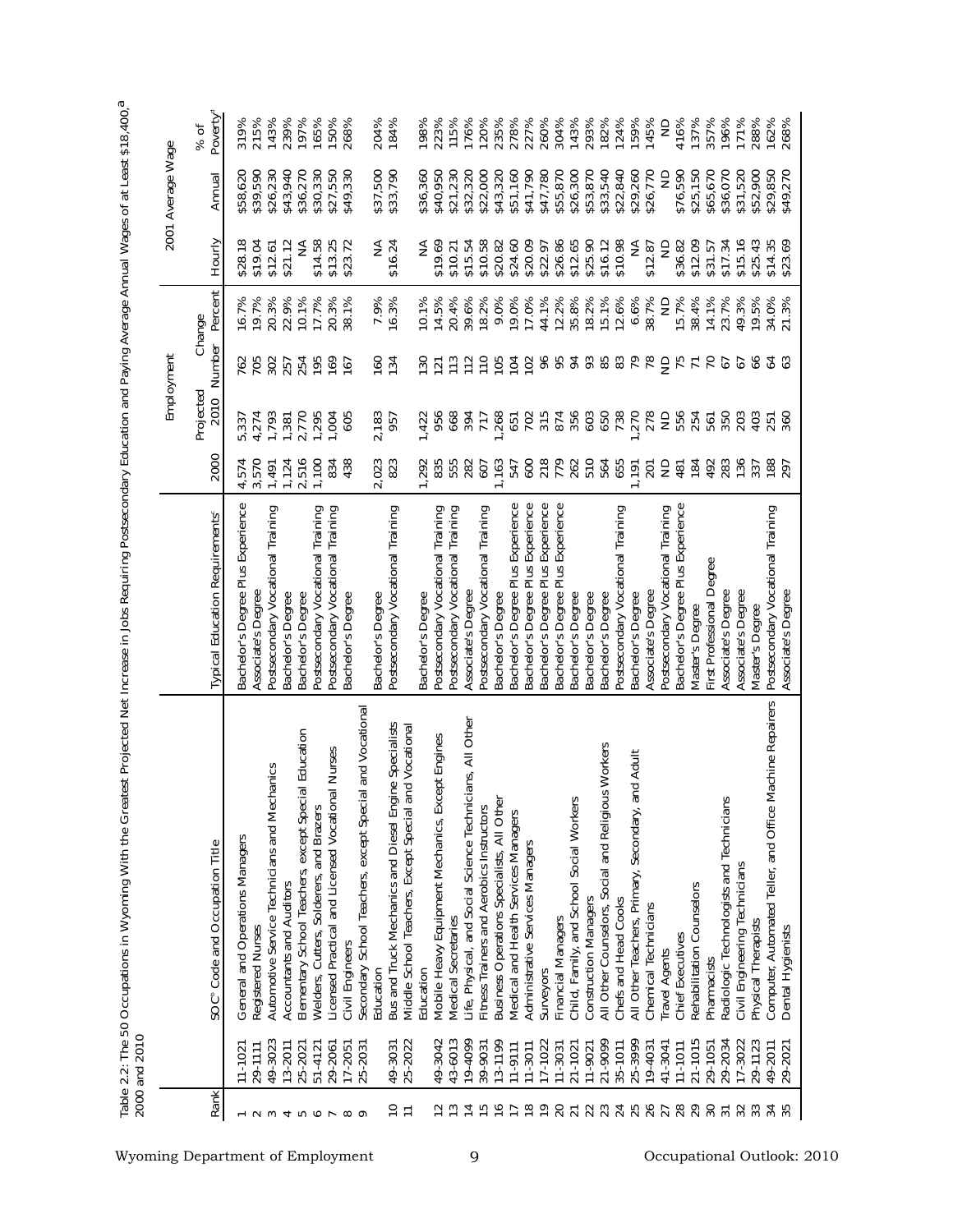|                | 2000 and 2010 (Continued) |                                                          |                                        |                     |                  |                 |                     |         |                   |                                                   |
|----------------|---------------------------|----------------------------------------------------------|----------------------------------------|---------------------|------------------|-----------------|---------------------|---------|-------------------|---------------------------------------------------|
|                |                           |                                                          |                                        |                     | Employment       |                 |                     |         | 2001 Average Wage |                                                   |
|                |                           |                                                          |                                        |                     | Projected        |                 | Change              |         |                   | % of                                              |
| Rank           |                           | SOC <sup>®</sup> Code and Occupation Title               | <b>Typical Education Requirements®</b> | 2000                |                  |                 | 2010 Number Percent | Hourly  | Annual            | Poverty <sup>d</sup>                              |
| 36             | 25-2041                   | Special Education Teachers, Preschool, Kindergarten, and |                                        |                     |                  |                 |                     |         |                   |                                                   |
|                |                           | Elementary School                                        | Bachelor's Degree                      | 449                 | 506              | 58              | 12.8%               | ≨       | \$35,800          | 195%                                              |
|                | 29-2056                   | Veterinary Technologists and Technicians                 | Associate's Degree                     | 105                 | $\overline{161}$ |                 | 53.4%               | \$10.46 | \$21,760          | 118%                                              |
|                | 29-2071                   | Technicians<br>Medical Records and Health Information    | Associate's Degree                     |                     | 335              |                 | 18.2%               | \$10.92 | \$22,710          |                                                   |
|                | 23-1011                   | Lawyers                                                  | First Professional Degree              | 284<br>663          | 713              |                 | 7.6%                | \$27.75 | \$57,710          |                                                   |
|                | $15 - 1021$               | Computer Programmers                                     | Bachelor's Degree                      | 280                 | 331              |                 | 17.9%               | \$20.01 | \$41,620          |                                                   |
|                | 31-9094                   | Medical Transcriptionists                                | Postsecondary Vocational Training      | 222282              | 8800778888       | $\frac{6}{4}$   | 21.4%<br>23.8%      | \$11.19 | \$23,270          | 23%<br>234%%%%%%%%%<br>230%%%%%%%%<br>230%%%%%%%% |
| 42             | 17-2171                   | Petroleum Engineers                                      | Bachelor's Degree                      |                     |                  | 48              |                     | \$33.47 | \$69,630          |                                                   |
| 43             | 29-1062                   | Family and General Practitioners                         | First Professional Degree              |                     |                  | 48              | 18.3%               | \$53.90 | .112, 120         |                                                   |
| $\overline{4}$ | 49-2092                   | Repairers<br>Electric Motor, Power Tool, and Related     | Postsecondary Vocational Training      |                     |                  | $\overline{47}$ | 68.3%               | \$14.53 | \$30,220          |                                                   |
| 45             | 29-1131                   | Veterinarians                                            | First Professional Degree              |                     |                  |                 | 50.2%               | \$24.47 | \$50,900          |                                                   |
| 46             | 21-1023                   | ial Workers<br>Mental Health and Substance Abuse Soc     | Master's Degree                        | $\frac{8}{2}$       |                  | $\overline{4}$  | 26.1%               | \$16.17 | \$33,630          |                                                   |
|                | $7 - 3011$                | Architectural and Civil Drafters                         | Postsecondary Vocational Training      | $\frac{8}{4}$       |                  |                 | 48.8%               | \$14.11 | \$29,340          |                                                   |
| $\frac{8}{4}$  | $15-1041$                 | Computer Support Specialists                             | Associate's Degree                     | 606                 |                  | $\overline{a}$  | 6.6%                | \$13.98 | \$29,080          | 158%                                              |
|                | 29-2012                   | Medical and Clinical Laboratory Technicians              | Associate's Degree                     | $\overline{5}$      | 233              | 39              | 20.0%               | \$13.01 | \$27,070          | 147%                                              |
|                | 21-1022                   | SJE<br>Medical and Public Health Social Worke            | Bachelor's Degree                      | $\frac{1}{10}$      | 145              |                 | 31.0%               | \$15.12 | \$31,450          | 171%                                              |
|                |                           | Total                                                    | Postsecondary Education                | 27,706 32,498 4.792 |                  |                 | 17.3%               | \$20.52 | \$41,144          | 224%                                              |
|                |                           |                                                          |                                        |                     |                  |                 |                     |         |                   |                                                   |

Table 2.2: The 50 Occupations in Wyoming With the Greatest Projected Net Increase in Jobs Requiring Postsecondary Education and Paying Average Annual Wages of at Least \$18,400,<sup>a</sup> **Table 2.2: The 50 Occupations in Wyoming With the Greatest Projected Net Increase in Jobs Requiring Postsecondary Education and Paying Average Annual Wages of at Least \$18,400,a**

"Represents 100 percent of the 2003 federal poverty guideline for a family of four.<br>"Standard Occupational Classification. aRepresents 100 percent of the 2003 federal poverty guideline for a family of four.

bStandard Occupational Classification.

cAs defined by the Bureau of Labor Statistics.

°As defined by the Bureau of Labor Statistics.<br>"Based on \$18,400 annually for a family of four (100% of the 2003 federal poverty guideline).<br>NA - No hourly wage available; annual only.<br>ND - Not disclosable due to confident dBased on \$18,400 annually for a family of four (100% of the 2003 federal poverty guideline).

NA - No hourly wage available; annual only.

ND - Not disclosable due to confidentiality of information.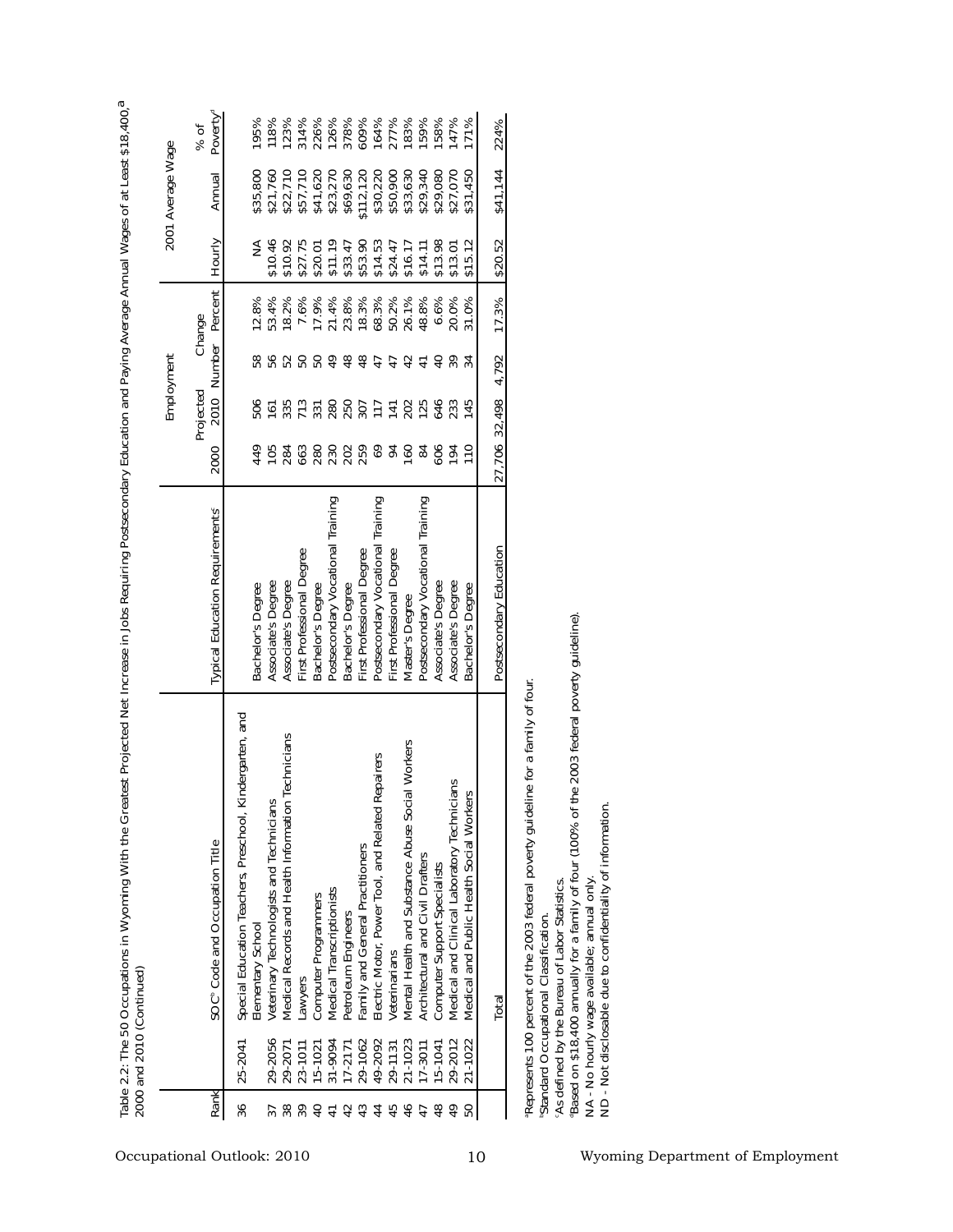Table 2.2 (see page 9) shows the distribution of the 27,706 jobs used in our analysis among the 50 occupations in Wyoming with the highest projected job increase from 2000 to 2010. General & Operations Managers are projected to have the greatest net employment increase (762 jobs or 16.7%) from 2000 to 2010. Registered Nurses are projected to have the second highest net increase with 705 jobs (19.7%).

As Figure 2.1 illustrates, the Healthcare Practitioner & Technical major group shows the most anticipated growth of any major occupational group (1,381 jobs). It also includes the largest variety of occupations (11) from the list

of 50 occupations with the greatest employment increases. Among specific occupations included in the list are Licensed Practical Nurses (ranked 7th) and Pharmacists (ranked 30th). It is not surprising that the list is dominated by healthcare-related occupations given their increasingly important role in the state's economy. "Over the long term, Wyoming faces an aging population as its baby boomers head into retirement. This aging population will likely increase the demand for health services and potentially increase healthcare employment opportunities in the state, as well as job openings, as its workforce retires (Gallagher & McVeigh, 2003, p. xi)."

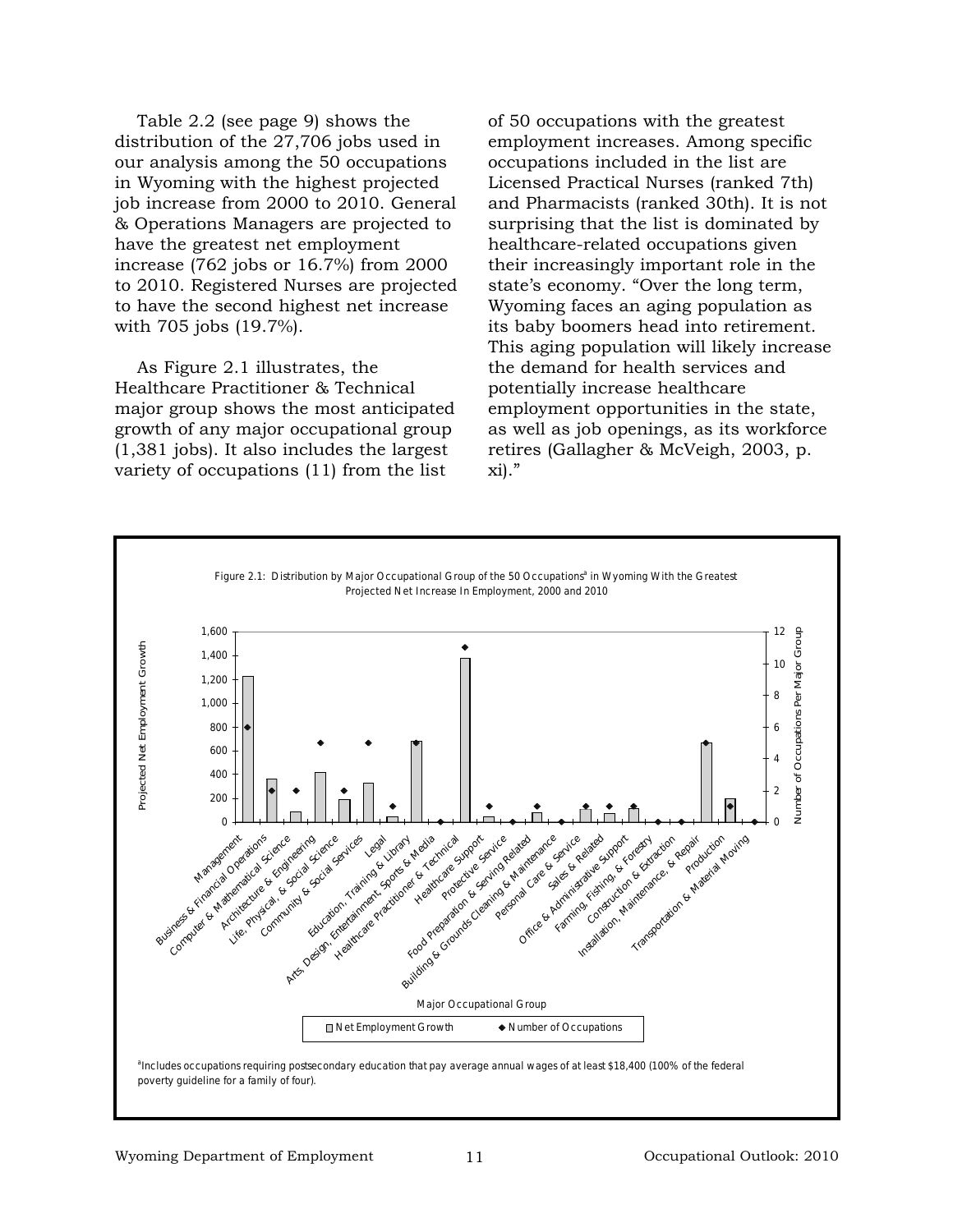Management is projected to have the second highest growth (1,232 jobs) and the second largest variety of occupations (6). Included in Management are General & Operations Managers and Financial Managers. Management occupations tend to have greater prevalence in those industries or firms that require multiple layers of bureaucracy to manage day-today operations. These occupations are concentrated in industries that require large numbers of employees, such as Services and Retail Trade. Large firms in any industry also require more Management occupations because of their complex organizational hierarchy.

With occupational growth concentrated in a few major occupational groups, training providers have the opportunity to develop their curriculum based on anticipated occupational needs. By targeting their training to fastgrowing, high-paying occupations, training providers may be able to take

advantage of economy of scale to educate a larger number of students at a lower cost. Targeted training reduces the required number of educators and the need for equipment and supplies related to other disciplines.

The educational requirements of the 50 occupations used in our analysis are shown in Figure 2.2. Occupations requiring a Bachelor's degree, such as Accountants and Auditors, are expected to increase by 1,613 jobs. Growth among occupations requiring a Bachelor's degree plus experience is projected to be 1,236 jobs. Combined, these occupations constitute 20 of the 50 occupations and account for 47.9 percent of the growth.

Occupations that require postsecondary vocational training are projected to grow by 1,429 jobs. Automotive Service Technicians & Mechanics (ranked 3rd) and Chefs & Head Cooks (ranked 24th) are among

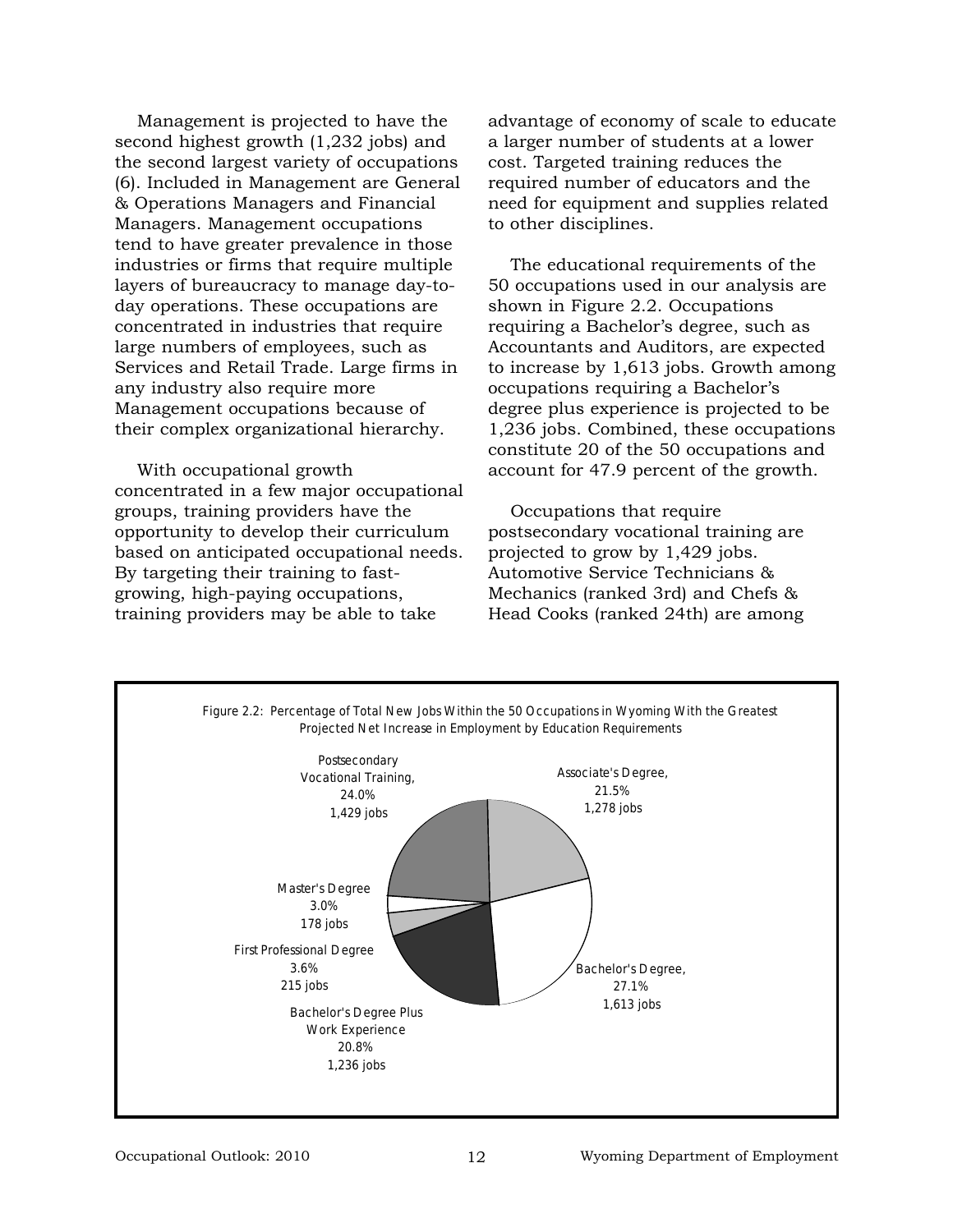those requiring postsecondary vocational training.

The skills of the labor supply (human capital) are an important factor in occupational growth. In general, a highly skilled workforce is more productive than a less skilled workforce (Parkin, 1998). Education and skills also benefit workers in terms of earnings. Most often the higher the wage level, the more education or job experience required to hold that particular job (Hauf, 2002).

If Wyoming is to increase the number of workers with postsecondary training, and hence higher paying jobs, the state will need to attract industries that use

occupations requiring advanced skills. Unless employment opportunities are at least comparable to opportunities elsewhere, the state can expect to continue to lose educated young workers to higher paying industries and jobs in other states. For Wyoming to attract and retain firms that have higher paying jobs, education and training must be a priority.

Figure 2.3 is a summary of the 50 occupations based on poverty guidelines. The poverty guidelines are grouped into ranges of 100 to 129 percent (\$18,400 to \$23,919 annually), 130 to 184 percent (\$23,920 to \$34,039 annually), and 185 and higher (\$34,040 and higher

#### **Sample Occupational Codes, Titles, and Descriptions**

#### **11-1021 General and Operations Managers**

Plan, direct, or coordinate the operations of companies or public and private sector organizations. Duties and responsibilities include formulating policies, managing daily operations, and planning the use of materials and human resources, but are too diverse and general in nature to be classified in any one functional area of management or administration, such as personnel, purchasing, or administrative services. Includes owners and managers who head small business establishments whose duties are primarily managerial. Excludes "First-Line Supervisors/Managers of Retail Sales Workers" (41-1011) and workers in other small establishments. Illustrative Examples: Industrial Organization Manager; District Manager; Department Store General Manager.

#### **29-2012 Medical and Clinical Laboratory Technicians**

Perform routine medical laboratory tests for the diagnosis, treatment, and prevention of disease. May work under the supervision of a Medical Technologist. Illustrative Examples: Blood Bank Technician; Cytotechnician; Serology Technician.

For additional occupational information, including codes, titles, descriptions, and educational requirements, see U.S. Department of Labor, Bureau of Labor Statistics, Standard Occupational Classification (SOC) System at <http://stats.bls.gov/soc/>, and U.S. Department of Labor, Employment and Training Administration, Occupational Information Network Resource Center at <http://www.onetcenter.org>.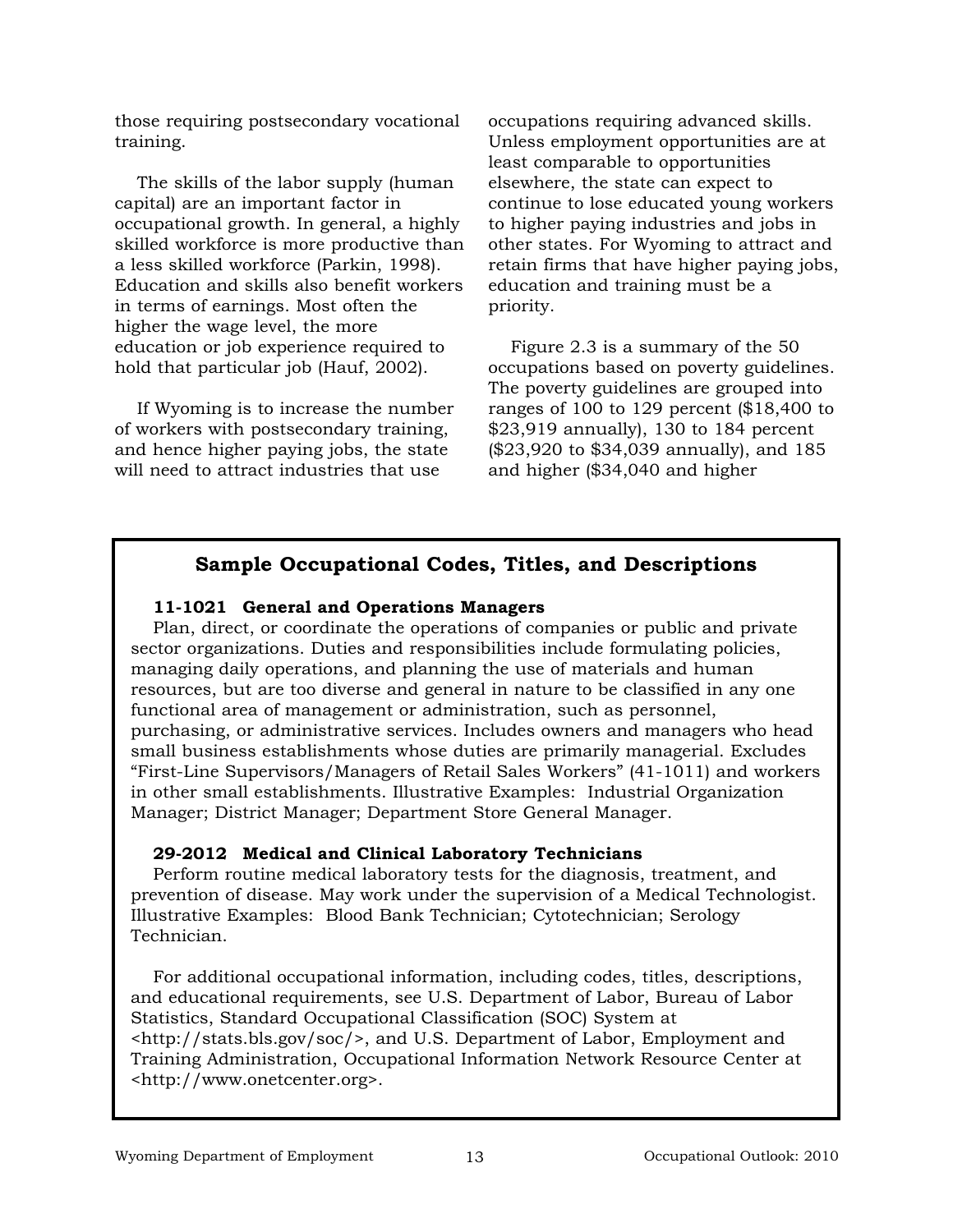

annually) of the federal poverty guideline (Thompson, 2003). For occupations requiring postsecondary education, most occupational growth occurs at or above 130 percent of the poverty guideline, indicating that most individuals with postsecondary education, on average, can expect to earn a living wage as a result of their investment in education.

Half of the 50 occupations shown pay at or above 185 percent of the poverty guideline. Civil Engineers and Mobile Heavy Equipment Mechanics, except Engines are among this group (268% and 223% of the poverty guideline, respectively). Among the 18 occupations paying wages in the range of 130 to 184 percent of the poverty guideline are Welders, Cutters, Solderers, and Brazers (165%) and Civil Engineering Technicians (171%). Medical Secretaries (115%) and Veterinary Technologists & Technicians (118%) are among the seven occupations paying wages in the lowest

range (100 to 129%) above the poverty guideline.

#### **Discussion**

Although industry growth can be discussed without necessarily referring to occupational growth, the reverse is problematic. Occupational growth is largely a function of the industries in which people work in, and the demand for goods and services produced by those industries.

Industry and occupational growth can only occur if (1) the labor force has or is able to obtain the necessary skills to complete essential tasks, (2) labor can be imported into the state in sufficient quantities through migration (temporarily or permanently; Parkin, 1998), (3) natural increases in the labor force (more births than deaths or retirements) yield more young adults available for work, or (4) individuals not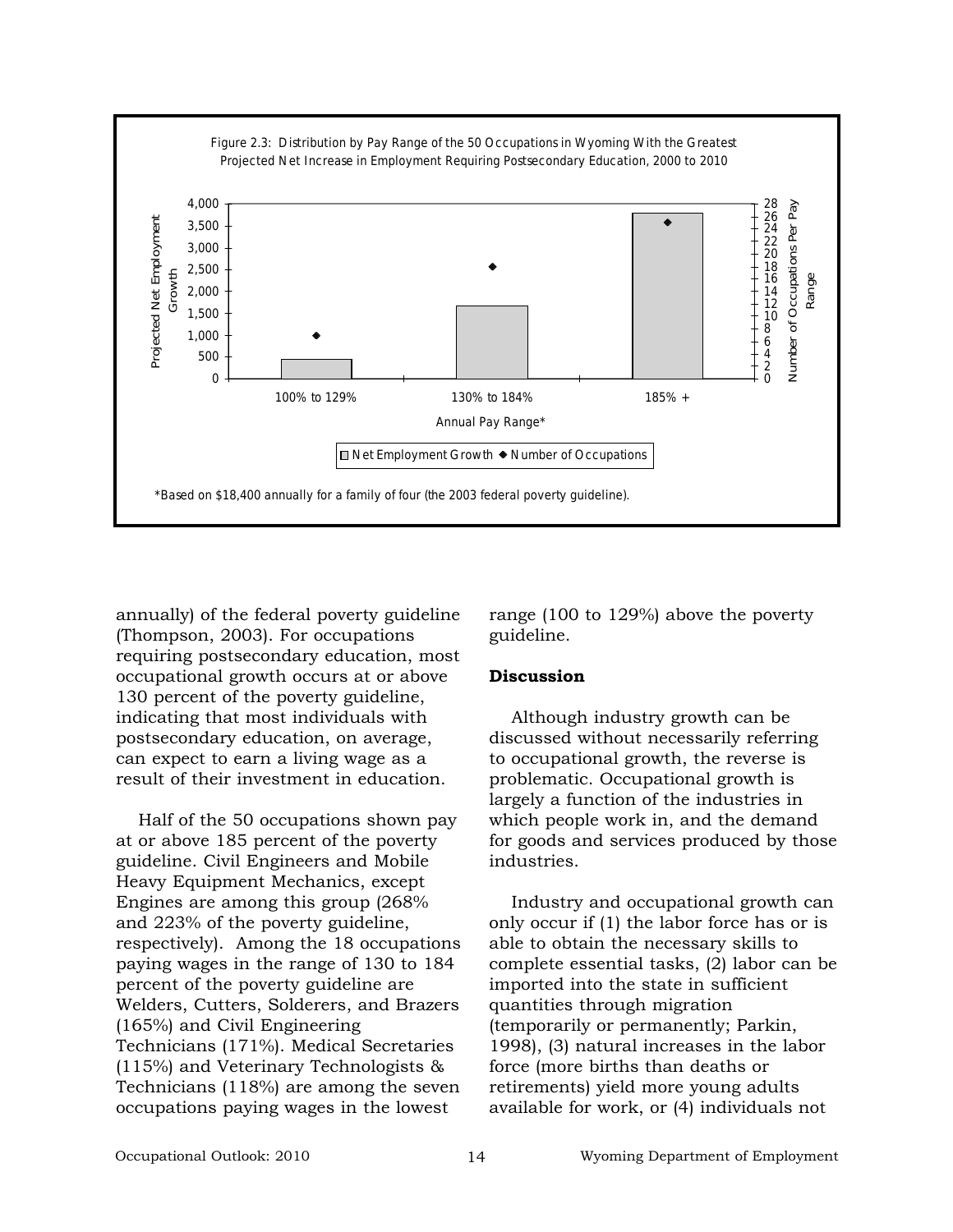currently in the labor force (such as retirees or stay-at-home parents) are enticed through wages or other benefits to join the labor market.

In conjunction with industry growth, projected occupational growth is influenced by several factors (U.S. Department of Labor, 2002) including:

- The needs of the general population because of changing demographics
- Change in the mix of industries in the state
- Change in the occupation composition of industries
- Labor intensity of industries
- Technological changes that result in an increase or decrease of certain occupations required in an industry
- Change in occupational skills requirements

Wyoming is likely to face a number of occupational changes because the state has a proportionately higher percentage of individuals in upper age brackets of 45 to 64 and fewer in the lower age brackets of 25 to 34 years of age (Gallagher, Harris, Leonard, Liu, & McVeigh, 2003). There are two consequences of retirement for the labor market. First, retirement creates openings for younger workers, provided that firms choose to hire for positions from which individuals retire. Note that retirement does not necessarily lead to job growth, only the opportunity for other workers to fill those positions. Second, as more workers retire the types of goods and services demanded by the overall population will shift. In particular, health services will increasingly influence the state's economy (Gallagher, et al, 2003). This partly explains why healthcare-related occupations, such as Registered Nurses,

are projected to have high growth over the decade.

Despite anticipated changes in the types of goods and services demanded, the overall industry composition, and consequently occupational composition, is unlikely to change dramatically (Gallagher, et al, 2003). As a result, Services will continue to be the dominant industry in Wyoming.

The Services industry employs the most individuals, 36.2 percent of all workers in Wyoming in 2000 (Gallagher, et al, 2003). Similarly, in the U.S., Services employed 30 percent of all workers (U.S. Department of Labor, 2003). In Wyoming two major subindustries, health and education, employed a combined 42,372 individuals, more than half (50.9%) of the Services industry employment in 2000. By 2010, health and education are expected to employ 49,385 individuals (Gallagher, et al, 2003). However, because of expected additional reductions in school enrollment in most areas of Wyoming and the reduced need for education services, the percentage of employment decreases slightly to 47.5 percent.

#### **Staffing Patterns**

Tables 2.3 and 2.4 (see pages 16 and 17) demonstrate how occupational requirements vary by industry. Each Table illustrates a hypothetical firm seeking to hire 125 workers. Table 2.3 shows a firm in oil and gas extraction (SIC 13), while Table 2.4 shows a firm in building materials, hardware, garden supply, and mobile home dealers (SIC 52). As the Tables show, firms in SIC 13 require a more diverse set of occupations (and hence skills) than do firms in SIC 52. Furthermore, there is very little overlap in the types of occupations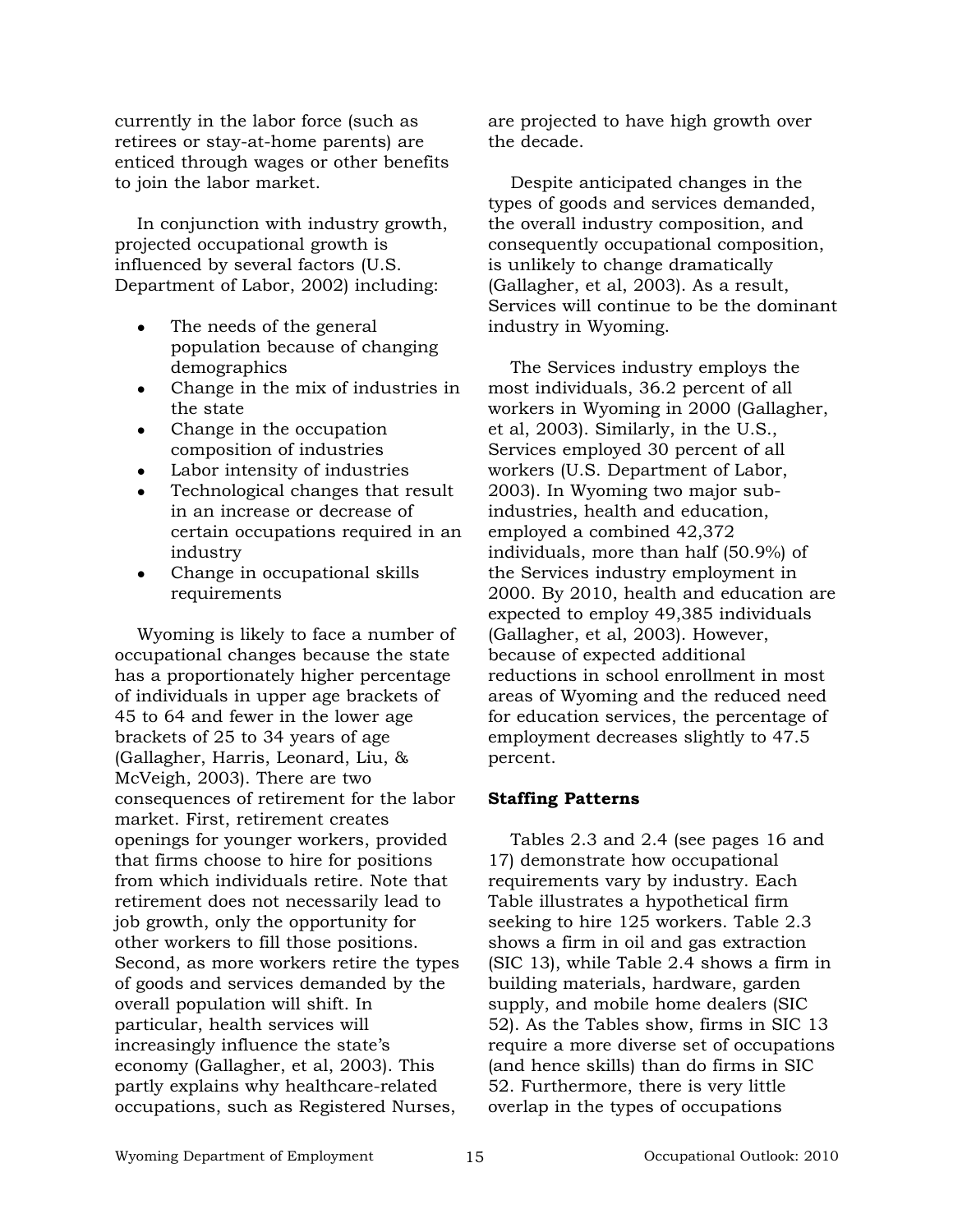|                                                                   | <b>Staffing Level</b> |                         |        | 2001 Average Wage <sup>a</sup> |                      |
|-------------------------------------------------------------------|-----------------------|-------------------------|--------|--------------------------------|----------------------|
|                                                                   | $%$ of                | Number of               |        |                                | $%$ of               |
| SOC <sup>b</sup> Code and Occupation Title                        | Employment            | Workers                 | Hourly | Annual                         | Poverty <sup>c</sup> |
| 53-7073 Wellhead Pumpers                                          | 14.7%                 | 18                      |        | \$17.30 \$35,620               | 194%                 |
| 53-3032 Truck Drivers, Heavy and Tractor-Trailer                  | 11.6%                 | 15                      |        | \$14.69 \$30,550               | 166%                 |
| 47-5099 Extraction Workers, All Other                             | 9.7%                  | 12                      |        | \$14.02 \$29,160               | 158%                 |
| 47-5081 Helpers Extraction Workers                                | 9.3%                  | 12                      |        | \$14.55 \$30,270               | 165%                 |
| 49-9098 Helpers Installation, Maintenance, and Repair Workers     | 6.5%                  | 8                       |        | \$13.03 \$27,100               | 147%                 |
| 51-8093 Petroleum Pump System Operators, Refinery Operators,      | 5.7%                  |                         |        | \$22.50 \$46,800               | 254%                 |
| and Gaugers                                                       |                       |                         |        |                                |                      |
| 17-2171 Petroleum Engineers                                       | 5.1%                  | 6                       |        | \$33.47 \$69,630               | 378%                 |
| 47-1011 First-Line Supervisors/Managers of Construction Trades    | 4.8%                  | 6                       |        | \$22.98 \$47,790               | 260%                 |
| and Extraction Workers                                            |                       |                         |        |                                |                      |
| 11-1021 General and Operations Managers                           | 3.8%                  | 5                       |        | \$28.18 \$58,620               | 319%                 |
| 43-3031 Bookkeeping, Accounting, and Auditing Clerks              | 3.6%                  | 5                       |        | \$10.68 \$22,220               | 121%                 |
| 43-9061 Office Clerks, General                                    | 3.4%                  | 4                       |        | \$8.95 \$18,620                | 101%                 |
| 43-6011 Executive Secretaries and Administrative Assistants       | 2.9%                  | 4                       |        | \$13.27 \$27,590               | 150%                 |
| 49-9041 Industrial Machinery Mechanics                            | 1.9%                  | 2                       |        | \$22.05 \$45,870               | 249%                 |
| 11-3031 Financial Managers                                        | 1.9%                  | $\overline{2}$          |        | \$26.86 \$55,870               | 304%                 |
| 43-1011 First-Line Supervisors/Managers of Office and             | 1.9%                  |                         |        | \$16.13 \$33,560               | 182%                 |
| <b>Administrative Support Workers</b>                             |                       |                         |        |                                |                      |
| 13-1199 Business Operations Specialists, All Other                | 1.9%                  | $\overline{2}$          |        | \$20.82 \$43,320               | 235%                 |
| 43-6014 Secretaries, Except Legal, Medical, and Executive         | 1.7%                  | $\overline{\mathbf{c}}$ |        | \$9.99 \$20,790                | 113%                 |
| 19-2042 Geoscientists, Except Hydrologists and Geographers        | 1.7%                  | $\overline{2}$          |        | \$30.63 \$63,700               | 346%                 |
| 17-3099 All Other Drafters, Engineering, and Mapping Techs.       | 1.7%                  | 2                       |        | \$20.28 \$42,180               | 229%                 |
| 19-4041 Geological and Petroleum Technicians                      | 1.3%                  | $\overline{2}$          |        | \$19.58 \$40,730               | 221%                 |
| 47-2111 Electricians                                              | 1.3%                  |                         |        | \$18.63 \$38,750               | 211%                 |
| 49-1011 First-Line Supervisors/Managers of Mechanics, Installers, | 1.1%                  |                         |        | \$22.92 \$47,670               | 259%                 |
| and Repairers                                                     |                       |                         |        |                                |                      |
| 11-9041 Engineering Managers                                      | 0.8%                  | 1                       |        | \$34.82 \$72,420               | 394%                 |
| 17-2199 Engineers, All Other                                      | 0.6%                  | 1                       |        | \$25.70 \$53,460               | 291%                 |
| 49-2095 Electrical and Electronics Repairers, Powerhouse,         | 0.4%                  |                         |        | \$24.58 \$51,130               | 278%                 |
| Substation, and Relay                                             |                       |                         |        |                                |                      |
| 11-9199 Managers, All Other                                       | 0.4%                  | 1                       |        | \$26.34 \$57,790               | 314%                 |
| Total                                                             | 100.0%                | 125                     |        | \$18.17 \$37,753               | 205%                 |

**Standard Occupational Classification.** 

<sup>c</sup>Based on 18,400 annually for a family of four (100% of the 2003 federal poverty guideline).

Note: Totals may not sum due to rounding.

required for each industry. Only Bookkeeping, Accounting, & Auditing Clerks and General & Operations Managers are common to both industries.

Wages among the two industries are also very different. On average, occupations represented in SIC 13 pay

\$37,753 annually (205% of the poverty guideline), while occupations in SIC 52 pay \$22,672 annually (123% of the poverty guideline). Based on poverty guideline, the lowest paying occupation in SIC 13 (Office Clerks, General) pays 101 percent of the poverty guideline, while the highest paying occupation (Engineering Managers) pays 394 percent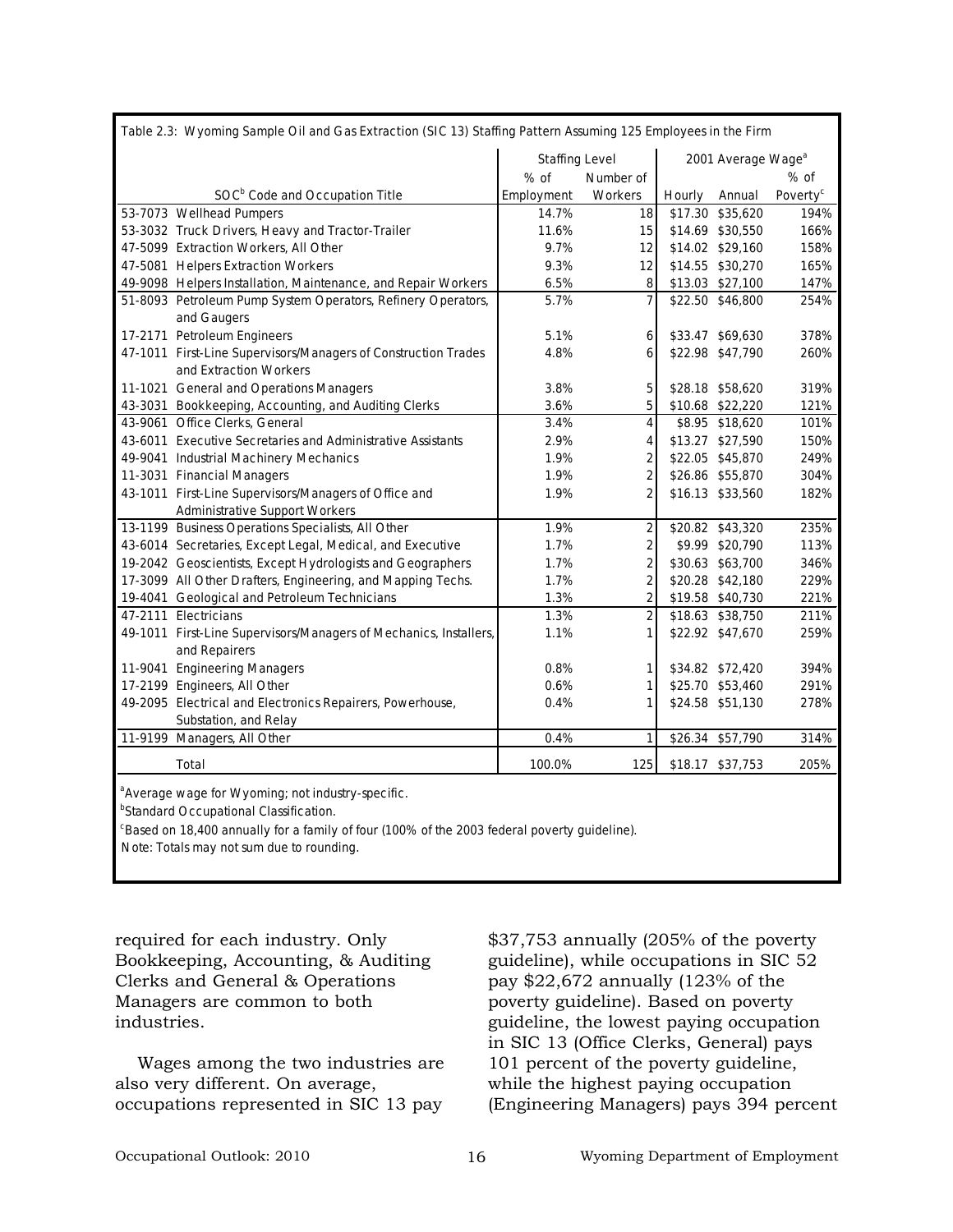|                                                                 | <b>Staffing Level</b> |                |         | 2001 Average Wage <sup>a</sup> |                      |
|-----------------------------------------------------------------|-----------------------|----------------|---------|--------------------------------|----------------------|
|                                                                 | % of                  | Number of      |         |                                | % of                 |
| SOC <sup>b</sup> Code and Occupation Title                      | Employment            | <b>Workers</b> | Hourly  | Annual                         | Poverty <sup>c</sup> |
| 41-2031 Retail Salespersons                                     | 41.1%                 | 51             |         | \$8.72 \$18,130                | 99%                  |
| 41-2011 Cashiers                                                | 15.5%                 | 19             | \$7.41  | \$15,410                       | 84%                  |
| 41-1011 First-Line Supervisors/Managers of Retail Sales Workers | 10.1%                 | 13             | \$13.53 | \$28,140                       | 153%                 |
| 41-4012 Sales Representatives, Wholesale and Manufacturing,     | 8.5%                  | 11             |         | \$17.20 \$35,780               | 194%                 |
| <b>Except Technical and Scientific Products</b>                 |                       |                |         |                                |                      |
| Stock Clerks and Order Fillers<br>43-5081                       | 7.8%                  | 10             |         | \$10.13 \$21,080               | 115%                 |
| Bookkeeping, Accounting, and Auditing Clerks<br>43-3031         | 6.2%                  | 8              |         | \$10.68 \$22,220               | 121%                 |
| 11-1021 General and Operations Managers                         | 4.6%                  | 6              |         | \$28.18 \$58,620               | 319%                 |
| 53-7062 Laborers and Freight, Stock, and Material Movers, Hand  | 4.6%                  | 6              | \$9.16  | \$19,060                       | 104%                 |
| Shipping, Receiving, and Traffic Clerks<br>43-5071              | 1.6%                  |                |         | \$10.62 \$22,080               | 120%                 |
| Total                                                           | 100.0%                | 1251           |         | \$10.90 \$22,672               | 123%                 |

**Table 2.4: Wyoming Sample Building Materials, Hardware, Garden Supply, and Mobile Home Dealers (SIC 52) Staffing Pattern Assuming 125 Employees in the Firm**

Average wage for Wyoming; not industry-specific.

<sup>b</sup>Standard Occupational Classification.

<sup>c</sup>Based on 18,400 annually for a family of four (100% of the 2003 federal poverty guideline).

Note: Totals may not sum due to rounding.

of the poverty guideline. The lowest paying occupation in SIC 52 (Cashiers) pays 84 percent of the poverty guideline, while the highest paying occupation (General & Operations Managers) pays 319 percent of the poverty guideline. Additionally, the proportion of high wage jobs (at or above 130% of the federal poverty guideline) is much higher in SIC 13 (91.3% of jobs) compared to SIC 52 (23.2% of jobs). Therefore, growth in SIC 52 will produce fewer high-wage occupations than growth in SIC 13.

Tables 2.3 (see page 16) and 2.4 demonstrate the possibility of evaluating industry variations in occupational demand and wages. While staffing patterns have many potential uses, they are especially useful to economic developers and firms looking to expand their businesses. For example, if an economic developer wants to improve wages in an area, then the staffing patterns can be used to help assess

which industries will bring in occupations that are most likely to meet specific wage goals. Similarly, if a firm looks to expand into a particular locality, then the firm can evaluate its occupational needs and compare that to the availability of labor.

As technology changes, so will the mix of occupations within industries. Usually technology is focused towards reducing the number of workers required to perform a given set of tasks. Agriculture is perhaps the most conspicuous example of an industry in which the occupational mix required to produce agricultural goods has been, and continues to be, impacted by technology. At the peak in the early to mid-1900s, approximately 90 percent of the U.S. population lived on farms and ranches. Today, less than two percent of the U.S. population is based in Agriculture. Technological improvements in Agriculture are the reason that the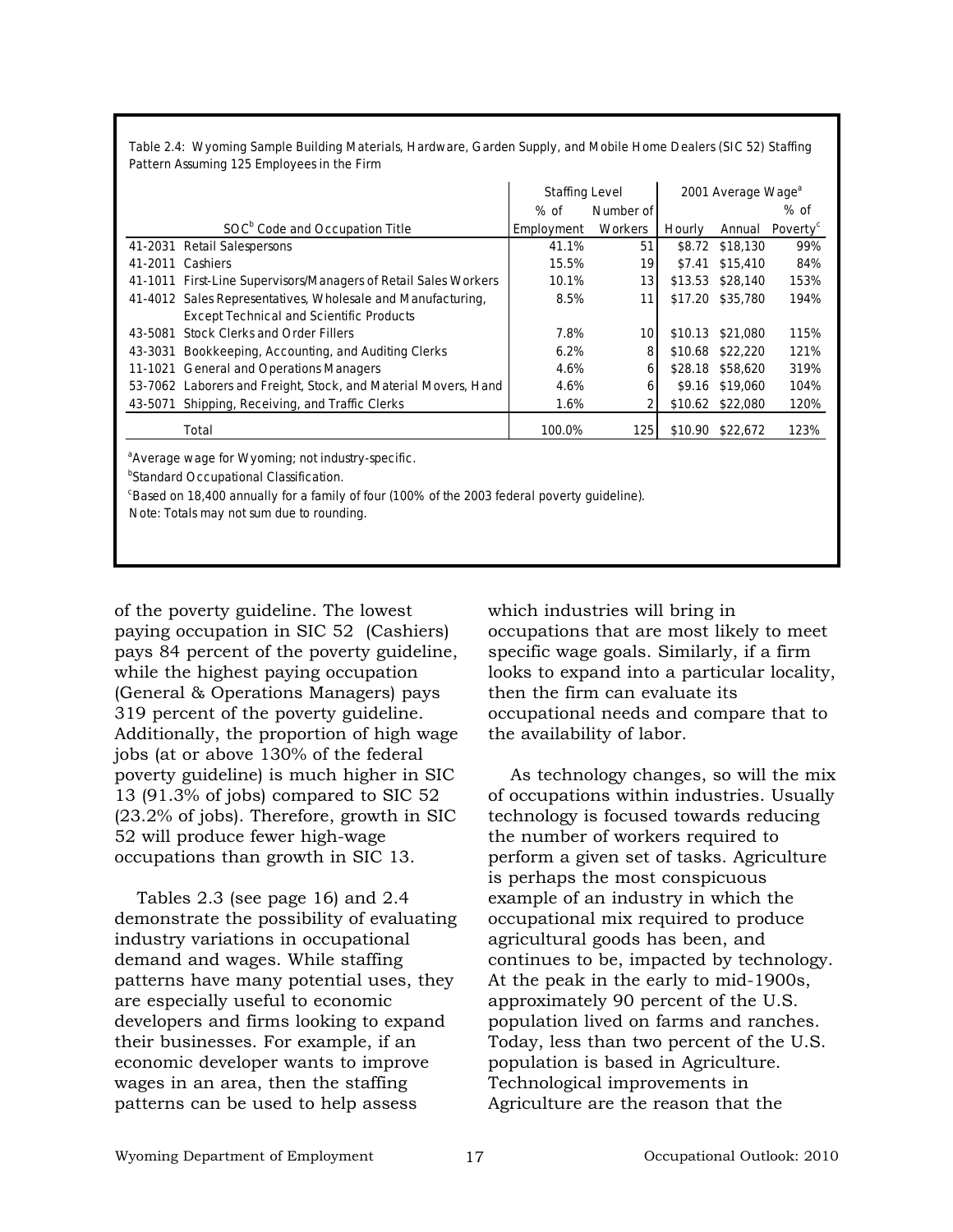number of workers required to produce agricultural goods has declined so dramatically (Doering, 2000).

While technology has reduced or eliminated the need for certain occupations, such as railroad conductors and engineers (Union Pacific Railroad, 2003), it has had less impact on those occupations where substantial personal contact is required. Services and Retail Trade are two industries that typically demand more association between customers and providers. Consequently, they are generally more labor intensive, as demonstrated by the larger employment levels relative to other industries.

Changing skill needs for occupations also affect occupational growth. Again, much of the change is tied to technological changes (Grover & Martell, 2000). For instance, with computers and related technology becoming more userfriendly, a wider variety of occupations now require familiarity with computers for employment. Occupations ranging from bank tellers, to auto mechanics, to physicians require daily use of computers in their operations. In addition, crossover between technical and non-technical workers has become more common. For example, "The miniaturization of camera equipment has rendered obsolete the cumbersome mobile TV units of the past, replacing the camera operators, sound specialists and support personnel with, for example, single reporters carrying lightweight camcorders, or much smaller crews (International Labour Organization, 2002)."

#### **Other Resources**

Occupational projections are but one piece of a complex labor market puzzle.

A number of other resources are available for readers to better understand the context in which these occupational projections were developed. The Occupational Employment Statistics program produces estimates of jobs by occupation, as well as information about wage rates. Results of the 2001 Wyoming Wage Survey, including employment estimates and wage information, are available from Research & Planning's website at <http://doe.state.wy.us/LMI/ 01oespub/toc.htm>. State-by-state 2002 wage estimates are available at <http://www.bls.gov/oes/2002/oessrcst. htm>.

Benefits, such as paid holiday leave, health insurance, and retirement plans are often an important consideration for employers and employees in terms of the overall compensation package that includes wages. For information about benefits employers provide to workers, the results of 2002 Wyoming Benefits Survey are available from our website at <http://doe.state.wy.us/LMI/benefits/ bentoc.htm>.

Lastly, Wyoming's labor market does not operate in a vacuum. The economic climate of surrounding states as well the nation can impact the supply and demand for labor. In order to better understand the regional and national context of Wyoming's labor market, we encourage the review of information produced by other states. Links to other state websites can be accessed from our website at <http://doe.state.wy.us/LMI/ resource.htm>.

#### **Summary**

Occupations are heavily influenced by the industry composition of the state. Demographic factors will heavily influence the goods and services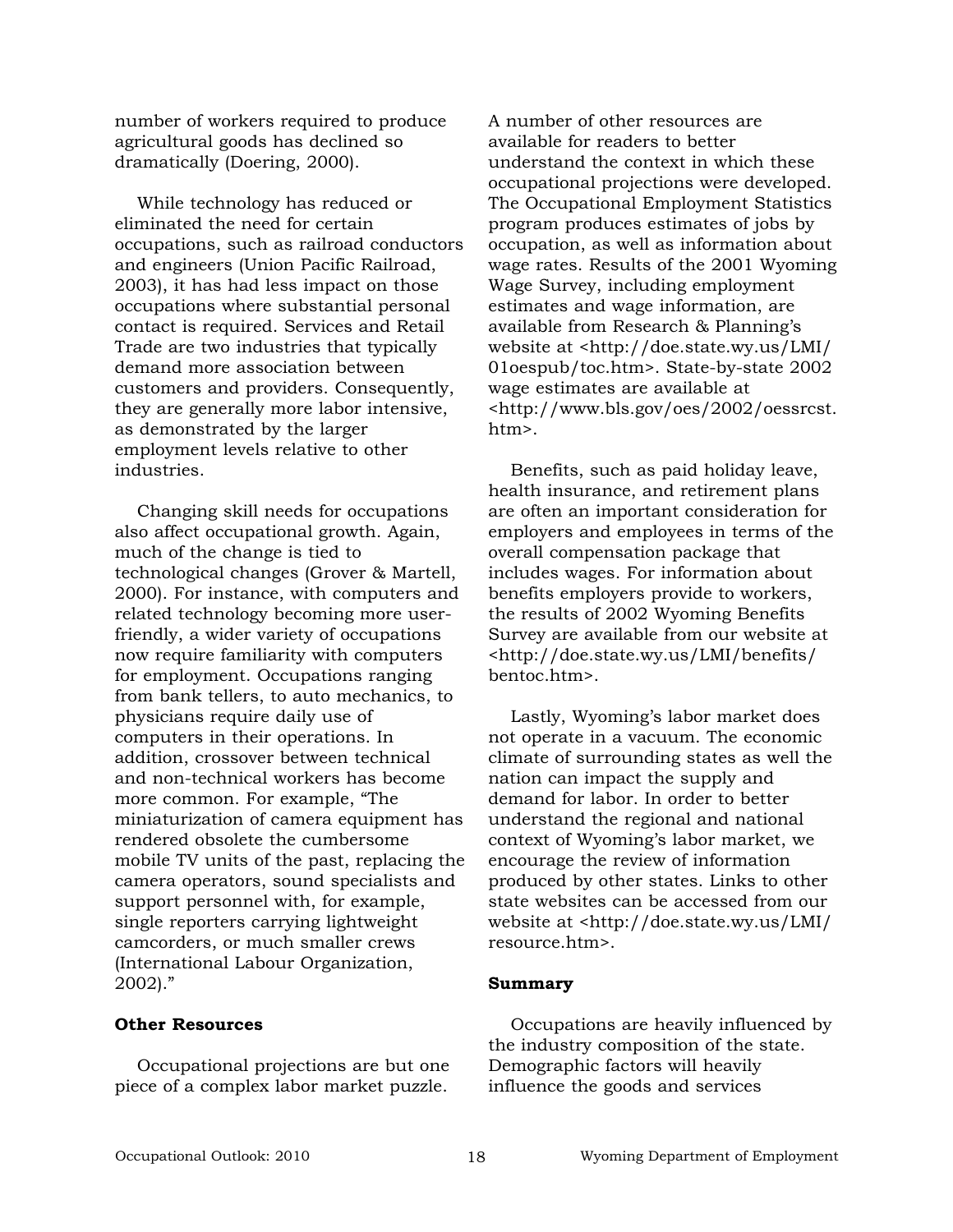demanded, and consequently occupational growth. Industries related to healthcare, a focus of attention both in Wyoming and nationally, are forecast to experience relatively high job growth over the next decade as the overall age of the population increases. Other Services industries, including Engineering and Management Services and Business Services, are also expected to experience growth.

Despite the increased focus of the state's economy on providing health care services, the overall mix of industries is unlikely to change substantially. Regardless of industry, education will continue to be an important attribute for workers in search of higher paying jobs, whether the jobs are in Wyoming or elsewhere. When evaluating industry and occupational growth in the state, it is important to understand the regional and national context in which the growth occurs. Wyoming's unique status as an exporter of natural resources will continue to impact the direction of the state's economy.

#### **References**

- Doering, O. (2000, May). *Technology and structural changes in agriculture since 1900.* Paper presented at the U.S. Department of Agriculture, Grain Inspection, Packers and Stockyards Administration conference Kansas City, MO.
- Gallagher, T., Harris, M., Leonard, D. W., Liu, W., & McVeigh, B. (2003, April). *Employment outlook: 2010*. Retrieved January 30, 2003, from http://doe. state.wy.us/lmi/EmpOutlook2010.pdf
- Gallagher, T. & McVeigh, B. (2003). Executive summary. In Gallagher, T., Harris, M., Leonard, D. W., Liu, W., &

McVeigh, B., *Employment outlook: 2010*. Retrieved January 30, 2003, from http://doe.state.wy.us/lmi/ EmpOutlook2010.pdf

- Grover, M. & Martell, L. (2000, March). What could your next job be? *Minnesota economic trends*, March. Retrieved January 30, 2004 from http://www. mnworkforcecenter.org/ lmi/trends/mar00/job.htm
- Hauf, D. (2002). *2001 Wyoming wage survey.* Retrieved January 30, 2004, from http://doe.state.wy.us/lmi/ 01oespub/toc.htm
- International Labour Organization. (2002). *Employment and changing skills requirements.* Retrieved January 30, 2004, from http://www. ilo.org/public/english/dialogue/ sector/sectors/media/emp.htm
- Parkin, M. (1998). *Macroeconomics*, (4th ed.). Reading, MA: Addison-Wesley.
- Thompson, T. (2003). Annual Update of the HHS Poverty Guidelines, 68(26) Fed.Reg. 6,456-6,458.
- Union Pacific Railroad. (2003). *Technology overtakes the caboose.*  Retrieved January 30, 2004, from http://www.uprr.com/aboutup/ history/caboose/caboo02.shtml
- U.S. Department of Labor. (2002). *Occupational projections and training data* (Bulletin 2542). Retrieved January 30, 2004, from http://www.bls.gov/emp/emp\_ repl.pdf
- U.S. Department of Labor. (2003). *Services*. Retrieved January 30, 2004 from http://stats.bls.gov/iag/ iaghome.htm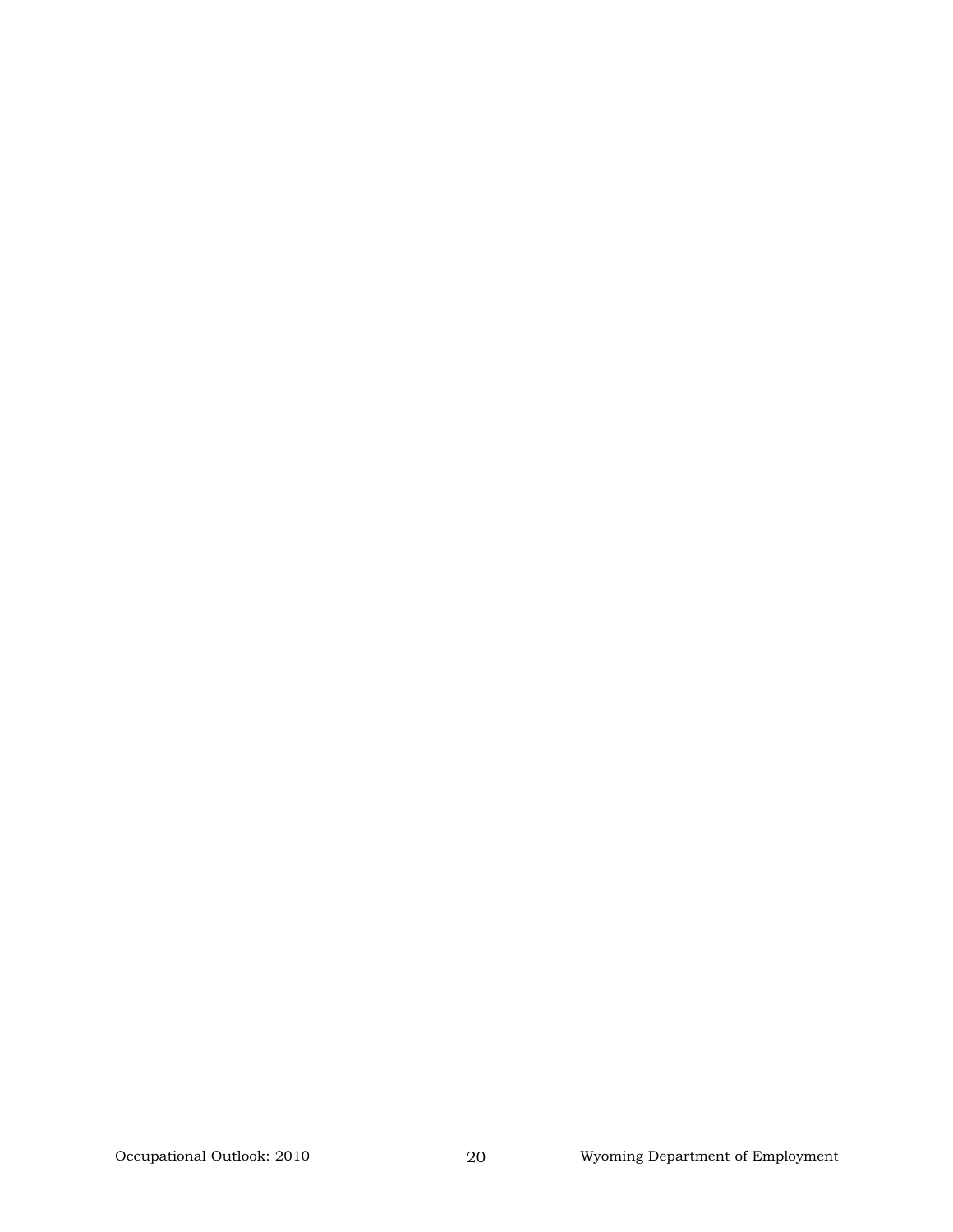# **Chapter 3. Regional Occupational Projections**

**text by: Sara Saulcy, Economist data and methodology by: Tony Glover, Senior Research Analyst**

In this chapter we review<br>occupational projections by re<br>(see Map). We focus on the 50<br>fastest growing occupations that n this chapter we review occupational projections by region (see Map). We focus on the 50 require postsecondary education and pay at least \$18,400 a year. For comparison purposes, we also report total growth in each of the six regions. The complete listing of occupations regardless of education or income status are provided in the appendix.

#### **Regional Summary**

Total occupational growth in Wyoming is projected to be 32,626 jobs (see Table 3.1, page 22). The Cheyenne Metropolitan Statistical Area (MSA) is projected to have the highest total net growth of the six regions with 6,889 jobs, followed by the Northeast Region with 6,431 jobs. With projected net growth of 1,519 jobs, the Central-Southeast Region is projected to have the lowest net growth.

When examining the 50 occupations with the greatest projected net growth for occupations that pay at least \$18,400 (100% of the 2003 federal poverty guideline; Thompson, 2003) and require



#### **Map: Occupational Employment Statistics (OES) Regions of Wyoming**

Wyoming Department of Employment 21 Cocupational Outlook: 2010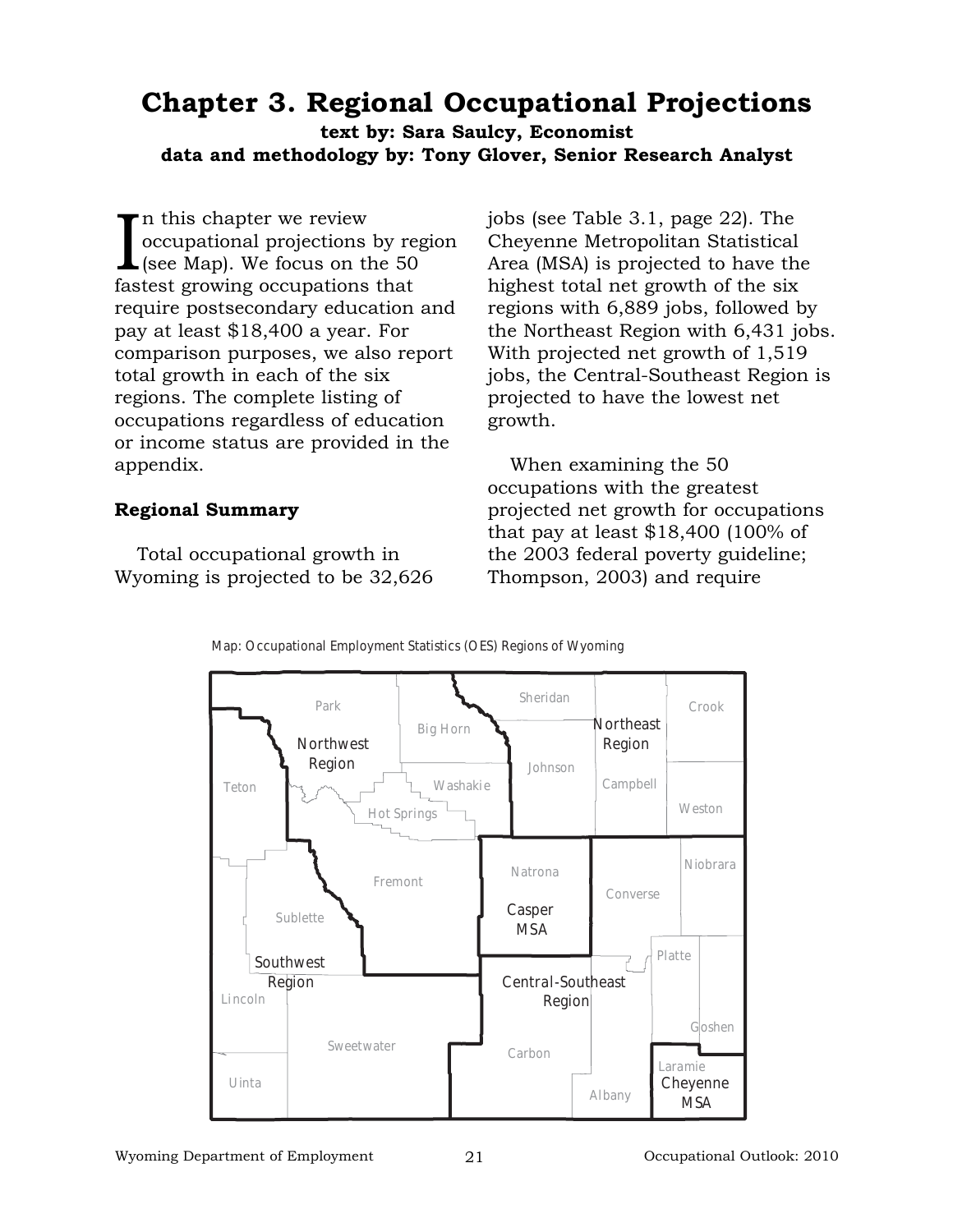|                           |         | Employment |               |         |         | 2001 Average Wage |                      |
|---------------------------|---------|------------|---------------|---------|---------|-------------------|----------------------|
|                           |         | Projected  | Change        |         |         |                   | $%$ of               |
| Region                    | 2000    | 2010       | <b>Number</b> | Percent | Hourly  | Annual            | Poverty <sup>a</sup> |
| Central-Southeast         | 32,093  | 33,612     | 1,519         | 4.7%    | \$12.50 | \$27.551          | 150%                 |
| Northeast                 | 35,686  | 42,117     | 6,431         | 18.0%   | \$14.34 | \$30,999          | 168%                 |
| Northwest                 | 33,623  | 37,306     | 3,683         | 11.0%   | \$12.65 | \$26,820          | 146%                 |
| Southwest                 | 49,512  | 58,167     | 8,655         | 17.5%   | \$14.63 | \$31,224          | 170%                 |
| Casper MSA <sup>b</sup>   | 30,951  | 36,400     | 5,449         | 17.6%   | \$13.63 | \$28,720          | 156%                 |
| Cheyenne MSA <sup>b</sup> | 35,511  | 42,400     | 6,889         | 19.4%   | \$13.74 | \$28,885          | 157%                 |
| Total                     | 217,376 | 250,002    | 32,626        | 15.0%   | \$12.50 | \$27,551          | 150%                 |

postsecondary education, across the six regions of the state, Registered Nurses ranked no lower than third for net occupational growth over the 2000 to 2010 period. General & Operations Managers ranked no lower than sixth. The Healthcare Practitioner & Technical Occupations major group is generally expected to experience the most substantial gains in employment across regions, largely due to Wyoming's aging population (for a complete discussion of the impact of demographics on occupational growth, see Chapter 2, page 7). The exception is the Northeast Region, where the Installation, Maintenance, & Repair, and Management major groups are expected to outpace growth in the Healthcare Practitioner & Technical Occupations major group due to coalbed methane. Occupations requiring a Bachelor's degree are projected to have the highest growth among education types in all areas of the state except the Casper Metropolitan Statistical Area (MSA).

Occupations paying 185 percent of the poverty guideline and higher are projected to see the greatest net occupational growth across the six regions.

#### **Regional Highlights**

#### *Central-Southeast*

Total net growth in the Central-Southeast Region is projected to be 1,519 jobs, the lowest of the six regions (see Table 3.1). Occupations that pay at or above the poverty guideline and require postsecondary education are projected to grow by 640 jobs (see Table 3.2, page 23). Of the 50 highest growth occupations meeting these criteria, Registered Nurses are projected to have the largest net growth with 83 jobs and Accountants & Auditors are ranked second with 40 jobs (see Table 3.3, page 24).

The Healthcare Practitioner & Technical Occupations major group is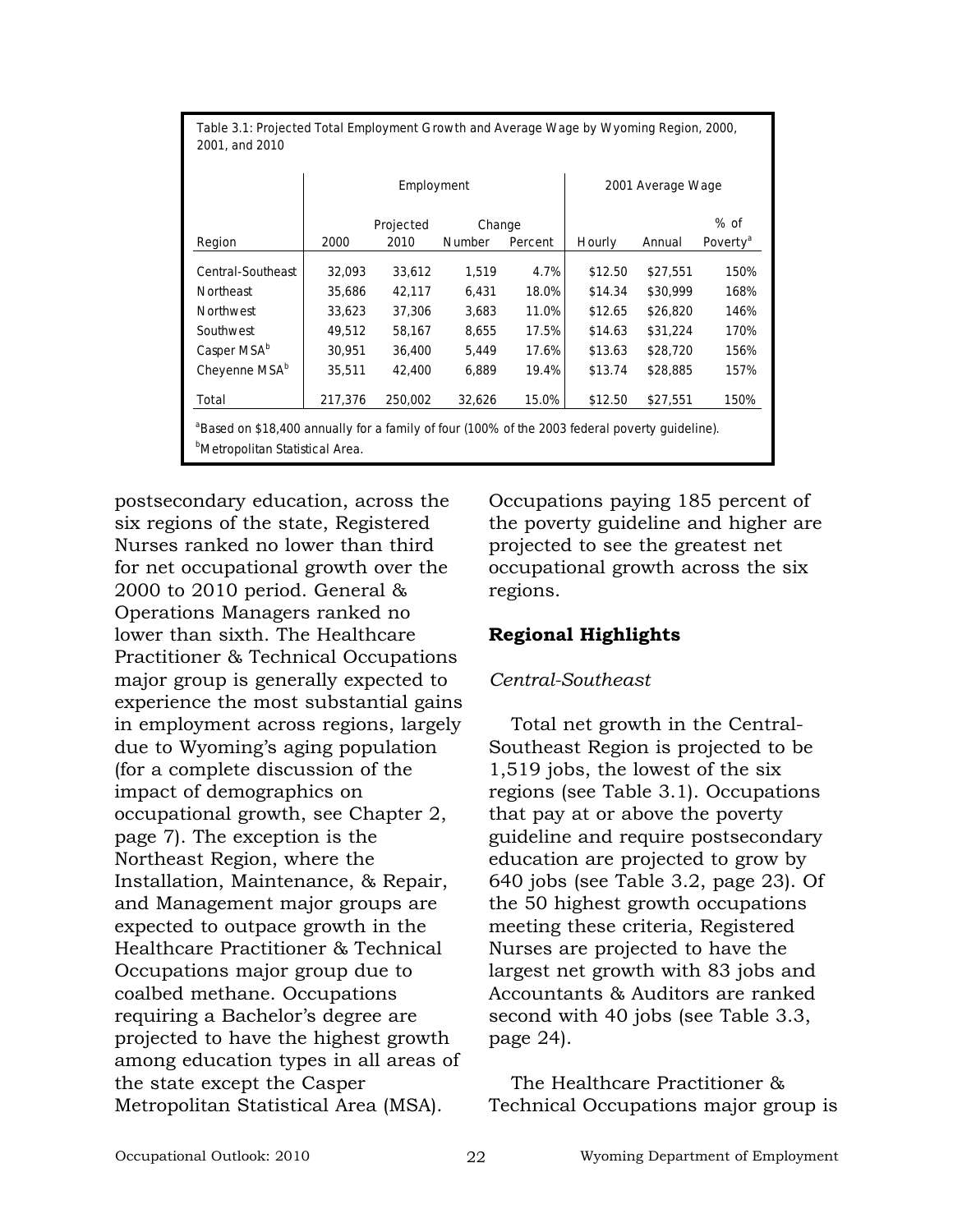expected to experience the highest net growth in the region, with 160 jobs (see Figure 3.1, page 26). Registered Nurses and Dental Hygienists are among the detailed occupations included in this group. As mentioned previously, changing demographics are a primary reason for the projected increase in these types of occupations. The Life, Physical, & Social Science major group is projected to have the second highest net growth with 107 jobs. Among detailed occupations in this group are Anthropologists & Archeologists and Chemical Technicians, which tie into the research activities of educational institutions in the region. Several occupations in the Architecture & Engineering major group are also represented among the high growth

Text continued on page 27

|                                                         |                |             | Employment        |                |           |           |                   |                              |
|---------------------------------------------------------|----------------|-------------|-------------------|----------------|-----------|-----------|-------------------|------------------------------|
|                                                         |                |             |                   | Change         |           |           | 2001 Average Wage |                              |
| SOC <sup>b</sup> Occupation Group Code and Title        | $#^C$          | 2000        | Projected<br>2010 | Number         | Percent   | Hourly    | Annual            | % of<br>Poverty <sup>d</sup> |
| 11-0000 Management                                      | $\overline{7}$ | 959         | 1,047             | 88             | 9.2%      | \$26.16   | \$54,406          | 296%                         |
| 13-0000 Business & Financial Operations                 | 3              | <b>ND</b>   | <b>ND</b>         | 71             | <b>ND</b> | <b>ND</b> | <b>ND</b>         | <b>ND</b>                    |
| 15-0000 Computer & Mathematical Science                 | 1              | 24          | 31                | $\overline{7}$ | 29.2%     | \$17.06   | \$35,490          | 193%                         |
| 17-0000 Architecture & Engineering                      | 7              | 221         | 317               | 96             | 43.4%     | \$22.25   | \$46,272          | 251%                         |
| 19-0000 Life, Physical, & Social Science                | $\overline{7}$ | <b>ND</b>   | <b>ND</b>         | 107            | <b>ND</b> | <b>ND</b> | <b>ND</b>         | <b>ND</b>                    |
| 21-0000 Community & Social Services                     | 7              | 251         | 312               | 61             | 24.3%     | \$13.00   | \$27,043          | 147%                         |
| 23-0000 Legal                                           | $\mathbf 0$    | 0           | 0                 | 0              | 0.0%      | \$0.00    | \$0               | 0%                           |
| 25-0000 Education, Training, & Library                  | $\mathbf 0$    | 0           | 0                 | 0              | 0.0%      | \$0.00    | \$0               | 0%                           |
| 27-0000 Arts, Design, Entertainment, Sports, &<br>Media | $\mathbf 0$    | $\Omega$    | $\mathbf 0$       | 0              | 0.0%      | \$0.00    | \$0               | 0%                           |
| 29-0000 Healthcare Practitioner & Technical             | 11             | <b>ND</b>   | <b>ND</b>         | 160            | <b>ND</b> | \$18.53   | \$38,540          | 209%                         |
| 31-0000 Healthcare Support                              | 1              | 47          | 53                | 6              | 12.8%     | \$11.46   | \$23,840          | 130%                         |
| 33-0000 Protective Service                              | $\mathbf 0$    | 0           | 0                 | 0              | 0.0%      | \$0.00    | \$0               | 0%                           |
| 35-0000 Food Preparation & Serving Related              | $\mathbf 0$    | $\mathbf 0$ | $\mathbf 0$       | 0              | 0.0%      | \$0.00    | \$0               | 0%                           |
| 37-0000 Building & Grounds Cleaning &<br>Maintenance    | $\mathbf 0$    | $\Omega$    | $\Omega$          | 0              | 0.0%      | \$0.00    | \$0               | 0%                           |
| 39-0000 Personal Care & Service                         | $\overline{2}$ | <b>ND</b>   | <b>ND</b>         | 14             | <b>ND</b> | <b>ND</b> | <b>ND</b>         | <b>ND</b>                    |
| 41-0000 Sales & Related                                 | 1              | 12          | 17                | 5              | 41.7%     |           | \$57.55 \$119,700 | 651%                         |
| 43-0000 Office & Administrative Support                 | 1              | 55          | 66                | 11             | 20.0%     | \$10.73   | \$22,320          | 121%                         |
| 45-0000 Farming, Fishing, & Forestry                    | 0              | 0           | 0                 | 0              | 0.0%      | \$0.00    | \$0               | 0%                           |
| 47-0000 Construction & Extraction                       | $\mathbf 0$    | 0           | 0                 | 0              | 0.0%      | \$0.00    | \$0               | 0%                           |
| 49-0000 Installation, Maintenance, & Repair             | $\overline{2}$ | 216         | 228               | 12             | 5.6%      | \$12.01   | \$24,984          | 136%                         |
| 51-0000 Production                                      | $\mathbf 0$    | $\mathbf 0$ | 0                 | 0              | 0.0%      | \$0.00    | \$0               | 0%                           |
| 53-0000 Transportation & Material Moving                | $\overline{0}$ | $\mathbf 0$ | 0                 | 0              | 0.0%      | \$0.00    | \$0               | 0%                           |
| Total                                                   | 50             | 3,373       | 4,013             | 640            | 19.0%     | \$19.66   | \$40.889          | 222%                         |

**Table 3.2: Projected Employment Growth by Major Occupational Group in the Central-Southeast Region for the 50** 

<sup>a</sup> 100 percent of the 2003 federal poverty guideline for a family of four.

**Standard Occupational Classification.** 

c Number of occupations per group.

<sup>d</sup>Based on \$18,400 annually for a family of four (100% of the 2003 federal poverty guideline).

ND - Not disclosable due to confidentiality of information.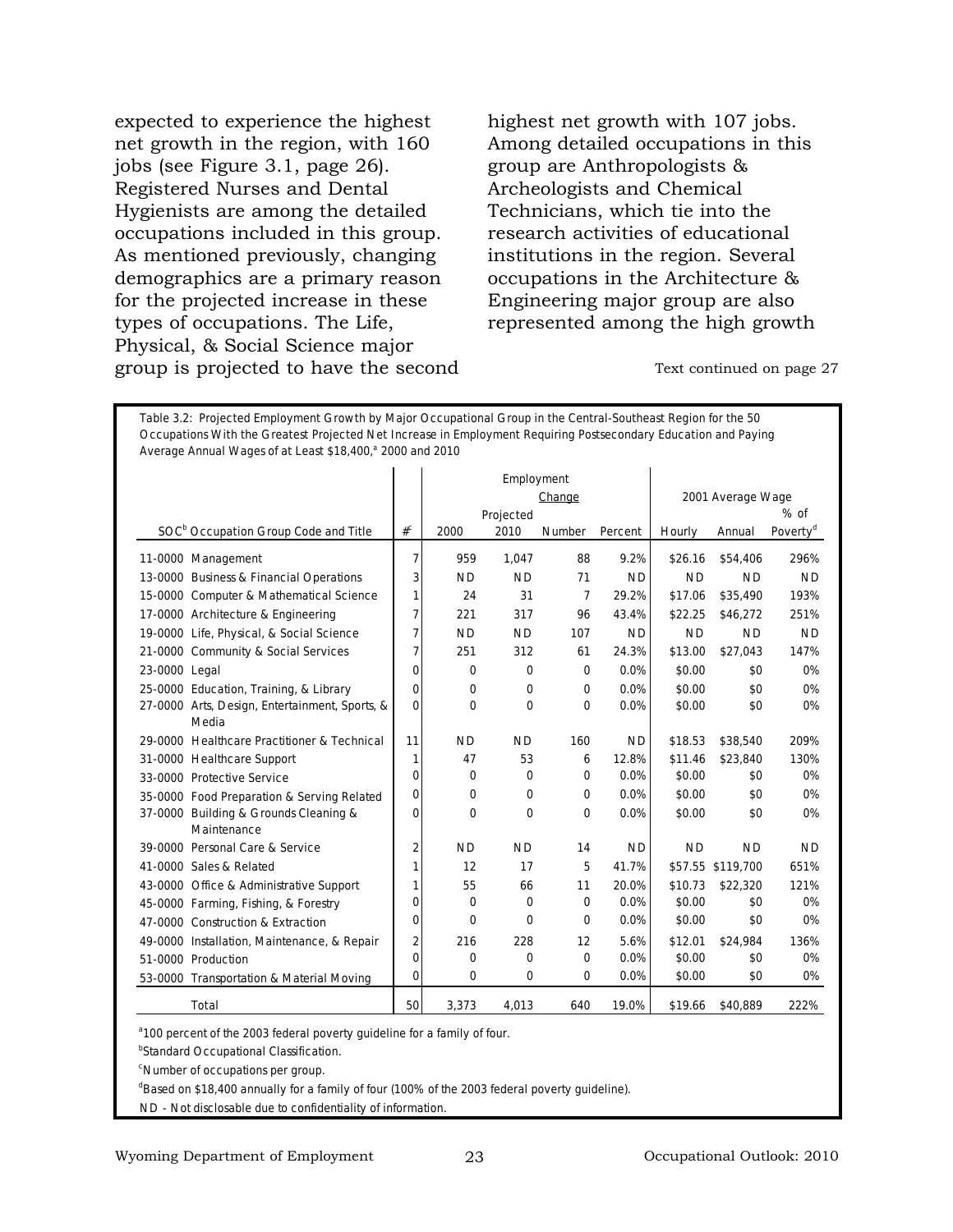|                                                                                                                                                                                             |             |                                                             |                                             |                     | Employment                 |                                                 |                                                                   |                                 | 2001 Average Wage       |                              |
|---------------------------------------------------------------------------------------------------------------------------------------------------------------------------------------------|-------------|-------------------------------------------------------------|---------------------------------------------|---------------------|----------------------------|-------------------------------------------------|-------------------------------------------------------------------|---------------------------------|-------------------------|------------------------------|
| Rank                                                                                                                                                                                        |             | SOC <sup>®</sup> Code and Occupation Title                  | Typical Education Requirements <sup>®</sup> | 2000                | Projected<br>2010          | Number                                          | Percent<br>Change                                                 | Hourly                          | Annual                  | Poverty <sup>d</sup><br>% of |
|                                                                                                                                                                                             | 29-1111     | Registered Nurses                                           | Associate's Degree                          | 418                 | 501<br>181                 | $\frac{3}{4}$                                   | 19.9%                                                             | \$20.29                         | \$42,200                | 229%                         |
| $\sim$                                                                                                                                                                                      | 13-2011     | Accountants & Auditors                                      | Bachelor's Degree                           | $\overline{4}$      |                            |                                                 | 28.4%                                                             | \$16.79                         | \$34,930                | 190%                         |
| $\sim$                                                                                                                                                                                      | 21-1021     | Child, Family, & School Social Workers                      | Bachelor's Degree                           | $\frac{1}{2}$       |                            | $\frac{1}{2}$                                   | $\frac{1}{2}$                                                     | $\frac{\Omega}{\Omega}$         | $\supseteq$             | $\supseteq$                  |
|                                                                                                                                                                                             | 29-2061     | Licensed Practical & Licensed Vocational Nurses             | Postsecondary Vocational Trng.              | 137                 |                            | 29                                              | 21.2%                                                             | \$14.24                         | \$29,620                | 161%                         |
| 4 IO 0                                                                                                                                                                                      | 17-1022     | Surveyors                                                   | Bachelor's Degree                           |                     | 5 ş 5                      | $\frac{1}{2}$                                   | $\Xi$                                                             | \$21.65                         | \$45,040                | 245%                         |
|                                                                                                                                                                                             | 11-1021     | General & Operations Managers                               | Bachelor's Degree Plus Exp                  |                     | 587                        |                                                 | 3.9%                                                              | \$27.59                         | \$57,380                | 312%                         |
|                                                                                                                                                                                             | 19-2041     | Including Health<br>Environmental Scientists & Specialists, | Bachelor's Degree                           | 5%55 <del>4</del>   |                            | $\approx$ $\approx$                             | $\frac{\Omega}{\Sigma}$                                           | $\frac{\Omega}{\Sigma}$         | $\frac{1}{2}$           | $\Xi$                        |
|                                                                                                                                                                                             | 19-4099     | Life, Physical, & Social Science Technicians, All Other     | Associate's Degree                          |                     | $\frac{5}{2}$              |                                                 | 18.7%                                                             | \$14.20                         | \$29,540                | 161%                         |
| $\sim \infty$                                                                                                                                                                               | 19-3091     | Anthropologists & Archeologists                             | Master's Degree                             |                     |                            | 20                                              | 41.3%                                                             | \$14.97                         | \$31,130                | 169%                         |
| $\overline{C}$                                                                                                                                                                              | $13 - 1111$ | Management Analysts                                         | Bachelor's Degree Plus Exp                  |                     |                            |                                                 |                                                                   | $\supseteq$                     | $\epsilon$              | $\frac{1}{2}$                |
| $\overline{r}$                                                                                                                                                                              | $17 - 2051$ | Civil Engineers                                             | Bachelor's Degree                           | as                  | <b>855</b>                 | 52                                              | as                                                                | \$23.61                         | \$49,110                | 267%                         |
| $\overline{12}$                                                                                                                                                                             | $19 - 4091$ | hnicians,<br>Environmental Science & Protection Tec         |                                             |                     |                            |                                                 |                                                                   |                                 |                         |                              |
|                                                                                                                                                                                             |             | ncluding Health                                             | Associate's Degree                          | $3\overline{5}$     | <b>50</b>                  | $\frac{5}{10}$                                  | 51.5%                                                             | \$14.79                         | \$30,760                | 167%                         |
|                                                                                                                                                                                             | $11 - 3011$ | Administrative Services Managers                            | Bachelor's Degree Plus Exp.                 |                     |                            |                                                 | 19.8%                                                             | \$15.54                         | \$32,330                | 176%                         |
| $\begin{array}{l} \mathbb{C} \mathbb{1} \mathbb{1} \mathbb{1} \mathbb{1} \mathbb{1} \mathbb{1} \\ \mathbb{C} \mathbb{1} \mathbb{1} \mathbb{1} \mathbb{1} \mathbb{1} \mathbb{1} \end{array}$ | 17-3022     | Civil Engineering Technicians                               | Associate's Degree                          |                     |                            | 55555                                           | $\Xi$                                                             | $\frac{\mathsf{D}}{\mathsf{D}}$ | $\epsilon$              | $\frac{1}{2}$                |
|                                                                                                                                                                                             | 17-2081     | Environmental Engineers                                     | Bachelor's Degree                           |                     |                            |                                                 | $\frac{1}{2}$                                                     | $\frac{\Omega}{\Omega}$         | $\frac{\Omega}{\Omega}$ | $\epsilon$                   |
|                                                                                                                                                                                             | 11-9021     | <b>Construction Managers</b>                                | Bachelor's Degree                           | 555                 | $555$ $58$                 |                                                 | $\epsilon$                                                        | \$32.34                         | \$67,260                | 366%                         |
|                                                                                                                                                                                             | $11 - 9111$ | Medical & Health Services Managers                          | Bachelor's Degree Plus Exp.                 |                     |                            |                                                 | 20.6%                                                             | \$22.32                         | \$46,420                | 252%                         |
| $\frac{8}{10}$                                                                                                                                                                              | $11 - 3031$ | Financial Managers                                          | Bachelor's Degree Plus Exp.                 |                     |                            |                                                 | 14.3%                                                             | \$23.26                         | \$48,390                | 263%                         |
| $\frac{6}{1}$                                                                                                                                                                               | 43-6013     | Medical Secretaries                                         | Postsecondary Vocational Trng.              |                     |                            | $\Xi$                                           | 22.3%                                                             | \$10.73                         | \$22,320                | 121%                         |
| 20                                                                                                                                                                                          | $9 - 4031$  | Chemical Technicians                                        | Associate's Degree                          |                     |                            | $\overline{c}$                                  | 26.7%                                                             | \$12.93                         | \$26,900                | 146%                         |
| $\overline{2}1$                                                                                                                                                                             | 13-1199     | Specialists, All Other<br><b>Business Operations</b>        | Bachelor's Degree                           |                     |                            |                                                 | 5.7%                                                              | \$18.03                         | \$37,510                | 204%                         |
| 22                                                                                                                                                                                          | 17-2041     | Chemical Engineers                                          | Bachelor's Degree                           | 3877577             | \$ 时 었 ង 글 떫 ង 글 글         | 222222                                          | 45.5%                                                             | \$25.41                         | \$52,860                | 287%                         |
| 23                                                                                                                                                                                          | 17-2071     | Electrical Engineers                                        | Bachelor's Degree                           |                     |                            |                                                 | $\mathrel{\mathop{\sqsubseteq}\limits_{\scriptscriptstyle \sim}}$ | \$25.56                         | \$53,150                | 289%                         |
| 24                                                                                                                                                                                          | 19-1010     | Agricultural & Food Scientists                              | Bachelor's Degree                           | e s a a             |                            |                                                 | 55.6%                                                             | \$14.49                         | \$30,150                | 164%                         |
|                                                                                                                                                                                             | 19-2042     | Geoscientists, Except Hydrologists & Geographers            | Bachelor's Degree                           |                     |                            |                                                 | 32.1%                                                             | \$29.94                         | \$62,280                | 338%                         |
| 26                                                                                                                                                                                          | 21-9099     | All Other Counselors, Social & Religious Workers            | Bachelor's Degree                           |                     |                            |                                                 | $\frac{\Omega}{\Omega}$                                           | $\frac{\Omega}{Z}$              | $\frac{\Omega}{\Sigma}$ | $\frac{\Omega}{\Sigma}$      |
| 27                                                                                                                                                                                          | 39-9032     | Recreation Workers                                          | Bachelor's Degree                           |                     |                            |                                                 | $\frac{1}{2}$                                                     | $\frac{1}{2}$                   | $\epsilon$              | $\Xi$                        |
| 28                                                                                                                                                                                          | 29-2011     | Medical & Clinical Laboratory Technologists                 | Bachelor's Degree                           |                     |                            |                                                 | 19.0%                                                             | \$19.94                         | \$41,470                | 225%                         |
|                                                                                                                                                                                             | 49-3023     | nanics<br>Automotive Service Technicians & Mech             | Postsecondary Vocational Trng.              |                     |                            |                                                 | 5.7%                                                              | \$12.17                         | \$25,320                | 138%                         |
| 30                                                                                                                                                                                          | $11 - 912$  | Natural Sciences Managers                                   | Bachelor's Degree Plus Exp                  | $\frac{1}{2}$       | <b>B</b> $\frac{1}{2}$ 2 3 |                                                 | 34.8%                                                             | \$29.22                         | \$60,780                | 330%                         |
| $\overline{3}$                                                                                                                                                                              | 29-202      | Dental Hygienists                                           | Associate's Degree                          |                     |                            |                                                 | 20.0%                                                             | \$21.06                         | \$43,800                | 238%                         |
| 32                                                                                                                                                                                          | 29-2071     | echnicians<br>Medical Records & Health Information          | Associate's Degree                          | 34                  | $\overline{4}$             | $\infty$ $\infty$ $\infty$ $\sim$ $\sim$ $\sim$ | 20.6%                                                             | \$10.20                         | \$21,220                | 115%                         |
| 33                                                                                                                                                                                          | 15-1051     | Computer Systems Analysts                                   | Bachelor's Degree                           | 24                  | $\overline{3}$             |                                                 | 29.2%                                                             | \$17.06                         | \$35,490                | 193%                         |
| 34                                                                                                                                                                                          | 31-9094     | Medical Transcriptionists                                   | Postsecondary Vocational Trng.              | 47                  |                            | $\circ$ $\circ$                                 | 12.8%                                                             | \$11.46                         | \$23,840                | 130%                         |
| 35                                                                                                                                                                                          | 29-2034     | Technicians<br>Radiologic Technologists &                   | Associate's Degree                          | $R \in \mathcal{S}$ | $\ddot{a}$ and $\ddot{a}$  |                                                 | 21.4%                                                             | \$16.79                         | \$34,920                | 190%                         |
| 36                                                                                                                                                                                          | 21-1014     | Mental Health Counselor                                     | Master's Degree                             |                     |                            | as                                              | 99                                                                | \$17.57                         | \$36,540                | 199%                         |
|                                                                                                                                                                                             | 39-903      | Fitness Trainers & Aerobics Instructors                     | Postsecondary Vocational Trng.              |                     |                            |                                                 |                                                                   | 22<br>\$10.                     | \$21,260                | 116%                         |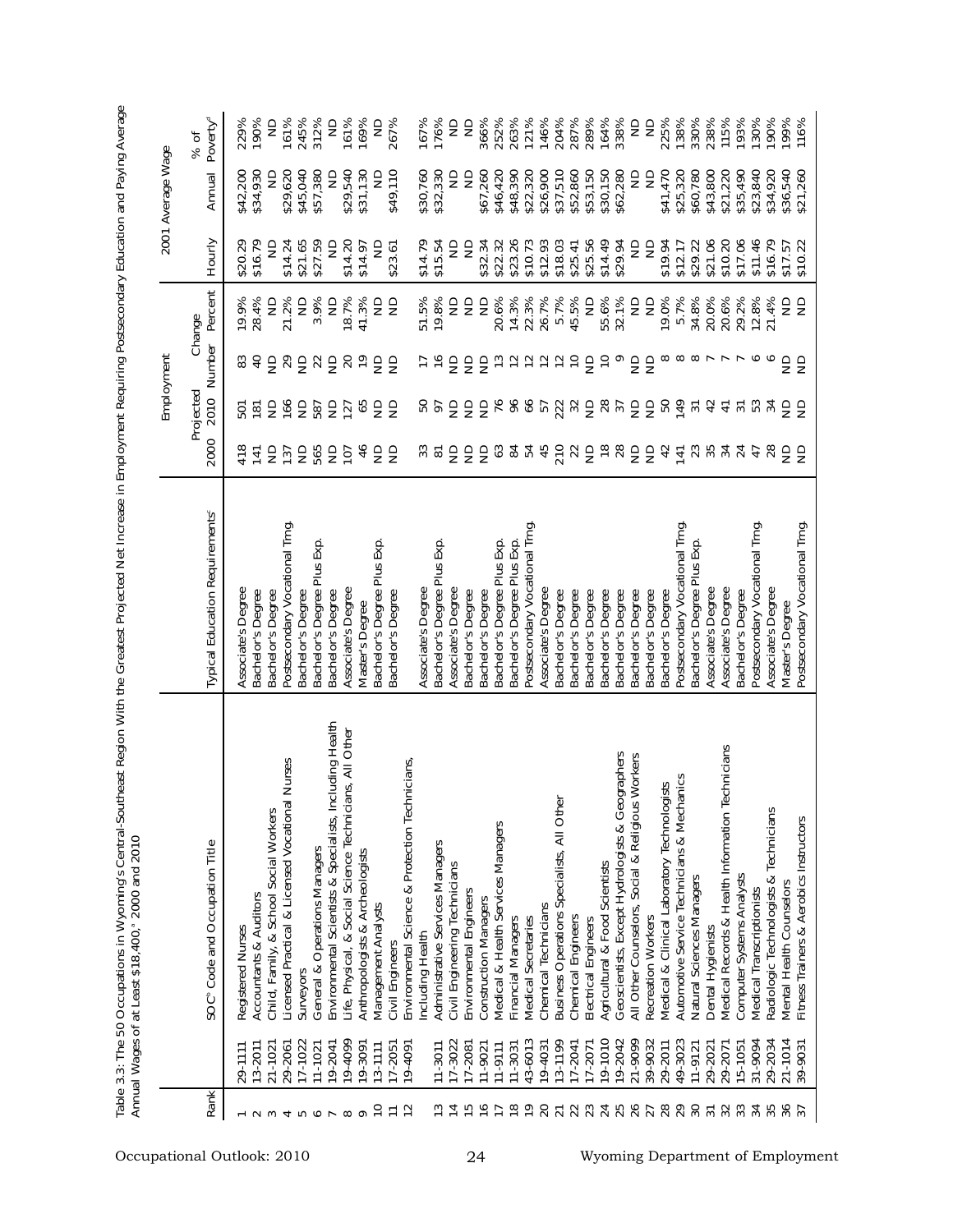|                   | Poverty <sup>d</sup><br>% of               | 291%<br>118%<br>651%<br>143%<br>132%<br>173%<br>301%<br>182%<br>$\frac{1}{2}$<br>$\frac{1}{2}$<br>$\frac{1}{2}$<br>$\frac{\Omega}{\Omega}$<br>158%                                                                                                                                                                                                                                                                                                                                       | 222%                    |                                                                                                                                                                                                                                                                                                                                                                         |
|-------------------|--------------------------------------------|------------------------------------------------------------------------------------------------------------------------------------------------------------------------------------------------------------------------------------------------------------------------------------------------------------------------------------------------------------------------------------------------------------------------------------------------------------------------------------------|-------------------------|-------------------------------------------------------------------------------------------------------------------------------------------------------------------------------------------------------------------------------------------------------------------------------------------------------------------------------------------------------------------------|
| 2001 Average Wage | Annual                                     | \$26,370<br>\$24,360<br>\$31,850<br>\$21,630<br>\$33,450<br>\$119,700<br>$\supseteq$<br>$\frac{1}{2}$<br>\$29,070<br>\$55,310<br>\$53,490<br>$\frac{\Omega}{\Omega}$<br>$\supseteq$                                                                                                                                                                                                                                                                                                      | \$40,889                |                                                                                                                                                                                                                                                                                                                                                                         |
|                   | Hourly                                     | \$13.98<br>\$10.40<br>\$16.08<br>\$12.68<br>$\supseteq$<br>\$25.72<br>\$57.55<br>$\frac{1}{2}$<br>$\supseteq$<br>$\frac{\Omega}{\Omega}$<br>\$26.59<br>\$11.71<br>\$15.31                                                                                                                                                                                                                                                                                                                | \$19.66                 |                                                                                                                                                                                                                                                                                                                                                                         |
|                   | Percent<br>Change                          | 41.7%<br>25.0%<br>3.9%<br>ND<br>22.2%<br>$\frac{1}{2}$<br>54.5%<br>$\frac{\Omega}{\Sigma}$<br>$\Xi$<br>27.3%<br>$\frac{1}{2}$<br>$\frac{1}{2}$<br>20.0%                                                                                                                                                                                                                                                                                                                                  | 19.0%                   |                                                                                                                                                                                                                                                                                                                                                                         |
| Employment        | Number                                     | $\overline{\mathsf{S}}$ .<br>$\epsilon$<br>$\sigma$ ru $\sigma$<br>9°2<br>$\mathfrak{c}$<br>$\epsilon$<br>$\epsilon$<br>$\sim$                                                                                                                                                                                                                                                                                                                                                           | 640                     |                                                                                                                                                                                                                                                                                                                                                                         |
|                   | Projected<br>2010                          | 5 <i>2</i> 5 <del>L</del> L 8 5 L 5 4 5 5<br>$\tilde{c}$                                                                                                                                                                                                                                                                                                                                                                                                                                 | 4,013                   |                                                                                                                                                                                                                                                                                                                                                                         |
|                   | 2000                                       | $\epsilon$<br>5589<br>$\epsilon$<br>$\overline{C}$<br>27<br>$\overline{\phantom{a}}$<br>$\overleftarrow{\phantom{a}}$<br>$\frac{1}{2}$<br>$\frac{1}{2}$                                                                                                                                                                                                                                                                                                                                  | 373<br>∽                |                                                                                                                                                                                                                                                                                                                                                                         |
|                   | <b>Typical Education Requirements®</b>     | Postsecondary Vocational Trng.<br>Postsecondary Vocational Trng.<br>Postsecondary Vocational Trng.<br>Postsecondary Vocational Trng.<br>Postsecondary Vocational Trng.<br>Degree<br>Bachelor's Degree<br>Bachelor's Degree<br>Bachelor's Degree<br>First Professional<br>Master's Degree<br>Master's Degree<br>Master's Degree<br>Master's Degree                                                                                                                                        | Postsecondary Education |                                                                                                                                                                                                                                                                                                                                                                         |
|                   | SOC <sup>®</sup> Code and Occupation Title | & Community Association Managers<br>Securities, Commodities, & Financial Serv. Sales Agents<br>Probation Officers & Correctional Treatment Specialists<br>Bus & Truck Mechanics & Diesel Engine Specialists<br>Respiratory Therapy Technicians<br>Marriage & Family Therapists<br>Architectural & Civil Drafters<br>Rehabilitation Counselors<br>Psychiatric Technicians<br>Surgical Technologists<br>Property, Real Estate,<br>Physical Therapists<br>Health Educators<br>Veterinarians | Total                   | the 2003 federal poverty guideline).<br>Represents 100 percent of the 2003 federal poverty guideline for a family of four.<br>As defined by the U.S. Department of Labor, Bureau of Labor Statistics<br>ND - Not disclosable due to confidentiality of information<br>Based on \$18,400 annually for a family of four (100% of<br>Standard Occupational Classification. |
|                   |                                            | 21-1015<br>29-2053<br>21-1013<br>29-2055<br>21-1092<br>29-2054<br>29-1123<br>21-1091<br>$11 - 9141$<br>17-3011<br>41-3031<br>49-3031<br>29-1131                                                                                                                                                                                                                                                                                                                                          |                         |                                                                                                                                                                                                                                                                                                                                                                         |
|                   | Rank                                       | 444<br>46<br>$\frac{8}{3}$<br>$\overline{49}$<br>$\overline{a}$<br>$\overline{4}$<br>42<br>$\overline{47}$<br>50<br>$38\,$<br>39                                                                                                                                                                                                                                                                                                                                                         |                         |                                                                                                                                                                                                                                                                                                                                                                         |

**Table 3.3: The 50 Occupations in Wyoming's Central-Southeast Region With the Greatest Projected Net Increase in Employment Requiring Postsecondary Education and Paying Average Annual Wages of at Least \$18,400,a 2000 and 2010 (Continued)**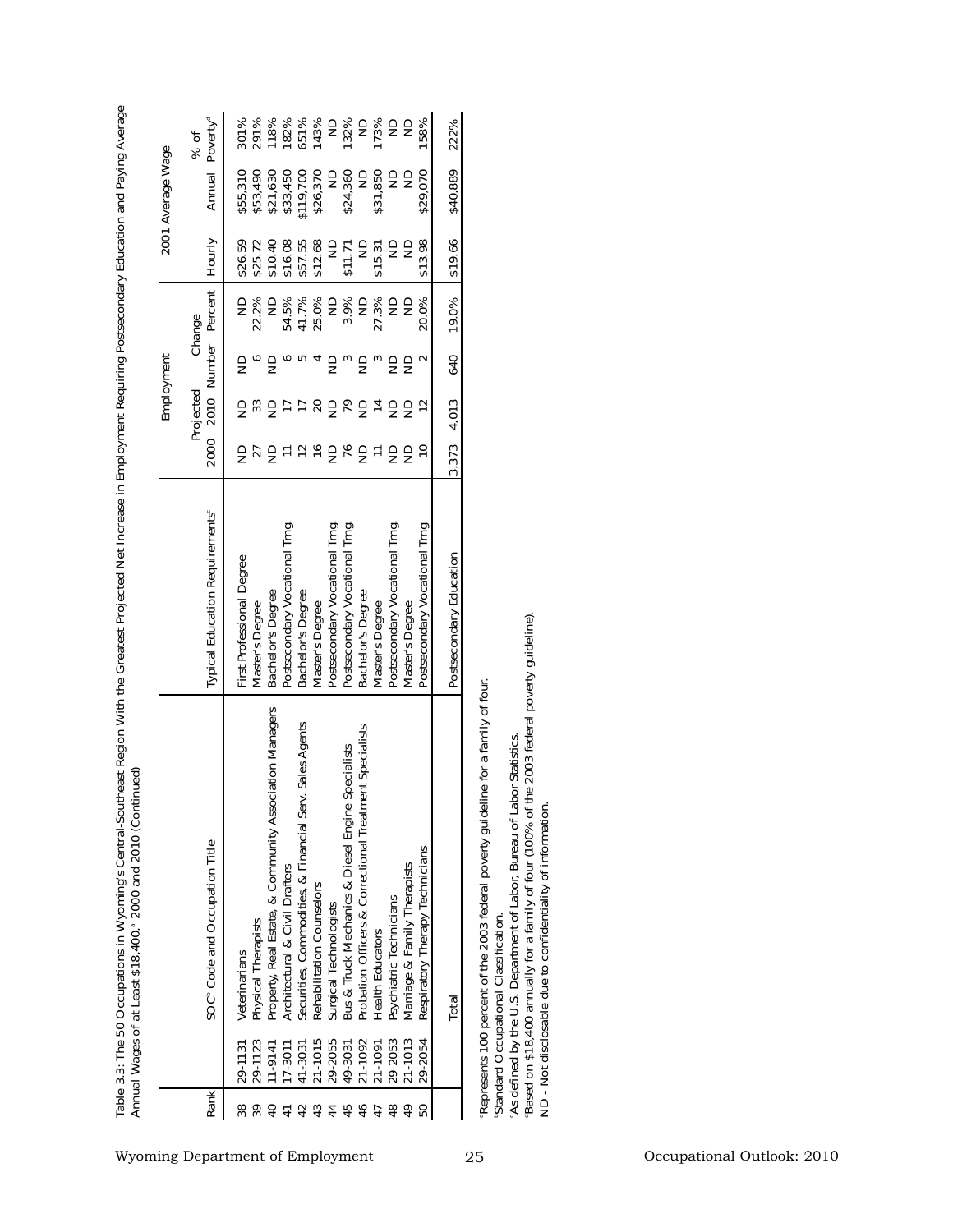

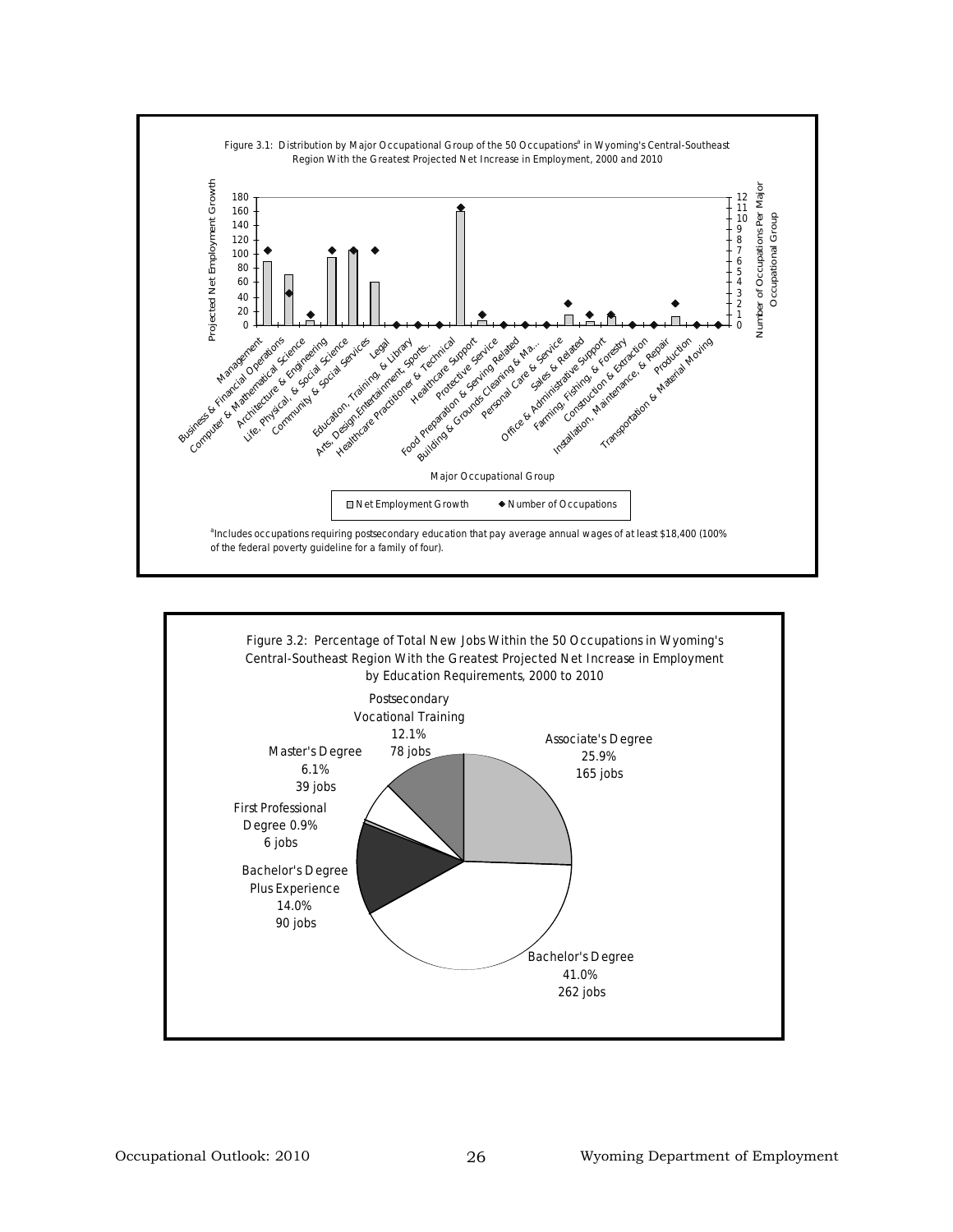

occupations (96 jobs). The Sales & Related major group is projected to have the lowest growth (5 jobs).

Occupations requiring a Bachelor's degree are projected to have the highest growth in the Central-Southeast Region (262 jobs), followed by occupations that require an Associate's degree (165 jobs, see Figure 3.2, page 26).

The greatest net growth (389 jobs) in terms of wages is projected to be in occupations that pay at least 185 percent of the poverty guideline (see Figure 3.3). Among the detailed occupations that pay wages at the 185 percent and higher level are Civil Engineers and Financial Managers. Occupations that pay 130 to 184

percent of the poverty guideline are projected to increase by 163 jobs. Licensed Practical & Vocational Nurses, and Administrative Service Managers are among the detailed occupations that pay wages at this level. Net employment growth is expected to be 88 jobs in occupations that pay 100 to 129 percent of the poverty guideline. Represented in this pay range are the detailed occupations Medical Secretaries and Fitness Trainers & Aerobics Instructors.

# *Northeast*

With average annual employment growth projected to be 18 percent for all occupations regardless of education or income criteria (6,431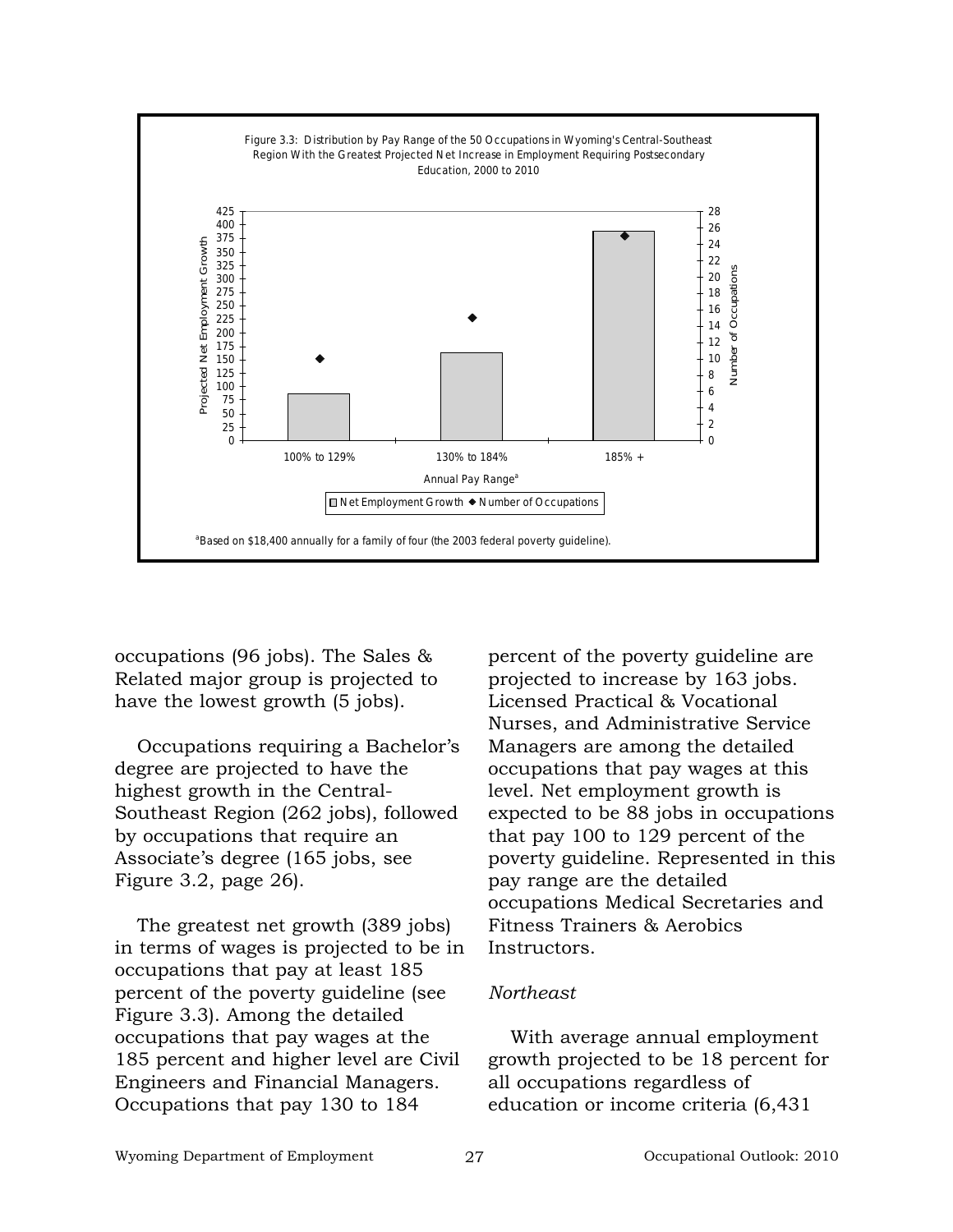jobs over 10 years; see Table 3.1, page 22), the Northeast Region is projected to be the second fastest growing region behind the Cheyenne MSA (Gallagher, Harris, Leonard, Liu, & McVeigh, 2003). Installation, Maintenance, & Repair is projected to have the highest net growth (266 jobs) followed by Management (241 jobs; see Table 3.4 below and Figure

3.4, page 29). The Northeast Region is the only region where Healthcare Practitioner & Technical Occupations is not projected to have the highest growth. The Northeast Region is second to the Southwest Region in growth of Architecture & Engineering occupations. The highest percentage growth is projected to be in Production occupations (68.5%).

**Table 3.4: Projected Employment Growth by Major Occupational Group in the Northeast Region for the 50 Occupations With the Greatest Projected Net Increase in Employment Requiring Postsecondary Education and Paying Average Annual Wages of at Least \$18,400,a 2000 and 2010**

|                                                           |                  |           | Employment |               |           |           | 2001 Average Wage |                      |
|-----------------------------------------------------------|------------------|-----------|------------|---------------|-----------|-----------|-------------------|----------------------|
|                                                           |                  |           | Projected  | Change        |           |           |                   | $%$ of               |
| SOC <sup>b</sup> Occupation Group Code and Title          | $#^{\mathsf{C}}$ | 2000      | 2010       | <b>Number</b> | Percent   | Hourly    | Annual            | Poverty <sup>a</sup> |
| 11-0000 Management                                        | 8                | 1,341     | 1,581      | 241           | 17.9%     | \$27.60   | \$57,419          | 312%                 |
| 13-0000 Business & Financial Operations                   | 4                | <b>ND</b> | <b>ND</b>  | 71            | <b>ND</b> | \$22.21   | \$46,208          | 251%                 |
| 15-0000 Computer & Mathematical Science                   | 1                | 36        | 43         | 7             | 20.7%     | \$14.44   | \$30,040          | 163%                 |
| 17-0000 Architecture & Engineering                        | 4                | 235       | 342        | 107           | 45.6%     | \$22.10   | \$45,971          | 250%                 |
| 19-0000 Life, Physical, & Social Science                  | 4                | <b>ND</b> | <b>ND</b>  | 52            | ND.       | <b>ND</b> | <b>ND</b>         | <b>ND</b>            |
| 21-0000 Community & Social Services                       | $\overline{2}$   | <b>ND</b> | <b>ND</b>  | 27            | ND.       | \$11.67   | \$24,267          | 132%                 |
| 23-0000 Legal                                             | 0                | 0         | 0          | $\mathbf 0$   | 0.0%      | \$0.00    | \$0               | 0%                   |
| 25-0000 Education, Training, & Library                    | 6                | 1,367     | 1,482      | 116           | 8.5%      | <b>NA</b> | \$34,005          | 185%                 |
| 27-0000 Arts, Design, Entertainment, Sports, &            | 0                | 0         | 0          | 0             | 0.0%      | \$0.00    | \$0               | 0%                   |
| Media                                                     |                  |           |            |               |           |           |                   |                      |
| 29-0000<br><b>Healthcare Practitioner &amp; Technical</b> | 8                | <b>ND</b> | <b>ND</b>  | 187           | <b>ND</b> | <b>ND</b> | <b>ND</b>         | <b>ND</b>            |
| 31-0000 Healthcare Support                                | 0                | 0         | 0          | 0             | 0.0%      | \$0.00    | \$0               | 0%                   |
| 33-0000 Protective Service                                | 0                | $\Omega$  | $\Omega$   | 0             | 0.0%      | \$0.00    | \$0               | 0%                   |
| 35-0000 Food Preparation & Serving Related                | 1                | <b>ND</b> | <b>ND</b>  | 11            | <b>ND</b> | \$10.20   | \$21,210          | 115%                 |
| Building & Grounds Cleaning &<br>37-0000                  | $\Omega$         | 0         | 0          | 0             | 0.0%      | \$0.00    | \$0               | 0%                   |
| Maintenance                                               |                  |           |            |               |           |           |                   |                      |
| 39-0000 Personal Care & Service                           | 1                | <b>ND</b> | <b>ND</b>  | 8             | <b>ND</b> | <b>ND</b> | <b>ND</b>         | <b>ND</b>            |
| 41-0000 Sales & Related                                   | 2                | <b>ND</b> | <b>ND</b>  | 21            | ND.       | <b>ND</b> | <b>ND</b>         | <b>ND</b>            |
| 43-0000 Office & Administrative Support                   | 1                | 118       | 134        | 16            | 13.9%     | \$10.32   | \$21,470          | 117%                 |
| 45-0000 Farming, Fishing, & Forestry                      | 0                | 0         | 0          | 0             | 0.0%      | \$0.00    | \$0               | 0%                   |
| 47-0000 Construction & Extraction                         | $\Omega$         | $\Omega$  | $\Omega$   | $\Omega$      | 0.0%      | \$0.00    | \$0               | 0%                   |
| 49-0000 Installation, Maintenance, & Repair               | 7                | <b>ND</b> | <b>ND</b>  | 266           | <b>ND</b> | <b>ND</b> | <b>ND</b>         | <b>ND</b>            |
| 51-0000 Production                                        | 1                | 143       | 240        | 98            | 68.5%     | \$15.89   | \$33,040          | 180%                 |
| 53-0000 Transportation & Material Moving                  | 0                | 0         | 0          | $\mathbf 0$   | 0.0%      | \$0.00    | \$0               | 0%                   |
| Total                                                     | 50               | 6,254     | 7.480      | 1,226         | 19.6%     | \$20.39   | \$40.688          | 221%                 |

<sup>a</sup> 100 percent of the 2003 federal poverty guideline for a family of four.

**Standard Occupational Classification.** 

c Number of occupations per group.

<sup>d</sup>Based on \$18,400 annually for a family of four (100% of the 2003 federal poverty guideline).

NA-No hourly wage available; annual only.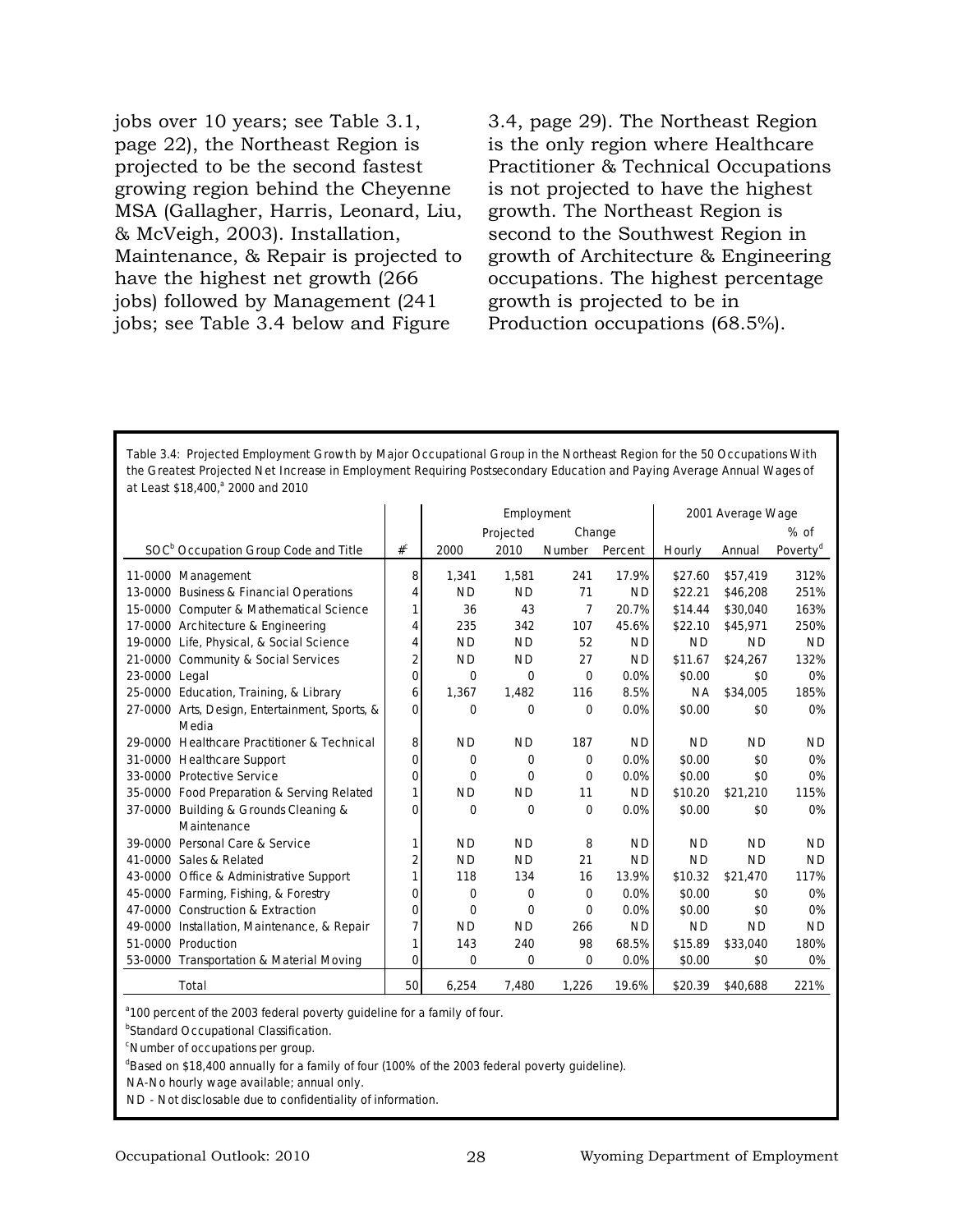

For detailed occupations, General & Operations Managers are projected to experience the highest net growth (151 jobs, see Table 3.5, page 30).

The growth in Mining (especially oil and gas extraction) is expected to spur growth across a diverse set of industries. Among these miningrelated industries are Construction; Transportation, Communications, & Public Utilities (TCPU); and Wholesale Trade. New power plants and pipeline projects will also contribute to growth in the region (Gallagher, et al., 2003).

Occupations requiring postsecondary vocational training are projected to have the highest net growth among education types (440

jobs, see Figure 3.5, page 32). Only the Southwest Region is expected to have higher growth in occupations requiring this type of education. This is tied to growth in Installation, Maintenance, & Repair, as detailed occupations in this major group usually require postsecondary vocational training. Occupations requiring a Bachelor's degree are projected to have the second highest growth among education types (321 jobs). The smallest growth is projected to be for occupations requiring a Master's degree (20 jobs).

More than half (56.1% or 688 jobs) of the 50 fastest growing occupations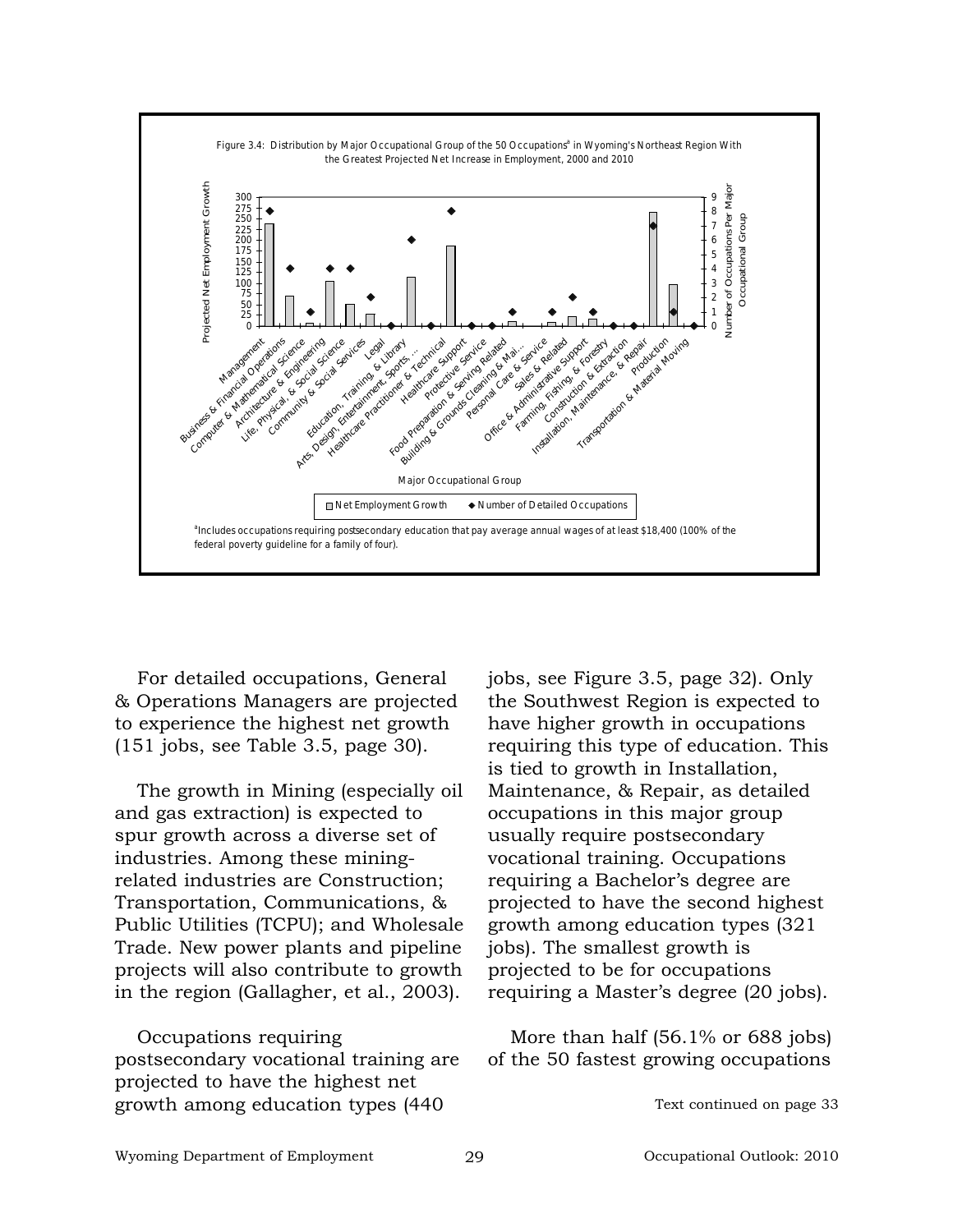|                     |                    | Wages of at Least \$18,400, <sup>2000</sup> and 2010                        |                                                        |                         |                               |                                       |                                          |                         |                         |                              |
|---------------------|--------------------|-----------------------------------------------------------------------------|--------------------------------------------------------|-------------------------|-------------------------------|---------------------------------------|------------------------------------------|-------------------------|-------------------------|------------------------------|
|                     |                    |                                                                             |                                                        |                         | Employment                    |                                       |                                          |                         | 2001 Average Wage       |                              |
| Rank                |                    | SOC <sup>®</sup> Code and Occupation Title                                  | Typical Education Requirements <sup>®</sup>            | 2000                    | Projected<br>2010             | Number                                | Percent<br>Change                        | Hourly                  | Annual                  | Poverty <sup>d</sup><br>% of |
|                     | 11-1021            | General & Operations Managers                                               | Bachelor's Degree Plus Exp.                            | 779                     | 930                           | 으                                     | 19.4%                                    | \$29.37                 | \$61,090                | 332%                         |
|                     | $51 - 412$         | Welders, Cutters, Solderers, & Brazers                                      | Postsecondary Vocational Training                      | 143                     | 240                           | ρ                                     | 67.8%                                    | \$15.89                 | \$33,040                | 180%                         |
|                     | 29-1111            | Registered Nurses                                                           | Associate's Degree                                     | 716                     | 807                           | $\overline{\sigma}$                   | 12.7%                                    | \$19.43                 | \$40,420                | 220%                         |
| 4                   | 49-3042            | Mobile Heavy Equipment Mechanics, Except Engines                            | Postsecondary Vocational Training                      | 407                     | 495                           | 88                                    | 21.6%                                    | \$21.55                 | \$44,820                | 244%                         |
| $\Omega$            | 49-3023            | Automotive Service Technicians & Mechanics                                  | Postsecondary Vocational Training                      | 252                     | 318<br>147                    | 66                                    | 26.2%                                    | \$13.57                 | \$28,220                | 153%                         |
| ∘                   | $17 - 2051$        | Civil Engineers                                                             | Bachelor's Degree                                      | 6                       |                               |                                       | 51.5%                                    | \$22.12                 | \$46,010                | 250%                         |
|                     | 49-2092            | Electric Motor, Power Tool, & Related Repairers                             | Postsecondary Vocational Training                      | $\frac{\Omega}{\Omega}$ | $\epsilon$                    | B 5 5 % % 5 8                         | $\frac{\Omega}{\Sigma}$<br>$\frac{1}{2}$ | \$11.93                 | \$24,820                | 135%<br>175%                 |
| $\circ$<br>$\infty$ | 25-3999<br>49-3031 | & Adult<br>All Other Teachers, Primary, Secondary,                          | Postsecondary Vocational Training<br>Bachelor's Degree | $\epsilon$<br>149       | $\epsilon$                    |                                       | 24.2%                                    | \$15.65<br>≸            | \$32,160<br>\$32,550    | 177%                         |
| $\overline{C}$      | $13 - 2011$        | Bus & Truck Mechanics & Diesel Engine Specialists<br>Accountants & Auditors | Bachelor's Degree                                      | $\overline{5}$          | $\frac{185}{130}$             |                                       | 28.7%                                    | \$25.08                 | \$52,180                | 284%                         |
| $\overline{1}$      | 17-3022            | Civil Engineering Technicians                                               | Associate's Degree                                     | $\epsilon$              | $\epsilon$                    |                                       | $\supseteq$                              | \$16.57                 | \$34,460                | 187%                         |
| $\overline{c}$      | $11 - 9111$        | Medical & Health Services Managers                                          | Bachelor's Degree Plus Exp.                            | 156                     | 176                           |                                       | 12.8%                                    | \$25.62                 | \$53,290                | 290%                         |
| $\frac{2}{1}$       | 21-1022            | Medical & Public Health Social Workers                                      | Bachelor's Degree                                      | $\epsilon$              | 오오                            | ege                                   | $\supseteq$                              | \$11.52                 | \$23,960                | 130%                         |
|                     | 13-1199            | Business Operations Specialists, All Other                                  | Bachelor's Degree                                      | $\epsilon$              |                               |                                       | $\frac{1}{2}$                            | \$23.89                 | \$49,690                | 270%                         |
| $\overline{15}$     | 25-2011            | Preschool Teachers, Except Special Education                                | Bachelor's Degree                                      | 35                      | 54                            |                                       | 54.3%                                    | \$10.00                 | \$20,800                | 113%                         |
| $\frac{6}{2}$       | 25-2022            | & Vocational<br>Middle School Teachers, Except Special                      |                                                        |                         |                               |                                       |                                          |                         |                         |                              |
|                     |                    | Education                                                                   | Bachelor's Degree                                      | 98                      | $\overline{5}$ $\overline{4}$ | $\frac{1}{2}$ $\approx$ $\frac{1}{2}$ | $\frac{\Omega}{Z}$                       | ≸                       | \$36,910                | 201%                         |
| π                   | 11-9021            | <b>Construction Managers</b>                                                | Bachelor's Degree                                      |                         |                               |                                       | 23.7%                                    | \$20.80                 | \$43,260                | 235%                         |
| $\frac{8}{10}$      | 29-2061            | Licensed Practical & Licensed Vocational Nurses                             | Postsecondary Vocational Training                      |                         | 156                           |                                       | 12.2%                                    | \$13.18                 | \$27,420                | 149%                         |
| $\frac{1}{2}$       | 29-2071            | Technicians<br>Medical Records & Health Information                         | Associate's Degree                                     | 92                      | 243                           | $\frac{9}{5}$                         | $\frac{1}{2}$                            | $\frac{\Omega}{\Omega}$ | $\frac{\Omega}{\Omega}$ | $\epsilon$                   |
| 20                  | $11 - 3031$        | Financial Managers                                                          | Bachelor's Degree Plus Exp.                            |                         |                               |                                       | 12.6%                                    | \$27.71                 | \$57,640                | 313%                         |
| $\overline{21}$     | 29-2056            | Veterinary Technologists & Technicians                                      | Associate's Degree                                     | $30^{18}$               | 46<br>134                     | $\frac{6}{2}$                         | 53.3%                                    | \$10.88                 | \$22,620                | 123%<br>117%                 |
| 23                  | 43-6013            | Medical Secretaries                                                         | Postsecondary Vocational Training                      |                         |                               | $\frac{6}{2}$                         | 13.6%                                    | \$10.32                 | \$21,470                |                              |
|                     | $17 - 2151$        | ng Mining<br>Mining & Geological Engineers, Includi                         |                                                        |                         |                               |                                       |                                          |                         |                         |                              |
|                     |                    | Safety Engineers                                                            | Bachelor's Degree                                      | SO                      | $\frac{1}{6}$                 | $\frac{6}{1}$                         | 26.7%                                    | \$30.59                 | \$63,620                | 346%                         |
| 24                  | 25-202             | Medical & Health Services Managers                                          | Bachelor's Degree                                      | 999                     | 555                           | 999                                   | $\frac{1}{2}$                            | ≨                       | \$37,980                | 206%                         |
| 25                  | 19-4031            | Chemical Technicians                                                        | Associate's Degree                                     |                         |                               |                                       | $\frac{1}{2}$                            | \$14.74                 | \$30,660                | 167%                         |
| 26                  | 19-4099            | ians, All Other<br>Life, Physical, & Social Science Technic                 | Associate's Degree                                     |                         |                               |                                       | $\frac{1}{2}$                            | $\supseteq$             | $\supseteq$             | $\infty$                     |
| 27                  | 13-1022            | Wholesale & Retail Buyers, Except Farm Products                             | Bachelor's Degree                                      | <sub>먼</sub> 등 등        | 64                            | $\frac{3}{2}$                         | 25.5%                                    | \$16.90                 | \$35,160                | 191%                         |
| $28$                | 29-1123            | Physical Therapists                                                         | Master's Degree                                        |                         | 음 :                           | $\frac{3}{2}$                         | 12.6%                                    | \$24.92                 | \$51,830                | 282%                         |
| 29                  | 49-2021            | Radio Mechanics                                                             | Postsecondary Vocational Training                      |                         |                               |                                       | $\frac{1}{2}$                            | $\frac{1}{2}$           | $\frac{1}{2}$           | $\epsilon$                   |
|                     | 19-4091            | Environmental Science & Protection Technicians,                             |                                                        |                         |                               |                                       |                                          |                         |                         |                              |
|                     |                    | ncluding Health                                                             | Associate's Degree                                     | <b>5영영</b> 연            | 64                            | $\frac{3}{2}$                         | 25.5%                                    | \$9.01                  | \$18,740                | 102%                         |
| 21                  | 29-1051            | Pharmacists                                                                 | First Professional Degree                              |                         |                               | $\overline{c}$                        | 14.0%                                    | \$33.88                 | \$70,460                | 383%                         |
| 32                  | 41-3021            | Insurance Sales Agents                                                      | Bachelor's Degree                                      |                         | āā                            | $\frac{2}{5}$                         | 14.9%                                    | \$17.95                 | \$37,330                | 203%                         |
| 33                  | 17-3011            | Architectural & Civil Drafters                                              | Postsecondary Vocational Training                      |                         |                               |                                       | $\frac{1}{2}$                            | \$13.89                 | \$28,890                | 157%                         |
| 34                  | 29-2041            | Emergency Medical Technicians & Paramedics                                  | Postsecondary Vocational Training                      | 83                      | 64                            | $z \in \exists z$                     | 13.3%                                    | \$9.54                  | \$19,840                | 108%                         |
| 35 <sub>6</sub>     | 35-1011            | Chefs & Head Cooks                                                          | Postsecondary Vocational Training                      | $\frac{1}{2}$           | 군 도                           |                                       | $\supseteq$                              | \$10.20                 | \$21,210                | 115%<br>329%                 |
|                     | 11-2022            | Sales Managers                                                              | Bachelor's Degree Plus Exp.                            | $\overline{4}$          |                               |                                       | 27.5%                                    | \$29.14                 | \$60,610                |                              |
|                     |                    |                                                                             |                                                        |                         |                               |                                       |                                          |                         |                         |                              |

Table 3.5: The 50 Occupations in Wyoming's Northeast Region With the Greatest Projected Net Increase in Employment Requiring Postsecondary Education and Paying Average Annual **Table 3.5: The 50 Occupations in Wyoming's Northeast Region With the Greatest Projected Net Increase in Employment Requiring Postsecondary Education and Paying Average Annual**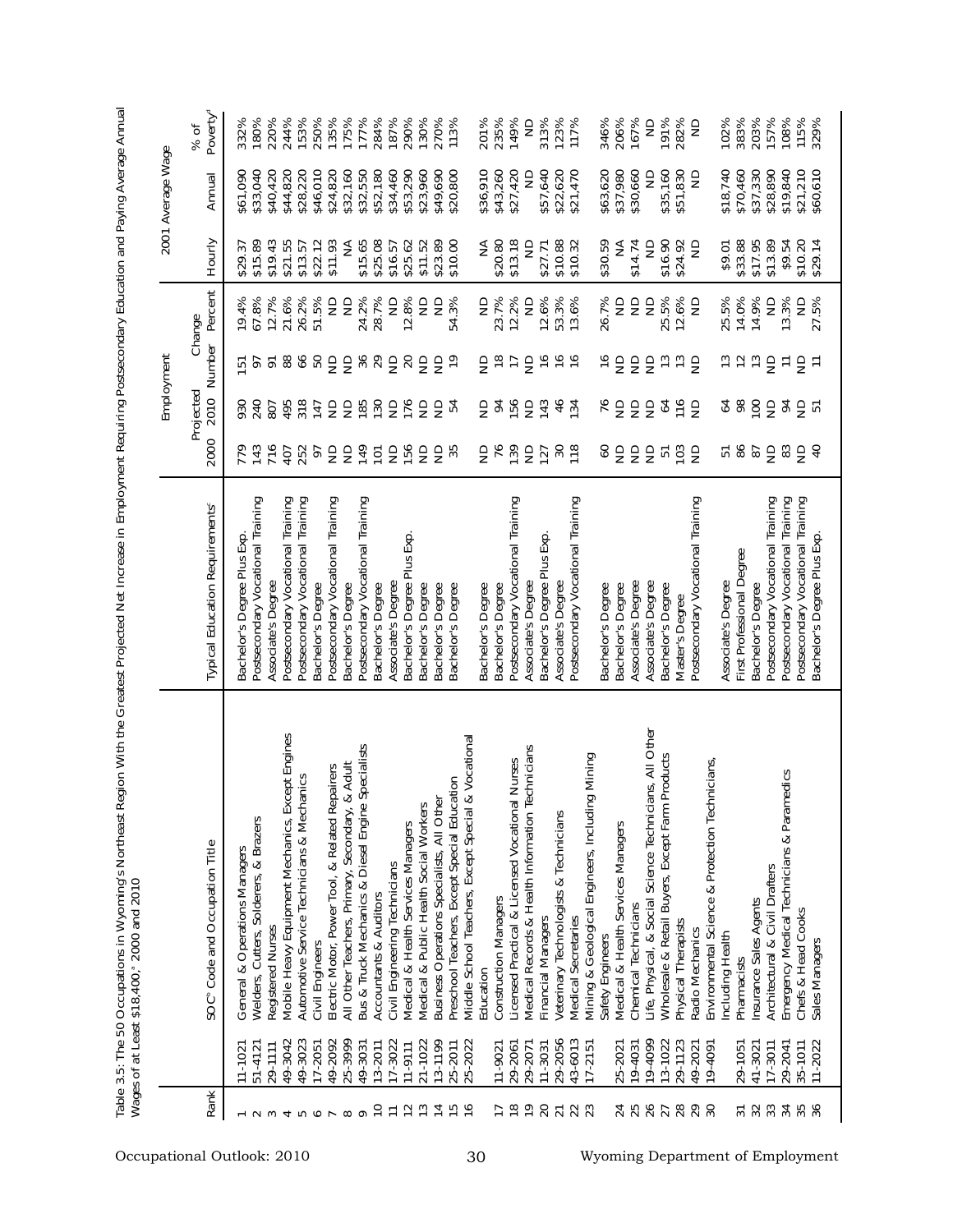| Rank                                                                                      |                                                                                                                                                                                                                                                                                                                                                                                                                      |                                                                                                          |                                       |                              |                                 |                                                             |                                                        |                              |
|-------------------------------------------------------------------------------------------|----------------------------------------------------------------------------------------------------------------------------------------------------------------------------------------------------------------------------------------------------------------------------------------------------------------------------------------------------------------------------------------------------------------------|----------------------------------------------------------------------------------------------------------|---------------------------------------|------------------------------|---------------------------------|-------------------------------------------------------------|--------------------------------------------------------|------------------------------|
|                                                                                           |                                                                                                                                                                                                                                                                                                                                                                                                                      |                                                                                                          |                                       | Employment                   |                                 |                                                             | 2001 Average Wage                                      |                              |
|                                                                                           | SOC <sup>®</sup> Code and Occupation Title                                                                                                                                                                                                                                                                                                                                                                           | Typical Education Requirements <sup>®</sup>                                                              | Projected<br>2010<br>2000             | Number                       | Percent<br>Change               | Hourly                                                      | Annual                                                 | Poverty <sup>d</sup><br>% of |
| 25-2041<br>19-2041<br>38<br>37                                                            | Environmental Scientists & Specialists, Including Health<br>∢<br>Kindergarten,<br>Special Education Teachers, Preschool,<br>Elementary School                                                                                                                                                                                                                                                                        | Bachelor's Degree<br>Bachelor's Degree                                                                   | $57$<br>24                            | $\frac{1}{2}$<br>54          | 17.5%<br>41.7%                  | \$18.36<br>≨                                                | \$29,970<br>\$38,200                                   | 163%<br>208%                 |
| 49-2022<br>$11 - 3011$<br>$11 - 1011$<br>$40 +$                                           | 's & Repairers,<br>Telecommunications Equipment Installer<br>Administrative Services Managers<br>Except Line Installers<br>Chief Executives                                                                                                                                                                                                                                                                          | Postsecondary Vocational Training<br>Bachelor's Degree Plus Exp.<br>Bachelor's Degree Plus Exp.          | 27145<br>$87$                         | 55500                        | 13.5%<br>11.5%<br>12.7%         | $$18.74$<br>$$19.98$<br>\$29.44                             | \$41,570<br>\$38,990<br>\$61,240                       | 212%<br>226%<br>333%         |
| 39-5092<br>41-9031<br>13-1051<br>$29 - 113'$<br>42<br>43<br>$\overline{4}$<br>45          | Manicurists & Pedicurists<br>Sales Engineers<br>Cost Estimators<br>Veterinarians                                                                                                                                                                                                                                                                                                                                     | Postsecondary Vocational Training<br>First Professional Degree<br>Bachelor's Degree<br>Bachelor's Degree | as                                    | as<br>5835029                | 56.3%<br>17.8%<br>es            | $\frac{\Omega}{\Sigma}$<br>$\epsilon$<br>\$24.84<br>\$18.71 | \$51,660<br>\$38,920<br>$\frac{1}{2}$<br>$\frac{1}{2}$ | 281%<br>212%<br>as           |
| $21 - 1015$<br>49-2011<br>15-1041<br>25-2031<br>$11 - 9031$<br>46<br>48<br>49<br>50<br>47 | lachine Repairers<br>Education Administrators, Preschool & Child Care<br>∞<br>Secondary School Teachers, Except Special<br>Computer, Automated Teller, & Office M<br>Computer Support Specialists<br>Rehabilitation Counselors<br><b>Vocational Education</b>                                                                                                                                                        | Associate's Degree<br>Postsecondary Vocational Training<br>Bachelor's Degree<br>Master's Degree          | $36$<br>$23$<br>126<br>$\frac{8}{10}$ | $\frac{1}{2}$<br>2540<br>134 | 38.9%<br>6.3%<br>19.4%<br>30.4% | ₹<br>$$14.44$<br>$$11.38$<br>\$12.03                        | \$33,890<br>\$25,020<br>\$30,040<br>\$23,670           | 136%<br>184%<br>163%<br>129% |
|                                                                                           | Center/Program                                                                                                                                                                                                                                                                                                                                                                                                       | Bachelor's Degree Plus Exp                                                                               | $\overline{4}$                        | 5<br>$\frac{9}{2}$           | 35.7%                           | \$15.37                                                     | \$31,960                                               | 174%                         |
|                                                                                           | Total                                                                                                                                                                                                                                                                                                                                                                                                                | Postsecondary Education                                                                                  | 7,480<br>.254<br>تم                   | 1,226                        | 19.6%                           | \$20.39                                                     | \$40,688                                               | 221%                         |
|                                                                                           | the 2003 federal poverty guideline)<br>Represents 100 percent of the 2003 federal poverty guideline for a family of four.<br>As defined by the U.S. Department of Labor, Bureau of Labor Statistics<br>ND - Not disclosable due to confidentiality of information<br>"Based on \$18,400 annually for a family of four (100% of<br>NA-No hourly wage available; annual only.<br>Standard Occupational Classification. |                                                                                                          |                                       |                              |                                 |                                                             |                                                        |                              |
|                                                                                           |                                                                                                                                                                                                                                                                                                                                                                                                                      |                                                                                                          |                                       |                              |                                 |                                                             |                                                        |                              |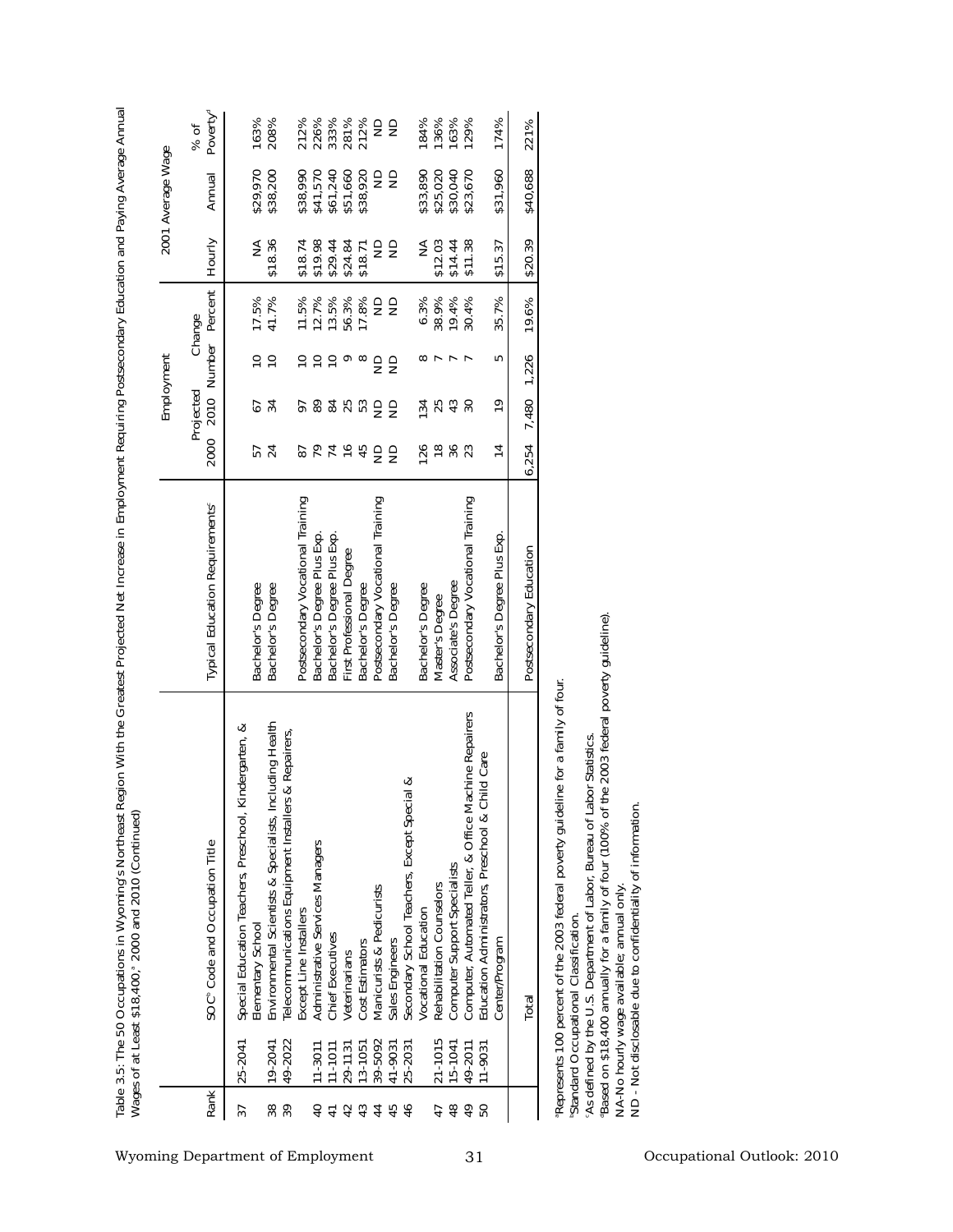

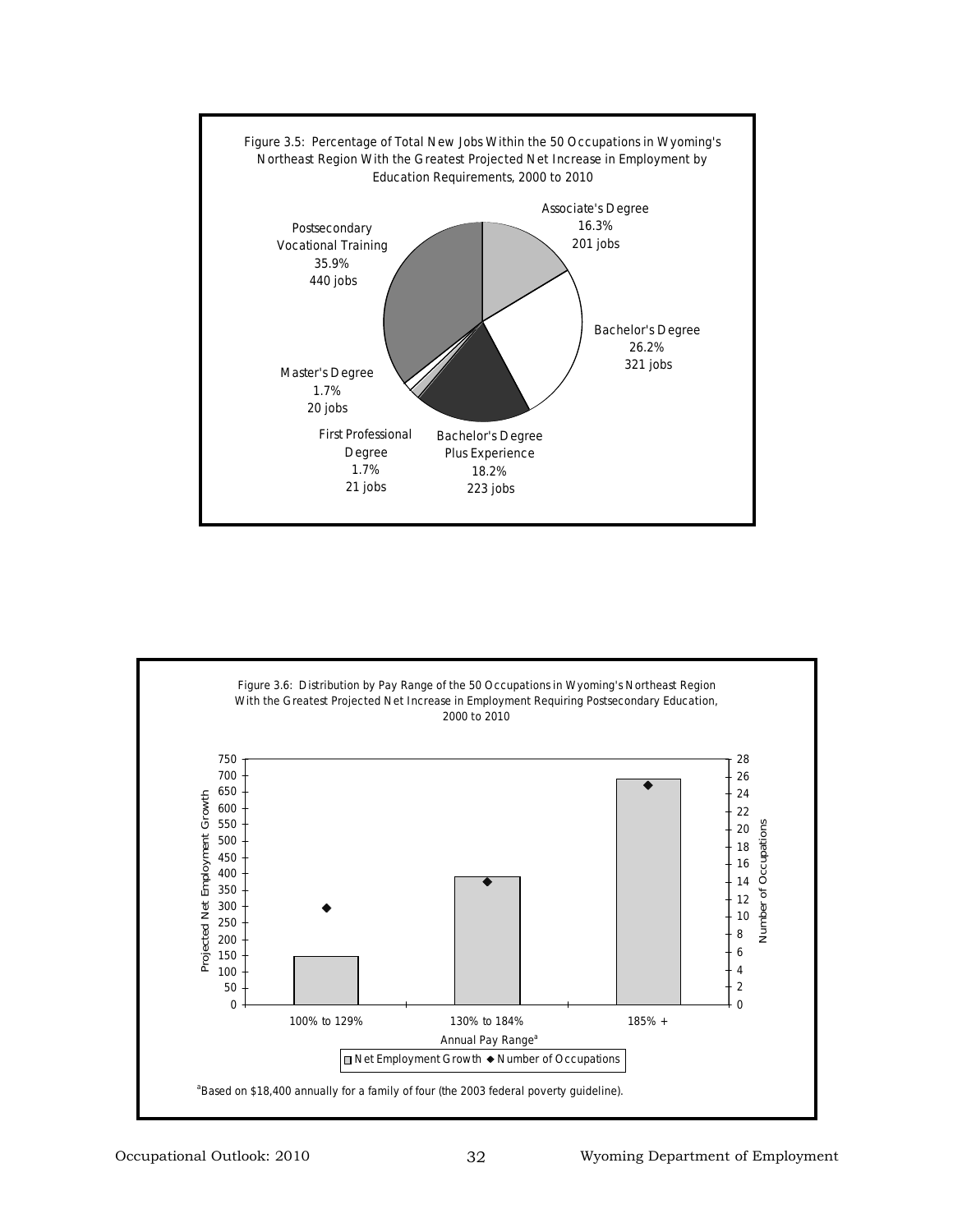**Table 3.6: Projected Employment Growth by Major Occupational Group in the Northwest Region for the 50 Occupations With the Greatest Projected Net Increase in Employment Requiring Postsecondary Education and Paying Average Annual Wages of at Least \$18,400,a 2000 and 2010**

|                                                  |                |           | Employment  | Change      |           |           | 2001 Average Wage |                      |
|--------------------------------------------------|----------------|-----------|-------------|-------------|-----------|-----------|-------------------|----------------------|
|                                                  |                |           | Projected   |             |           |           |                   | $%$ of               |
| SOC <sup>b</sup> Occupation Group Code and Title | $#^C$          | 2000      | 2010        | Number      | Percent   | Hourly    | Annual            | Poverty <sup>d</sup> |
| 11-0000 Management                               | 7              | <b>ND</b> | <b>ND</b>   | 152         | <b>ND</b> | \$22.70   | \$47.816          | 260%                 |
| 13-0000 Business & Financial Operations          | $\overline{2}$ | <b>ND</b> | <b>ND</b>   | 33          | <b>ND</b> | <b>ND</b> | <b>ND</b>         | <b>ND</b>            |
| 15-0000 Computer & Mathematical Science          | $\Omega$       | $\Omega$  | $\mathbf 0$ | $\mathbf 0$ | 0.0%      | \$0.00    | \$0               | 0%                   |
| 17-0000 Architecture & Engineering               | 4              | <b>ND</b> | <b>ND</b>   | 54          | <b>ND</b> | \$27.39   | \$56,980          | 310%                 |
| 19-0000 Life, Physical, & Social Sciences        | $\overline{c}$ | <b>ND</b> | <b>ND</b>   | 38          | <b>ND</b> | <b>ND</b> | <b>ND</b>         | <b>ND</b>            |
| 21-0000 Community & Social Services              | 4              | 303       | 377         | 74          | 24.4%     | \$14.51   | \$30,165          | 164%                 |
| 23-0000 Legal                                    | 1              | 61        | 69          | 8           | 13.1%     | \$20.60   | \$42,840          | 233%                 |
| 25-0000 Education, Training, & Library           | 6              | 1,422     | 1,518       | 96          | 6.8%      | ΝA        | \$34,592          | 188%                 |
| 27-0000 Arts, Design, Entertainment, Sports, &   | 1              | 25        | 30          | 5           | 20.0%     | \$15.85   | \$32,970          | 179%                 |
| Media                                            |                |           |             |             |           |           |                   |                      |
| 29-0000 Healthcare Practitioner & Technical      | 14             | 1.323     | 1.544       | 221         | 16.7%     | \$20.80   | \$43.274          | 235%                 |
| 31-0000 Healthcare Support                       | 1              | 40        | 47          | 7           | 17.5%     | \$10.73   | \$22,310          | 121%                 |
| 33-0000 Protective Service                       | 0              | 0         | $\Omega$    | $\Omega$    | 0.0%      | \$0.00    | \$0               | 0%                   |
| 35-0000 Food Preparation & Serving Related       | 1              | 176       | 211         | 35          | 19.9%     | \$10.70   | \$22,250          | 121%                 |
| 37-0000 Building & Grounds Cleaning &            | 0              | 0         | 0           | 0           | 0.0%      | \$0.00    | \$0               | 0%                   |
| Maintenance                                      |                |           |             |             |           |           |                   |                      |
| 39-0000 Personal Care & Service                  | 0              | 0         | 0           | 0           | 0.0%      | \$0.00    | \$0               | 0%                   |
| 41-0000 Sales & Related                          | $\overline{2}$ | <b>ND</b> | <b>ND</b>   | 28          | <b>ND</b> | <b>ND</b> | <b>ND</b>         | <b>ND</b>            |
| 43-0000 Office & Administrative Support          | $\overline{2}$ | <b>ND</b> | ND.         | 24          | ND.       | \$10.48   | \$21,805          | 119%                 |
| 45-0000 Farming, Fishing & Forestry              | 0              | 0         | $\mathbf 0$ | 0           | 0.0%      | \$0.00    | \$0               | 0%                   |
| 47-0000 Construction & Extraction                | 0              | $\Omega$  | $\Omega$    | $\Omega$    | 0.0%      | \$0.00    | \$0               | 0%                   |
| 49-0000 Installation, Maintenance, & Repair      | $\overline{3}$ | 295       | 351         | 56          | 19.0%     | \$13.13   | \$27,307          | 148%                 |
| 51-0000 Production                               | 0              | $\Omega$  | $\Omega$    | $\Omega$    | 0.0%      | \$0.00    | \$0               | 0%                   |
| 53-0000 Transportation & Material Moving         | 0              | 0         | 0           | 0           | 0.0%      | \$0.00    | \$0               | 0%                   |
| Total                                            | 50             | 5,414     | 6,244       | 831         | 15.3%     | \$19.58   | \$39,408          | 214%                 |

<sup>a</sup> 100 percent of the 2003 federal poverty guideline for a family of four.

<sup>b</sup>Standard Occupational Classification.

c Number of occupations per group.

<sup>d</sup>Based on \$18,400 annually for a family of four (100% of the 2003 federal poverty guideline).

NA-No hourly wage available; annual only.

ND - Not disclosable due to confidentiality of information.

in the Northeast Region pay at least 185 percent of the poverty guideline (see Figure 3.6, page 32), including Mine & Geological Engineers and Physical Therapists. Occupations that pay 130 to 184 percent are expected to grow by 392 jobs. Among detailed occupations that pay in this range are Automotive Service Technicians & Mechanics and Chemical Technicians. Occupations that pay

100 to 129 percent of the poverty guideline are projected to grow by 146 jobs, and include Veterinary Technologists & Technicians and Chefs & Head Cooks.

#### *Northwest*

Total occupational growth (regardless of education or income criteria) is projected to be 3,683 jobs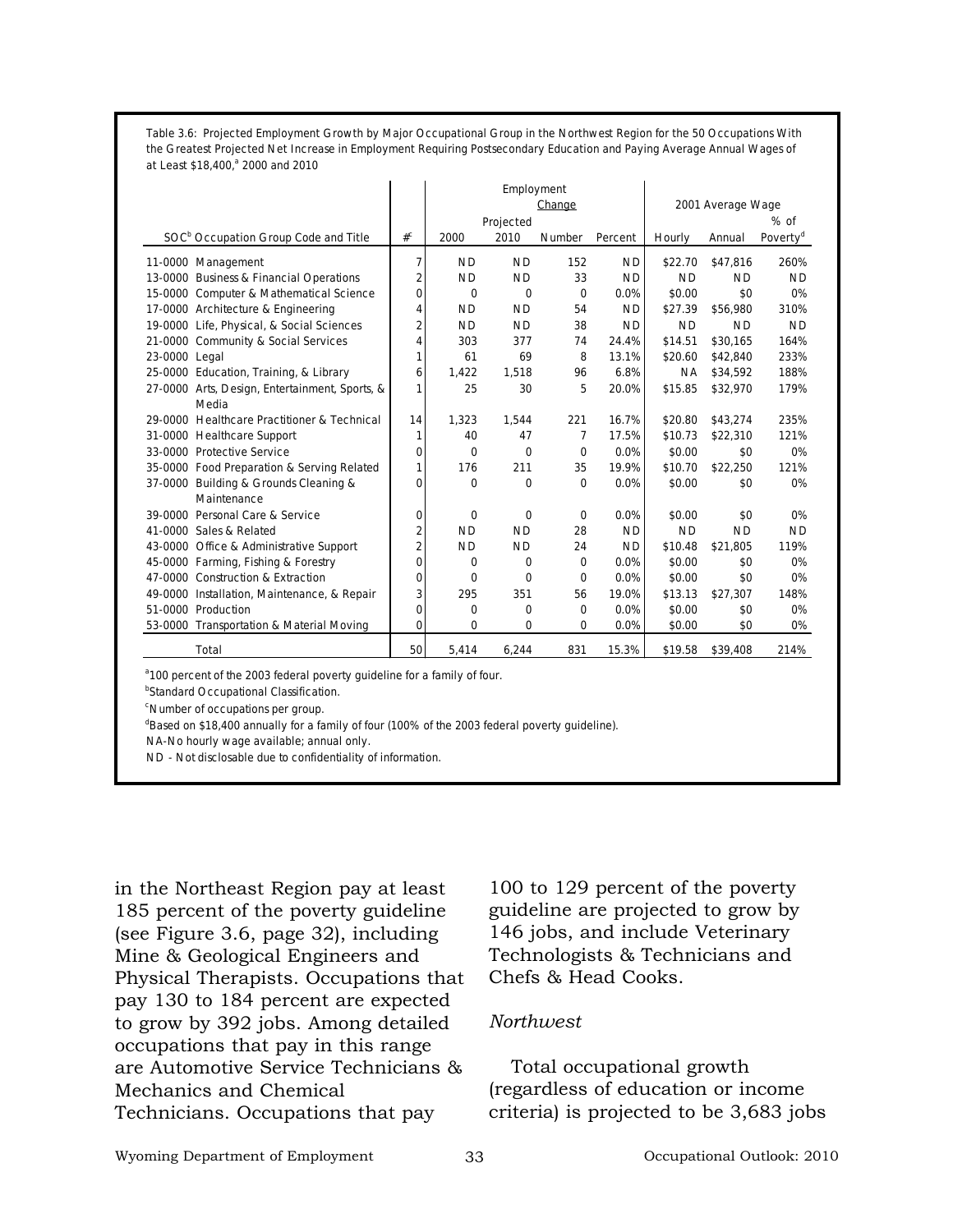(11.0%; see Table 3.1, page 22). Reflecting the statewide trend, Healthcare Practitioner & Technical Occupations will dominate growth in the region with projected net employment increases of 221 jobs (see Table 3.6, page 33, and Figure 3.7 below). Education, Training, & Library Occupations is anticipated to contribute net growth of 96 jobs.

Registered Nurses have the highest net growth (95 jobs), followed by an increase of 72 jobs for General & Operations Managers (see Table 3.7, page 35). Securities, Commodities, & Financial Services Sales Agents are anticipated to experience relatively high growth in the region (17 jobs) compared to other regions. The Retail Trade and Services industries will likely contribute to much of the

occupation growth in the Northwest (Gallagher, et al., 2003).

The 20 occupations in the Northwest Region typically requiring a Bachelor's degree, such as Surveyors and Vocational Education Teachers are projected to have the most growth (328 jobs, see Figure 3.8, page 37). Occupations requiring a Master's degree (e.g., Physical Therapists) or first professional degrees (e.g., Pharmacists) are projected to have the least growth at 44 and 41 jobs, respectively.

Growth is expected to be highest (443 jobs) among occupations paying at least 185 percent of the poverty guideline (see Figure 3.9, page 37).

Text continued on page 38

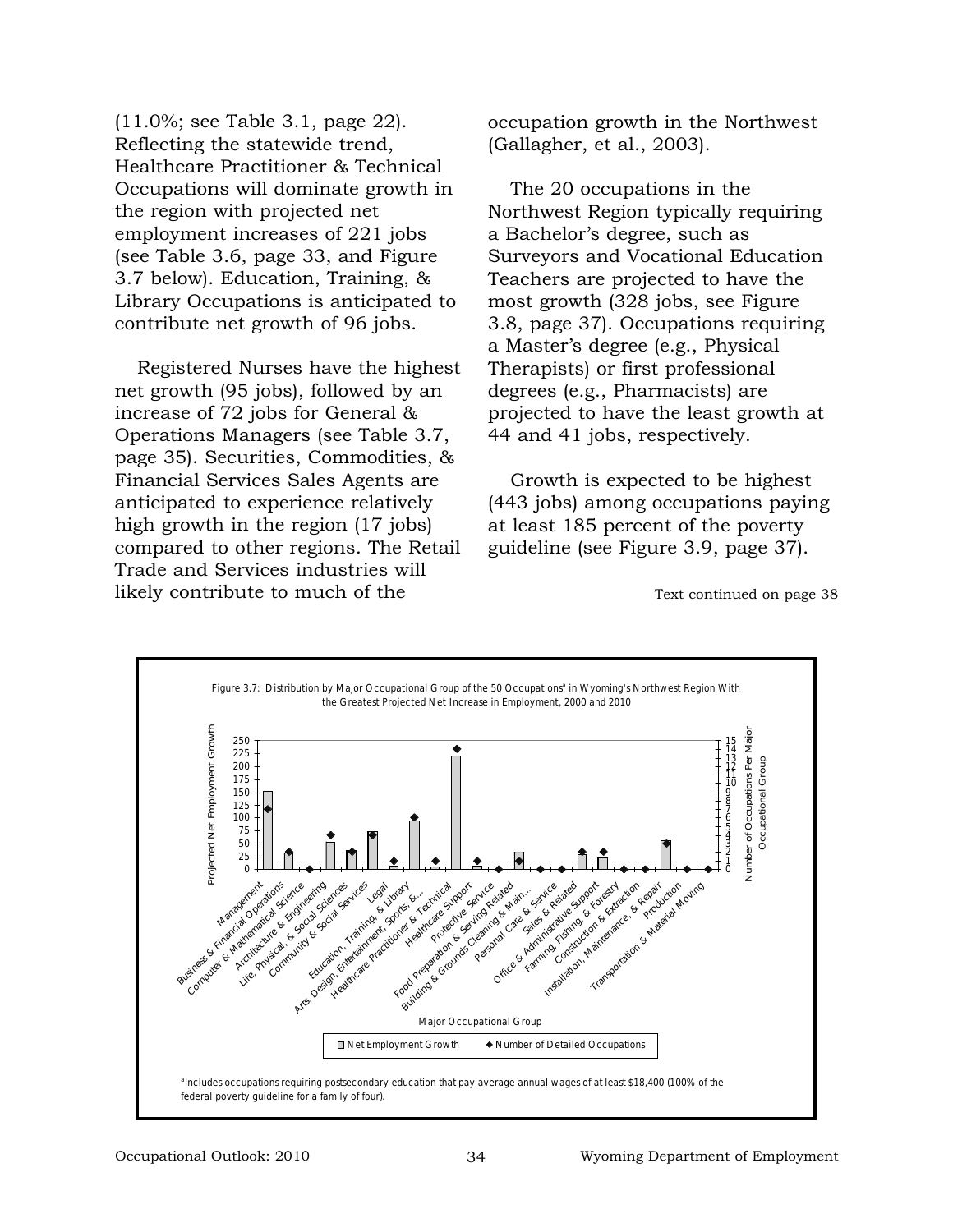|                                                                  |             | Wages of at Least \$18,400, <sup>9</sup> 2000 and 2010                     |                                             |                                |                              |                                              |                         |               |                         |                              |
|------------------------------------------------------------------|-------------|----------------------------------------------------------------------------|---------------------------------------------|--------------------------------|------------------------------|----------------------------------------------|-------------------------|---------------|-------------------------|------------------------------|
|                                                                  |             |                                                                            |                                             |                                | Employment                   |                                              |                         |               | 2001 Average Wage       |                              |
| Rank                                                             |             | SOC <sup>®</sup> Code and Occupation Title                                 | Typical Education Requirements <sup>®</sup> | 2000                           | Projected<br>2010            | Number                                       | Percent<br>Change       | Hourly        | Annual                  | Poverty <sup>d</sup><br>% of |
|                                                                  | 29-1111     | Registered Nurses                                                          | Associate's Degree                          | 586                            | 681                          | 95                                           | 16.2%                   | \$17.92       | \$37,280                | 203%                         |
| $\sim$                                                           | $11 - 1021$ | General & Operations Managers                                              | Bachelor's Degree Plus Exp.                 | 786                            | 858                          | $\overline{7}$                               | 9.2%                    | \$24.77       | \$51,520                | 280%                         |
| S                                                                | 21-9099     | All Other Counselors, Social & Religious Workers                           | Bachelor's Degree                           | 218                            | 270                          | 52                                           | 23.9%                   | \$14.41       | \$29,960                | 163%                         |
|                                                                  | 49-3023     | Automotive Service Technicians & Mechanics                                 | Postsecondary Vocational Training           | 239                            | 285                          | 46                                           | 19.2%                   | \$13.31       | \$27,680                | 150%                         |
|                                                                  | 35-1011     | Chefs & Head Cooks                                                         | Postsecondary Vocational Training           | 176                            | 211                          | 35                                           | 19.9%                   | \$10.70       | \$22,250                | 121%                         |
|                                                                  | 29-2061     | Licensed Practical & Licensed Vocational Nurses                            | Postsecondary Vocational Training           | $\overline{181}$               | 212                          | $\frac{2}{3}$                                | 17.1%                   | \$12.94       | \$26,910                | 146%                         |
| $\begin{array}{c} 4 & \text{no} \\ 0 & \text{no} \\ \end{array}$ | 25-2021     | Elementary School Teachers, Except Special Education                       | Bachelor's Degree                           | 508                            | 538                          |                                              | 5.9%                    | ≨             | \$33,970                | 185%                         |
|                                                                  | $13 - 2011$ | Accountants & Auditors                                                     | Bachelor's Degree                           | 129                            | 157                          | 28                                           | 21.7%                   | \$22.85       | \$47,540                | 258%                         |
|                                                                  | 19-4099     | Life, Physical, & Social Science Technicians, All Other                    | Associate's Degree                          | 32                             | 55                           |                                              | 71.9%                   | \$16.17       | \$33,630                | 183%                         |
| $\overline{C}$                                                   | $17 - 2171$ | Petroleum Engineers                                                        | Bachelor's Degree                           |                                | $\epsilon$                   | $\epsilon$                                   | $\Xi$                   | \$32.74       | \$68,100                | 370%                         |
| $\overline{v}$                                                   | 25-2031     | Secondary School Teachers, Except Special &<br><b>Vocational Education</b> |                                             |                                |                              |                                              |                         |               |                         | 204%                         |
|                                                                  |             |                                                                            | Bachelor's Degree                           | 370                            | 392                          | $\frac{2}{9}$                                | 5.9%                    | ≨             | \$37,590                |                              |
| $\sim$ $\sim$                                                    | $11 - 9141$ | Community Association Managers<br>Property, Real Estate, &                 | Bachelor's Degree                           | $\epsilon$                     |                              |                                              | $\frac{1}{2}$           | \$13.69       | \$28,480                | 155%                         |
|                                                                  | 11-9021     | <b>Construction Managers</b>                                               | Bachelor's Degree                           | 57                             | $\overline{8}$               |                                              | 29.9%                   | \$17.82       | \$37,070                | 201%                         |
| 115478                                                           | 41-3031     | Securities, Commodities, & Financial Services Sales Agents                 | Bachelor's Degree                           | $\overline{5}$                 | $^{49}$                      | 8877                                         | 58.1%                   | \$32.06       | \$66,690                | 362%                         |
|                                                                  | 43-6013     | Medical Secretaries                                                        | Postsecondary Vocational Training           |                                |                              |                                              | 16.9%                   | \$10.14       | \$21,100                | 115%                         |
|                                                                  | 17-2051     | Civil Engineers                                                            | Bachelor's Degree                           | 585                            | $\frac{5}{5}$ $\frac{15}{5}$ |                                              | 44.7%                   | \$22.95       | \$47,740                | 259%                         |
|                                                                  | 19-202      | <b>Construction Managers</b>                                               | Bachelor's Degree                           |                                |                              | $\epsilon$                                   | $\frac{\Omega}{Z}$      | $\epsilon$    | $\frac{1}{2}$           | g                            |
|                                                                  | 25-2022     | & Vocational<br>Middle School Teachers, Except Special                     |                                             |                                |                              |                                              |                         |               |                         |                              |
|                                                                  |             | Education                                                                  | Bachelor's Degree                           | 258<br>77                      | 273<br>90                    | $\frac{15}{13}$                              | 5.8%                    | ≨             | \$33,880                | 184%                         |
| ٩P,                                                              | 29-1123     | Physical Therapists                                                        | Master's Degree                             |                                |                              |                                              | 16.9%                   | \$23.92       | \$49,750                | 270%                         |
| 20                                                               | 25-3999     | & Adult<br>All Other Teachers, Primary, Secondary,                         | Bachelor's Degree                           | $\epsilon$                     | $\epsilon$                   | $\epsilon$                                   | $\epsilon$              | ₹             | \$32,140                | 175%                         |
| $\overline{21}$                                                  | 29-1051     | Pharmacists                                                                | First Professional Degree                   |                                | 96                           |                                              | 14.3%                   | \$31.40       | \$65,320                | 355%                         |
| 22                                                               | $11 - 3011$ | Administrative Services Managers                                           | Bachelor's Degree Plus Exp.                 |                                | $rac{27}{7}$                 | $\overline{5}$ $\overline{5}$ $\overline{5}$ | 16.9%                   | \$16.19       | \$33,670                | 183%                         |
| 23                                                               | 29-2021     | Dental Hygienists                                                          | Associate's Degree                          |                                |                              |                                              | 16.7%                   | \$20.09       | \$41,780                | 227%                         |
| 24                                                               | $11 - 9151$ | Medical & Health Services Managers                                         | Bachelor's Degree                           |                                |                              | $\overleftarrow{\phantom{a}}$                | 23.4%                   | \$17.77       | \$36,960                | 201%                         |
| 25                                                               | 25-4010     | lans<br>Archivists, Curators, & Museum Technici                            | Master's Degree                             |                                |                              | $\epsilon$                                   | $\epsilon$              | $\frac{1}{2}$ | $\frac{1}{2}$           | $\frac{1}{2}$                |
| 26                                                               | $11 - 9111$ | Medical & Health Services Managers                                         | Bachelor's Degree Plus Exp.                 |                                |                              | $\overline{\phantom{a}}$                     | 15.5%                   | \$24.60       | \$51,160                | 278%                         |
| 27                                                               | 41-3041     | <b>Travel Agents</b>                                                       | Postsecondary Vocational Training           |                                |                              | $\epsilon$                                   | $\frac{\Omega}{\Sigma}$ | $\frac{1}{2}$ | $\frac{\Omega}{\Sigma}$ | $\epsilon$                   |
|                                                                  | 17-1022     | Surveyors                                                                  | Bachelor's Degree                           |                                |                              | $\infty$ $\infty$                            | 33.3%                   | \$23.08       | \$48,010                | 261%                         |
| 29                                                               | 29-1062     | Family & General Practitioners                                             | First Professional Degree                   |                                |                              |                                              | 15.7%                   | \$56.15       | \$116,790               | 635%                         |
| 30                                                               | 29-1041     | Optometrists                                                               | First Professional Degree                   |                                |                              | $\epsilon$                                   | $\frac{1}{2}$           | $\epsilon$    | $\Xi$                   | $\Xi$                        |
| $\overline{31}$                                                  | 23-1011     | Lawyers                                                                    | First Professional Degree                   |                                |                              | $\infty$                                     | 13.1%                   | \$20.60       | \$42,840                | 233%                         |
| 32                                                               | 21-1023     | I Workers<br>Mental Health & Substance Abuse Socia                         | Master's Degree                             |                                |                              | $\frac{1}{2}$                                | $\frac{\Omega}{\Omega}$ | $\frac{1}{2}$ | $\frac{1}{2}$           | $\Xi$                        |
| 33                                                               | 21-1021     | Child, Family, & School Social Workers                                     | Bachelor's Degree                           | \$ 노 @ 순 흡 눈 흡 낯 한 글 흥 흥 흥 흥 충 |                              | $\epsilon$                                   | $\frac{1}{2}$           | \$9.03        | \$18,780                | 102%                         |
| 34                                                               | 21-1014     | Mental Health Counselors                                                   | Master's Degree                             |                                |                              | $\epsilon$                                   | $\frac{0}{2}$           | $\frac{1}{2}$ | $\frac{1}{2}$           | $\frac{1}{2}$                |
| 35                                                               | 29-2034     | Technicians<br>Radiologic Technologists &                                  | Associate's Degree                          |                                |                              |                                              | 16.7%                   | \$16.85       | \$35,040                | 190%                         |
| 36                                                               | 31-9094     | Medical Transcriptionists                                                  | Postsecondary Vocational Training           | $\overline{4}$                 | $\overline{4}$               |                                              | 17.5%                   | \$10.73       | \$22,310                | 121%                         |
| 37                                                               | 43-6012     | Legal Secretaries                                                          | Postsecondary Vocational Training           | ਰੇ ਨੂ                          | e €                          | $\frac{1}{2}$                                | $\frac{\Omega}{\Omega}$ | \$11.23       | \$23,350                | $\frac{1}{2}$                |
|                                                                  | 49-2011     | Computer, Automated Teller, & Office Machine Repairers                     | Postsecondary Vocational Training           |                                |                              | $\circ$                                      | 30.0%                   | \$14.04       | \$29,210                | 159%                         |

Table 3.7: The 50 Occupations in Wyoming's Northwest Region With the Greatest Projected Net Increase in Employment Requiring Postsecondary Education and Paying Average Annual **stsecondary Education and Paying Average Annual Table 3.7: The 50 Occupations in Wyoming's Northwest Region With the Greatest Projected Net Increase in Employment Requiring Po**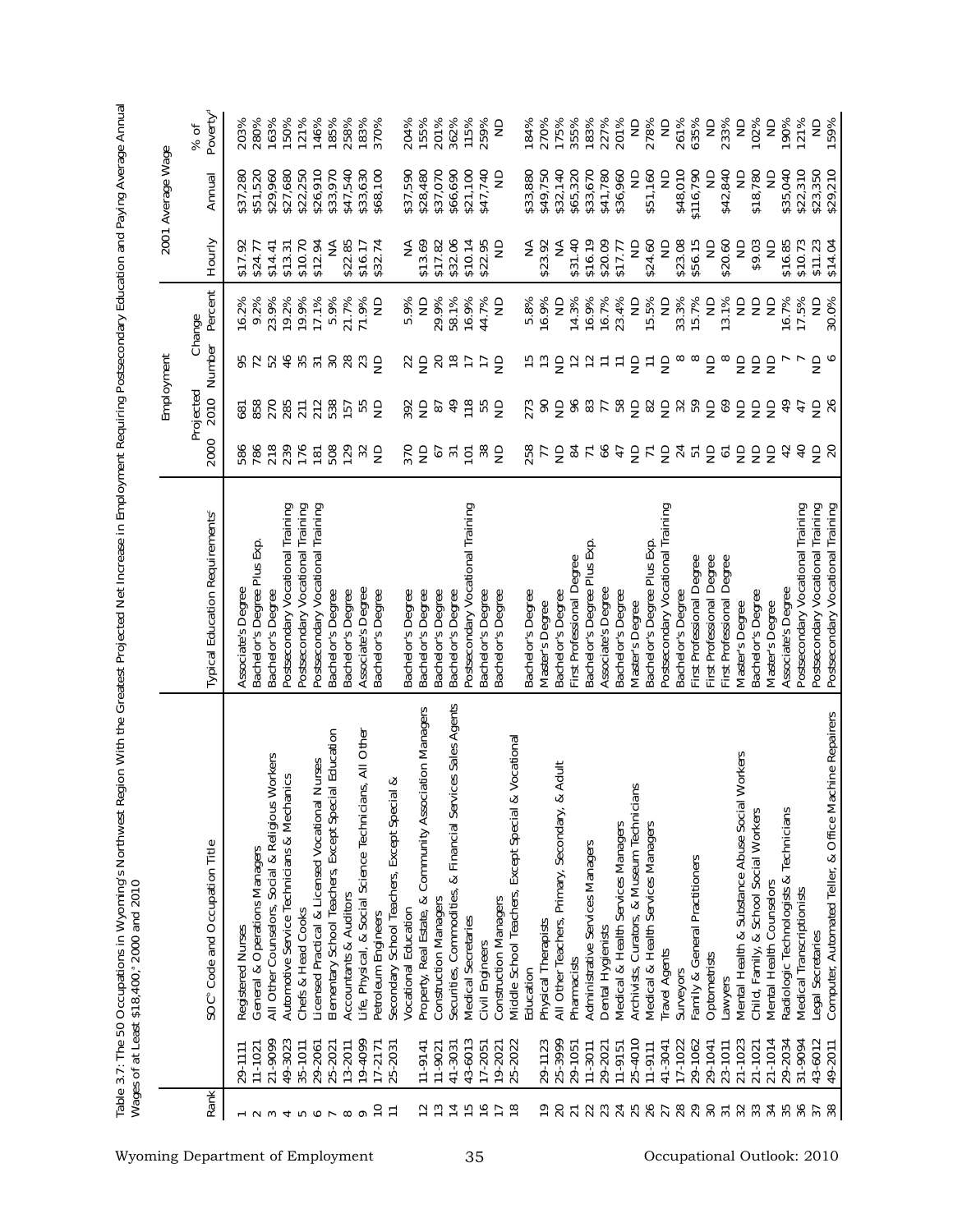|                                                                                                                                        |                                                                                                                                  | Table 3.7: The 50 Occupations in Wyoming's Northwest Region With the Greatest Projected Net Increase in Employment Requiring Postsecondary Education and Paying Average Annual<br>Wages of at Least \$18,400, <sup>®</sup> 2000 and 2010 (Continued)                                                                                                                                                                                                                                    |                                                                                                                                                                                                                                                                                                            |                                                                                                                                                                                                                                                                                                                                                                                                                                                                                                                                                      |                                                                                                                |                                                                                                                                |                                                                                                                                                                             |                                                                                                                                                             |                                                                                                                      |
|----------------------------------------------------------------------------------------------------------------------------------------|----------------------------------------------------------------------------------------------------------------------------------|-----------------------------------------------------------------------------------------------------------------------------------------------------------------------------------------------------------------------------------------------------------------------------------------------------------------------------------------------------------------------------------------------------------------------------------------------------------------------------------------|------------------------------------------------------------------------------------------------------------------------------------------------------------------------------------------------------------------------------------------------------------------------------------------------------------|------------------------------------------------------------------------------------------------------------------------------------------------------------------------------------------------------------------------------------------------------------------------------------------------------------------------------------------------------------------------------------------------------------------------------------------------------------------------------------------------------------------------------------------------------|----------------------------------------------------------------------------------------------------------------|--------------------------------------------------------------------------------------------------------------------------------|-----------------------------------------------------------------------------------------------------------------------------------------------------------------------------|-------------------------------------------------------------------------------------------------------------------------------------------------------------|----------------------------------------------------------------------------------------------------------------------|
|                                                                                                                                        |                                                                                                                                  |                                                                                                                                                                                                                                                                                                                                                                                                                                                                                         |                                                                                                                                                                                                                                                                                                            |                                                                                                                                                                                                                                                                                                                                                                                                                                                                                                                                                      | Employment                                                                                                     |                                                                                                                                |                                                                                                                                                                             | 2001 Average Wage                                                                                                                                           |                                                                                                                      |
| Rank                                                                                                                                   |                                                                                                                                  | SOC <sup>®</sup> Code and Occupation Title                                                                                                                                                                                                                                                                                                                                                                                                                                              | <b>Typical Education Requirements®</b>                                                                                                                                                                                                                                                                     | Projected<br>2010<br>2000                                                                                                                                                                                                                                                                                                                                                                                                                                                                                                                            | Number                                                                                                         | Percent<br>Change                                                                                                              | Hourly                                                                                                                                                                      | Annual                                                                                                                                                      | Poverty <sup>d</sup><br>% of                                                                                         |
| 46<br>48<br>43<br>45<br>$\frac{6}{4}$<br>$\overline{40}$<br>42<br>44<br>47<br>50<br>39<br>$\overline{4}$<br>Occupational Outlook: 2010 | 29-2056<br>29-1069<br>13-2099<br>25-2032<br>27-1024<br>11-9032<br>17-3011<br>29-1122<br>29-2011<br>29-2071<br>49-3041<br>29-1127 | Secondary School<br>echnicians<br>ry School<br>Medical & Clinical Laboratory Technologists<br>Vocational Education Teachers, Secondar<br>Education Administrators, Elementary &<br>Medical Records & Health Information<br>Veterinary Technologists & Technicians<br>Physicians & Surgeons, All Other<br>Financial Specialists, All Other<br>Speech-Language Pathologists<br>Architectural & Civil Drafters<br>Farm Equipment Mechanics<br>Occupational Therapists<br>Graphic Designers | Postsecondary Vocational Training<br>Postsecondary Vocational Training<br>Bachelor's Degree Plus Exp.<br>First Professional Degree<br>Associate's Degree<br>Associate's Degree<br>Bachelor's Degree<br>Bachelor's Degree<br>Bachelor's Degree<br>Bachelor's Degree<br>Bachelor's Degree<br>Master's Degree | 5858585<br>$\frac{4}{3}$ $\frac{4}{9}$<br>$\overline{a}$<br>$\frac{1}{4}$<br>$\begin{array}{c} \approx \infty \; \text{and} \; \text{and} \; \text{and} \; \text{and} \; \text{and} \; \text{and} \; \text{and} \; \text{and} \; \text{and} \; \text{and} \; \text{and} \; \text{and} \; \text{and} \; \text{and} \; \text{and} \; \text{and} \; \text{and} \; \text{and} \; \text{and} \; \text{and} \; \text{and} \; \text{and} \; \text{and} \; \text{and} \; \text{and} \; \text{and} \; \text{and} \; \text{and} \; \text{and} \; \text{$<br>37 | $\begin{array}{c}\n\circ \\ \circ \\ \circ \\ \circ\n\end{array}$<br>৽৽<br>$\overline{5}$ m<br>S<br>$\epsilon$ | 16.2%<br>16.7%<br>6.4%<br>6.5%<br>46.2%<br>13.6%<br>20.0%<br>$\frac{1}{2}$<br>$\frac{1}{2}$<br>17.7%<br>$\frac{1}{2}$<br>13.9% | \$21.15<br>$\lessgtr$<br>$\frac{\mathcal{A}}{\mathcal{D}}$<br>\$13.95<br>\$15.85<br>\$26.52<br>\$19.30<br>\$10.82<br>$\frac{1}{2}$<br>$\supseteq$<br>$\supseteq$<br>\$11.43 | \$22,510<br>\$54,930<br>\$33,130<br>\$29,020<br>\$43,990<br>\$32,970<br>\$55,170<br>\$40,150<br>$\frac{1}{2}$<br>$\frac{1}{2}$<br>\$23,780<br>$\frac{1}{2}$ | 218%<br>122%<br>299%<br>180%<br>158%<br>239%<br>179%<br>300%<br>$\epsilon$<br>$\frac{1}{2}$<br>$\frac{1}{2}$<br>129% |
|                                                                                                                                        |                                                                                                                                  | Total                                                                                                                                                                                                                                                                                                                                                                                                                                                                                   | Postsecondary Education                                                                                                                                                                                                                                                                                    | 6,244<br>414<br>ທັ                                                                                                                                                                                                                                                                                                                                                                                                                                                                                                                                   | 831                                                                                                            | 15.3%                                                                                                                          | \$19.58                                                                                                                                                                     | \$39,408                                                                                                                                                    | 214%                                                                                                                 |
| 36                                                                                                                                     |                                                                                                                                  | the 2003 federal poverty guideline).<br>Represents 100 percent of the 2003 federal poverty guideline for a family of four.<br>As defined by the U.S. Department of Labor, Bureau of Labor Statistics.<br>ND - Not disclosable due to confidentiality of information<br>"Based on \$18,400 annually for a family of four (100% of<br>NA-No hourly wage available; annual only.<br>Standard Occupational Classification.                                                                  |                                                                                                                                                                                                                                                                                                            |                                                                                                                                                                                                                                                                                                                                                                                                                                                                                                                                                      |                                                                                                                |                                                                                                                                |                                                                                                                                                                             |                                                                                                                                                             |                                                                                                                      |
| Wyoming Department of Employment                                                                                                       |                                                                                                                                  |                                                                                                                                                                                                                                                                                                                                                                                                                                                                                         |                                                                                                                                                                                                                                                                                                            |                                                                                                                                                                                                                                                                                                                                                                                                                                                                                                                                                      |                                                                                                                |                                                                                                                                |                                                                                                                                                                             |                                                                                                                                                             |                                                                                                                      |

**Table 3.7: The 50 Occupations in Wyoming's Northwest Region With the Greatest Projected Net Increase in Employment Requiring Postsecondary Education and Paying Average Annual Wages of at Least \$18,400,a 2000 and 2010 (Continued)**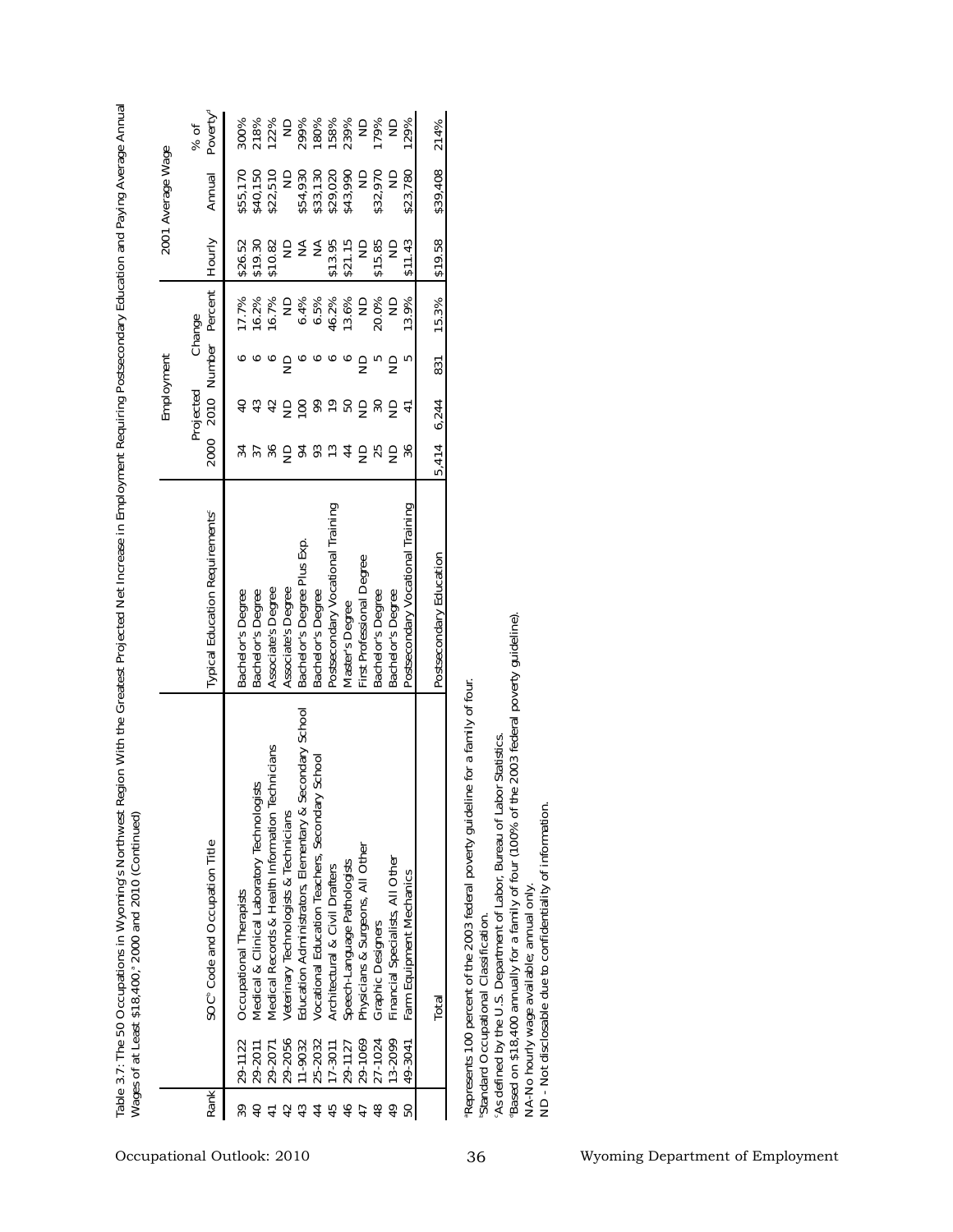

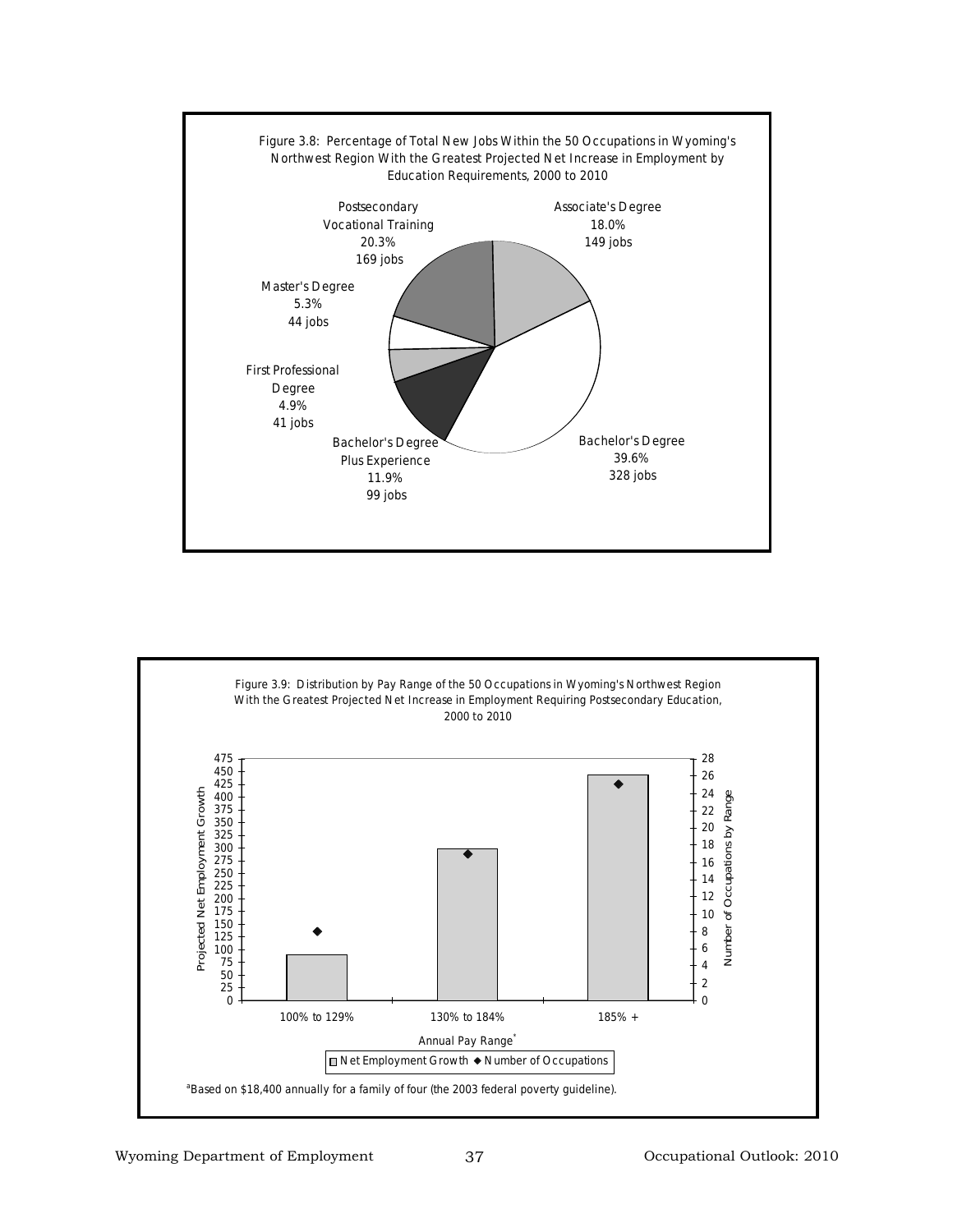Occupations that pay between 130 percent and 184 percent of the poverty guideline are projected to grow by 299 jobs. Eight occupations that pay 100 percent to 129 percent of the poverty guideline are expected to contribute 89 jobs to net growth.

#### *Southwest*

Total occupational growth in the Southwest Region is projected to be 8,655 jobs (see Table 3.1, page 22).

For the 50 highest net growth occupations paying at or above the poverty guideline and requiring postsecondary education, Table 3.8 (below) and Figure 3.10 (page 39) show the most occupational growth is expected to occur in Management (334 jobs) and Healthcare Practitioner & Technical Occupations (252 jobs). Education, Training, & Library Occupations and Installation, Maintenance, & Repair Occupations are also expected to experience

**Table 3.8: Projected Employment Growth by Major Occupational Group in the Southwest Region for the 50 Occupations With the Greatest Projected Net Increase in Employment Requiring Postsecondary Education and Paying Average Annual Wages of at Least \$18,400,a 2000 and 2010**

|                                                  |                |           | Employment |          |           |           | 2001 Average Wage |                      |
|--------------------------------------------------|----------------|-----------|------------|----------|-----------|-----------|-------------------|----------------------|
|                                                  |                |           | Projected  | Change   |           |           |                   | $%$ of               |
| SOC <sup>b</sup> Occupation Group Code and Title | $#^C$          | 2000      | 2010       | Number   | Percent   | Hourly    | Annual            | poverty <sup>d</sup> |
| 11-0000 Management                               | 6              | 1,586     | 1,920      | 334      | 21.1%     | \$28.80   | \$59,904          | 326%                 |
| 13-0000 Business & Financial Operations          | $\overline{2}$ | <b>ND</b> | <b>ND</b>  | 62       | <b>ND</b> | \$26.47   | \$55.064          | 299%                 |
| 15-0000 Computer & Mathematical Science          | $\overline{2}$ | 156       | 210        | 54       | 34.6%     | \$16.87   | \$35,091          | 191%                 |
| 17-0000 Architecture & Engineering               | 4              | 339       | 448        | 109      | 32.2%     | \$25.81   | \$53,687          | 292%                 |
| 19-0000 Life, Physical, & Social Science         | 4              | 145       | 186        | 41       | 28.3%     | \$17.72   | \$36,860          | 200%                 |
| 21-0000 Community & Social Services              | 3              | 124       | 167        | 43       | 34.7%     | \$13.45   | \$27.968          | 152%                 |
| 23-0000 Legal                                    | $\overline{2}$ | 137       | 163        | 26       | 19.0%     | \$42.13   | \$87.622          | 476%                 |
| 25-0000 Education, Training, & Library           | 5              | 1,535     | 1,699      | 164      | 10.7%     | <b>NA</b> | \$37,029          | 201%                 |
| 27-0000 Arts, Design, Entertainment, Sports, &   | $\mathbf{1}$   | <b>ND</b> | <b>ND</b>  | 18       | <b>ND</b> | \$24.73   | \$51,440          | 280%                 |
| Media                                            |                |           |            |          |           |           |                   |                      |
| 29-0000 Healthcare Practitioner & Technical      | 8              | <b>ND</b> | <b>ND</b>  | 252      | <b>ND</b> | <b>ND</b> | <b>ND</b>         | <b>ND</b>            |
| 31-0000 Healthcare Support                       | 0              | $\Omega$  | $\Omega$   | $\Omega$ | 0.0%      | \$0.00    | \$0               | 0%                   |
| 33-0000 Protective Service                       | 0              | $\Omega$  | $\Omega$   | $\Omega$ | 0.0%      | \$0.00    | \$0               | 0%                   |
| 35-0000 Food Preparation & Serving Related       | $\mathbf{1}$   | 171       | 197        | 26       | 15.2%     | \$14.57   | \$30,290          | 165%                 |
| 37-0000 Building & Grounds Cleaning &            | 0              | $\Omega$  | $\Omega$   | $\Omega$ | 0.0%      | \$0.00    | \$0               | 0%                   |
| Maintenance                                      |                |           |            |          |           |           |                   |                      |
| 39-0000 Personal Care & Service                  | 3              | <b>ND</b> | <b>ND</b>  | 86       | <b>ND</b> | \$11.82   | \$24,582          | 134%                 |
| 41-0000 Sales & Related                          | $\overline{2}$ | <b>ND</b> | <b>ND</b>  | 38       | <b>ND</b> | \$13.03   | \$27,106          | 147%                 |
| 43-0000 Office & Administrative Support          | 1              | 116       | 143        | 27       | 23.3%     | \$11.01   | \$22,910          | 125%                 |
| 45-0000 Farming, Fishing, & Forestry             | 0              | $\Omega$  | 0          | $\Omega$ | 0.0%      | \$0.00    | \$0               | 0%                   |
| 47-0000 Construction & Extraction                | 0              | $\Omega$  | $\Omega$   | $\Omega$ | 0.0%      | \$0.00    | \$0               | 0%                   |
| 49-0000 Installation, Maintenance, & Repair      | 5              | 774       | 976        | 202      | 26.1%     | \$15.46   | \$32,164          | 175%                 |
| 51-0000 Production                               | $\mathbf{1}$   | 203       | 251        | 48       | 23.6%     | \$16.42   | \$34,160          | 186%                 |
| 53-0000 Transportation & Material Moving         | 0              | 0         | 0          | 0        | 0.0%      | \$0.00    | \$0               | 0%                   |
| Total                                            | 50             | 7,166     | 8.696      | 1.530    | 21.4%     | \$21.34   | \$42.815          | 233%                 |

<sup>a</sup> 100 percent of the 2003 federal poverty guideline for a family of four.

<sup>b</sup>Standard Occupational Classification.

c Number of occupations per group.

<sup>d</sup>Based on \$18,400 annually for a family of four (100% of the 2003 federal poverty guideline).

NA-No hourly wage available; annual only.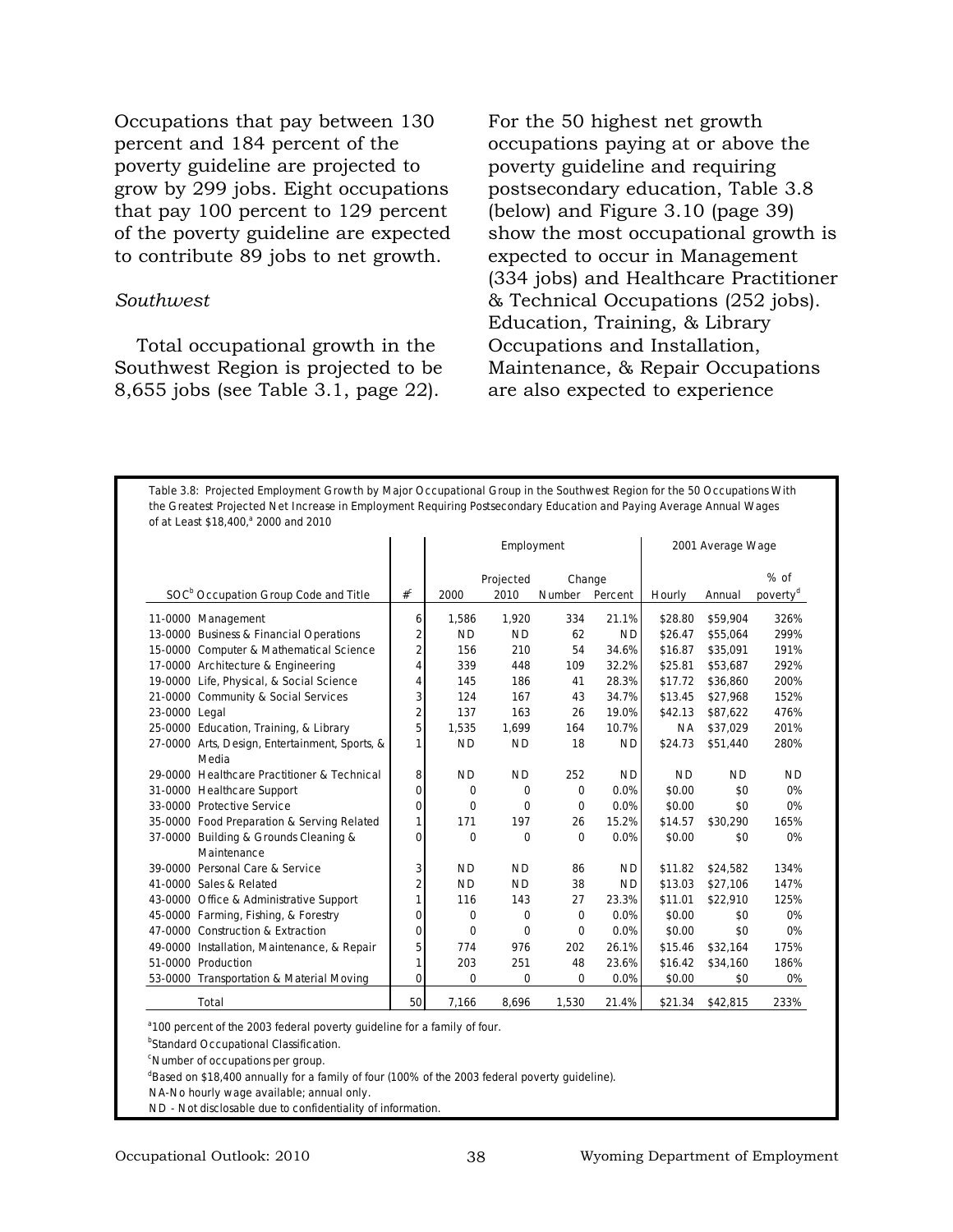

relatively high growth (164 jobs and 202 jobs, respectively). Only the Cheyenne MSA is projected to have higher growth in Education, Training, & Library Occupations.

General & Operations Managers are projected to have the highest net growth (201 jobs, see Table 3.9, page 40). Ranked second are Registered Nurses with growth of 127 jobs. Much of the growth in the region is likely to be in the Services and Retail Trade industries (Gallagher, et al., 2003).

Occupations requiring a Bachelor's degree are projected to have the highest growth in the Southwest region (462 jobs) (see Figure 3.11,

page 42). Net growth in occupations requiring a Bachelor's degree is second only to the Cheyenne MSA. Also projected to have high growth are occupations that require postsecondary vocational training (446 jobs). This reflects the importance of Mining to the region, and the need for such occupations as Mobile Heavy Equipment Mechanics.

The Southwest Region is projected to have the highest regional growth for occupations paying at least 185 percent of the poverty level (see Figure 3.12, page 42). Growth among occupations paying 130 to 184 percent of the poverty guideline is

Text continued on page 43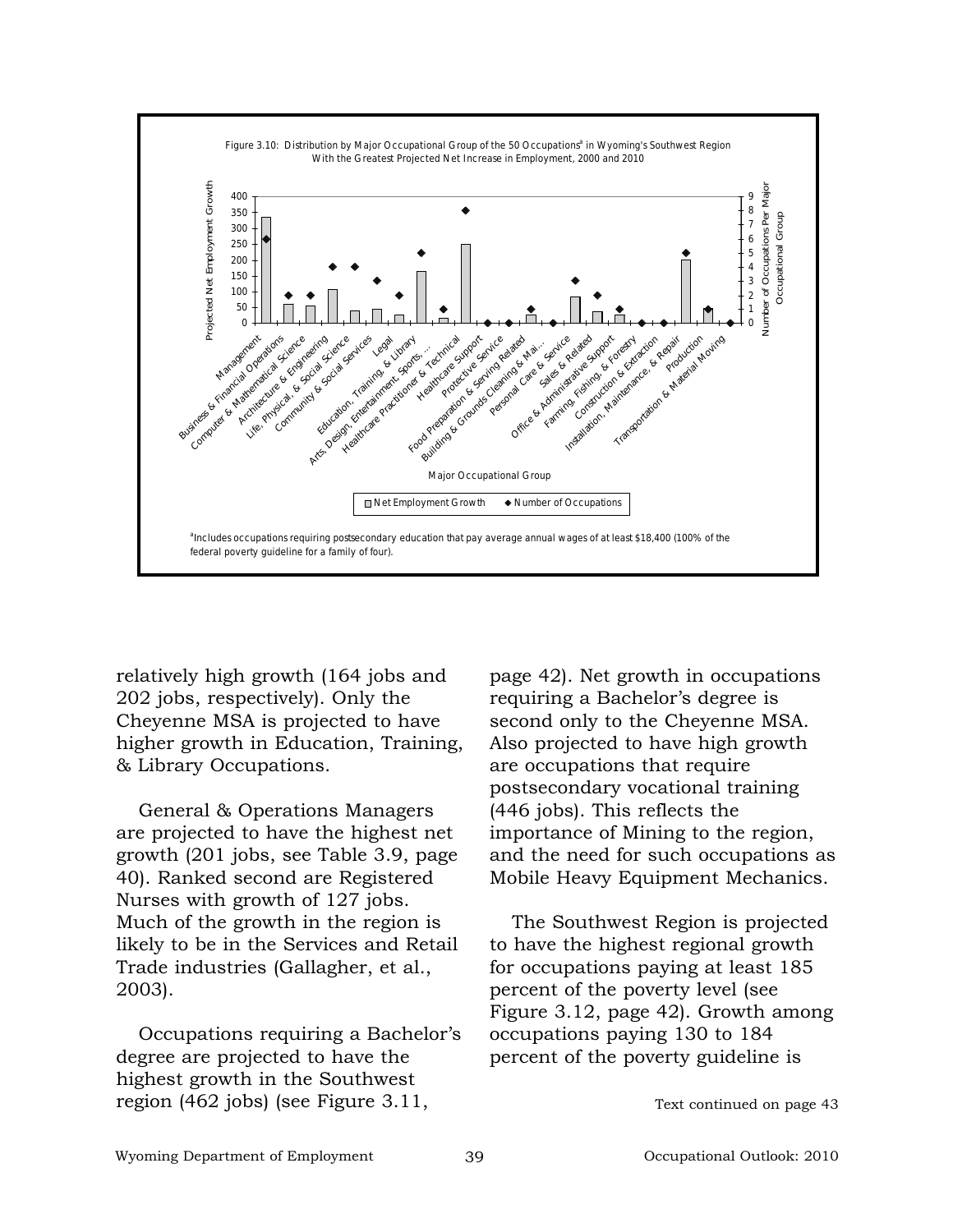|                                 |                        |                                                                                        |                                                                         |                       |                   | Employment     |                          |                      | 2001 Average Wage    |                              |
|---------------------------------|------------------------|----------------------------------------------------------------------------------------|-------------------------------------------------------------------------|-----------------------|-------------------|----------------|--------------------------|----------------------|----------------------|------------------------------|
| Rank                            |                        | SOC <sup>®</sup> Code and Occupation Title                                             | Typical Education Requirements <sup>®</sup>                             | 2000                  | Projected<br>2010 |                | Number Percent<br>Change | Hourly               | Annual               | Poverty <sup>d</sup><br>% of |
|                                 | $11 - 102$             | General & Operations Managers                                                          | Bachelor's Degree Plus Exp                                              | 956                   | 1,157             | 201            | 21.0%                    | \$29.30              | \$60,940             | 331%                         |
| $\sim$                          | 29-1111                | Registered Nurses                                                                      | Associate's Degree                                                      | 636                   | 763               | 127            | 20.0%                    | \$19.07              | \$39,660             | 216%                         |
| $\omega$ 4                      | 49-3023                | Automotive Service Technicians & Mechanics                                             | Postsecondary Vocational Training                                       | 353                   | 459               | 106            | 30.0%                    | \$11.22              | \$23,340             | 127%                         |
|                                 | 25-2031                | Secondary School Teachers, Except Special & Vocational<br>Education                    | Bachelor's Degree                                                       |                       | g                 | g              | $\frac{1}{2}$            | ₹                    | \$38,240             | 208%                         |
|                                 | 39-9031                | Fitness Trainers & Aerobics Instructors                                                | Postsecondary Vocational Training                                       | 272                   | 266               |                | 25.5%                    | \$12.87              | \$26,780             | 146%                         |
| <b>50 G</b>                     | 13-2011                | Accountants & Auditors                                                                 | Bachelor's Degree                                                       | 223                   | 274               | 오언             | 22.9%                    | \$26.28              | \$54,670             | 297%                         |
|                                 | 17-1022                | Surveyors                                                                              | Bachelor's Degree                                                       | $\epsilon$            | $\epsilon$        |                | $\frac{1}{2}$            | \$23.56              | \$49,010             | 266%                         |
| $\sim \infty$                   | 25-2021                | Elementary School Teachers, Except Special Education                                   | Bachelor's Degree                                                       | 475<br>203<br>183     | 524<br>251        | $\frac{6}{4}$  | 10.3%                    | ≨                    | \$35,890             | 195%                         |
|                                 | 51-4121                | Welders, Cutters, Solderers, & Brazers                                                 | Postsecondary Vocational Training                                       |                       |                   | $\frac{8}{3}$  | 23.6%                    | \$16.42              | \$34,160             | 186%                         |
| $\approx$                       | 49-3042                | Mobile Heavy Equipment Mechanics, Except Engines                                       | Postsecondary Vocational Training                                       |                       | 229               | 46             | 25.1%                    | \$17.44              | \$36,280             | 197%                         |
| $\overline{1}$                  | 17-2051                | Civil Engineers                                                                        | Bachelor's Degree                                                       |                       | $\epsilon$        | $\epsilon$     | $\Xi$                    | \$23.96              | \$49,840             | 271%                         |
| $\frac{1}{2}$                   | $11 - 902$             | <b>Construction Managers</b>                                                           | Bachelor's Degree                                                       |                       | 219               |                | 19.0%                    | \$25.56              | \$53,170             | 289%                         |
| $\frac{1}{2}$                   | $11 - 1011$            | Chief Executives                                                                       | Bachelor's Degree Plus Exp.                                             |                       | $\overline{141}$  |                | 25.9%                    | \$42.62              | 650,688              | 482%                         |
| $\overline{4}$                  | 49-3031<br>15-1041     | Bus & Truck Mechanics & Diesel Engine<br>Computer Support Specialists                  | Associate's Degree                                                      | 282822                | 115               | 58877888       | 32.2%<br>15.2%           | \$14.74              | \$30,660             | 167%<br>221%                 |
| $\frac{5}{2}$                   |                        | Specialists                                                                            | Postsecondary Vocational Training                                       |                       | 205               |                |                          | \$19.57              | \$40,720             |                              |
| $\frac{6}{2}$<br>$\overline{1}$ | 43-6013                | Medical Secretaries                                                                    | Training<br>Postsecondary Vocational                                    |                       | 143               |                | 23.3%                    | \$11.01              | \$22,910             | 125%                         |
|                                 | 41-3041                | <b>Construction Managers</b>                                                           | Postsecondary Vocational Training                                       |                       | 82                |                | 46.4%                    | \$10.60              | \$22,050             | 120%                         |
| $\frac{8}{10}$                  | $15 - 1021$            | Computer Programmers                                                                   | Bachelor's Degree                                                       | $56$<br>$77$          | 16L               |                | 37.1%<br>15.2%           | $$19.51$<br>$$14.57$ | \$40,590             | 221%                         |
| $\frac{6}{1}$<br>$\overline{c}$ | 25-2022<br>35-1011     | Chefs & Head Cooks                                                                     | Postsecondary Vocational Training                                       |                       |                   |                |                          |                      | \$30,290             | 165%                         |
|                                 |                        | & Vocational<br>Middle School Teachers, Except Special<br>Education                    | Bachelor's Degree                                                       | 248                   | 274               | 26             | 10.5%                    | ₹                    | \$36,560             | 199%                         |
|                                 |                        |                                                                                        |                                                                         |                       |                   |                |                          |                      |                      |                              |
| 22<br>$\overline{2}$            | 29-2061<br>$11 - 3011$ | Nurses<br>Licensed Practical & Licensed Vocational<br>Administrative Services Managers | Postsecondary Vocational Training<br><b>Bachelor's Degree Plus Exp.</b> | 122<br>$\overline{5}$ | 147               | 25             | 20.5%<br>24.8%           | \$16.33<br>\$12.94   | \$26,920<br>\$33,960 | 185%<br>146%                 |
| 23                              | $11 - 3031$            | Financial Managers                                                                     | Bachelor's Degree Plus Exp.                                             |                       |                   |                | 15.7%                    | \$31.16              | \$64,810             | 352%                         |
| $\overline{24}$                 | $11 - 9111$            | Medical & Health Services Managers                                                     | Bachelor's Degree Plus Exp.                                             | 5255                  | 120747            | 52352          | 23.2%                    | \$23.65              | \$49,190             | 267%                         |
|                                 | 29-1051                | Pharmacists                                                                            | First Professional Degree                                               |                       |                   |                | 17.5%                    | \$31.39              | \$65,280             | 355%                         |
| 25                              | 23-1011                | Lawyers                                                                                | First Professional Degree                                               |                       | $\overline{141}$  |                | 16.5%                    | \$45.90              | \$95,460             | 519%                         |
| 27                              | 29-2041                | Emergency Medical Technicians & Paramedics                                             | Postsecondary Vocational Training                                       | $\frac{1}{2}$         | $\epsilon$        | $\epsilon$     | $\Xi$                    | $\frac{1}{2}$        | $\Xi$                | $\epsilon$                   |
| 28                              | 29-2034                | Radiologic Technologists & Technicians                                                 | Associate's Degree                                                      |                       |                   | $\frac{6}{1}$  | 29.7%                    | \$12.57              | \$26,140             | 142%                         |
| 29                              | 39-9032                | Recreation Workers                                                                     | Bachelor's Degree                                                       | 22508                 | ≋ ≋ §             | $\frac{1}{2}$  | 26.9%                    | \$9.74               | \$20,250             | 110%                         |
|                                 | 27-3031                | Public Relations Specialists                                                           | Bachelor's Degree                                                       |                       |                   |                | $\epsilon$               | \$24.73              | \$51,440             | 280%                         |
| $\overline{5}$                  | $17 - 2171$            | Petroleum Engineers                                                                    | Bachelor's Degree                                                       |                       | $\overline{70}$   | $\frac{8}{10}$ | 34.6%                    | \$39.59              | \$82,360             | 448%                         |
| 33                              | 29-2056                | Veterinary Technologists & Technicians                                                 | Associate's Degree                                                      |                       | $\frac{4}{3}$     |                | 57.1%                    | \$10.14              | \$21,100             | 115%                         |
|                                 | 49-2099                | ent Mechanics,<br>All Other Electrical & Electronic Equipm                             |                                                                         |                       |                   |                |                          |                      |                      |                              |
|                                 |                        | Installers, & Repairers                                                                | Postsecondary Vocational Training                                       |                       |                   | $\epsilon$     | $\frac{\Omega}{\Sigma}$  | $\frac{1}{2}$        | $\Xi$                | $\epsilon$                   |
| 35<br>34                        | 21-1014<br>21-1021     | Child, Family, & School Social Workers<br>Mental Health Counselors                     | <b>Bachelor's Degree</b><br>Master's Degree                             | 555                   | 555               | 99             | $\epsilon$<br>$\epsilon$ | \$17.05<br>\$11.89   | \$24,730<br>\$35,450 | 193%<br>134%                 |
|                                 |                        |                                                                                        |                                                                         |                       |                   |                |                          |                      |                      |                              |
| 36<br>37                        | 39-5012<br>19-3091     | sts<br>Hairdressers, Hairstylists, & Cosmetologi<br>Anthropologists & Archeologists    | Postsecondary Vocational Training<br>Master's Degree                    | ₩₿                    | es<br>S           | $\frac{15}{2}$ | 42.9%<br>$\epsilon$      | \$16.05<br>\$9.65    | \$20,070<br>\$33,380 | 181%<br>109%                 |
|                                 |                        |                                                                                        |                                                                         |                       |                   |                |                          |                      |                      |                              |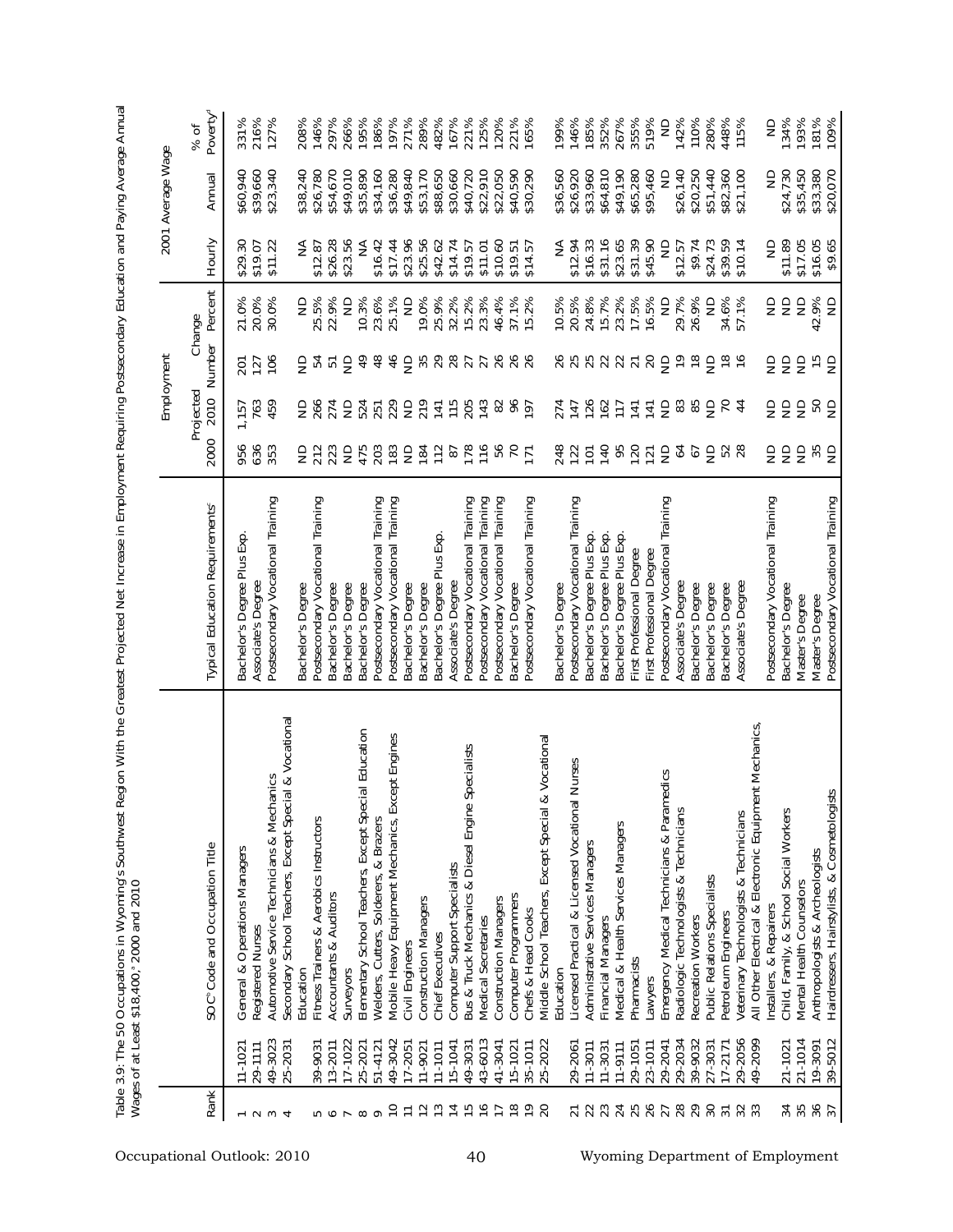| 2001 Average Wage<br>\$30,270<br>\$29,160<br>\$30,590<br>\$42,815<br>\$32,230<br>\$46,620<br>\$58,280<br>\$21,580<br>\$27,050<br>\$29,340<br>$\supseteq$<br>\$28,930<br>\$37,900<br>\$30,450<br>Annual<br>Hourly<br>$$10.37$<br>$$13.00$<br>\$14.10<br>\$14.55<br>\$14.02<br>\$21.34<br>\$15.50<br>₹<br>$\supseteq$<br>₹<br>\$14.64<br>\$22.41<br>\$28.02<br>\$14.71<br>Percent<br>35.5%<br>17.5%<br>22.2%<br>31.8%<br>29.4%<br>$\mathop{\mathsf{S}}\limits_\mathsf{Z}$<br>13.9%<br>$\frac{1}{2}$<br>20.4%<br>$\Xi$<br>$\Xi$<br>21.4%<br>$\epsilon$<br>$\epsilon$<br>Change<br>Number<br>Employment<br><u> 국 글 는 글 는 은 ∞ 을</u><br>1,530<br>5<br>$\epsilon$<br>$\overline{ }$<br>$\epsilon$<br>$\frac{\Omega}{\Sigma}$<br>Projected<br>2010<br>8,696<br>ES 25 3 2 4 5 2 2 2<br>$\Xi$<br>99<br>2000<br>7,166<br><b>DERBASBSH</b><br>52<br>$\epsilon$<br>Postsecondary Vocational Training<br>Postsecondary Vocational Training<br>Typical Education Requirements <sup>®</sup><br>Bachelor's Degree Plus Exp.<br>Postsecondary Education<br>First Professional Degree<br>Associate's Degree<br>Associate's Degree<br>Associate's Degree<br>Bachelor's Degree<br>Bachelor's Degree<br>Bachelor's Degree<br>Bachelor's Degree<br><b>Bachelor's Degree</b><br>Master's Degree<br>the 2003 federal poverty guideline)<br>Represents 100 percent of the 2003 federal poverty guideline for a family of four.<br>Electronic Equipment Installers & Repairers, Motor Vehicles<br>Kindergarten, &<br>Life, Physical, & Social Science Technicians, All Other<br>As defined by the U.S. Department of Labor, Bureau of Labor Statistics<br>& Adult<br>ojsts<br>Medical & Clinical Laboratory Technicians<br>School Psycholc<br>ND - Not disclosable due to confidentiality of information<br>Based on \$18,400 annually for a family of four (100% of<br>All Other Teachers, Primary, Secondary<br>Special Education Teachers, Preschool,<br>All Other Legal & Related Workers<br>SOC <sup>®</sup> Code and Occupation Title<br>Architectural & Civil Drafters<br>Rehabilitation Counselors<br>NA-No hourly wage available; annual only.<br>Clinical, Counseling, &<br>Insurance Sales Agents<br><b>Biological Technicians</b><br>Management Analysts<br>Standard Occupational Classification<br>Elementary School<br>Veterinarians<br>Total<br>49-2096<br>19-4099<br>23-9099<br>21-1015<br>29-2012<br>25-3999<br>25-2041<br>19-4021<br>17-3011<br>19-3031<br>41-3021<br>29-1131<br>$13 - 1111$<br>Rank<br>46<br>48<br>38<br>42<br>44<br>45<br>49<br>$\overline{a}$<br>47<br>50<br>$\frac{4}{1}$<br>Wyoming Department of Employment<br>41 |  |  |  |  |  |  |                              |
|--------------------------------------------------------------------------------------------------------------------------------------------------------------------------------------------------------------------------------------------------------------------------------------------------------------------------------------------------------------------------------------------------------------------------------------------------------------------------------------------------------------------------------------------------------------------------------------------------------------------------------------------------------------------------------------------------------------------------------------------------------------------------------------------------------------------------------------------------------------------------------------------------------------------------------------------------------------------------------------------------------------------------------------------------------------------------------------------------------------------------------------------------------------------------------------------------------------------------------------------------------------------------------------------------------------------------------------------------------------------------------------------------------------------------------------------------------------------------------------------------------------------------------------------------------------------------------------------------------------------------------------------------------------------------------------------------------------------------------------------------------------------------------------------------------------------------------------------------------------------------------------------------------------------------------------------------------------------------------------------------------------------------------------------------------------------------------------------------------------------------------------------------------------------------------------------------------------------------------------------------------------------------------------------------------------------------------------------------------------------------------------------------------------------------------------------------------------------------------------------------------------------------------------------------------------------------------------------------------------------------------|--|--|--|--|--|--|------------------------------|
|                                                                                                                                                                                                                                                                                                                                                                                                                                                                                                                                                                                                                                                                                                                                                                                                                                                                                                                                                                                                                                                                                                                                                                                                                                                                                                                                                                                                                                                                                                                                                                                                                                                                                                                                                                                                                                                                                                                                                                                                                                                                                                                                                                                                                                                                                                                                                                                                                                                                                                                                                                                                                                |  |  |  |  |  |  |                              |
| 233%<br>317%<br>117%<br>147%<br>165%<br>158%<br>175%<br>206%<br>165%<br>253%                                                                                                                                                                                                                                                                                                                                                                                                                                                                                                                                                                                                                                                                                                                                                                                                                                                                                                                                                                                                                                                                                                                                                                                                                                                                                                                                                                                                                                                                                                                                                                                                                                                                                                                                                                                                                                                                                                                                                                                                                                                                                                                                                                                                                                                                                                                                                                                                                                                                                                                                                   |  |  |  |  |  |  | Poverty <sup>d</sup><br>% of |
|                                                                                                                                                                                                                                                                                                                                                                                                                                                                                                                                                                                                                                                                                                                                                                                                                                                                                                                                                                                                                                                                                                                                                                                                                                                                                                                                                                                                                                                                                                                                                                                                                                                                                                                                                                                                                                                                                                                                                                                                                                                                                                                                                                                                                                                                                                                                                                                                                                                                                                                                                                                                                                |  |  |  |  |  |  |                              |
|                                                                                                                                                                                                                                                                                                                                                                                                                                                                                                                                                                                                                                                                                                                                                                                                                                                                                                                                                                                                                                                                                                                                                                                                                                                                                                                                                                                                                                                                                                                                                                                                                                                                                                                                                                                                                                                                                                                                                                                                                                                                                                                                                                                                                                                                                                                                                                                                                                                                                                                                                                                                                                |  |  |  |  |  |  |                              |
|                                                                                                                                                                                                                                                                                                                                                                                                                                                                                                                                                                                                                                                                                                                                                                                                                                                                                                                                                                                                                                                                                                                                                                                                                                                                                                                                                                                                                                                                                                                                                                                                                                                                                                                                                                                                                                                                                                                                                                                                                                                                                                                                                                                                                                                                                                                                                                                                                                                                                                                                                                                                                                |  |  |  |  |  |  |                              |
|                                                                                                                                                                                                                                                                                                                                                                                                                                                                                                                                                                                                                                                                                                                                                                                                                                                                                                                                                                                                                                                                                                                                                                                                                                                                                                                                                                                                                                                                                                                                                                                                                                                                                                                                                                                                                                                                                                                                                                                                                                                                                                                                                                                                                                                                                                                                                                                                                                                                                                                                                                                                                                |  |  |  |  |  |  |                              |
|                                                                                                                                                                                                                                                                                                                                                                                                                                                                                                                                                                                                                                                                                                                                                                                                                                                                                                                                                                                                                                                                                                                                                                                                                                                                                                                                                                                                                                                                                                                                                                                                                                                                                                                                                                                                                                                                                                                                                                                                                                                                                                                                                                                                                                                                                                                                                                                                                                                                                                                                                                                                                                |  |  |  |  |  |  |                              |
|                                                                                                                                                                                                                                                                                                                                                                                                                                                                                                                                                                                                                                                                                                                                                                                                                                                                                                                                                                                                                                                                                                                                                                                                                                                                                                                                                                                                                                                                                                                                                                                                                                                                                                                                                                                                                                                                                                                                                                                                                                                                                                                                                                                                                                                                                                                                                                                                                                                                                                                                                                                                                                |  |  |  |  |  |  |                              |
|                                                                                                                                                                                                                                                                                                                                                                                                                                                                                                                                                                                                                                                                                                                                                                                                                                                                                                                                                                                                                                                                                                                                                                                                                                                                                                                                                                                                                                                                                                                                                                                                                                                                                                                                                                                                                                                                                                                                                                                                                                                                                                                                                                                                                                                                                                                                                                                                                                                                                                                                                                                                                                |  |  |  |  |  |  |                              |
|                                                                                                                                                                                                                                                                                                                                                                                                                                                                                                                                                                                                                                                                                                                                                                                                                                                                                                                                                                                                                                                                                                                                                                                                                                                                                                                                                                                                                                                                                                                                                                                                                                                                                                                                                                                                                                                                                                                                                                                                                                                                                                                                                                                                                                                                                                                                                                                                                                                                                                                                                                                                                                |  |  |  |  |  |  |                              |
|                                                                                                                                                                                                                                                                                                                                                                                                                                                                                                                                                                                                                                                                                                                                                                                                                                                                                                                                                                                                                                                                                                                                                                                                                                                                                                                                                                                                                                                                                                                                                                                                                                                                                                                                                                                                                                                                                                                                                                                                                                                                                                                                                                                                                                                                                                                                                                                                                                                                                                                                                                                                                                |  |  |  |  |  |  |                              |
|                                                                                                                                                                                                                                                                                                                                                                                                                                                                                                                                                                                                                                                                                                                                                                                                                                                                                                                                                                                                                                                                                                                                                                                                                                                                                                                                                                                                                                                                                                                                                                                                                                                                                                                                                                                                                                                                                                                                                                                                                                                                                                                                                                                                                                                                                                                                                                                                                                                                                                                                                                                                                                |  |  |  |  |  |  |                              |
|                                                                                                                                                                                                                                                                                                                                                                                                                                                                                                                                                                                                                                                                                                                                                                                                                                                                                                                                                                                                                                                                                                                                                                                                                                                                                                                                                                                                                                                                                                                                                                                                                                                                                                                                                                                                                                                                                                                                                                                                                                                                                                                                                                                                                                                                                                                                                                                                                                                                                                                                                                                                                                |  |  |  |  |  |  |                              |
|                                                                                                                                                                                                                                                                                                                                                                                                                                                                                                                                                                                                                                                                                                                                                                                                                                                                                                                                                                                                                                                                                                                                                                                                                                                                                                                                                                                                                                                                                                                                                                                                                                                                                                                                                                                                                                                                                                                                                                                                                                                                                                                                                                                                                                                                                                                                                                                                                                                                                                                                                                                                                                |  |  |  |  |  |  |                              |
|                                                                                                                                                                                                                                                                                                                                                                                                                                                                                                                                                                                                                                                                                                                                                                                                                                                                                                                                                                                                                                                                                                                                                                                                                                                                                                                                                                                                                                                                                                                                                                                                                                                                                                                                                                                                                                                                                                                                                                                                                                                                                                                                                                                                                                                                                                                                                                                                                                                                                                                                                                                                                                |  |  |  |  |  |  |                              |
|                                                                                                                                                                                                                                                                                                                                                                                                                                                                                                                                                                                                                                                                                                                                                                                                                                                                                                                                                                                                                                                                                                                                                                                                                                                                                                                                                                                                                                                                                                                                                                                                                                                                                                                                                                                                                                                                                                                                                                                                                                                                                                                                                                                                                                                                                                                                                                                                                                                                                                                                                                                                                                |  |  |  |  |  |  |                              |
|                                                                                                                                                                                                                                                                                                                                                                                                                                                                                                                                                                                                                                                                                                                                                                                                                                                                                                                                                                                                                                                                                                                                                                                                                                                                                                                                                                                                                                                                                                                                                                                                                                                                                                                                                                                                                                                                                                                                                                                                                                                                                                                                                                                                                                                                                                                                                                                                                                                                                                                                                                                                                                |  |  |  |  |  |  |                              |
|                                                                                                                                                                                                                                                                                                                                                                                                                                                                                                                                                                                                                                                                                                                                                                                                                                                                                                                                                                                                                                                                                                                                                                                                                                                                                                                                                                                                                                                                                                                                                                                                                                                                                                                                                                                                                                                                                                                                                                                                                                                                                                                                                                                                                                                                                                                                                                                                                                                                                                                                                                                                                                |  |  |  |  |  |  |                              |
|                                                                                                                                                                                                                                                                                                                                                                                                                                                                                                                                                                                                                                                                                                                                                                                                                                                                                                                                                                                                                                                                                                                                                                                                                                                                                                                                                                                                                                                                                                                                                                                                                                                                                                                                                                                                                                                                                                                                                                                                                                                                                                                                                                                                                                                                                                                                                                                                                                                                                                                                                                                                                                |  |  |  |  |  |  |                              |
|                                                                                                                                                                                                                                                                                                                                                                                                                                                                                                                                                                                                                                                                                                                                                                                                                                                                                                                                                                                                                                                                                                                                                                                                                                                                                                                                                                                                                                                                                                                                                                                                                                                                                                                                                                                                                                                                                                                                                                                                                                                                                                                                                                                                                                                                                                                                                                                                                                                                                                                                                                                                                                |  |  |  |  |  |  |                              |
|                                                                                                                                                                                                                                                                                                                                                                                                                                                                                                                                                                                                                                                                                                                                                                                                                                                                                                                                                                                                                                                                                                                                                                                                                                                                                                                                                                                                                                                                                                                                                                                                                                                                                                                                                                                                                                                                                                                                                                                                                                                                                                                                                                                                                                                                                                                                                                                                                                                                                                                                                                                                                                |  |  |  |  |  |  |                              |
|                                                                                                                                                                                                                                                                                                                                                                                                                                                                                                                                                                                                                                                                                                                                                                                                                                                                                                                                                                                                                                                                                                                                                                                                                                                                                                                                                                                                                                                                                                                                                                                                                                                                                                                                                                                                                                                                                                                                                                                                                                                                                                                                                                                                                                                                                                                                                                                                                                                                                                                                                                                                                                |  |  |  |  |  |  |                              |
|                                                                                                                                                                                                                                                                                                                                                                                                                                                                                                                                                                                                                                                                                                                                                                                                                                                                                                                                                                                                                                                                                                                                                                                                                                                                                                                                                                                                                                                                                                                                                                                                                                                                                                                                                                                                                                                                                                                                                                                                                                                                                                                                                                                                                                                                                                                                                                                                                                                                                                                                                                                                                                |  |  |  |  |  |  |                              |
|                                                                                                                                                                                                                                                                                                                                                                                                                                                                                                                                                                                                                                                                                                                                                                                                                                                                                                                                                                                                                                                                                                                                                                                                                                                                                                                                                                                                                                                                                                                                                                                                                                                                                                                                                                                                                                                                                                                                                                                                                                                                                                                                                                                                                                                                                                                                                                                                                                                                                                                                                                                                                                |  |  |  |  |  |  |                              |
| Occupational Outlook: 2010                                                                                                                                                                                                                                                                                                                                                                                                                                                                                                                                                                                                                                                                                                                                                                                                                                                                                                                                                                                                                                                                                                                                                                                                                                                                                                                                                                                                                                                                                                                                                                                                                                                                                                                                                                                                                                                                                                                                                                                                                                                                                                                                                                                                                                                                                                                                                                                                                                                                                                                                                                                                     |  |  |  |  |  |  |                              |
|                                                                                                                                                                                                                                                                                                                                                                                                                                                                                                                                                                                                                                                                                                                                                                                                                                                                                                                                                                                                                                                                                                                                                                                                                                                                                                                                                                                                                                                                                                                                                                                                                                                                                                                                                                                                                                                                                                                                                                                                                                                                                                                                                                                                                                                                                                                                                                                                                                                                                                                                                                                                                                |  |  |  |  |  |  |                              |
|                                                                                                                                                                                                                                                                                                                                                                                                                                                                                                                                                                                                                                                                                                                                                                                                                                                                                                                                                                                                                                                                                                                                                                                                                                                                                                                                                                                                                                                                                                                                                                                                                                                                                                                                                                                                                                                                                                                                                                                                                                                                                                                                                                                                                                                                                                                                                                                                                                                                                                                                                                                                                                |  |  |  |  |  |  |                              |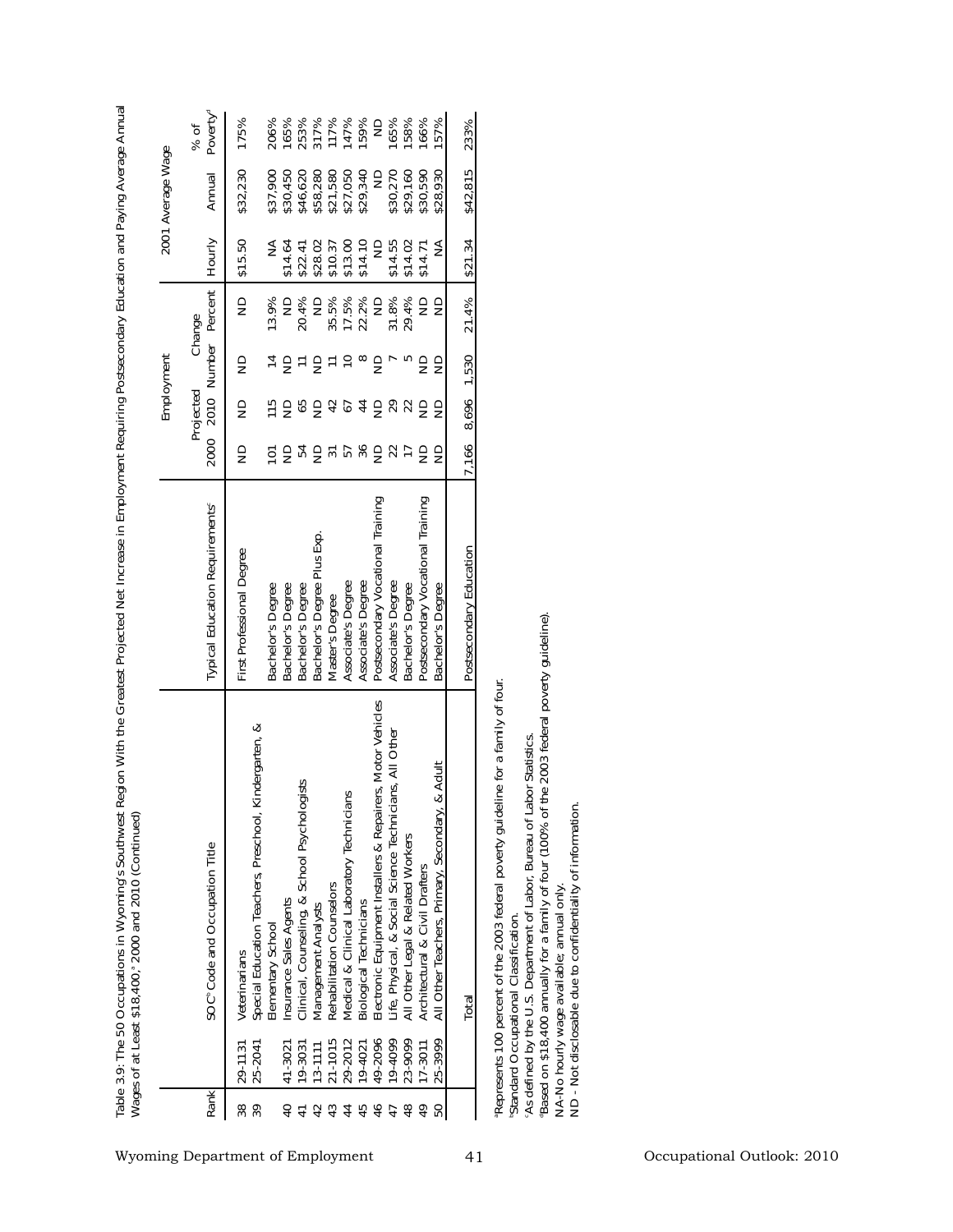

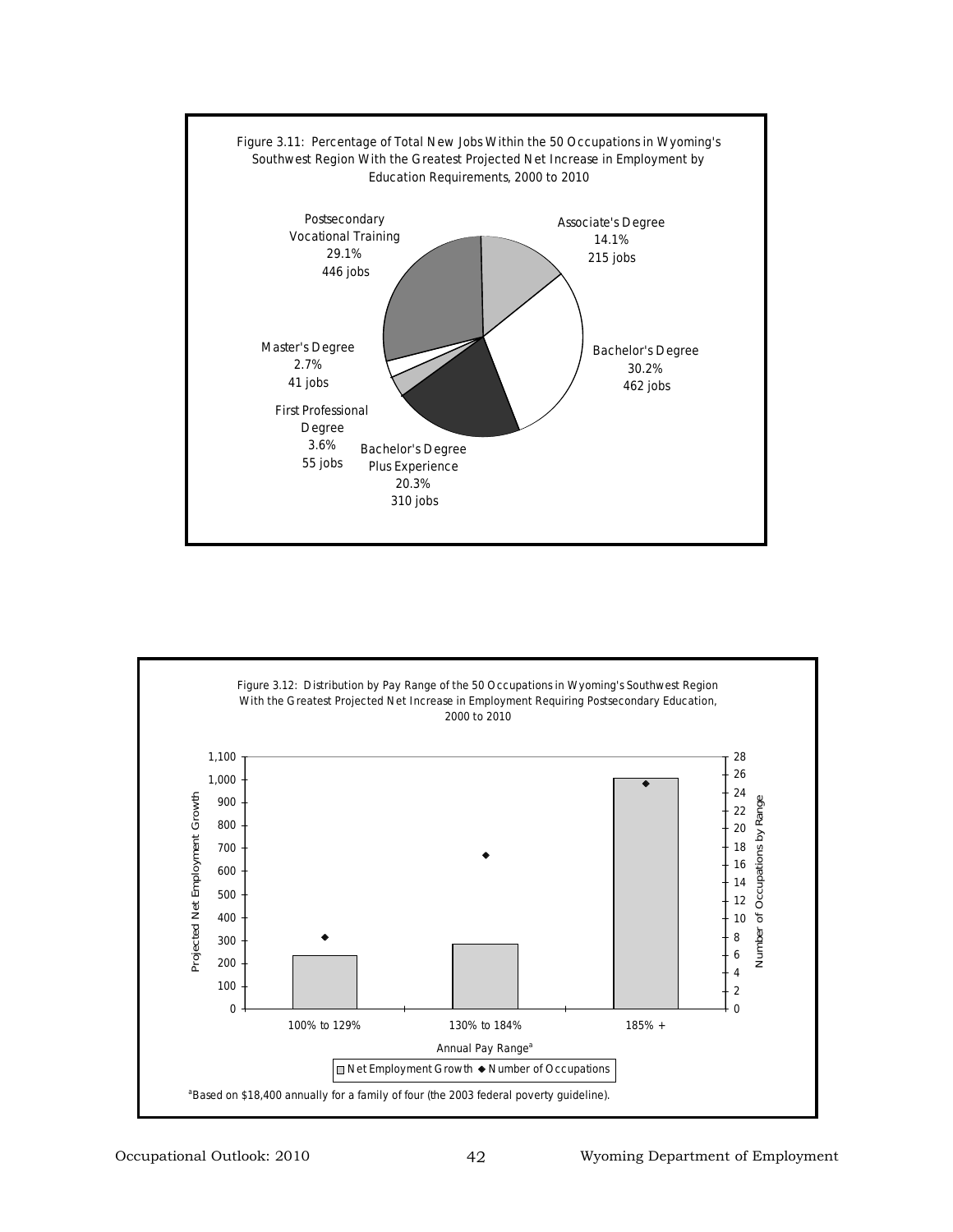expected to be 283 jobs. The lowest growth is in occupations paying 100 to 129 percent (237 jobs).

# *Casper MSA*

The Casper MSA is expected to experience total occupational growth of 5,449 jobs (see Table 3.1, page 22). It is one of three regions in the state

where Manufacturing is anticipated to experience better than average growth (Gallagher, et al., 2003). Growth in Healthcare Practitioner & Technical Occupations is expected to be the highest of any major occupational group (318 jobs; see Table 3.10 below and Figure 3.13, page 44). Most of the growth is likely to occur in Services, which is

Table 3.10: Projected Employment Growth by Major Occupational Group in the Casper MSA<sup>a</sup> for the 50 Occupations With the **Greatest Projected Net Increase in Employment Requiring Postsecondary Education and Paying Average Annual Wages of at Least \$18,400,b 2000 and 2010**

|                                                  |                |             | Employment |               |           |           | 2001 Average Wage |                      |
|--------------------------------------------------|----------------|-------------|------------|---------------|-----------|-----------|-------------------|----------------------|
|                                                  |                |             | Projected  | Change        |           |           |                   | $%$ of               |
| SOC <sup>c</sup> Occupation Group Code and Title | $#^d$          | 2000        | 2010       | <b>Number</b> | Percent   | Hourly    | Annual            | Poverty <sup>e</sup> |
| 11-0000 Management                               | 6              | <b>ND</b>   | <b>ND</b>  | 228           | <b>ND</b> | <b>ND</b> | <b>ND</b>         | <b>ND</b>            |
| 13-0000 Business & Financial Operations          | 4              | <b>ND</b>   | <b>ND</b>  | 91            | <b>ND</b> | <b>ND</b> | <b>ND</b>         | <b>ND</b>            |
| 15-0000 Computer & Mathematical Science          | 1              | 54          | 61         | 7             | 13.0%     | \$14.40   | \$29.960          | 163%                 |
| 17-0000 Architecture & Engineering               | 3              | <b>ND</b>   | <b>ND</b>  | 51            | <b>ND</b> | \$19.10   | \$39,724          | 216%                 |
| 19-0000 Life, Physical, & Social Science         | 5              | 200         | 308        | 108           | 54.0%     | \$16.02   | \$33,327          | 181%                 |
| 21-0000 Community & Social Services              | 3              | <b>ND</b>   | <b>ND</b>  | 64            | <b>ND</b> | <b>ND</b> | <b>ND</b>         | <b>ND</b>            |
| 23-0000 Legal                                    | 2              | 137         | 160        | 23            | 16.8%     | \$28.04   | \$58,329          | 317%                 |
| 25-0000 Education, Training, & Library           | 5              | 817         | 964        | 147           | 18.0%     | <b>NA</b> | \$37,588          | 204%                 |
| 27-0000 Arts, Design, Entertainment, Sports, &   | 0              | 0           | $\Omega$   | $\Omega$      | 0.0%      | \$0.00    | \$0               | 0%                   |
| Media                                            |                |             |            |               |           |           |                   |                      |
| 29-0000 Healthcare Practitioner & Technical      | 13             | 1,116       | 1,434      | 318           | 28.5%     | \$19.87   | \$41,331          | 225%                 |
| 31-0000 Healthcare Support                       | 1              | 55          | 73         | 18            | 32.7%     | \$11.14   | \$23,180          | 126%                 |
| 33-0000 Protective Service                       | $\Omega$       | 0           | $\Omega$   | 0             | 0.0%      | \$0.00    | \$0               | 0%                   |
| 35-0000 Food Preparation & Serving Related       | 0              | 0           | $\Omega$   | 0             | 0.0%      | \$0.00    | \$0               | 0%                   |
| 37-0000 Building & Grounds Cleaning &            | $\Omega$       | 0           | 0          | 0             | 0.0%      | \$0.00    | \$0               | 0%                   |
| Maintenance                                      |                |             |            |               |           |           |                   |                      |
| 39-0000 Personal Care & Service                  | 1 <sup>1</sup> | 116         | 151        | 35            | 30.2%     | \$10.89   | \$22,660          | 123%                 |
| 41-0000 Sales & Related                          | 0              | $\Omega$    | $\Omega$   | $\Omega$      | 0.0%      | \$0.00    | \$0               | 0%                   |
| 43-0000 Office & Administrative Support          | $\overline{2}$ | <b>ND</b>   | <b>ND</b>  | 27            | <b>ND</b> | \$10.88   | \$22,618          | 123%                 |
| 45-0000 Farming, Fishing, & Forestry             | 0              | $\mathbf 0$ | $\Omega$   | 0             | 0.0%      | \$0.00    | \$0               | 0%                   |
| 47-0000 Construction & Extraction                | 0              | $\Omega$    | $\Omega$   | $\Omega$      | 0.0%      | \$0.00    | \$0               | 0%                   |
| 49-0000 Installation, Maintenance, & Repair      | 3              | <b>ND</b>   | <b>ND</b>  | 78            | <b>ND</b> | <b>ND</b> | <b>ND</b>         | <b>ND</b>            |
| 51-0000 Production                               | 1              | 376         | 443        | 67            | 17.8%     | \$13.48   | \$28,040          | 152%                 |
| 53-0000 Transportation & Material Moving         | 0              | 0           | 0          | 0             | 0.0%      | \$0.00    | \$0               | 0%                   |
| <b>Total</b>                                     | 50             | 5,501       | 6.762      | 1.261         | 22.9%     | \$20.75   | \$42,635          | 232%                 |

a Metropolitan Statistical Area.

**b**100 percent of the 2003 federal poverty guideline for a family of four.

<sup>c</sup>Standard Occupational Classification.

<sup>d</sup>Number of occupations per group.

e Based on \$18,400 annually for a family of four (100% of the 2003 federal poverty guideline).

NA-No hourly wage available; annual only.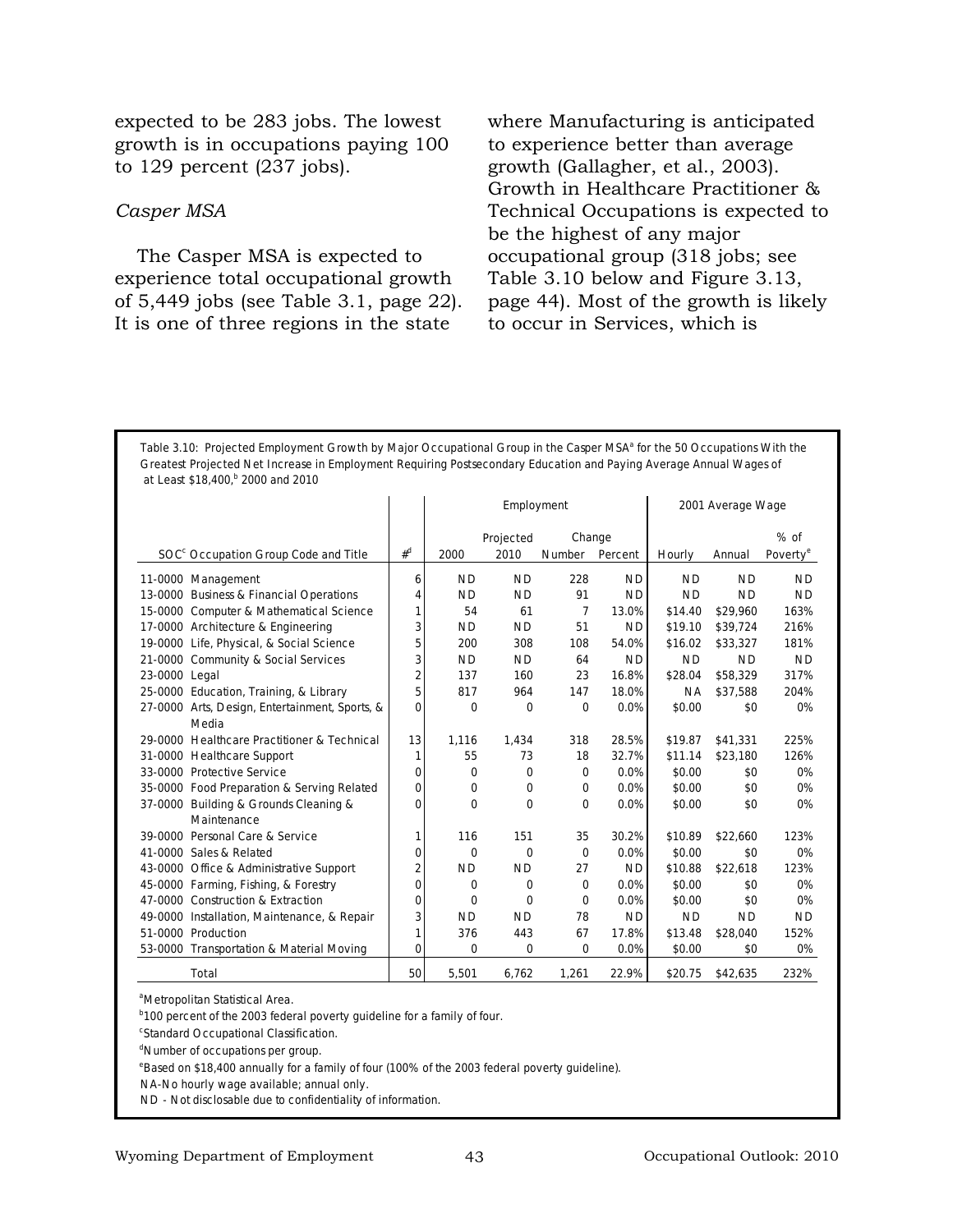

projected to have better than average job growth (Gallagher, et al., 2003). Casper ranks second to the Cheyenne MSA for projected growth in Healthcare Practitioner & Technical Occupations. As in other areas of the state, Management occupations are also projected to add a relatively high number of jobs to the Casper MSA (228 jobs).

Among the 50 occupations requiring postsecondary education and paying at least 100 percent of the poverty guideline with the greatest projected growth, Registered Nurses are ranked first followed by General & Operations Managers (see Table 3.11, page 45). Text continued on page 49

Figure 3.14 (see page 47) illustrates that Casper MSA growth is projected to be highest among those occupations requiring an Associate's degree (341 jobs). This suggests the importance of Wyoming's community colleges to Casper MSA employers. The lowest growth is projected to be occupations requiring a first professional degree (32 jobs).

Occupations that pay 185 percent and higher of the poverty guideline are projected to have the highest growth at 785 jobs (see Figure 3.15, page 47). Occupations paying 130 to 184 percent are projected to grow by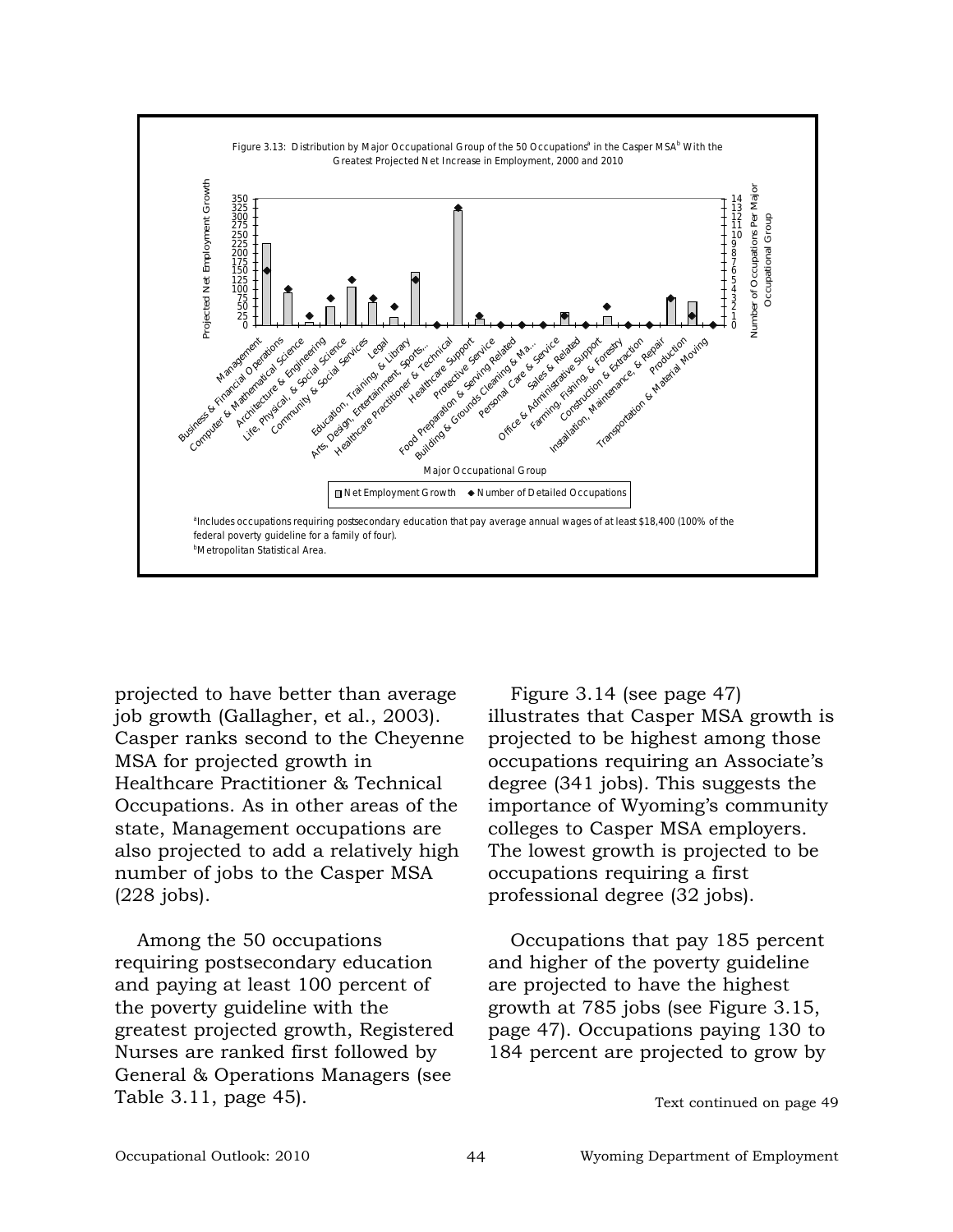|                 |                        | Table 3.11: The 50 Occupations in the Casper MSA° With the Greatest Projected Net Increase in Employment Requiring Postsecondary Education and Paying Average Annual Wages of<br>at Least \$18,400,* 2000 and 2010 |                                                   |                  |                             |                               |                                          |                         |                           |                      |
|-----------------|------------------------|--------------------------------------------------------------------------------------------------------------------------------------------------------------------------------------------------------------------|---------------------------------------------------|------------------|-----------------------------|-------------------------------|------------------------------------------|-------------------------|---------------------------|----------------------|
|                 |                        |                                                                                                                                                                                                                    |                                                   |                  |                             | Employment                    |                                          |                         | 2001 Average Wage         |                      |
| <b>Rank</b>     |                        | SOC <sup>c</sup> Code and Occupation Title                                                                                                                                                                         | Typical Education Requirements <sup>d</sup>       | 2000             | Projected<br>2010           |                               | Number Percent<br>Change                 | Hourly                  | Annual                    | Poverty®<br>% of     |
|                 | 29-1111                | Registered Nurses                                                                                                                                                                                                  | Associate's Degree                                | 9≋               | $\Xi$ $\tilde{z}$           | 을                             | $\frac{\Omega}{\Sigma}$                  | g                       | g                         | S                    |
|                 | $11 - 102$             | General & Operations Managers                                                                                                                                                                                      | Bachelor's Degree Plus Exp.                       |                  |                             | 145                           | 18.4%                                    | \$28.98                 | \$60,280                  | 328%                 |
| $\infty$        | $51 - 412$             | Welders, Cutters, Solderers, & Brazers                                                                                                                                                                             | Postsecondary Vocational Training                 |                  | 44 <sup>3</sup>             | 57                            | 17.8%                                    | \$13.48                 | \$28,040                  | 152%                 |
|                 | 25-202                 | Elementary School Teachers, Except Special Education                                                                                                                                                               | Bachelor's Degree                                 | $\frac{25}{25}$  | $\epsilon$                  | $\epsilon$                    | $\frac{1}{2}$                            | ₿                       | $\Xi$                     | $\frac{1}{2}$        |
| ഥ               | 19-403                 | Chemical Technicians                                                                                                                                                                                               | Associate's Degree                                | 88               | 139                         | 51                            | 58.0%                                    | \$11.78                 | \$24,510                  | 133%                 |
| ◡               | $13 - 2011$            | Accountants & Auditors                                                                                                                                                                                             | Bachelor's Degree                                 |                  |                             | 47                            | 22.0%                                    | \$22.32                 | \$46,420                  | 252%                 |
|                 | 49-3031                | Bus & Truck Mechanics & Diesel Engine Specialists                                                                                                                                                                  | Postsecondary Vocational Training                 | 214<br>223<br>68 | 2555                        | 4794                          | 19.4%                                    | \$16.70                 | \$34,730                  | 189%                 |
| $\infty$        | 25-2011                | Preschool Teachers, Except Special Education                                                                                                                                                                       | Bachelor's Degree                                 |                  |                             |                               | 54.4%                                    | \$9.14                  | \$19,010                  | 103%<br>123%<br>116% |
| $\circ$         | 39-9031                | Fitness Trainers & Aerobics Instructors                                                                                                                                                                            | Postsecondary Vocational Training                 | $\frac{27}{116}$ |                             |                               | 30.2%                                    | \$10.89                 | \$22,660                  |                      |
| $\overline{C}$  | 21-1015                | Rehabilitation Counselors                                                                                                                                                                                          | Master's Degree                                   |                  | 104                         |                               | 48.6%                                    | \$10.23                 | \$21,280                  |                      |
| $\overline{1}$  | $11 - 9111$            | Medical & Health Services Managers                                                                                                                                                                                 | Bachelor's Degree Plus Exp.                       | $\epsilon$       | 52385                       | $\epsilon$                    | $\frac{1}{2}$                            | $\frac{\Omega}{\Omega}$ | $\frac{\Omega}{\Omega}$   | $\epsilon$           |
| $\overline{12}$ | 49-3023                | Automotive Service Technicians & Mechanics                                                                                                                                                                         | Postsecondary Vocational Training                 | 248              |                             |                               | 10.9%                                    | \$11.66                 | \$24,240                  | 132%                 |
| $\frac{3}{2}$   | $17 - 2051$            | Civil Engineers                                                                                                                                                                                                    | Bachelor's Degree                                 |                  |                             |                               | 43.1%                                    | \$24.45                 | \$50,860                  | 276%                 |
| $\overline{4}$  | 19-4099                | Life, Physical, & Social Science Technicians, All Other                                                                                                                                                            | Associate's Degree                                | 855<br>85        |                             | 25<br>25<br>25<br>24          | 45.5%                                    | \$21.43                 | \$44,580                  | 242%                 |
|                 | 29-2061                | Licensed Practical & Licensed Vocational Nurses                                                                                                                                                                    | Postsecondary Vocational Training                 |                  |                             |                               | 27.6%                                    | \$12.46                 | \$25,920                  | 141%                 |
| $\frac{6}{2}$   | 25-2022                | & Vocational<br>Middle School Teachers, Except Special                                                                                                                                                             |                                                   |                  |                             |                               |                                          |                         |                           |                      |
|                 |                        | Education                                                                                                                                                                                                          | Bachelor's Degree                                 |                  | 용                           | 오오                            | ξŝ                                       | ξŝ                      | ŝ                         | 오오                   |
|                 | 25-2031                | <b>Construction Managers</b>                                                                                                                                                                                       | Bachelor's Degree                                 |                  |                             |                               |                                          |                         | ŝ                         |                      |
| $\frac{8}{1}$   | 13-2052                | Personal Financial Advisors                                                                                                                                                                                        | Bachelor's Degree                                 |                  |                             |                               | $\epsilon$                               | $\epsilon$              | $\epsilon$                | 555                  |
| $\frac{6}{1}$   | 29-2021                | Dental Hygienists                                                                                                                                                                                                  | Associate's Degree                                |                  |                             |                               | $\epsilon$                               |                         | g                         |                      |
| 20              | 29-1064                | Obstetricians & Gynecologists                                                                                                                                                                                      | First Professional Degree                         | 999999           | 3555%                       | 5555                          | $\epsilon$                               | esse                    | $\epsilon$                |                      |
| $\overline{21}$ | 21-1023                | Mental Health & Substance Abuse Social Workers                                                                                                                                                                     | Master's Degree                                   |                  |                             |                               | $\epsilon$                               |                         | $\frac{1}{2}$             | $\epsilon$           |
| 22              | 31-9094                | Medical Transcriptionists                                                                                                                                                                                          | Postsecondary Vocational Training                 | 55               |                             | $\frac{8}{10}$                | .7%<br>32.                               | \$11.14                 | \$23,180                  | 126%                 |
| 23              | 43-6013                | Medical Secretaries                                                                                                                                                                                                | Postsecondary Vocational Training                 |                  |                             | $\epsilon$                    | $\mathrel{\mathsf{S}}$                   | ₽                       | ₿                         | $\Xi$                |
| 24              | 17-3022<br>$11 - 3031$ | Medical & Health Services Managers<br>Civil Engineering Technicians                                                                                                                                                | Bachelor's Degree Plus Exp.<br>Associate's Degree | 525552           | 5 \$ 5 5 5 5 % % 5          | $\frac{6}{2}$                 | 3%<br>$\overline{z}$<br>$\overline{2}$ . | \$31.77<br>\$10.74      | \$66,080<br>\$22,330      | 359%<br>121%         |
|                 | 29-1126                | Respiratory Therapists                                                                                                                                                                                             | Associate's Degree                                |                  |                             |                               |                                          | $\frac{1}{2}$           | $\Xi$                     | $\epsilon$           |
| 25<br>26        | 19-2031                | Chemists                                                                                                                                                                                                           | Bachelor's Degree                                 |                  |                             | 555                           | 22                                       | \$18.51                 | \$38,500                  |                      |
| 28              | 13-1199                | Business Operations Specialists, All Other                                                                                                                                                                         | Bachelor's Degree                                 |                  |                             |                               | 9.7%                                     | \$20.34                 | \$42,310                  | 209%<br>230%         |
| 29              | $11 - 3011$            | Administrative Services Managers                                                                                                                                                                                   | Bachelor's Degree Plus Exp.                       |                  |                             | $z \approx 555$               | 19.1%                                    | \$20.90                 | \$43,480                  | 236%                 |
| 30              | 23-1011                | Lawyers                                                                                                                                                                                                            | First Professional Degree                         | 8 æ 5            |                             |                               | 15.3%                                    | \$35.88                 | \$74,630                  | 406%                 |
| $\overline{31}$ | 29-2012                | Medical & Clinical Laboratory Technicians                                                                                                                                                                          | Associate's Degree                                |                  |                             |                               | $\supseteq$                              | $\frac{\Omega}{\Omega}$ | $\frac{1}{2}$             | $\epsilon$           |
| 32              | 29-1122                | Occupational Therapists                                                                                                                                                                                            | Bachelor's Degree                                 | $\frac{4}{4}$    | es<br>S                     |                               | 27.3%                                    | \$23.98                 | \$49,880                  | 271%                 |
| 33              | 29-2053                | Psychiatric Technicians                                                                                                                                                                                            | Postsecondary Vocational Training                 | $\epsilon$       |                             |                               | $\mathrel{\mathop{\supseteq}}$           | $\frac{\Omega}{\Sigma}$ | $\frac{1}{2}$             | $\epsilon$           |
| 34              | $11 - 1011$            | Chief Executives                                                                                                                                                                                                   | Bachelor's Degree Plus Exp.                       | 55<br>55         | $\mathcal{L}_{\mathcal{O}}$ | $\tilde{c}$                   | 21.8%                                    | \$41.88                 | \$87,100                  | 473%<br>254%         |
| 35              | 11-3040                | Human Resources Managers                                                                                                                                                                                           | Bachelor's Degree Plus Exp.                       |                  | 66                          | $\overleftarrow{\phantom{a}}$ | 20.0%                                    | \$22.46                 | \$46,710                  |                      |
| 36              | 29-1123                | Physical Therapists                                                                                                                                                                                                | Master's Degree                                   | 37               | 48                          |                               | 29.7%                                    | \$27.36                 | \$56,900                  | 309%                 |
| $\overline{37}$ | 21-9099                | s Workers<br>All Other Counselors, Social & Religiou                                                                                                                                                               | Bachelor's Degree                                 | 88               | 99                          |                               | 12.5%                                    | \$15.27                 | \$31,750                  | 173%                 |
|                 | 23-2011<br>19-3091     | Anthropologists & Archeologists<br>Paralegals & Legal Assistants                                                                                                                                                   | Associate's Degree<br>Master's Degree             | 명 9              | 62<br>e                     | $E = 58$                      | 19.2%<br>$\epsilon$                      | \$15.18<br>S            | \$31,570<br>$\frac{1}{2}$ | 172%<br>ND           |
|                 |                        |                                                                                                                                                                                                                    |                                                   |                  |                             |                               |                                          |                         |                           |                      |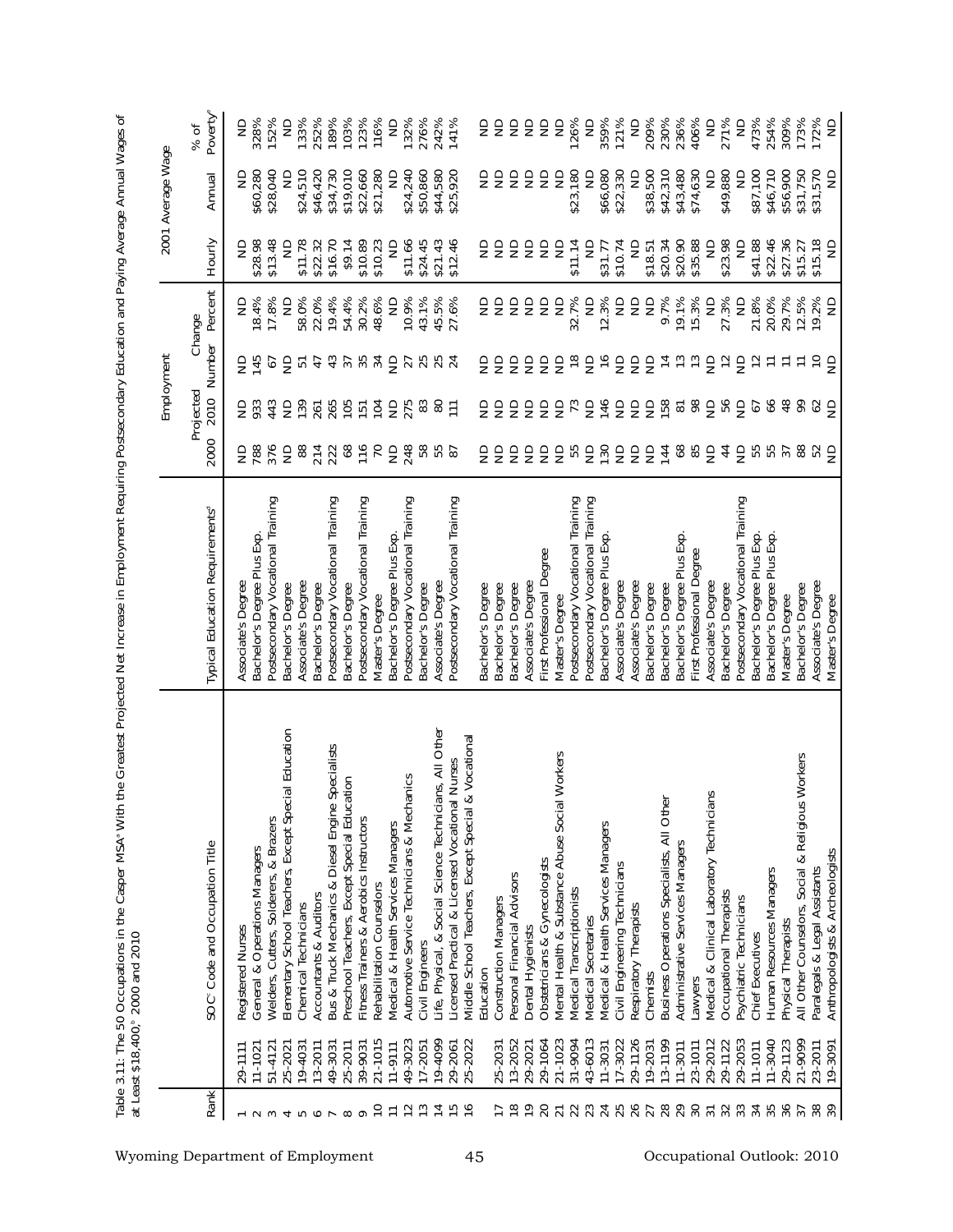|                                                                                                     |                                                                                                                           | Table 3.11: The 50 Occupations in the Casper MSA <sup>®</sup> Wit<br>at Least \$18,400, <sup>6</sup> 2000 and 2010                                                                                                                                                                                                                                                                                                                                    |                                                                                                                                                                                                                                                                                                         |                                                              | Employment                                                                          |                                                                                                                 |                                                                                                                             |                                                                                                                                         | h the Greatest Projected Net Increase in Employment Requiring Postsecondary Education and Paying Average Annual Wages of<br>2001 Average Wage |                                                                                       |
|-----------------------------------------------------------------------------------------------------|---------------------------------------------------------------------------------------------------------------------------|-------------------------------------------------------------------------------------------------------------------------------------------------------------------------------------------------------------------------------------------------------------------------------------------------------------------------------------------------------------------------------------------------------------------------------------------------------|---------------------------------------------------------------------------------------------------------------------------------------------------------------------------------------------------------------------------------------------------------------------------------------------------------|--------------------------------------------------------------|-------------------------------------------------------------------------------------|-----------------------------------------------------------------------------------------------------------------|-----------------------------------------------------------------------------------------------------------------------------|-----------------------------------------------------------------------------------------------------------------------------------------|-----------------------------------------------------------------------------------------------------------------------------------------------|---------------------------------------------------------------------------------------|
| Rank                                                                                                |                                                                                                                           | SOC <sup>c</sup> Code and Occupation Title                                                                                                                                                                                                                                                                                                                                                                                                            | <b>Typical Education Requirements®</b>                                                                                                                                                                                                                                                                  | 2000                                                         | Projected<br>2010                                                                   | Change<br>Number                                                                                                | Percent                                                                                                                     | Hourly                                                                                                                                  | Annual                                                                                                                                        | Poverty <sup>e</sup><br>% of                                                          |
| 43<br>45<br>46<br>$48$<br>$\frac{4}{9}$<br>$\overline{4}$<br>42<br>44<br>47<br>50<br>$\overline{4}$ | 29-2056<br>43-6012<br>29-2034<br>25-2012<br>13-1051<br>29-2041<br>$17 - 3011$<br>49-3041<br>29-2071<br>15-1041<br>19-3021 | Technicians<br>ducation<br>Emergency Medical Technicians & Paramedics<br>Radiologic Technologists & Technicians<br>Veterinary Technologists & Technicians<br>Kindergarten Teachers, Except Special E<br>Medical Records & Health Information<br>Computer Support Specialists<br>Architectural & Civil Drafters<br>Farm Equipment Mechanics<br>Market Research Analysts<br>Legal Secretaries<br>Cost Estimators                                        | Postsecondary Vocational Training<br>Postsecondary Vocational Training<br>Postsecondary Vocational Training<br>Postsecondary Vocational Training<br>Associate's Degree<br>Associate's Degree<br>Bachelor's Degree<br>Associate's Degree<br>Bachelor's Degree<br>Associate's Degree<br>Bachelor's Degree | <b>2525</b><br>$\frac{1}{2}$<br>$\frac{5}{2}$<br>등 꽃 등<br>as | $\overline{C}$<br>66<br>32<br>27<br>$\epsilon$<br>$\epsilon$<br>$\overline{6}$<br>ŝ | $\frac{1}{2}$<br>e e g<br>$\infty$<br>$\epsilon$<br>$\overline{a}$<br>$\frac{1}{2}$<br>$\epsilon$<br>$\epsilon$ | 53.3%<br>28.6%<br>16.7%<br>58.8%<br>13.0%<br>17.9%<br>$\infty$<br>$\frac{\Omega}{\Sigma}$<br>$\frac{\Omega}{\Omega}$<br>e g | \$14.40<br>\$14.25<br>$\supseteq$<br>$\Xi$<br>$\frac{\Omega}{\Omega}$<br>\$12.39<br>\$20.92<br>\$10.01<br>$\frac{1}{2}$<br>\$21.41<br>ŝ | \$29,960<br>\$43,510<br>\$29,630<br>\$20,820<br>\$25,760<br>\$44,520<br>$\Xi$<br>$\frac{1}{2}$<br>$\frac{\Omega}{\Omega}$<br>es               | 163%<br>242%<br>113%<br>ND<br>$\supseteq$<br>22<br>140%<br>236%<br>161%<br>$\epsilon$ |
|                                                                                                     |                                                                                                                           | Total                                                                                                                                                                                                                                                                                                                                                                                                                                                 | Postsecondary Education                                                                                                                                                                                                                                                                                 | 501<br>$\overline{a}$                                        | 6,762                                                                               | 1,261                                                                                                           | 22.9%                                                                                                                       | \$20.75                                                                                                                                 | \$42,635                                                                                                                                      | 232%                                                                                  |
|                                                                                                     |                                                                                                                           | Based on \$18,400 annually for a family of four (100% of the 2003 federal poverty guideline)<br>Represents 100 percent of the 2003 federal poverty guideline for a family of four.<br>'As defined by the U.S. Department of Labor, Bureau of Labor Statistics.<br>ND - Not disclosable due to confidentiality of information.<br>NA-No hourly wage available; annual only.<br>Standard Occupational Classification.<br>Metropolitan Statistical Area. |                                                                                                                                                                                                                                                                                                         |                                                              |                                                                                     |                                                                                                                 |                                                                                                                             |                                                                                                                                         |                                                                                                                                               |                                                                                       |
|                                                                                                     |                                                                                                                           |                                                                                                                                                                                                                                                                                                                                                                                                                                                       |                                                                                                                                                                                                                                                                                                         |                                                              |                                                                                     |                                                                                                                 |                                                                                                                             |                                                                                                                                         |                                                                                                                                               |                                                                                       |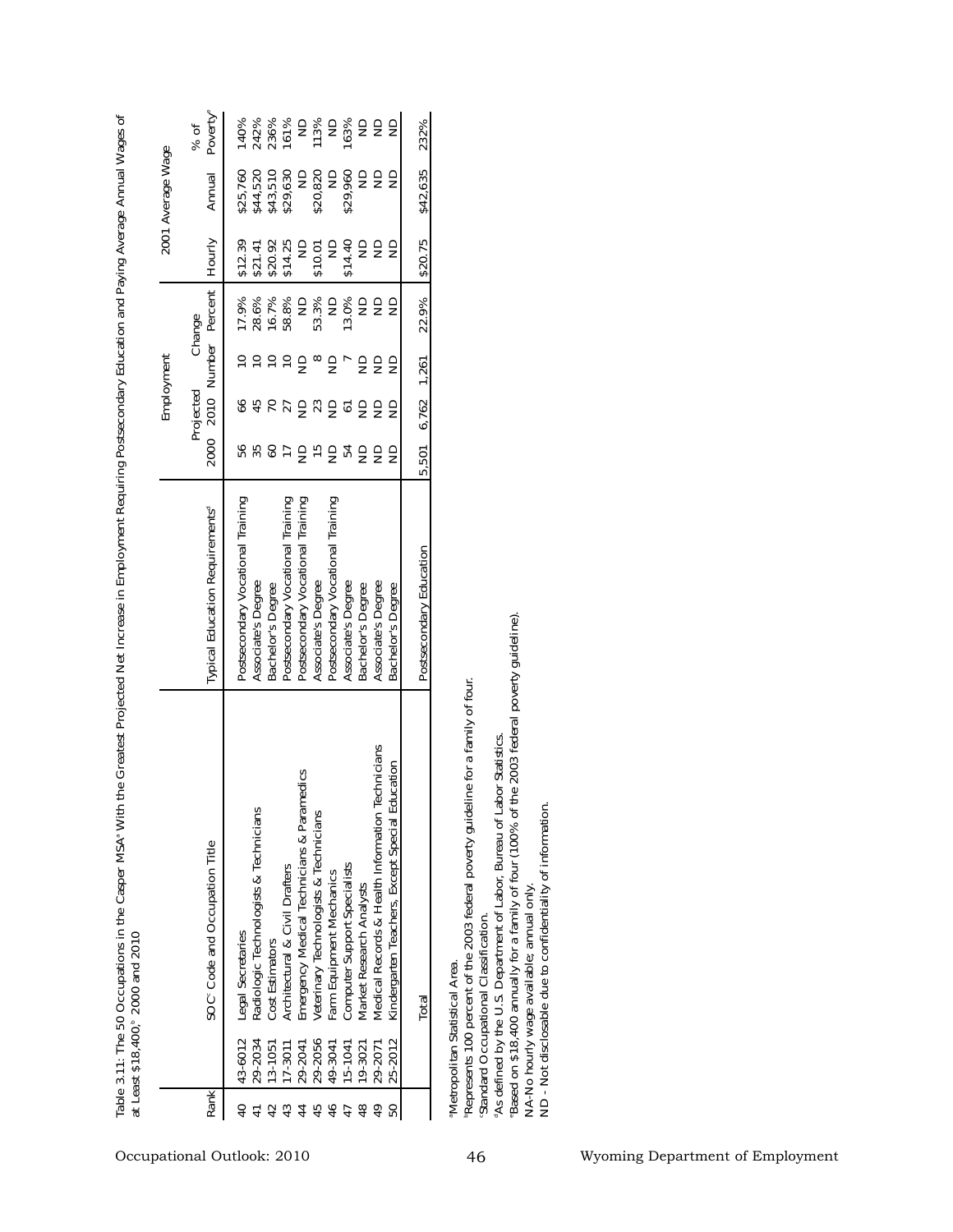

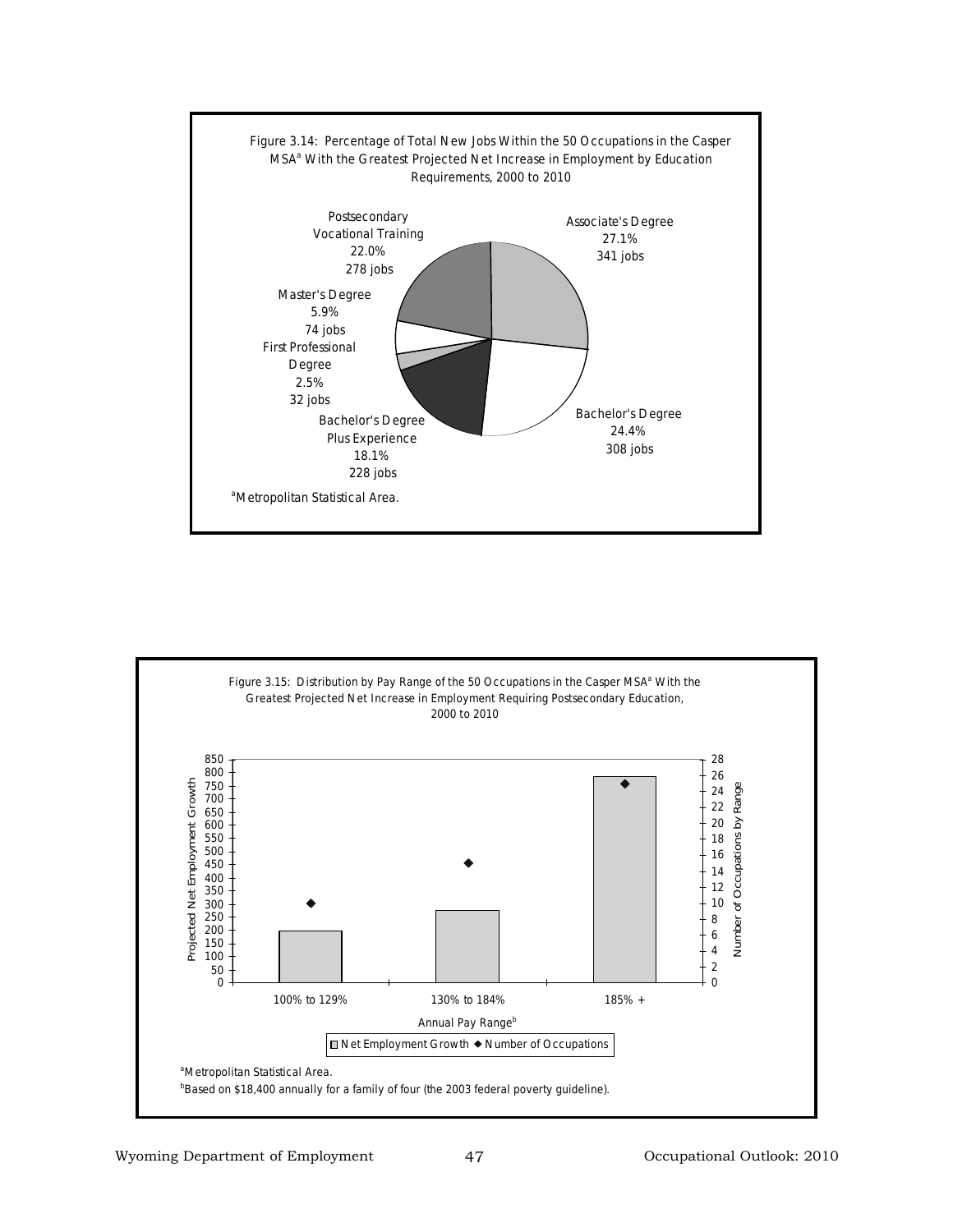Table 3.12: Projected Employment Growth by Major Occupational Group in the Cheyenne MSA<sup>a</sup> for the 50 Occupations With **the Greatest Projected Net Increase in Employment Requiring Postsecondary Education and Paying Average Annual Wages of at Least \$18,400,b 2000 and 2010**

|                                                  |                | Employment  |                   |                          |           | 2001 Average Wage |          |                                |
|--------------------------------------------------|----------------|-------------|-------------------|--------------------------|-----------|-------------------|----------|--------------------------------|
| SOC <sup>c</sup> Occupation Group Code and Title | $#^d$          | 2000        | Projected<br>2010 | Change<br>Number Percent |           | Hourly            | Annual   | $%$ of<br>Poverty <sup>e</sup> |
|                                                  |                |             |                   |                          |           |                   |          |                                |
| 11-0000 Management                               | 5              | 1,276       | 1,542             | 266                      | 20.8%     | \$27.22           | \$56,613 | 308%                           |
| 13-0000 Business & Financial Operations          | 5              | 869         | 1,007             | 138                      | 15.9%     | \$18.28           | \$38,019 | 207%                           |
| 15-0000 Computer & Mathematical Science          | $\overline{2}$ | 247         | 283               | 36                       | 14.6%     | \$19.31           | \$40,161 | 218%                           |
| 17-0000 Architecture & Engineering               | 4              | 94          | 151               | 57                       | 60.6%     | \$24.60           | \$51,165 | 278%                           |
| 19-0000 Life, Physical, & Social Science         | 1              | <b>ND</b>   | <b>ND</b>         | 23                       | <b>ND</b> | \$14.65           | \$30,470 | 166%                           |
| 21-0000 Community & Social Services              | 3              | 104         | 145               | 41                       | 39.4%     | \$15.39           | \$32,024 | 174%                           |
| 23-0000 Legal                                    | 1              | 251         | 269               | 18                       | 7.2%      | \$24.17           | \$50,280 | 273%                           |
| 25-0000 Education, Training, & Library           | 6              | 1,209       | 1,466             | 257                      | 21.3%     | <b>NA</b>         | \$36,196 | 197%                           |
| 27-0000 Arts, Design, Entertainment, Sports, &   | 0              | 0           | $\mathbf 0$       | $\mathbf 0$              | 0.0%      | \$0.00            | \$0      | 0%                             |
| Media                                            |                |             |                   |                          |           |                   |          |                                |
| 29-0000 Healthcare Practitioner & Technical      | 13             | 1,382       | 1.714             | 332                      | 24.0%     | \$19.88           | \$41,345 | 225%                           |
| 31-0000 Healthcare Support                       | 1              | 33          | 42                | 9                        | 27.3%     | \$12.61           | \$26,230 | 143%                           |
| 33-0000 Protective Service                       | 0              | $\mathbf 0$ | $\Omega$          | $\mathbf 0$              | 0.0%      | \$0.00            | \$0      | 0%                             |
| 35-0000 Food Preparation & Serving Related       | 0              | $\Omega$    | $\Omega$          | $\Omega$                 | 0.0%      | \$0.00            | \$0      | 0%                             |
| 37-0000 Building & Grounds Cleaning &            | 0              | $\mathbf 0$ | $\mathbf 0$       | $\Omega$                 | 0.0%      | \$0.00            | \$0      | 0%                             |
| Maintenance                                      |                |             |                   |                          |           |                   |          |                                |
| 39-0000 Personal Care & Service                  | 1              | 38          | 52                | 14                       | 36.8%     | \$9.17            | \$19,070 | 104%                           |
| 41-0000 Sales & Related                          | $\Omega$       | $\Omega$    | $\Omega$          | $\Omega$                 | 0.0%      | \$0.00            | \$0      | 0%                             |
| 43-0000 Office & Administrative Support          | $\overline{2}$ | 172         | 201               | 29                       | 16.9%     | \$10.13           | \$21,077 | 115%                           |
| 45-0000 Farming, Fishing, & Forestry             | $\Omega$       | 0           | 0                 | 0                        | 0.0%      | \$0.00            | \$0      | 0%                             |
| 47-0000 Construction & Extraction                | 0              | $\Omega$    | $\Omega$          | $\Omega$                 | 0.0%      | \$0.00            | \$0      | 0%                             |
| 49-0000 Installation, Maintenance, & Repair      | 5              | 665         | 793               | 128                      | 19.2%     | \$15.27           | \$31,766 | 173%                           |
| 51-0000 Production                               | 1              | 49          | 74                | 25                       | 51.0%     | \$10.14           | \$21,090 | 115%                           |
| 53-0000 Transportation & Material Moving         | 0              | 0           | $\mathbf 0$       | 0                        | 0.0%      | \$0.00            | \$0      | 0%                             |
| <b>Total</b>                                     | 50             | 6,419       | 7.793             | 1.375                    | 21.4%     | \$20.37           | \$41,304 | 224%                           |

<sup>a</sup>Metropolitan Statistical Area.

**b100 percent of the 2003 federal poverty guideline for a family of four.** 

c Standard Occupational Classification.

<sup>d</sup>Number of occupations per group.

e Based on \$18,400 annually for a family of four (100% of the 2003 federal poverty guideline).

NA-No hourly wage available; annual only.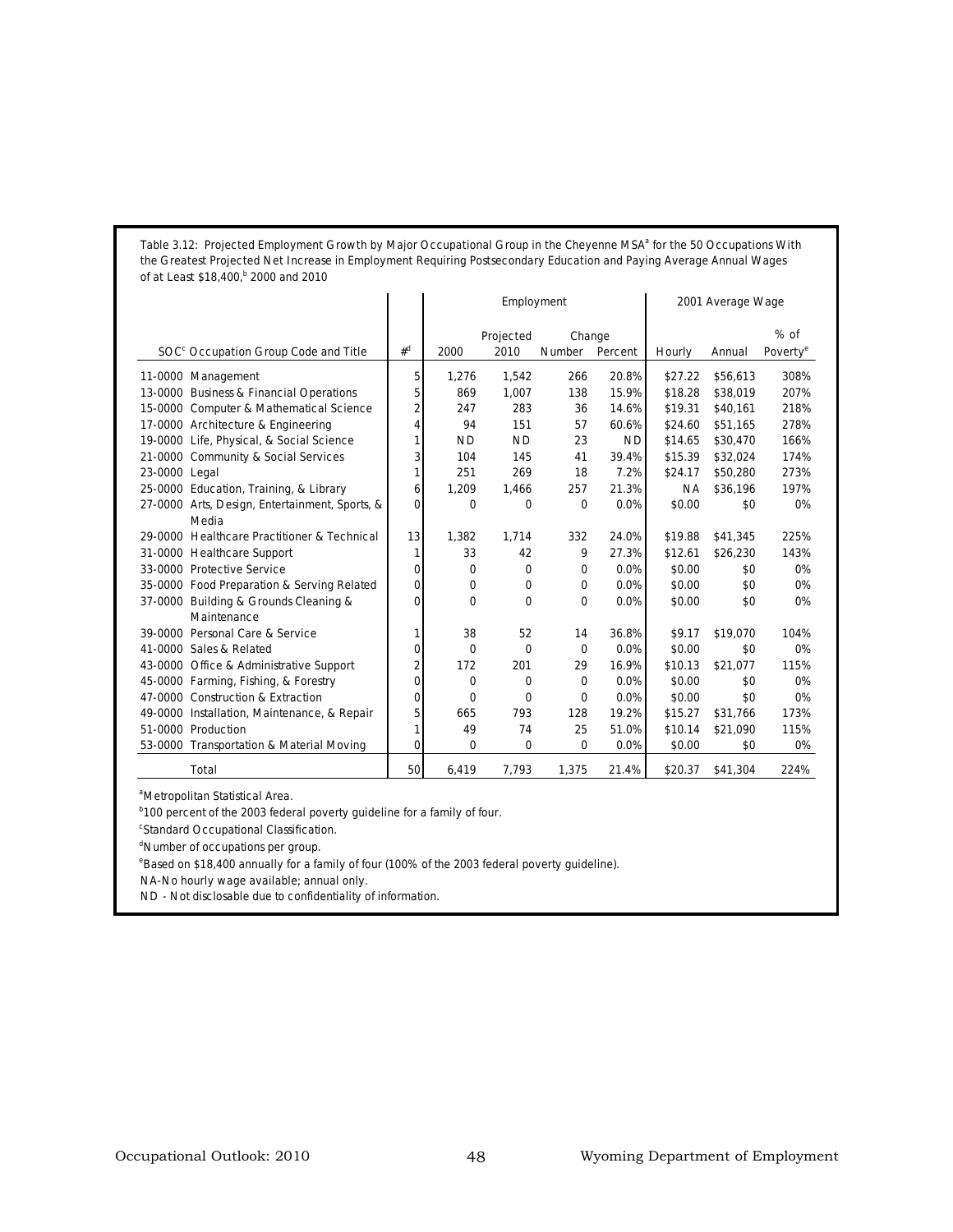

279 jobs, while occupations paying 100 to 129 percent are projected to grow by 196 jobs.

# *Cheyenne MSA*

The Cheyenne MSA is expected to have the highest occupational growth (6,889 jobs) of any region in Wyoming (see Table 3.1, page 22). Of Wyoming's six regions, the Cheyenne MSA is projected to have the highest growth (332 jobs) in Healthcare Practitioner & Technical occupations (see Table 3.12, page 48 and Figure 3.16, above). Growth in Management is second only to the Southwest Region (266 jobs). Education, Training, & Library occupations are also expected to have relatively high growth at 257 jobs.

Of the detailed occupations, General & Operations Managers are expected to have the highest growth (171 jobs; see Table 3.13, page 50). Registered Nurses rank second with 148 jobs.

Occupations that require a Bachelor's degree are projected to grow by 525 jobs, the most of the six regions (see Figure 3.17, page 52). The Cheyenne MSA is second behind the Casper MSA in growth of occupations that require an Associate's degree (276 jobs). Occupations that require a Master's degree are expected to experience the lowest growth at 34 jobs.

Text continued on page 53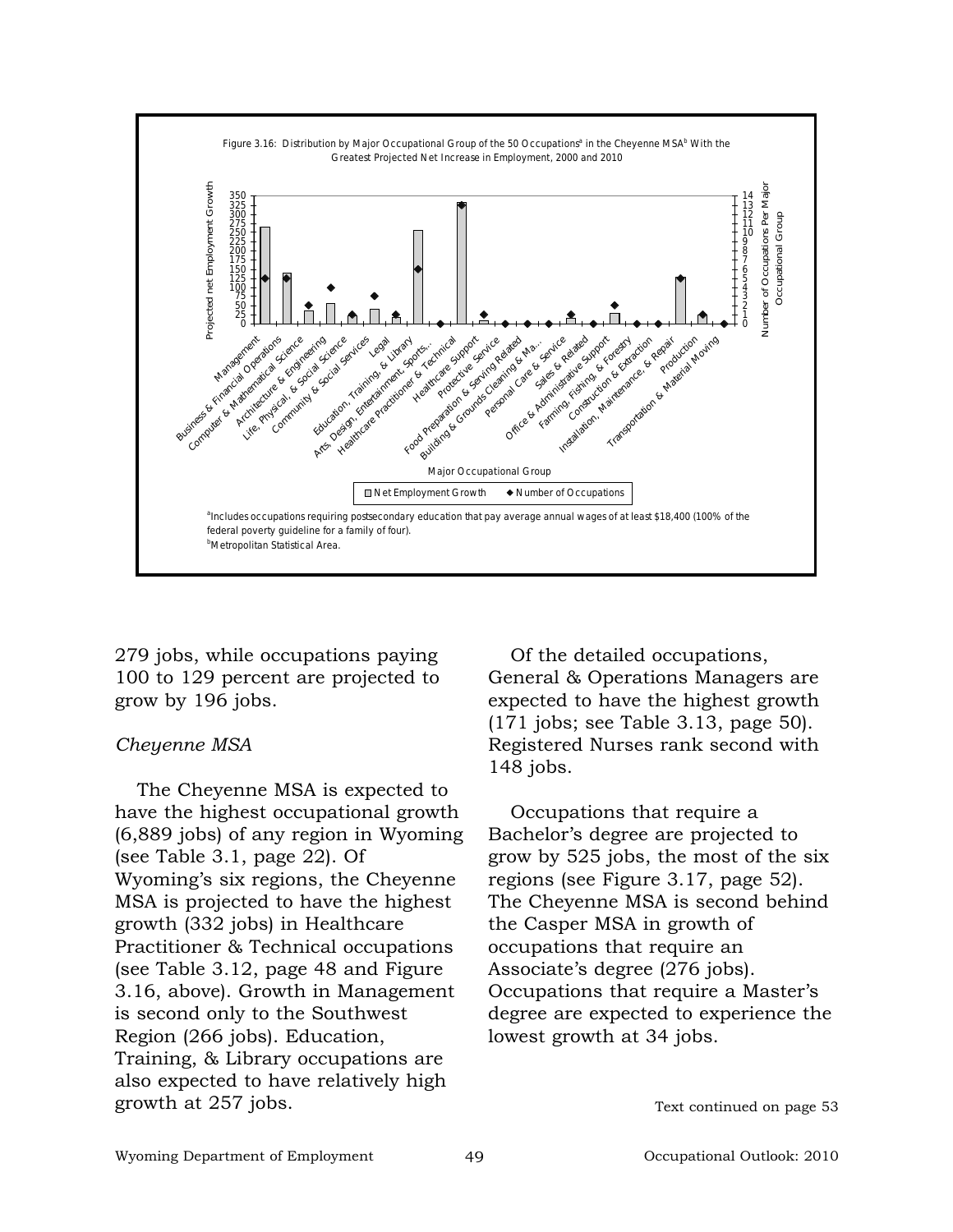| ֘֝֕                            |                        |
|--------------------------------|------------------------|
|                                |                        |
|                                |                        |
|                                |                        |
|                                |                        |
|                                |                        |
|                                |                        |
|                                |                        |
|                                |                        |
|                                |                        |
|                                |                        |
|                                |                        |
|                                |                        |
|                                |                        |
|                                |                        |
|                                |                        |
| I                              |                        |
|                                |                        |
|                                |                        |
| ---------                      |                        |
|                                |                        |
| :<br>ì<br>$\frac{1}{2}$        | את ההתה בני האת ה      |
| )<br>)<br>)                    | Ĩ<br>֚֚֚֝<br>֚֚֚<br>֚֝ |
| こうせい とんど トマッピ<br>$\frac{1}{2}$ | ;                      |
| 2<br>I                         | $\overline{a}$         |

|                            |                                  |                                                                                                            |                                                                           |                   | Employment            |                                           |                         |                                               | 2001 Average Wage                     |                                 |
|----------------------------|----------------------------------|------------------------------------------------------------------------------------------------------------|---------------------------------------------------------------------------|-------------------|-----------------------|-------------------------------------------|-------------------------|-----------------------------------------------|---------------------------------------|---------------------------------|
| Rank                       |                                  | SOC <sup>c</sup> Code and Occupation Title                                                                 | Typical Education Requirements <sup>d</sup>                               | 2000              | Projected             | 2010 Number                               | Percent<br>Change       | Hourly                                        | Annual                                | Poverty <sup>®</sup><br>% of    |
| $\sim$ $\sim$              | 25-2021<br>29-1111<br>$11 - 102$ | Elementary School Teachers, Except Special Education<br>General & Operations Managers<br>Registered Nurses | Bachelor's Degree Plus Exp<br>Associate's Degree<br>Bachelor's Degree     | 703<br>626        | 874<br>15<br>16<br>16 | 149<br>$\epsilon$<br>$\overline{1}$       | 24.3%<br>23.8%<br>$\Xi$ | \$19.05<br>\$28.32<br>$\frac{\Omega}{\Omega}$ | \$58,910<br>\$39,620<br>$\frac{1}{2}$ | 320%<br>215%<br>$\frac{1}{2}$   |
| 40                         | 13-2011<br>25-203                | Secondary School Teachers, Except Special & Vocational<br>Accountants & Auditors                           | Bachelor's Degree                                                         | $2\frac{6}{2}$    | 380                   | $\overline{6}$                            | 19.1%                   | \$16.71                                       | \$34,750                              | 189%                            |
|                            |                                  | Education                                                                                                  | Bachelor's Degree                                                         | $\frac{56}{25}$   | 248                   | $\frac{1}{2}$                             | $\frac{\Omega}{\Sigma}$ | $\frac{\Omega}{\Sigma}$                       | g                                     | $\frac{1}{2}$                   |
| J o                        | 13-1199<br>25-2022               | & Vocationa<br>Business Operations Specialists, All Other<br>Middle School Teachers, Except Special        | Bachelor's Degree                                                         |                   |                       | ら                                         | 12.8%                   | \$20.43                                       | \$42,500                              | 231%                            |
|                            |                                  | Education                                                                                                  | Bachelor's Degree                                                         |                   | 을 있                   | $\frac{1}{2}$                             | $\frac{\Omega}{\Sigma}$ | $\frac{\mathsf{D}}{\mathsf{D}}$               | ₿                                     | g                               |
| 8                          | 49-3023                          | Automotive Service Technicians & Mechanics                                                                 | Postsecondary Vocational Training                                         | 585<br>585        |                       | 48                                        | 18.3%                   | \$13.67                                       | \$28,430                              | 155%                            |
| $\overline{C}$<br>$\sigma$ | 29-2061<br>49-2011               | Computer, Automated Teller, & Office Machine Repairers<br>Licensed Practical & Licensed Vocational Nurses  | Postsecondary Vocational Training<br>Training<br>Postsecondary Vocational | 79                | 214<br>108            | 42                                        | 36.7%<br>24.4%          | \$13.03<br>\$21.64                            | \$27,110<br>\$45,010                  | 147%                            |
| $\overline{a}$             | 49-303                           | Bus & Truck Mechanics & Diesel Engine Specialists                                                          | Postsecondary Vocational Training                                         |                   |                       | 27<br>27                                  | 18.5%                   | \$12.60                                       | \$26,210                              | 245%<br>142%                    |
| $\frac{1}{2}$              | $11 - 3011$                      | Administrative Services Managers                                                                           | Bachelor's Degree Plus Exp.                                               | 146               | <b>173</b><br>229     |                                           | 13.4%                   | \$25.09                                       | \$52,180                              | 284%                            |
| $\frac{1}{2}$              | $11 - 1011$                      | Chief Executives                                                                                           | Bachelor's Degree Plus Exp.                                               | $\frac{14}{14}$   | 141                   | 25553                                     | 23.7%                   | \$35.98                                       | \$74,840                              | 407%                            |
| 750                        | $11 - 3031$                      | Financial Managers                                                                                         | Bachelor's Degree Plus Exp.                                               |                   | 169                   |                                           | 17.4%                   | \$24.60                                       | \$51,160                              | 278%                            |
|                            | $51 - 4121$                      | Welders, Cutters, Solderers, & Brazers                                                                     | Postsecondary Vocational Training                                         | $\frac{1}{6}$     |                       |                                           | 51.0%                   | \$10.14                                       | \$21,090                              | 115%                            |
|                            | 43-6013                          | Medical Secretaries                                                                                        | Postsecondary Vocational Training                                         | $\frac{1}{10}$    | $780$<br>$752$        |                                           | 22.7%                   | \$9.59                                        | \$19,950                              | 108%                            |
| $\overline{1}$             | 21-1021                          | <b>Construction Managers</b>                                                                               | Bachelor's Degree                                                         | 50                |                       |                                           | 46.0%                   | \$17.28                                       | \$35,940                              | 195%                            |
| $\frac{8}{10}$             | 19-4099                          | Life, Physical, & Social Science Technicians, All Other                                                    | Associate's Degree                                                        | 을                 | $\epsilon$            | $9\overline{5}$                           | $\frac{1}{2}$           | \$14.65                                       | \$30,470                              | 166%                            |
| $\overline{1}$<br>20       | 15-1041                          | Special Education Teachers, Preschool<br>Computer Support Specialists                                      | Associate's Degree                                                        | 136               | <u>157</u>            |                                           | 15.4%                   | \$17.83                                       | \$37,080                              | 202%                            |
|                            | 25-2041                          | Kindergarten, &<br>Elementary School                                                                       | Bachelor's Degree                                                         | $\frac{1}{2}$     | $\frac{1}{2}$         |                                           | $\frac{1}{2}$           | $\frac{1}{2}$                                 | $\frac{\Omega}{\Sigma}$               | $\frac{1}{2}$                   |
| $\overline{2}$             | 17-2051                          | Civil Engineers                                                                                            | Bachelor's Degree                                                         | $43$              | 63                    | 98                                        | 46.5%                   | \$25.59                                       | \$53,230                              | 289%                            |
|                            | 29-1062                          | Family & General Practitioners                                                                             | First Professional Degree                                                 | 96                |                       |                                           | 20.8%                   | \$46.41                                       | \$96,530                              |                                 |
| 23                         | 29-1051                          | Pharmacists                                                                                                | First Professional Degree                                                 | $86$              | 105                   | 20                                        | 22.1%                   | \$29.98                                       | \$62,370                              | 525%<br>339%                    |
| 24                         | 29-2034                          | Medical & Health Services Managers                                                                         | Associate's Degree                                                        | 72                | $\overline{6}$        | $\overline{1}$                            | 26.4%                   | \$14.12                                       | \$29,370                              | 160%                            |
| 25                         | 49-3011                          | S<br>Aircraft Mechanics & Service Technician                                                               | Postsecondary Vocational Training                                         | $\frac{103}{251}$ | $\overline{121}$      | $\frac{8}{10}$                            | 17.5%                   | \$18.20                                       | \$37,870                              | 206%                            |
| 26                         | 23-1011<br>$17 - 2151$           | ng Mining Safety<br>Mining & Geological Engineers, Includi<br>awyers                                       | First Professional Degree                                                 |                   | 269                   | $\frac{8}{10}$                            | 7.2%                    | \$24.17                                       | \$50,280                              | 273%                            |
|                            |                                  | Engineers                                                                                                  | Bachelor's Degree                                                         |                   | $\epsilon$            | $\epsilon$                                | $\frac{\Omega}{\Sigma}$ |                                               | \$68,920                              | 375%                            |
|                            | $11 - 9151$                      | Social & Community Service Managers                                                                        | Bachelor's Degree                                                         | 우호                | 130                   | $\frac{6}{2}$                             | 14.0%                   | \$33.13<br>\$18.69                            | \$38,880                              | 211%                            |
| <b>282</b>                 | 25-3999                          | & Adult<br>All Other Teachers, Primary, Secondary,                                                         | Bachelor's Degree                                                         | $\frac{4}{5}$     |                       |                                           | 17.0%                   | ≨                                             | \$21,460                              | 117%                            |
|                            | 15-1021                          | Computer Programmers                                                                                       | Bachelor's Degree                                                         |                   |                       | $\frac{1}{6}$ $\frac{1}{6}$ $\frac{1}{6}$ | 14.4%                   | \$21.12                                       | \$43,920                              | 239%                            |
| $\overline{3}$             | 29-1127                          | Speech-Language Pathologists                                                                               | Master's Degree                                                           | 43                |                       |                                           | 34.9%                   | \$21.57                                       | \$44,870                              | 244%                            |
| 32                         | 17-2072                          | Electronics Engineers, Except Computer                                                                     | Bachelor's Degree                                                         | es                | Ezwaa                 | es                                        | $\frac{\Omega}{\Omega}$ | \$19.84                                       | \$41,270                              | 224%                            |
| 33                         | 29-2021                          | Dental Hygienists                                                                                          | Associate's Degree                                                        |                   |                       |                                           | $\frac{1}{2}$           | \$24.62                                       | \$51,210                              | 278%                            |
| 34                         | 39-9032                          | Recreation Workers                                                                                         | Bachelor's Degree                                                         | $38\,$            | 52                    |                                           | 36.8%                   | \$9.17                                        | \$19,070                              | 104%                            |
| 35<br>36                   | 13-1073<br>29-9199               | Other<br>Health Professionals & Technicians, All<br><b>Training &amp; Development Specialists</b>          | Associate's Degree<br>Bachelor's Degree                                   | 49                | 정 금                   | 729                                       | 28.6%<br>$\frac{1}{2}$  | \$15.94<br>$\frac{\Omega}{\Sigma}$            | \$33,160<br>$\frac{\Omega}{\Sigma}$   | 180%<br>$\frac{\Omega}{\Sigma}$ |
|                            |                                  |                                                                                                            |                                                                           |                   |                       |                                           |                         |                                               |                                       |                                 |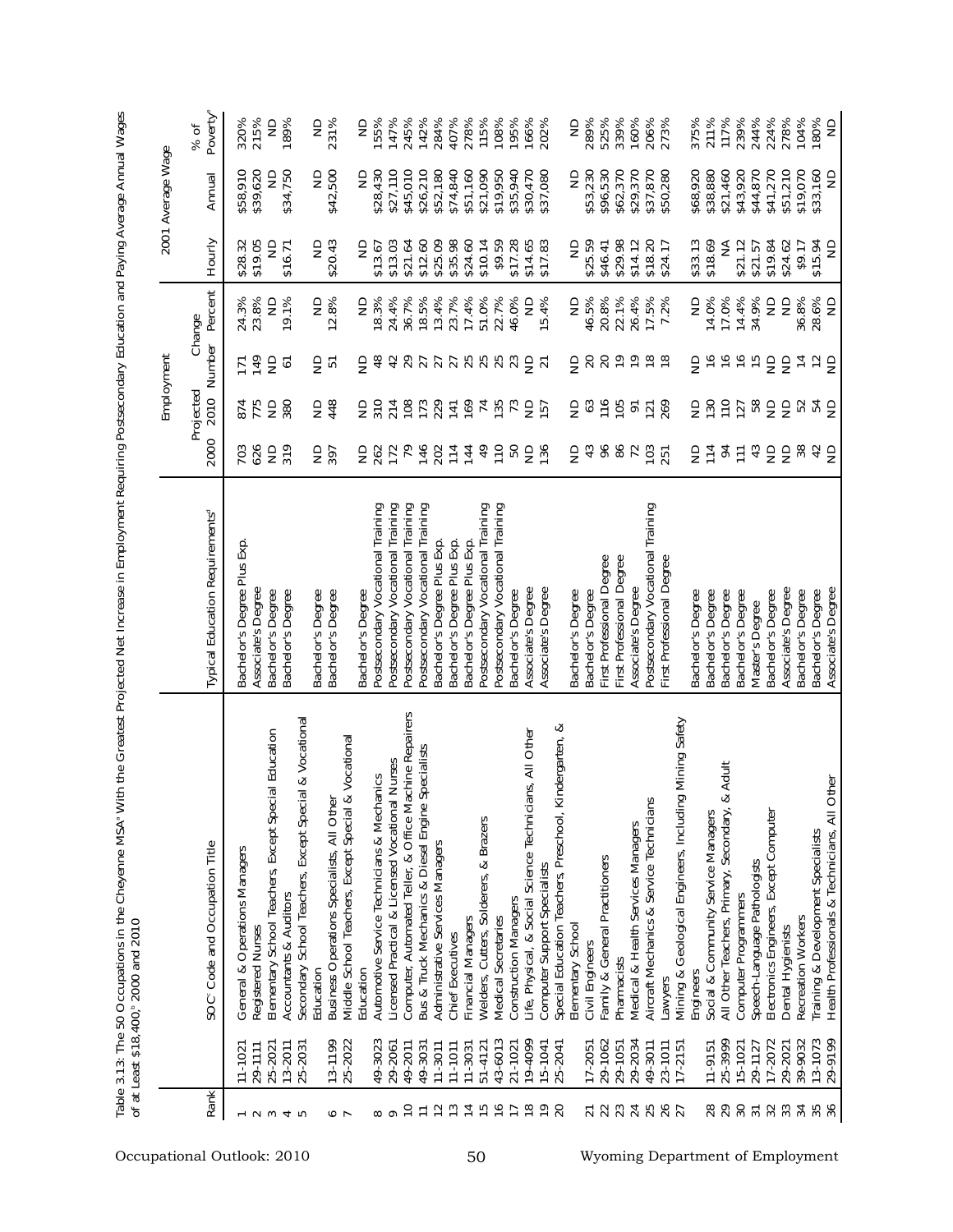|                   | Poverty <sup>®</sup><br>% of                | 125%<br>180%<br>175%<br>124%<br>143%<br>121%<br>173%<br>183%<br>ND<br>$\mathrel{\mathop{\boxdot}}$<br>137%<br>$\frac{1}{2}$<br>$\Xi$<br>$\frac{1}{2}$                                                                                                                                                                                                                                                                                                                                                                                                                                                                    | 224%                    |                                                                                                                                                                                                                                                                                                                                                                                                                                                          |  |
|-------------------|---------------------------------------------|--------------------------------------------------------------------------------------------------------------------------------------------------------------------------------------------------------------------------------------------------------------------------------------------------------------------------------------------------------------------------------------------------------------------------------------------------------------------------------------------------------------------------------------------------------------------------------------------------------------------------|-------------------------|----------------------------------------------------------------------------------------------------------------------------------------------------------------------------------------------------------------------------------------------------------------------------------------------------------------------------------------------------------------------------------------------------------------------------------------------------------|--|
| 2001 Average Wage | Annual                                      | \$22,860<br>\$31,830<br>\$33,080<br>\$32,140<br>\$26,230<br>\$22,220<br>\$33,600<br>\$23,060<br>\$25,190<br>$\frac{1}{2}$<br>$\frac{1}{2}$<br>$\frac{1}{2}$<br>$\frac{1}{2}$<br>$\frac{1}{2}$                                                                                                                                                                                                                                                                                                                                                                                                                            | \$41,304                |                                                                                                                                                                                                                                                                                                                                                                                                                                                          |  |
|                   | Hourly                                      | \$15.30<br>\$16.16<br>\$15.45<br>\$10.99<br>$\frac{\Omega}{\Sigma}$<br>\$11.09<br>\$12.61<br>\$10.68<br>$\frac{\Omega}{\Sigma}$<br>$\frac{1}{2}$<br>$\frac{1}{2}$<br>$\frac{1}{2}$<br>\$15.91<br>\$12.11                                                                                                                                                                                                                                                                                                                                                                                                                 | \$20.37                 |                                                                                                                                                                                                                                                                                                                                                                                                                                                          |  |
|                   | Percent<br>Change                           | 22.2%<br>52.6%<br>27.3%<br>22.9%<br>7.8%<br>20.7%<br>12.0%<br>$\frac{1}{2}$<br>$\frac{\Omega}{\Sigma}$<br>20.4%<br>ND<br>$\frac{1}{2}$<br>6.3%<br>$\frac{1}{2}$                                                                                                                                                                                                                                                                                                                                                                                                                                                          | 21.4%                   |                                                                                                                                                                                                                                                                                                                                                                                                                                                          |  |
| Employment        | Number                                      | 두 을 은 은 은 ㅇ ㅇ 을<br>००<br>$\epsilon$<br>$\frac{1}{2}$<br>4<br>$\frac{1}{2}$                                                                                                                                                                                                                                                                                                                                                                                                                                                                                                                                               | 375<br>$\overline{ }$   |                                                                                                                                                                                                                                                                                                                                                                                                                                                          |  |
|                   | Projected<br>2010                           | <b>9559</b><br>$\frac{25}{25}$<br>69<br>42<br>43<br>$\frac{1}{2}$<br>67                                                                                                                                                                                                                                                                                                                                                                                                                                                                                                                                                  | 7,793                   |                                                                                                                                                                                                                                                                                                                                                                                                                                                          |  |
|                   | 2000                                        | $83\,$<br>45<br>33<br><b>zsas</b><br>63<br>정 동<br>₩₿<br>$\frac{1}{2}$                                                                                                                                                                                                                                                                                                                                                                                                                                                                                                                                                    | 419<br>تم               |                                                                                                                                                                                                                                                                                                                                                                                                                                                          |  |
|                   | Typical Education Requirements <sup>d</sup> | Postsecondary Vocational Training<br>Postsecondary Vocational Training<br>Associate's Degree<br>Postsecondary Vocational Training<br>Associate's Degree<br>Associate's Degree<br>Associate's Degree<br>Associate's Degree<br>Bachelor's Degree<br>Bachelor's Degree<br>Bachelor's Degree<br>Bachelor's Degree<br>Master's Degree<br>Master's Degree                                                                                                                                                                                                                                                                      | Postsecondary Education |                                                                                                                                                                                                                                                                                                                                                                                                                                                          |  |
|                   | SOC <sup>c</sup> Code and Occupation Title  | Library, Museum, Training, & Other Education Workers<br>Telecommunications Equipment Installers & Repairers<br>Counselors<br>Technicians<br>Specialists<br>Medical & Clinical Laboratory Technologists<br>Medical & Clinical Laboratory Technicians<br>Substance Abuse & Behavioral Disorder<br>Employment, Recruitment, & Placement<br>Veterinary Technologists & Technicians<br>Medical Records & Health Information<br>Civil Engineering Technicians<br>Rehabilitation Counselors<br>Medical Transcriptionists<br>Respiratory Therapists<br>Except Line Installers<br>Legal Secretaries<br>Loan Officers<br>All Other | Total                   | the 2003 federal poverty guideline)<br>Pepresents 100 percent of the 2003 federal poverty guideline for a family of four.<br>As defined by the U.S. Department of Labor, Bureau of Labor Statistics.<br>ND - Not disclosable due to confidentiality of information<br>Based on \$18,400 annually for a family of four (100% of<br>NA - No hourly wage available; annual only.<br>Standard Occupational Classification.<br>Metropolitan Statistical Area. |  |
|                   |                                             | 21-1015<br>29-2056<br>31-9094<br>29-2012<br>25-9199<br>49-2022<br>17-3022<br>29-1126<br>43-6012<br>13-2072<br>29-2011<br>21-1011<br>13-1071<br>29-207                                                                                                                                                                                                                                                                                                                                                                                                                                                                    |                         |                                                                                                                                                                                                                                                                                                                                                                                                                                                          |  |
|                   | <b>Rank</b>                                 | 39<br>$\overline{40}$<br>48<br>$\frac{4}{9}$<br>$38$<br>42<br>43<br>44<br>45<br>46<br>50<br>$\overline{4}$<br>47<br>57                                                                                                                                                                                                                                                                                                                                                                                                                                                                                                   |                         |                                                                                                                                                                                                                                                                                                                                                                                                                                                          |  |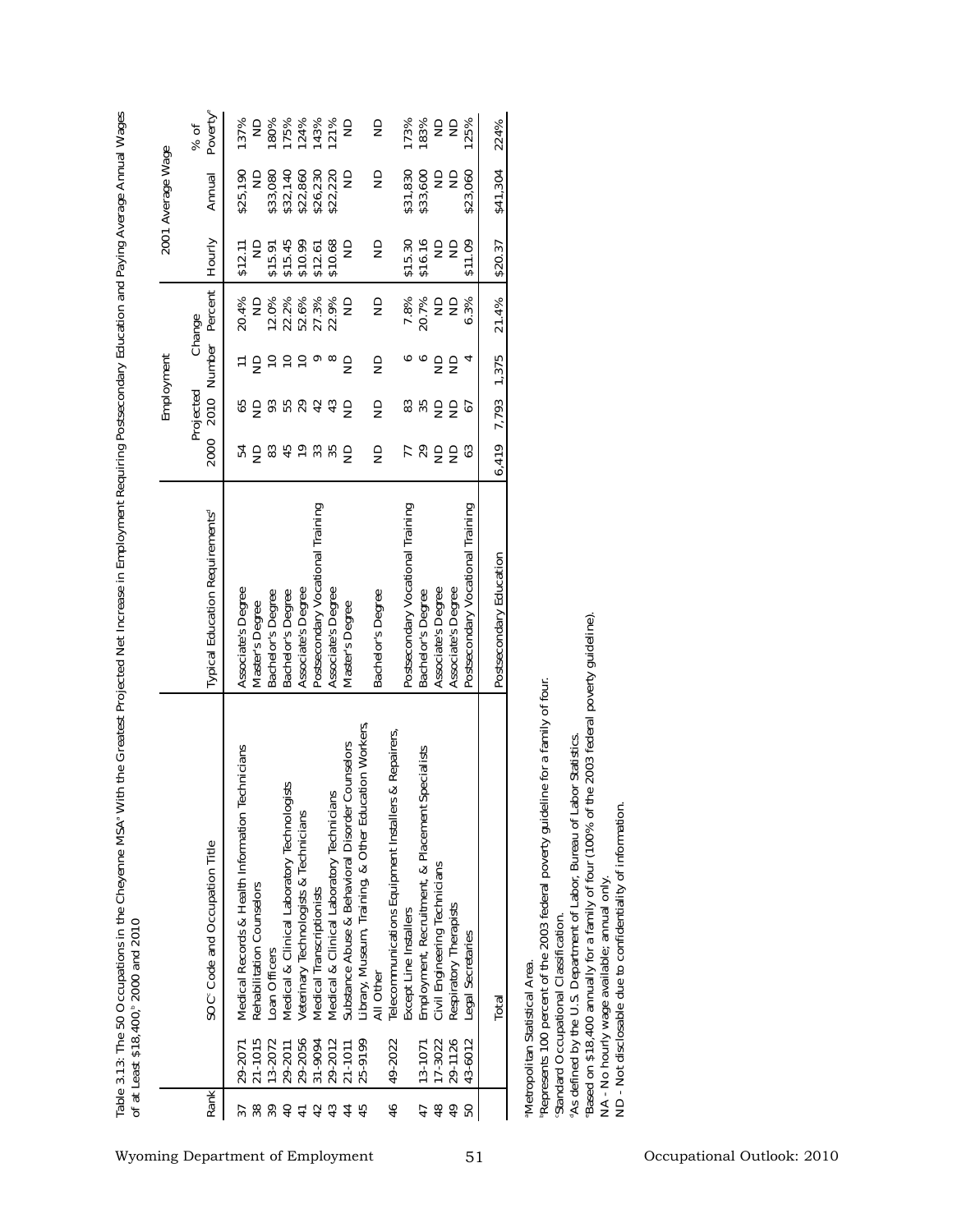

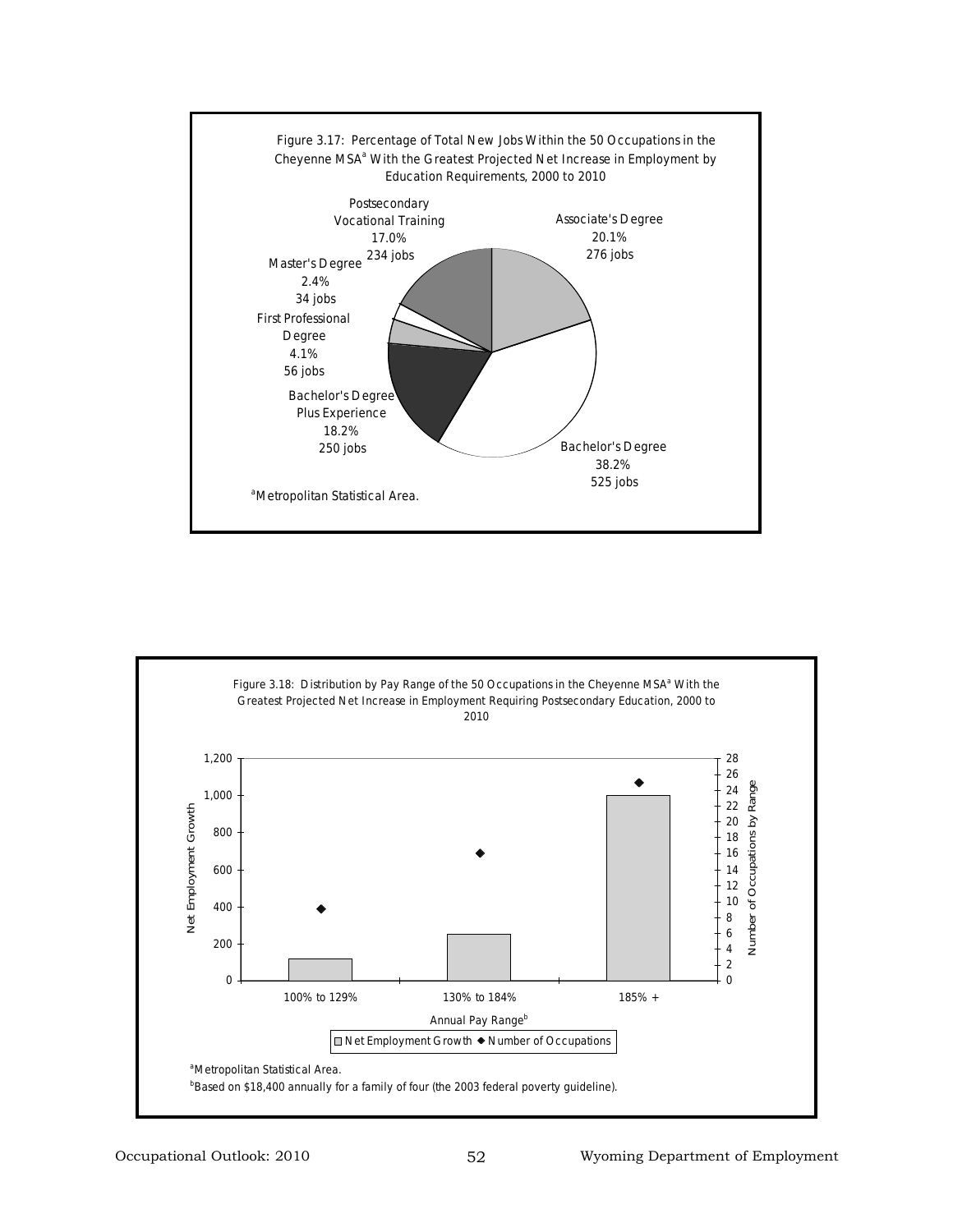Occupations paying at least 185 percent of the poverty guideline are projected to have the highest growth (1,003 jobs) of the pay ranges shown in Figure 3.18 (page 52). For occupations paying between 130 and 184 percent of the poverty guideline, projected growth is 252 jobs. Occupations paying from 100 to 129 percent are expected to grow by 120 jobs.

# **Summary**

There is a certain amount of continuity of occupational growth across regions, such as for General & Operations Managers, and Registered Nurses. However, there is also a divergence of occupational needs across regions that is dictated by the regional industry composition. Mining has a major influence on the dynamics of regional occupational growth, especially in the Northeast and Southwest regions. Services, particularly health care services and Retail Trade will be major drivers of occupational growth in every region.

# **References**

- Gallagher, T., Harris, M., Leonard, D.W., Liu, W., & McVeigh, B. (2003, April). *Employment outlook: 2010.* Retrieved January 28, 2003, from http://doe.state. wy.us/lmi/EmpOutlook2010.pdf
- Thompson, T. (2003). Annual Update of the HHS Poverty Guidelines, 68(26) Fed.Reg. 6,456-6,458.
- U.S. Department of Health and Human Services. (2003,

February 7). *2003 HHS poverty guidelines.* Retrieved July 8, 2003, from http://aspe.hhs.gov/ poverty/03poverty.htm

- U.S. Department of Labor, Bureau of Labor Statistics. (n.d.). *Education and training data.* Retrieved August 4, 2003, from http://www. bls.gov/emp/empeted1.htm
- U.S. Office of Management and Budget. (2000, October). *Standard occupational classification manual: 2000*. Springfield, VA: U.S. Department of Commerce, Technology Administration, National Technical Information Service.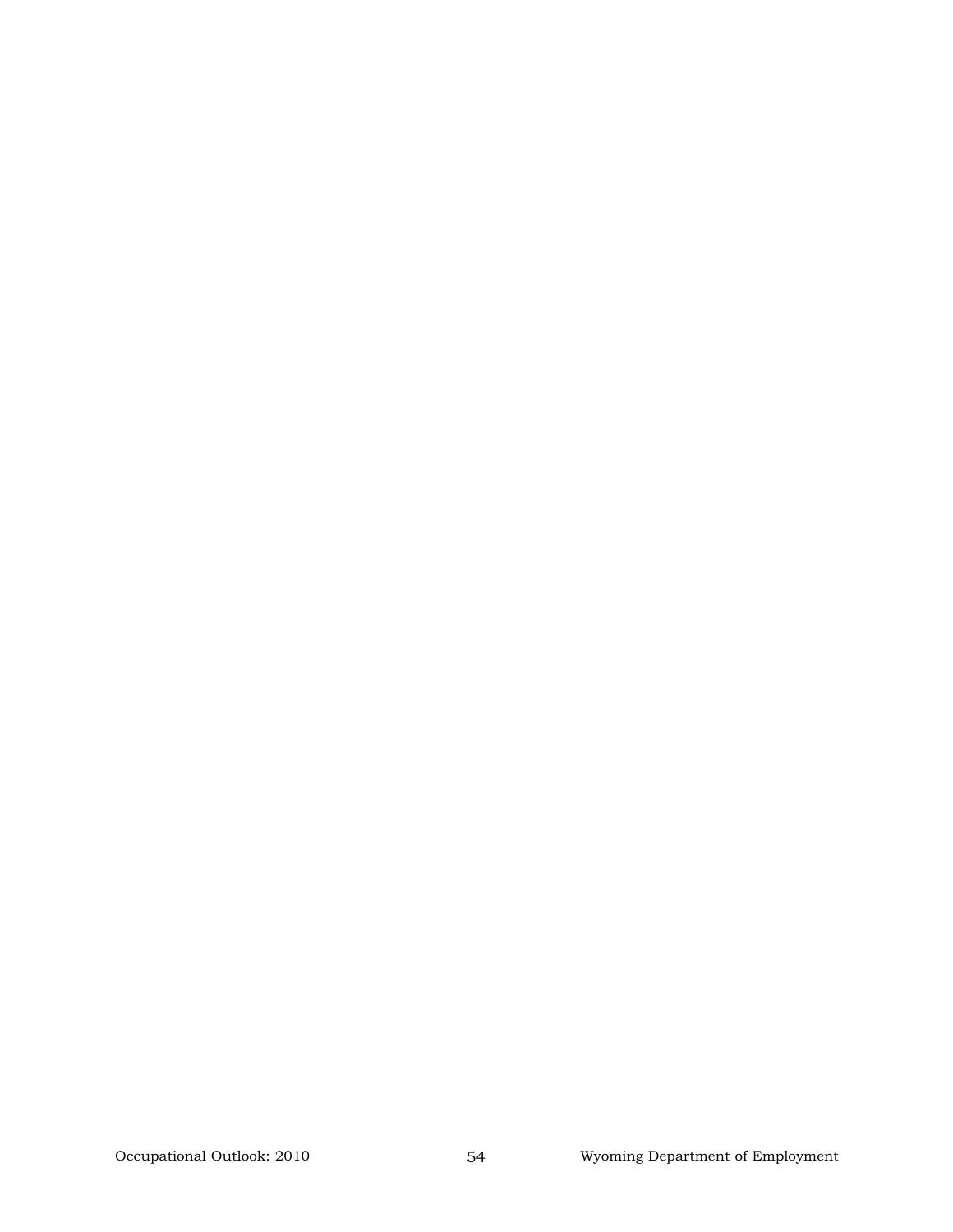# **Chapter 4. Identifying Labor Supply Challenges by: Mark Harris, Ph.D.**

revious chapters have focused on net employment growth as the source of demand for new workers. However, there are other reasons that change the demand for workers. The decline in labor supply can be associated with outmigration, and an aging workforce.

Labor shortages are a difficulty faced by many states and localities. Economic development is hindered when there are too few workers with required skills. Targeted training can eliminate the skills problem, assuming that trained workers are willing to stay. The difficulty with availability is more challenging. Site selectors require an available pool of skilled labor in an area before the relocation or creation of new businesses. $<sup>1</sup>$ </sup>

Economic development in Wyoming currently faces challenges with both labor skill and availability. The Wyoming Business Council (Wyoming Economic Development Act, 1998) and the Wyoming Workforce Development Council (State of Wyoming, 1998) were

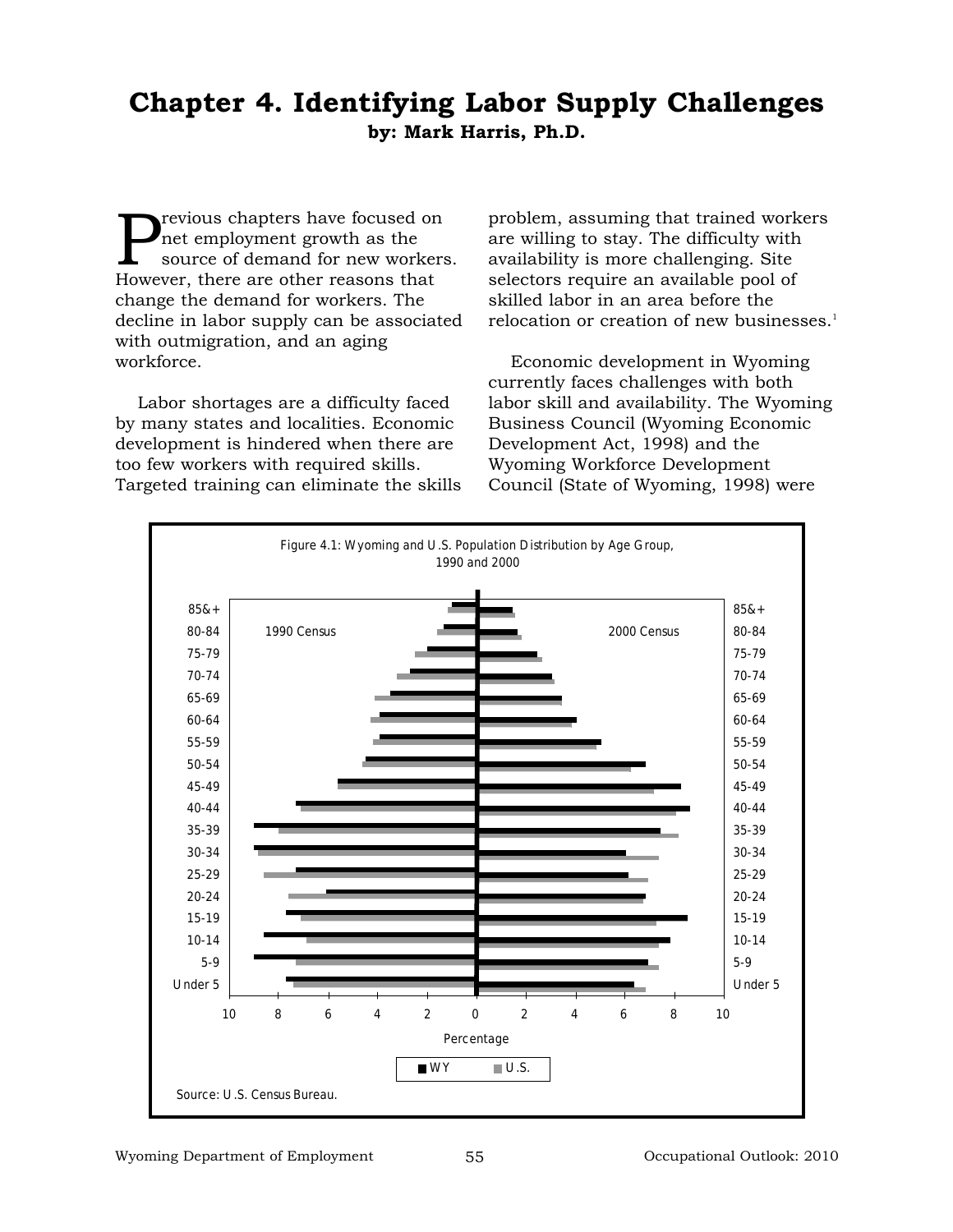created to specifically address these interrelated issues in the state. This chapter illuminates demographic and economic challenges surrounding labor availability in Wyoming.

#### **Demographic Challenges**

According to the U.S. Census Bureau (2000), compared to the nation 25- to 39-year-olds are proportionately underrepresented in Wyoming while 40 to 64-year-olds are overrepresented (Figure 4.1, see page 55). The underrepresentation of 25- to 39-yearolds may foretell future labor shortages as they age.

The shortages seen in the Census are also mirrored in Wyoming's Wage Records data.<sup>2</sup> Wage Records data indicate that the projected aging of the baby boom generation (those born between 1946 and 1964, age 46 to 64 in 2010) will not only cause a labor shortage of 13,525 workers age 26 to 37 by 2010 but also cause a labor surplus of 18,310 for workers age 56 to 64

(Figure 4.2). As long as the leading edge of the baby boom adapts to changes in technology by acquiring new skills, and employers are willing to pay the additional compensation required by more experienced workers, it does not appear that there will be significant baby boom caused labor shortages in the near future  $(18,310-13,525 = 4,785$  surplus). Figure 4.3 (see page 57) indicates that more experienced workers (5+ years of experience) receive higher levels of compensation across all age categories. As baby boomers retire beyond 2010, however, a serious labor shortage may occur unless Wyoming's economy is able to retain its current workforce and attract younger workers.

#### **Economic Challenges**

Wyoming is currently in a unique economic situation. The state has relatively low unemployment (Table 4.1, see page 58) and over-the-year employment growth has remained

Text continued on page 58

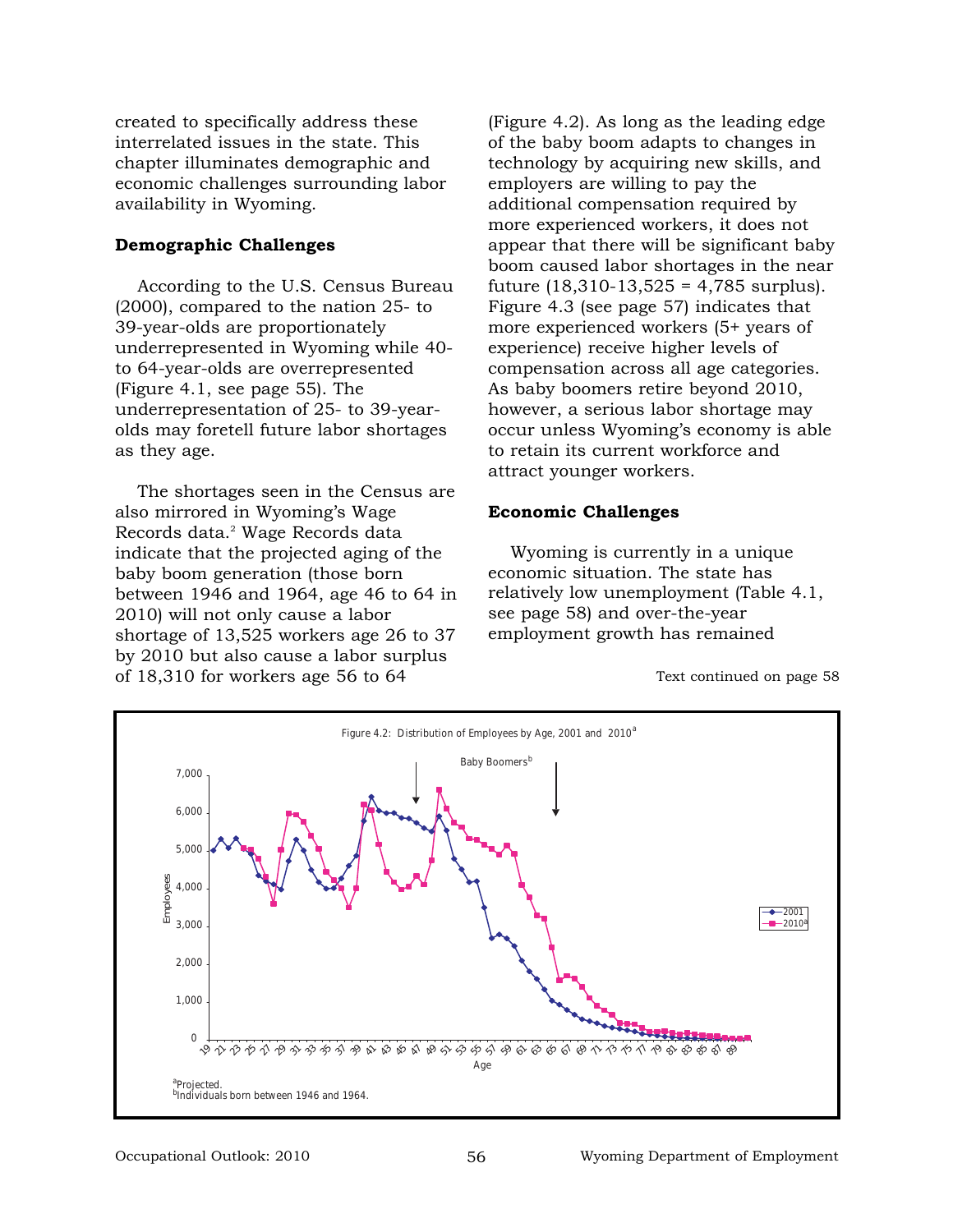



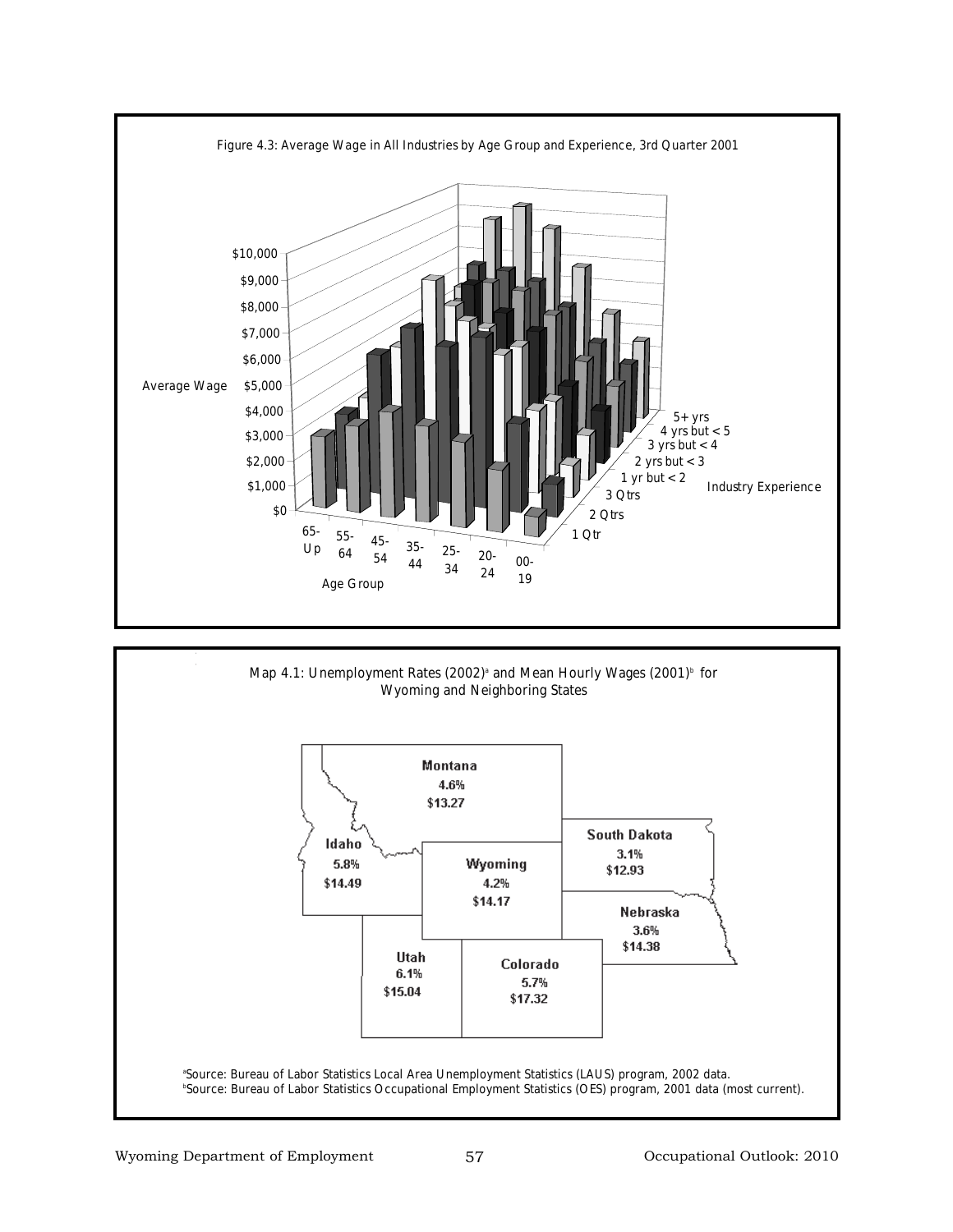| Table 4.1: State<br><b>Unemployment Rates,</b><br>September 2003 |                |
|------------------------------------------------------------------|----------------|
| (Seasonally Adjusted)                                            |                |
| State                                                            | Unemp.<br>Rate |
| Puerto Rico                                                      | 11.8           |
| Oregon                                                           | 8.0            |
| Alaska                                                           | 7.8            |
| Washington                                                       | 7.6            |
| Michigan                                                         | 7.4            |
| Illinois                                                         | 7.1            |
| Texas                                                            | 6.5            |
| California                                                       | 6.4            |
| New York                                                         | 6.4            |
| North Carolina                                                   | 6.4            |
| South Carolina                                                   | 6.4            |
| District of Columbia                                             | 6.1            |
| Louisiana                                                        | 6.1            |
| New Mexico                                                       | 6.1            |
| <b>United States</b>                                             | 6.1            |
| Arkansas                                                         | 6.0            |
| Kentucky                                                         | 5.8            |
| New Jersey                                                       | 5.8            |
| Ohio<br>West Virginia                                            | 5.8            |
| Massachusetts                                                    | 5.8<br>5.7     |
| Wisconsin                                                        | 5.7            |
| Arizona                                                          | 5.6            |
| Colorado                                                         | 5.6            |
| Alabama                                                          | 5.5            |
| Idaho                                                            | 5.5            |
| Missouri                                                         | 5.4            |
| Tennessee                                                        | 5.4            |
| Mississippi                                                      | 5.3            |
| Pennsylvania                                                     | 5.3            |
| Florida                                                          | 5.2            |
| Indiana                                                          | 5.2            |
| Nevada                                                           | 5.2            |
| Oklahoma                                                         | 5.1            |
| Utah                                                             | 5.1            |
| Connecticut                                                      | 5.0            |
| Maine                                                            | 4.9            |
| Montana                                                          | 4.9            |
| Kansas<br>Iowa                                                   | 4.7            |
| Minnesota                                                        | 4.6<br>4.6     |
| New Hampshire                                                    | 4.5            |
| Rhode Island                                                     | 4.5            |
| Delaware                                                         | 4.4            |
| Georgia                                                          | 4.4            |
| Maryland                                                         | 4.3            |
| Vermont                                                          | 4.3            |
| Hawaii                                                           | 4.2            |
| Nebraska                                                         | 4.0            |
| Wyoming                                                          | 4.0            |
| North Dakota                                                     | 3.7            |
| Virginia                                                         | 3.7            |
| South Dakota                                                     | 3.4            |



positive (Figure 4.4). In contrast, the nation is experiencing relatively high unemployment (Table 4.1) and job growth has been sharply negative (Figure 4.4). For the time being, this gives Wyoming somewhat of an advantage in retaining and attracting younger workers. However, when national job growth returns to a normal level competition for younger workers will increase. Map 4.1 (see page 57) indicates that while Wyoming currently has lower unemployment than several states (Colorado, Idaho, Montana, and Utah), it also has lower average wages than several surrounding states (Colorado, Idaho, Nebraska, and Utah). Should unemployment drop in the near future in surrounding states, Wyoming will again be at a competitive compensation disadvantage for retaining and attracting skilled young persons, particularly in comparison to the larger urban centers located in Colorado and Utah.

#### **Conclusion**

Younger age categories are proportionately underrepresented in Wyoming's population. This same demographic pattern is also demonstrated in the workforce. As baby boomers move into retirement, it will leave a shortage of younger workers. Older workers may fill this void in the near future (up to 2010), but it is unlikely that the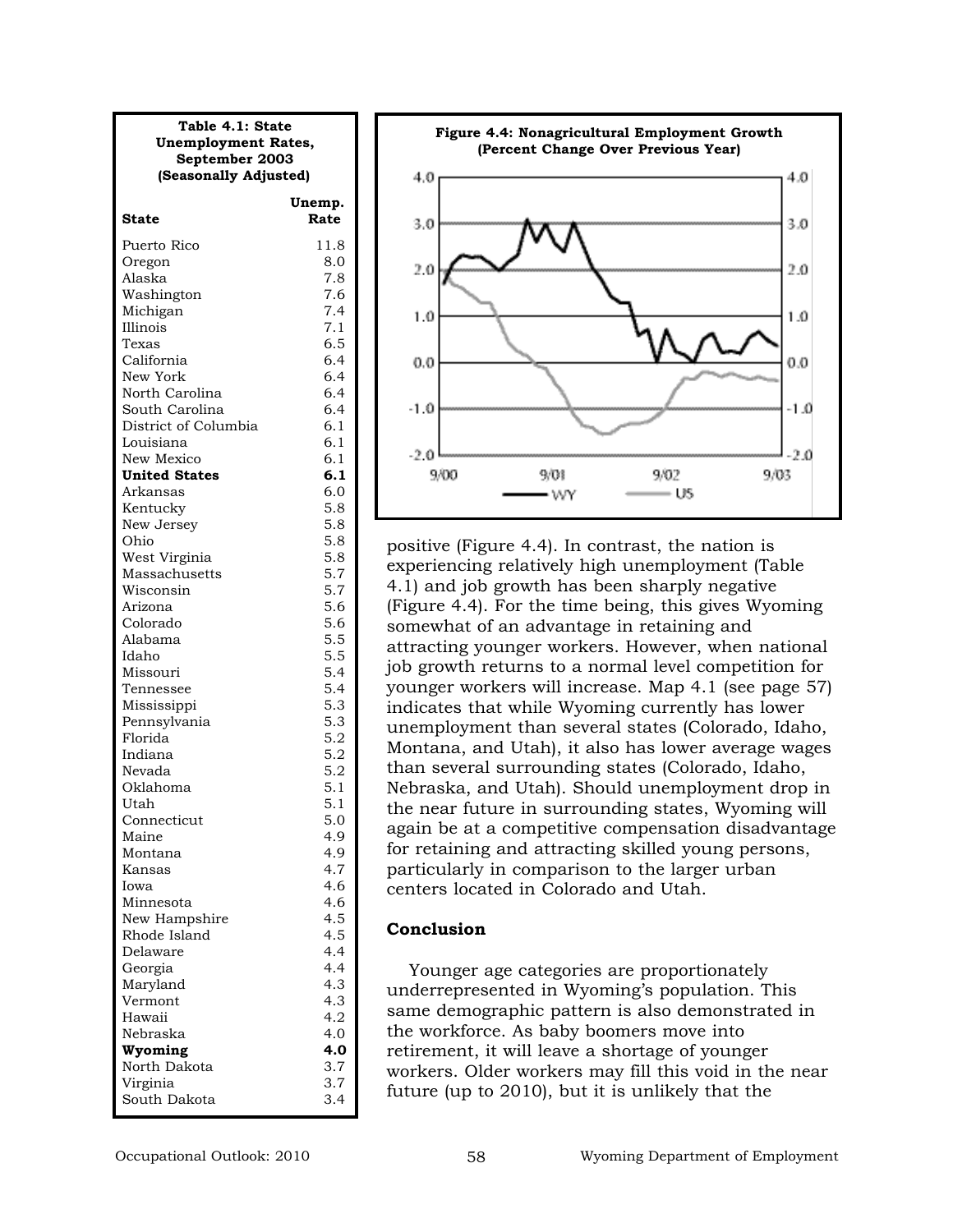deficiency will be filled by older workers when baby boomers themselves move into typical retirement age.

Younger workers may be more willing to relocate to Wyoming during the current regional and national economic recession. However, without competitive compensation, it is unlikely that these individuals will remain in Wyoming when the regional and national economies rebound.

#### **Notes**

1 Historical employment data on commuting and relocating patterns of workers may shed more light on availability concerns and assist sparsely populated areas in making a stronger case for the relocation or creation of new business.

2 Wage Records is an administrative database. Each employer in the state who has employees covered under Unemployment Insurance, by law, must submit quarterly tax reports to the state showing each employee's Social Security Number (SSN) and wages earned in the quarter. Wage Records has a two-quarter time lag (e.g., wage information for first quarter employees is generally not available until third quarter).

# **References**

Murray, S. (Ed.). (2002, December). *Market dynamics from administrative records.* Retrieved January 30, 2004, from http://doe.state.wy. us/lmi/w\_r\_research/ MarketDynamics1202.pdf

Wyoming Economic Development Act, W.S. § 9-12-103. (1998). Retrieved January 30, 2004, from http://legisweb.state.wy.us/statutes/ titles/title09/chapter12.htm

State of Wyoming Executive Department. (1998). *Executive order 1998-1.*  Retrieved January 30, 2004, from http://www.state.wy.us/ governor/press\_releases/execorder/ 1999/execord1998-1.html

U.S. Census Bureau. (2001, November 19). Census 2000 summary file 1 (SF 1) 100-percent data. Retrieved January 30, 2004, from http://www. census.gov/mp/www/rom/ msrom6ge.html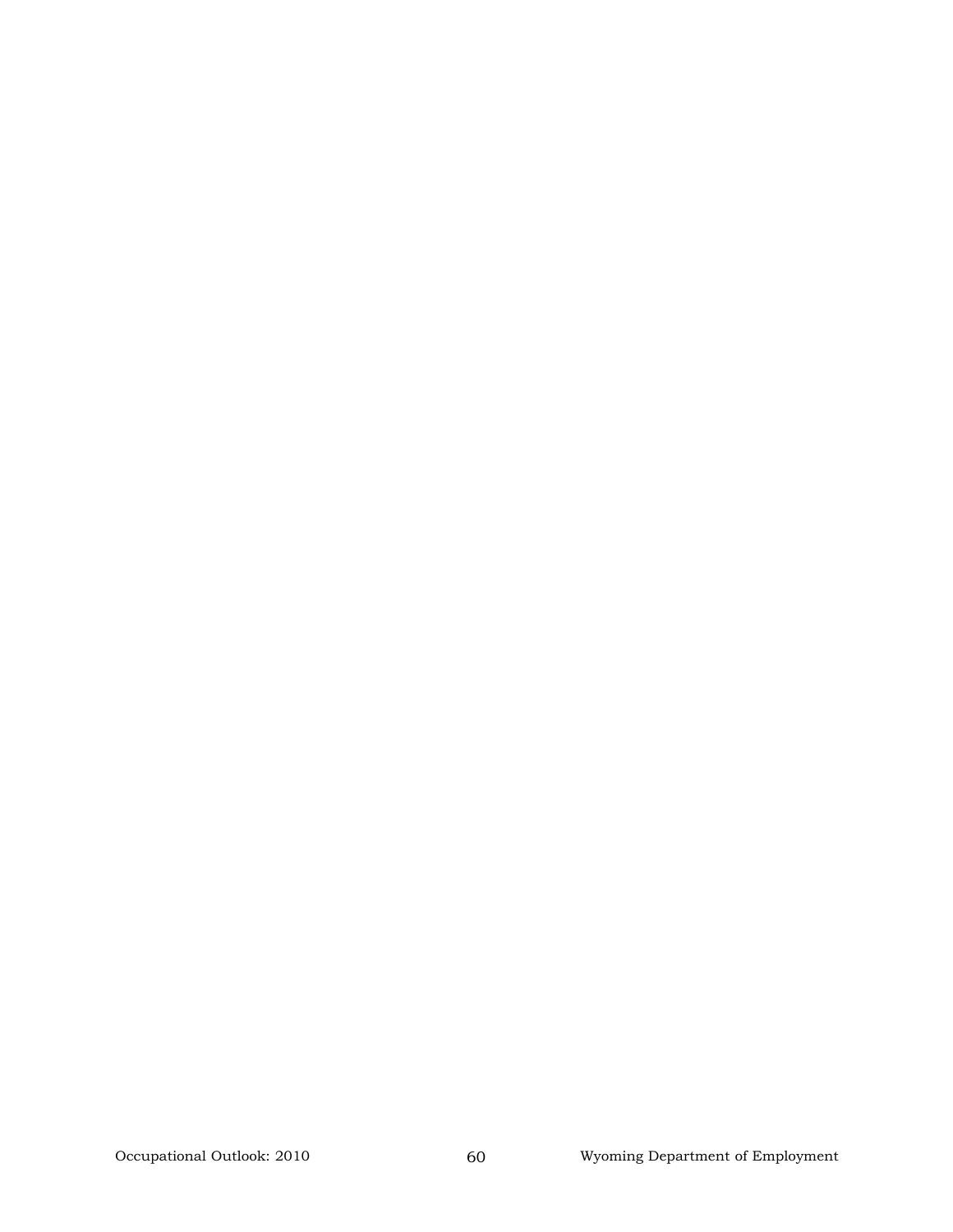# **Chapter 5. Transaction Data (Turnover): An Application to Occupational Projections and a Strategy for Estimating Replacement Need at the State Level for Registered Nurses**

**by: Tony Glover, Senior Analyst, Research & Planning**

Research & Planning released a<br>two part series in 2002 on the<br>Claver 2002, September and Ottober two part series in 2002 on the (Glover, 2002, September and October). This chapter elaborates on the analyses presented in the two part "Nursing in Wyoming" series. Traditional projections strategies capture historic trends in employment by industry and identify a level of employment at some future point in time. This chapter moves beyond traditional techniques by incorporating a strategy for the analysis of labor supply within the health services industry and subsequently a detailed analysis of registered nurses (RNs) within Wyoming's labor market. Further, it demonstrates a means of linking the role of supply from educational institutions to the stock, flow, and adequacy of supply relative to the projected demand for nurses. Accomplishing this task, with respect to a particular occupation, requires access to current and historic education, licensing, and employment records.

We begin with an introduction to the concepts of turnover, or transactions, and cite references for interested individuals to explore the subject in more detail. Then we analyze turnover by describing the various employee/employer transactions that define turnover-related behaviors for two industries in Wyoming, health

services (SIC  $80$ <sup>1</sup> and hotels  $\&$  other lodging places (SIC  $70$ ),<sup>2</sup> demonstrating that the use of labor is industry specific. Although we explore the general relationship of one occupation (RNs) to Wyoming's labor market, there are industry-specific differences underlying our occupational analysis. For example, Glover found RN turnover in hospitals is much lower than in nursing care facilities (2002).

Using data from the Wyoming State Board of Nursing (WSBN) and our Wyoming Wage Records,<sup>3</sup> we apply transaction concepts (e.g., exit, entry) to the analyses of occupational projections. The results suggest that some projected demand for RNs in Wyoming over the next decade will come from employment growth throughout all industries. However, the greatest number of job openings will result from a decline in the supply of new RNs and an increase in the number of RNs leaving Wyoming's labor force (e.g., for other markets, retirement). If these issues are not addressed, the state can expect to be approximately 700 RNs short of the demand by 2006.

# **Introduction to the Employment Transaction Types that Impact Turnover**

Turnover may be the most familiar transaction activity. It has been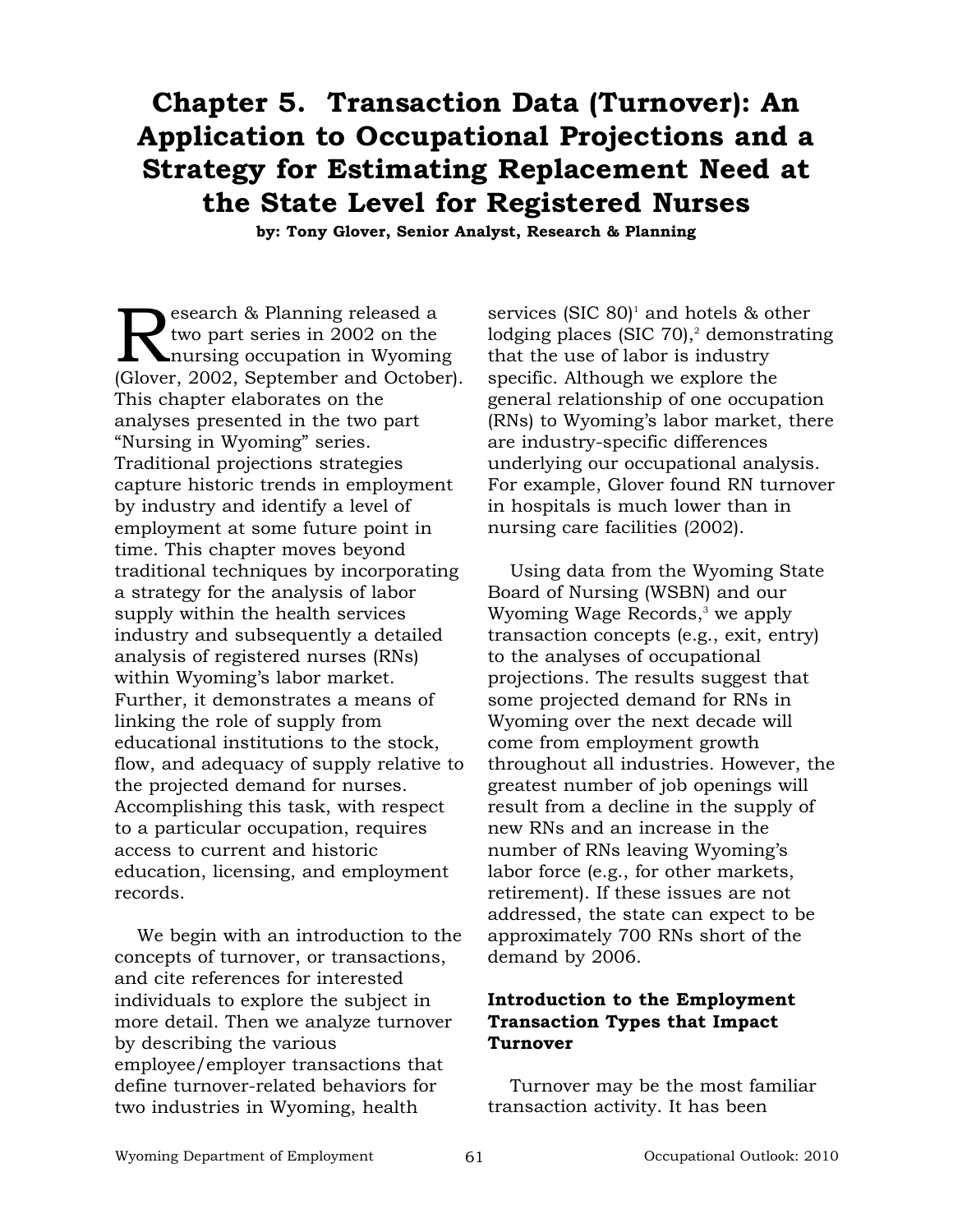operationally defined by the Bureau of Labor Statistics as the ratio of the number of individuals leaving jobs to the number of jobs available (2002, July). However, exiting represents just one form of employee/employer interaction. Therefore we define

transactions in terms of the expanded relationships between an employee and an employer at a point in time.

All of the measures discussed in this chapter are based on data collected quarterly from employers for

|      |                         |       |                                             | <b>Transaction Type</b> |            |        |
|------|-------------------------|-------|---------------------------------------------|-------------------------|------------|--------|
| Year |                         |       | Quarter   Both (B) Continuous (C) Entry (E) |                         | Exit $(X)$ | Total  |
|      | 1                       | 402   | 11,882                                      | 1,343                   | 1,045      | 14,672 |
|      | $\overline{2}$          | 449   | 11,857                                      | 1,652                   | 1,368      | 15,326 |
| 1993 | 3                       | 709   | 11,862                                      | 1,662                   | 1,647      | 15,880 |
|      | 4                       | 714   | 11,926                                      | 1,443                   | 1,598      | 15,681 |
|      | 1                       | 467   | 12,266                                      | 1,606                   | 1,103      | 15,442 |
| 1994 | 2                       | 537   | 12,385                                      | 1,745                   | 1,487      | 16,154 |
|      | 3                       | 793   | 12,382                                      | 1,781                   | 1,748      | 16,704 |
|      | 4                       | 651   | 12,688                                      | 1,512                   | 1,475      | 16,326 |
|      | 1                       | 783   | 12,919                                      | 1,859                   | 1,281      | 16,842 |
| 1995 | $\overline{\mathbf{c}}$ | 1,019 | 13,013                                      | 2,117                   | 1,765      | 17,914 |
|      | 3                       | 970   | 13,077                                      | 2,024                   | 2,053      | 18,124 |
|      | 4                       | 909   | 13,116                                      | 1,502                   | 1,985      | 17,512 |
|      | 1                       | 568   | 13,104                                      | 1,385                   | 1,514      | 16,571 |
| 1996 | $\overline{\mathbf{c}}$ | 633   | 12,722                                      | 1,582                   | 1,767      | 16,704 |
|      | 3                       | 682   | 12,596                                      | 1,700                   | 1,708      | 16,686 |
|      | 4                       | 809   | 12,606                                      | 1,721                   | 1,690      | 16,826 |
|      | 1                       | 636   | 13,101                                      | 1,696                   | 1,226      | 16,659 |
| 1997 | $\overline{2}$          | 609   | 13,250                                      | 1,902                   | 1,547      | 17,308 |
|      | 3                       | 749   | 13,305                                      | 1,784                   | 1,847      | 17,685 |
|      | 4                       | 656   | 13,542                                      | 1,490                   | 1,547      | 17,235 |
|      | 1                       | 590   | 13,566                                      | 1,500                   | 1,466      | 17,122 |
| 1998 | $\overline{2}$          | 845   | 13,064                                      | 1,762                   | 2,002      | 17,673 |
|      | 3                       | 954   | 12,866                                      | 1,746                   | 1,960      | 17,526 |
|      | 4                       | 848   | 12,753                                      | 1,875                   | 1,859      | 17,335 |
|      | 1                       | 1,390 | 13,097                                      | 1,522                   | 1,531      | 17,540 |
| 1999 | $\overline{2}$          | 1,164 | 12,435                                      | 2,185                   | 2,184      | 17,968 |
|      | 3                       | 1,242 | 12,752                                      | 2,443                   | 1,868      | 18,305 |
|      | 4                       | 838   | 13,256                                      | 2,057                   | 1,939      | 18,090 |
|      | 1                       | 989   | 13,518                                      | 1,813                   | 1,795      | 18,115 |
| 2000 | $\overline{2}$          | 717   | 13,584                                      | 1,997                   | 1,747      | 18,045 |
|      | 3                       | 973   | 13,533                                      | 2,245                   | 2,048      | 18,799 |
|      | 4                       | 915   | 13,767                                      | 1,968                   | 2,011      | 18,661 |
|      | 1                       | 776   | 14,102                                      | 1,768                   | 1,633      | 18,279 |
| 2001 | $\overline{2}$          | 1,069 | 13,106                                      | 2,160                   | 2,764      | 19,099 |
|      | 3                       | 1,306 | 13,016                                      | 2,174                   | 2,250      | 18,746 |
|      | 4                       | 1,120 | 12,925                                      | 2,832                   | 2,265      | 19,142 |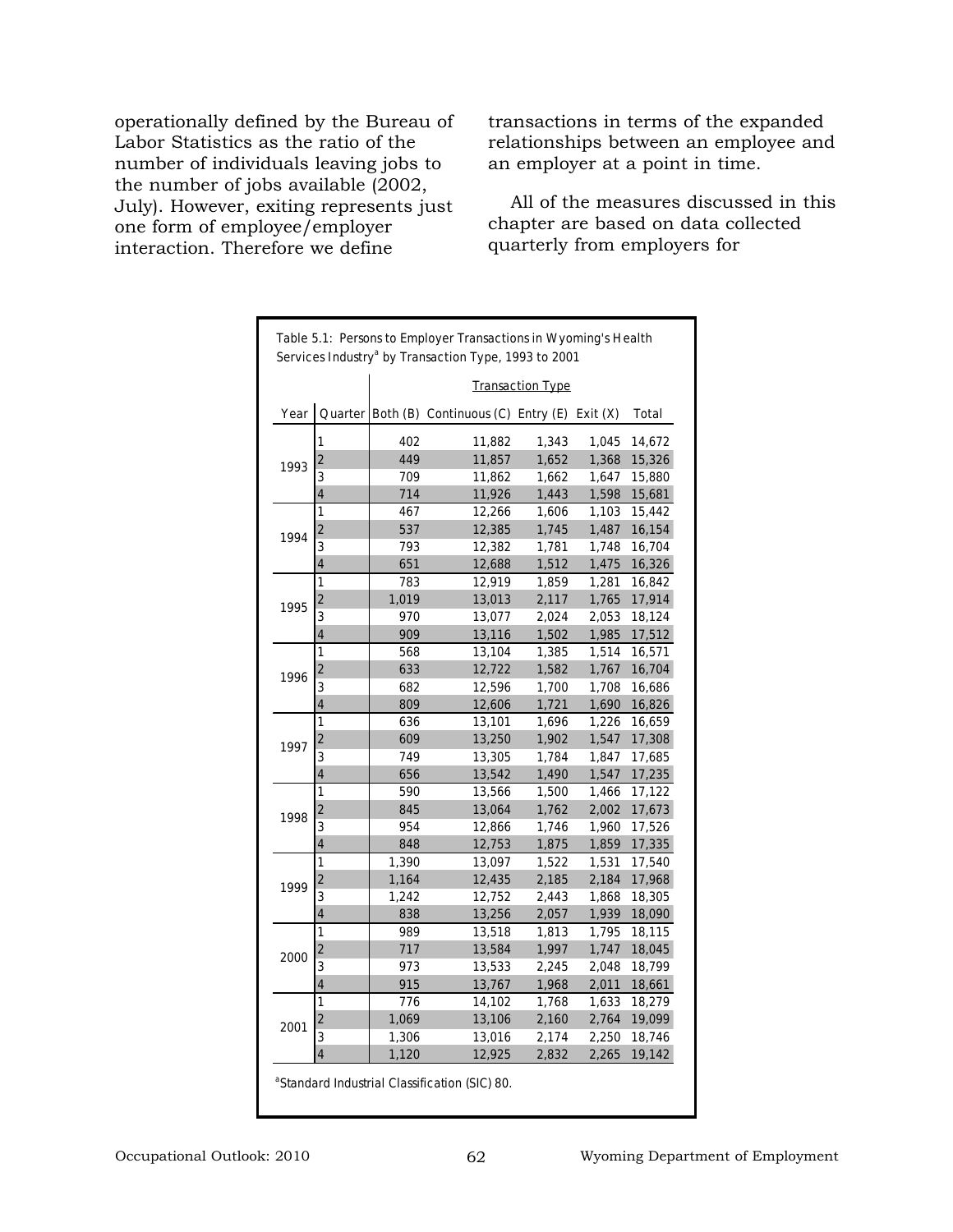Unemployment Insurance (UI) tax and Wage Records reports. The measures are divided into four transaction types: (1) Exits, (2) Entries, (3) Both, and (4) Continuous. An Exit (X) occurs when an individual leaves employment with an employer. The second transaction, Entry  $(E)$ ,<sup>4</sup> occurs when an individual who was not working for an employer is hired. The third, Both  $(B)$ ,<sup>5</sup> is a combination of the first two, an Entry and an Exit within a given time period. For example, an individual who goes to work for an employer (Entry) in January and Exits in February is considered Both for the first quarter of the year (January to March). The last transaction type, Continuous (C), describes the most stable relationship between an employee and employer. An employee who works for the employer in the current (reference) quarter, worked for the employer in the previous quarter, and continues

to work for the employer in the subsequent quarter is considered a continuous employee.

The cumulative number of transactions (total transactions) is the sum of all Entries, Exits, Both, and Continuous. For example, the total transactions in fourth quarter 1996 (1996Q4) was 264,403. Just as an employer may have several transactions based on the number of workers, workers may have multiple transactions if they have more than one employer at the same time.

#### **Industry Analysis**

Table 5.1 (see page 62) presents the distribution of all transactions among each transaction type from 1993Q1 to 2001Q4 in Wyoming's health services

Text continued on page 64

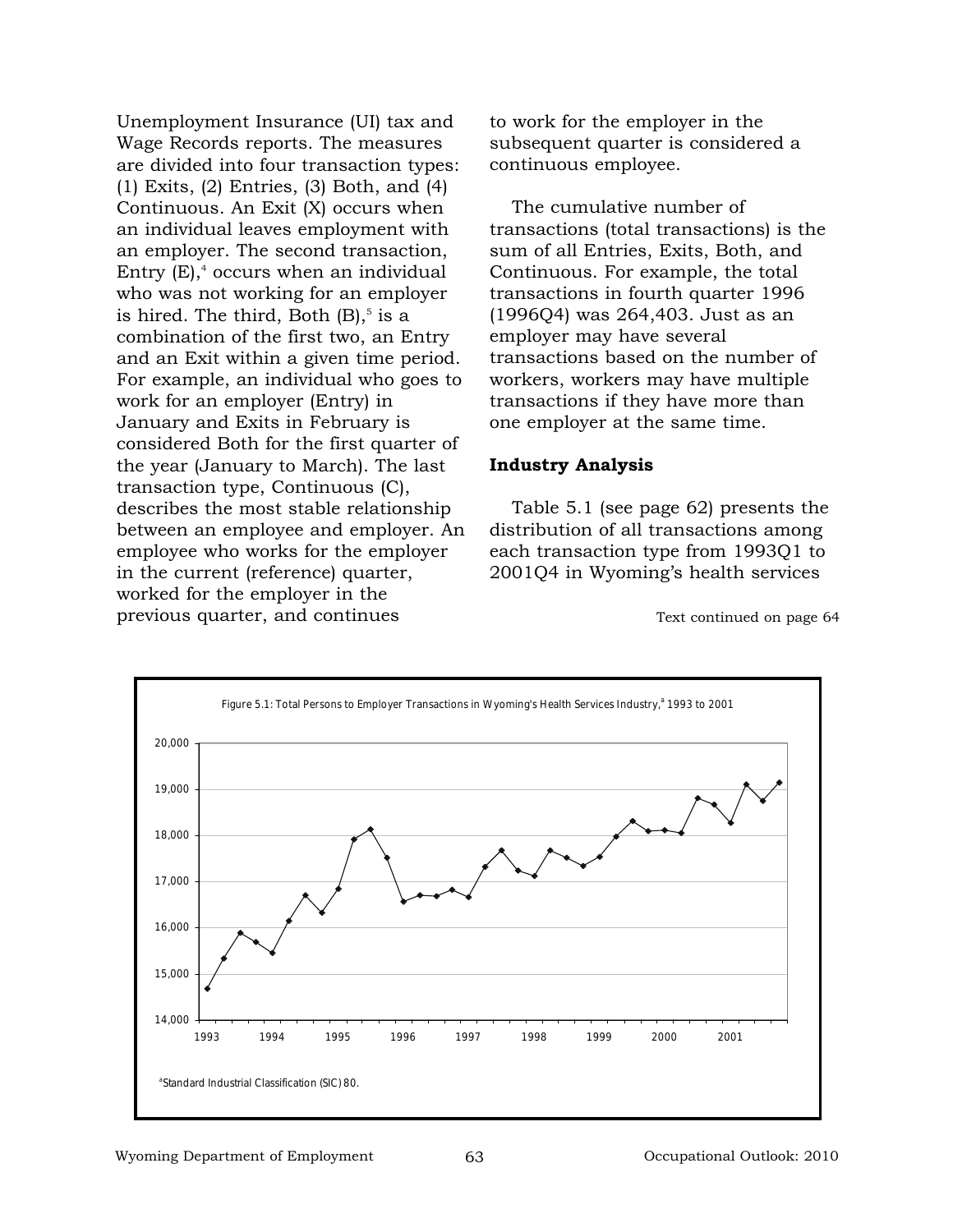

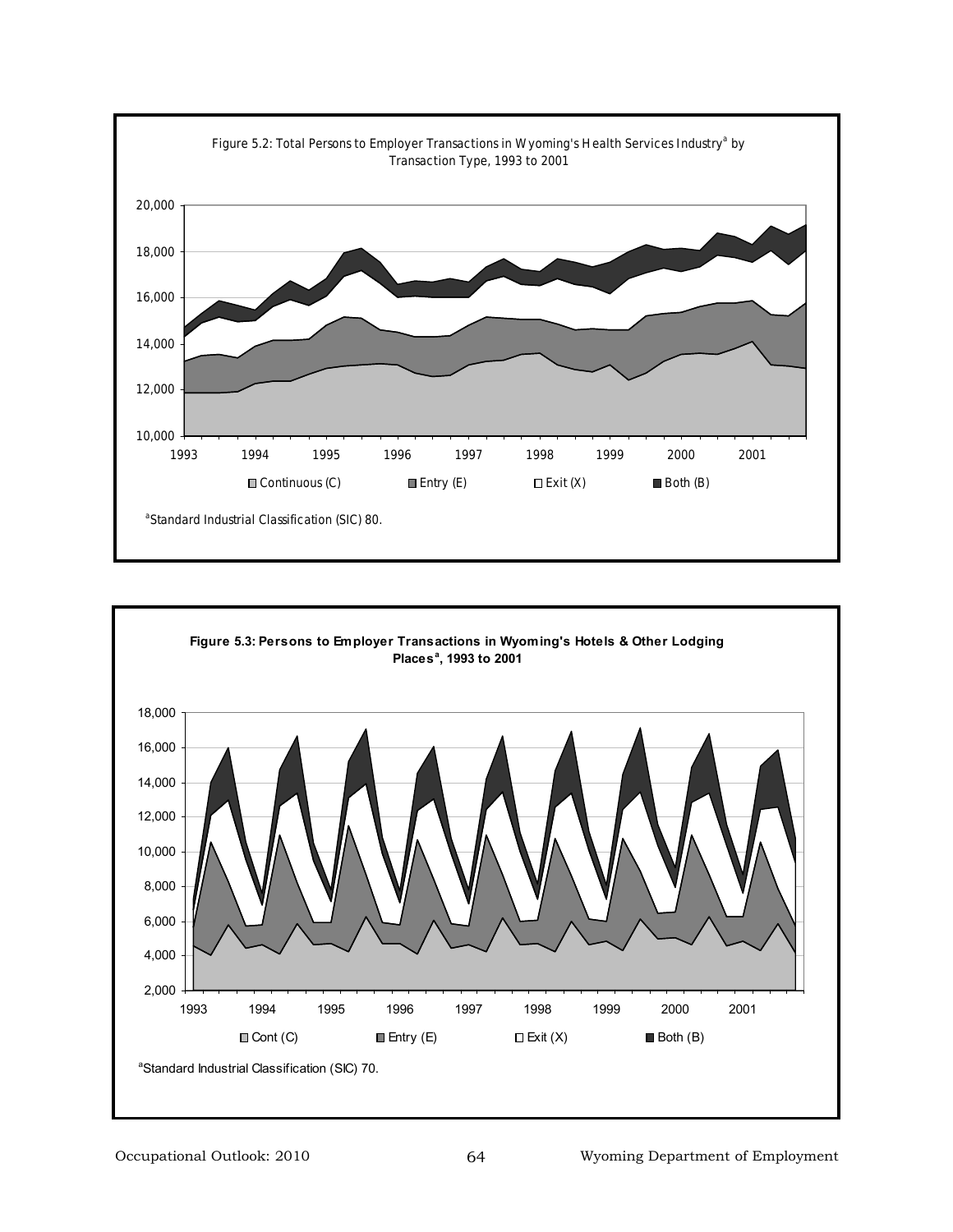industry (SIC 80) for all occupations. Figure 5.1 (see page 63) shows the total transactions by year and quarter in SIC 80. Typical projection techniques would find the best possible fit to the trend line in Figure 5.1 and project the series to a point in the

future. The projected series then represents the anticipated employment growth in the health services industry.

Figure 5.2 (see page 64) shows that continuous employment comprises the largest portion of the total transactions

|      |                         |                                                |                                            |               |                                           | Second Order Persons to Employer Transaction Component |                 |                                            |                                             |       |
|------|-------------------------|------------------------------------------------|--------------------------------------------|---------------|-------------------------------------------|--------------------------------------------------------|-----------------|--------------------------------------------|---------------------------------------------|-------|
|      |                         |                                                | <b>Carry Overs</b>                         |               |                                           | Losses                                                 |                 |                                            | <b>Additions</b>                            |       |
| Year | Quarter                 | Continuous in<br>Prior Quarter<br>$(C in Q-1)$ | Entry in<br>Prior<br>Quarter<br>(E in Q-1) | Total         | Both in<br>Prior<br>Quarter<br>(B in Q-1) | Exit in<br>Prior<br>Quarter<br>$(X in Q-1)$            | Total           | Both in<br>Current<br>Quarter<br>(B in Q0) | Entry in<br>Current<br>Quarter<br>(E in Q0) | Total |
|      | 1                       |                                                |                                            |               |                                           |                                                        |                 |                                            |                                             | N/A   |
|      | $\overline{\mathbf{c}}$ | N/A<br>11,882                                  | N/A<br>1,343                               | N/A<br>13,225 | N/A<br>$-402$                             | N/A<br>$-1,045$                                        | N/A<br>$-1,447$ | N/A<br>449                                 | N/A<br>1,652                                | 2,101 |
| 1993 |                         | 11,857                                         | 1,652                                      | 13,509        | $-449$                                    | $-1,368$                                               | $-1,817$        | 709                                        | 1,662                                       | 2,371 |
|      | 4                       | 11,862                                         | 1,662                                      | 13,524        | $-709$                                    | $-1,647$                                               | $-2,356$        | 714                                        | 1,443                                       | 2,157 |
|      | 1                       | 11,926                                         | 1,443                                      | 13,369        | $-714$                                    | $-1,598$                                               | $-2,312$        | 467                                        | 1,606                                       | 2,073 |
|      | $\overline{\mathbf{c}}$ | 12,266                                         | 1,606                                      | 13,872        | $-467$                                    | $-1,103$                                               | $-1,570$        | 537                                        | 1,745                                       | 2,282 |
| 1994 | 3                       | 12,385                                         | 1,745                                      | 14,130        | $-537$                                    | $-1,487$                                               | $-2,024$        | 793                                        | 1,781                                       | 2,574 |
|      | 4                       | 12,382                                         | 1,781                                      | 14,163        | $-793$                                    | $-1,748$                                               | $-2,541$        | 651                                        | 1,512                                       | 2,163 |
| 1995 | 1                       | 12,688                                         | 1,512                                      | 14,200        | $-651$                                    | $-1,475$                                               | $-2,126$        | 783                                        | 1,859                                       | 2,642 |
|      | 2                       | 12,919                                         | 1,859                                      | 14,778        | $-783$                                    | $-1,281$                                               | $-2,064$        | 1,019                                      | 2,117                                       | 3,136 |
|      | 3                       | 13,013                                         | 2,117                                      | 15,130        | $-1,019$                                  | $-1,765$                                               | $-2,784$        | 970                                        | 2,024                                       | 2,994 |
|      | 4                       | 13,077                                         | 2,024                                      | 15,101        | $-970$                                    | $-2,053$                                               | $-3,023$        | 909                                        | 1,502                                       | 2,411 |
|      | 1                       | 13,116                                         | 1,502                                      | 14,618        | $-909$                                    | $-1,985$                                               | $-2,894$        | 568                                        | 1,385                                       | 1,953 |
| 1996 | $\mathbf 2$             | 13,104                                         | 1,385                                      | 14,489        | $-568$                                    | $-1,514$                                               | $-2,082$        | 633                                        | 1,582                                       | 2,215 |
|      | $\overline{\mathbf{3}}$ | 12,722                                         | 1,582                                      | 14,304        | $-633$                                    | $-1,767$                                               | $-2,400$        | 682                                        | 1,700                                       | 2,382 |
|      | 4                       | 12,596                                         | 1,700                                      | 14,296        | $-682$                                    | $-1,708$                                               | $-2,390$        | 809                                        | 1,721                                       | 2,530 |
|      | 1                       | 12,606                                         | 1,721                                      | 14,327        | -809                                      | $-1,690$                                               | $-2,499$        | 636                                        | 1,696                                       | 2,332 |
| 1997 | $\overline{\mathbf{c}}$ | 13,101                                         | 1,696                                      | 14,797        | $-636$                                    | $-1,226$                                               | $-1,862$        | 609                                        | 1,902                                       | 2,511 |
|      | 3                       | 13,250                                         | 1,902                                      | 15,152        | $-609$                                    | $-1,547$                                               | $-2,156$        | 749                                        | 1,784                                       | 2,533 |
|      | 4                       | 13,305                                         | 1,784                                      | 15,089        | $-749$                                    | $-1,847$                                               | $-2,596$        | 656                                        | 1,490                                       | 2,146 |
|      | 1                       | 13,542                                         | 1,490                                      | 15,032        | $-656$                                    | $-1,547$                                               | $-2,203$        | 590                                        | 1,500                                       | 2,090 |
| 1998 | $\overline{\mathbf{c}}$ | 13,566                                         | 1,500                                      | 15,066        | $-590$                                    | $-1,466$                                               | $-2,056$        | 845                                        | 1,762                                       | 2,607 |
|      | 3                       | 13,064                                         | 1,762                                      | 14,826        | $-845$                                    | $-2,002$                                               | $-2,847$        | 954                                        | 1,746                                       | 2,700 |
|      | 4                       | 12,866                                         | 1,746                                      | 14,612        | $-954$                                    | $-1,960$                                               | $-2,914$        | 848                                        | 1,875                                       | 2,723 |
|      | 1                       | 12,753                                         | 1,875                                      | 14,628        | $-848$                                    | $-1,859$                                               | $-2,707$        | 1,390                                      | 1,522                                       | 2,912 |
| 1999 | 2                       | 13,097                                         | 1,522                                      | 14,619        | $-1,390$                                  | $-1,531$                                               | $-2,921$        | 1,164                                      | 2,185                                       | 3,349 |
|      | 3                       | 12,435                                         | 2,185                                      | 14,620        | $-1,164$                                  | $-2,184$                                               | $-3,348$        | 1,242                                      | 2,443                                       | 3,685 |
|      | 4                       | 12,752                                         | 2,443                                      | 15,195        | $-1,242$                                  | $-1,868$                                               | $-3,110$        | 838                                        | 2,057                                       | 2,895 |
|      | 1                       | 13,256                                         | 2,057                                      | 15,313        | $-838$                                    | $-1,939$                                               | $-2,777$        | 989                                        | 1,813                                       | 2,802 |
| 2000 | $\overline{\mathbf{c}}$ | 13,518                                         | 1,813                                      | 15,331        | -989                                      | $-1,795$                                               | $-2,784$        | 717                                        | 1,997                                       | 2,714 |
|      | 3                       | 13,584                                         | 1,997                                      | 15,581        | $-717$                                    | $-1,747$                                               | $-2,464$        | 973                                        | 2,245                                       | 3,218 |
|      | 4                       | 13,533                                         | 2,245                                      | 15,778        | $-973$                                    | $-2,048$                                               | $-3,021$        | 915                                        | 1,968                                       | 2,883 |
|      | 1                       | 13,767                                         | 1,968                                      | 15,735        | $-915$                                    | $-2,011$                                               | $-2,926$        | 776                                        | 1,768                                       | 2,544 |
| 2001 | $\overline{\mathbf{c}}$ | 14,102                                         | 1,768                                      | 15,870        | $-776$                                    | $-1,633$                                               | $-2,409$        | 1,069                                      | 2,160                                       | 3,229 |
|      | 3                       | 13,106                                         | 2,160                                      | 15,266        | -1,069                                    | $-2,764$                                               | $-3,833$        | 1,306                                      | 2,174                                       | 3,480 |
|      | 4                       | 13,016                                         | 2,174                                      | 15,190        | $-1,306$                                  | $-2,250$                                               | $-3,556$        | 1,120                                      | 2,832                                       | 3,952 |

a Standard Industrial Classification (SIC) 80.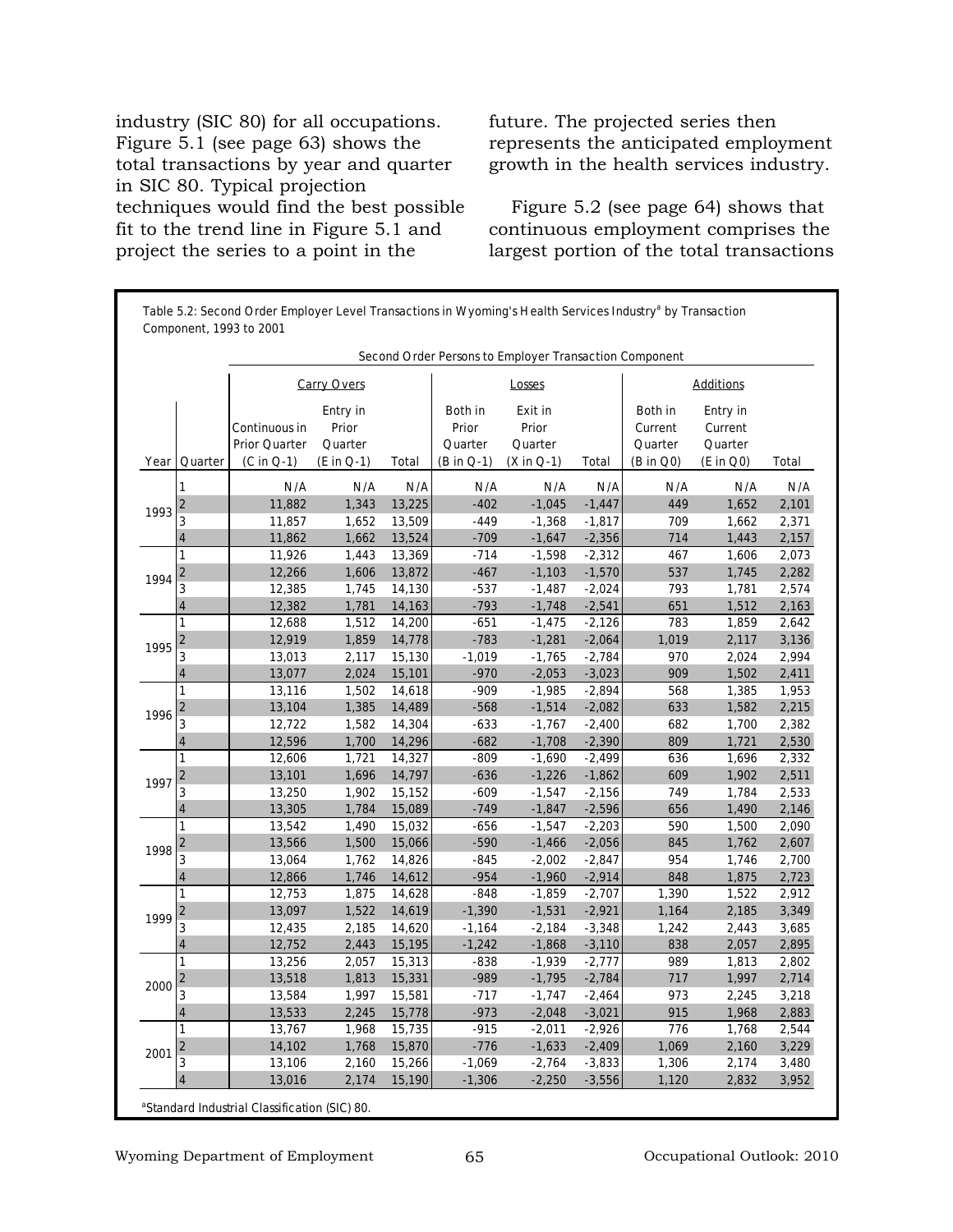occurring in health services. To exhibit the relative stability of SIC 80, Figure 5.3 (see page 64) displays the same data for Wyoming's hotels & other lodging places industry (SIC 70). In comparing these two Figures, it is apparent that employers in these two industries have different hiring and layoff patterns. Due to the highly seasonal nature of the hotels & other lodging places industry, employers must pick up a large number of employees during the summer months. However, it is not economically feasible for the employers to maintain these employees in the winter with the decline in tourism. In contrast, since the health services industry has little or no seasonal variation, it is more able to retain its employees continuously.

# **Persons to Employer Transaction Data: Application to the Health Services Industry**

This section describes the components of change in the number of transactions and discusses their impact on the number of total transactions. The objective is to assign the relevant transaction type (i.e., Entry, Exit, Both, and Continuous) to three classes of behavior that explain the change in the number of total transactions from one quarter to the next. The three classes, which fall under the heading of Second Order Transaction Classes, are: (1) Carry Over Transactions from Last Quarter (Carry Overs), (2) Losses from Last Quarter (Losses), and (3) Additions from Current Quarter (Additions). The sum of the Carry Overs and Additions equals the total transactions for the quarter of interest (Q0). Further, the difference between Additions and Losses equals the net change (i.e., gain or loss in employment) in the total transactions from the quarter prior to the quarter of interest (Q-1 to Q0).

The ability to identify the transaction components responsible for a change in the number of total transactions allows us to better understand the way employers use labor to cope with changes in demand. To the extent we can identify some action on the employers part (e.g., advertising vacancies) or to the extent there is a Workforce Development structural element at work (e.g., job order requested), we might suggest that these transactions are employer initiated.

Carry Overs (stocks) are a combination of two transaction types from the prior quarter (Q-1), Entries and Continuous. Entries are individuals who were hired and maintained employment with the employer the next quarter. Continuous employees are individuals who were with the employer the quarter prior, as well as the current (reference) and subsequent quarters. Table 5.2 (see page 65) reflects the data from Table 5.1 (see page 62) placed under the relevant transaction component. For example, the Carry Over total is the sum of the Entries and Continuous for the specified quarter. At a point in time this worker/employer segment does not have an impact on the increase or decrease in the total transactions as these are accounted for by changes in the next two categories discussed (Losses and Additions).

The second transaction component represents individuals who are no longer with the employer in the reference quarter, but were employed by that employer in the quarter prior.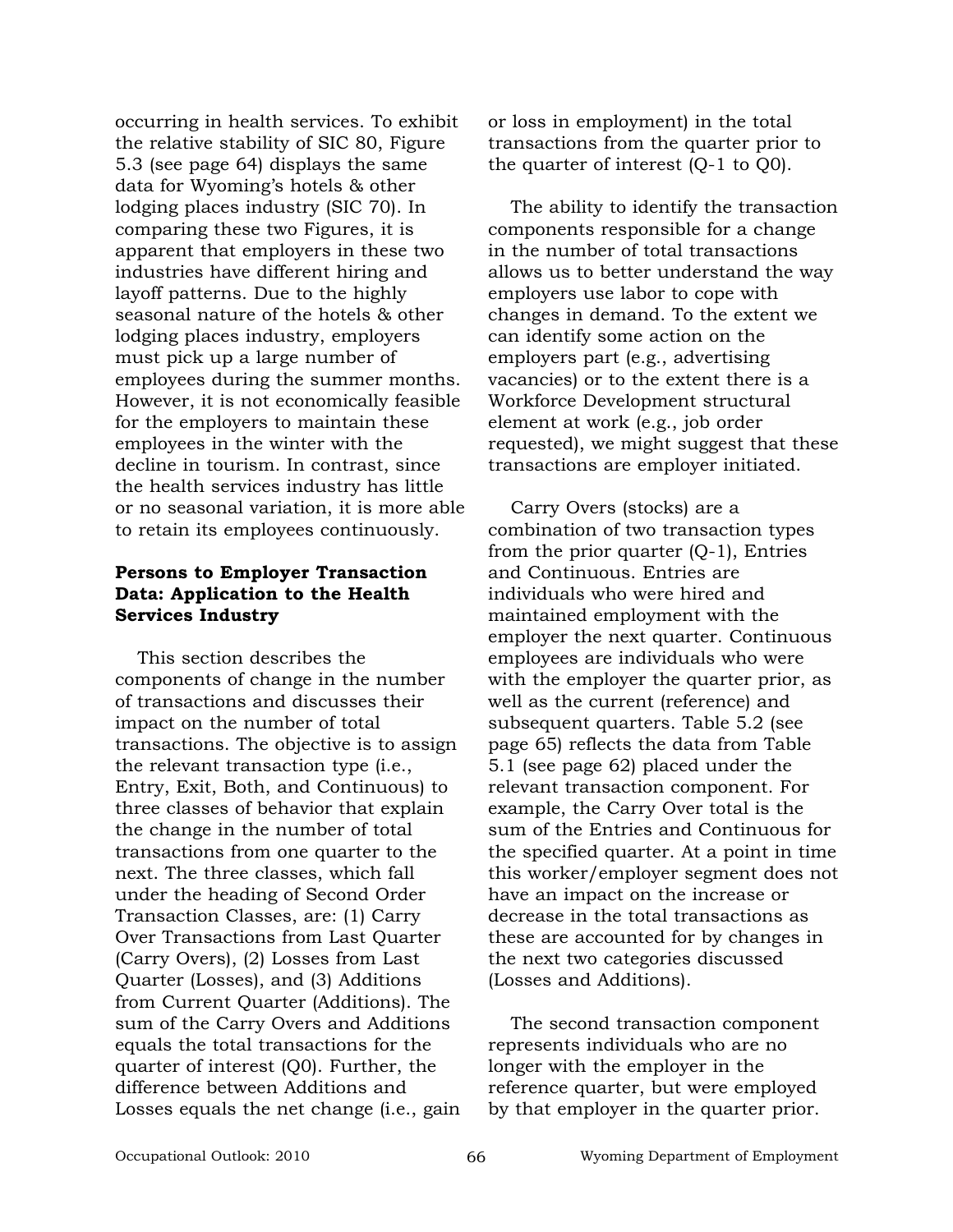As with Carry Overs, Losses (flows) are composed of two transaction types from the previous quarter, Both and Exits. Recall that Both represents an individual who was hired by and left an employer during the same quarter. While individuals in the Both category have a relatively loose current attachment to a specific employer, a review of Figure 5.3 (see page 63) demonstrates that some industries (e.g., hotels & other lodging places) are fairly dependent upon this type of employee. Both is included in the Losses component (see Table 5.2, page 64) because these individuals are no longer part of the current total transactions but were part of the total transactions in the prior quarter. The Losses total is the sum of the number of Boths and Exits from the prior quarter.

The Additions (flows) component represents individuals who were hired by an employer during the current quarter. Additions are composed of two transaction types from the current quarter, Both and Entry. Whereas, Losses included Both from the prior quarter (Q-1), Additions include Both from the current quarter (Q0). The total Additions is the sum of the Boths and Entries from the current quarter.

Stock and flow calculations were repeated for each year and quarter in Table 5.2 (page 65). Recall that the sum of the Carry Over total and the Additions total is equal to the total transactions in each quarter. For example, in 1993Q2 there were 13,225 Carry Overs and 2,101 Additions, which sum to 15,326 total transactions for 1993Q2 (see Table 5.1, page 62). Further, the sum of the Additions total and the Losses total equals the net

gain or loss in total transactions from the prior quarter to the quarter of interest (Q-1 to Q0). In the calculation for 1993Q2, Additions (2,101) plus Losses (-1,447) equals a net gain of 654. To this point we have identified the components that create changes in the number of total transactions with all employers at a given point in time. In the next section we will apply these techniques to a detailed analysis of RNs working in Wyoming.

## **Persons to Market Transaction Data: Application to Occupational Projections**

The foundation of this analysis is the combination of two data sets. The first, Wyoming's Wage Records, is collected quarterly. It captures the number of individuals by Social Security Number (SSN), employers by Unemployment Insurance (UI) account number, and wages for all UI covered employment in the state. This analysis uses data from 1992Q1 to 2002Q1. The second, the Wyoming State Board of Nursing (WSBN) licensed RNs dataset, provides records of SSN and date of license issue for all active licensed RNs in the state from 1992 to 2001. The combination of these two data sets allows us to apply the turnover analysis techniques to a specific subset of Wyoming's labor market. The subset in this case is RNs, but these techniques could be applied to any population for which data is available.

The previous section of this chapter introduced the typical application of transactional data. For example, an individual leaving one employer and being hired by another employer in the same quarter contributes one Entry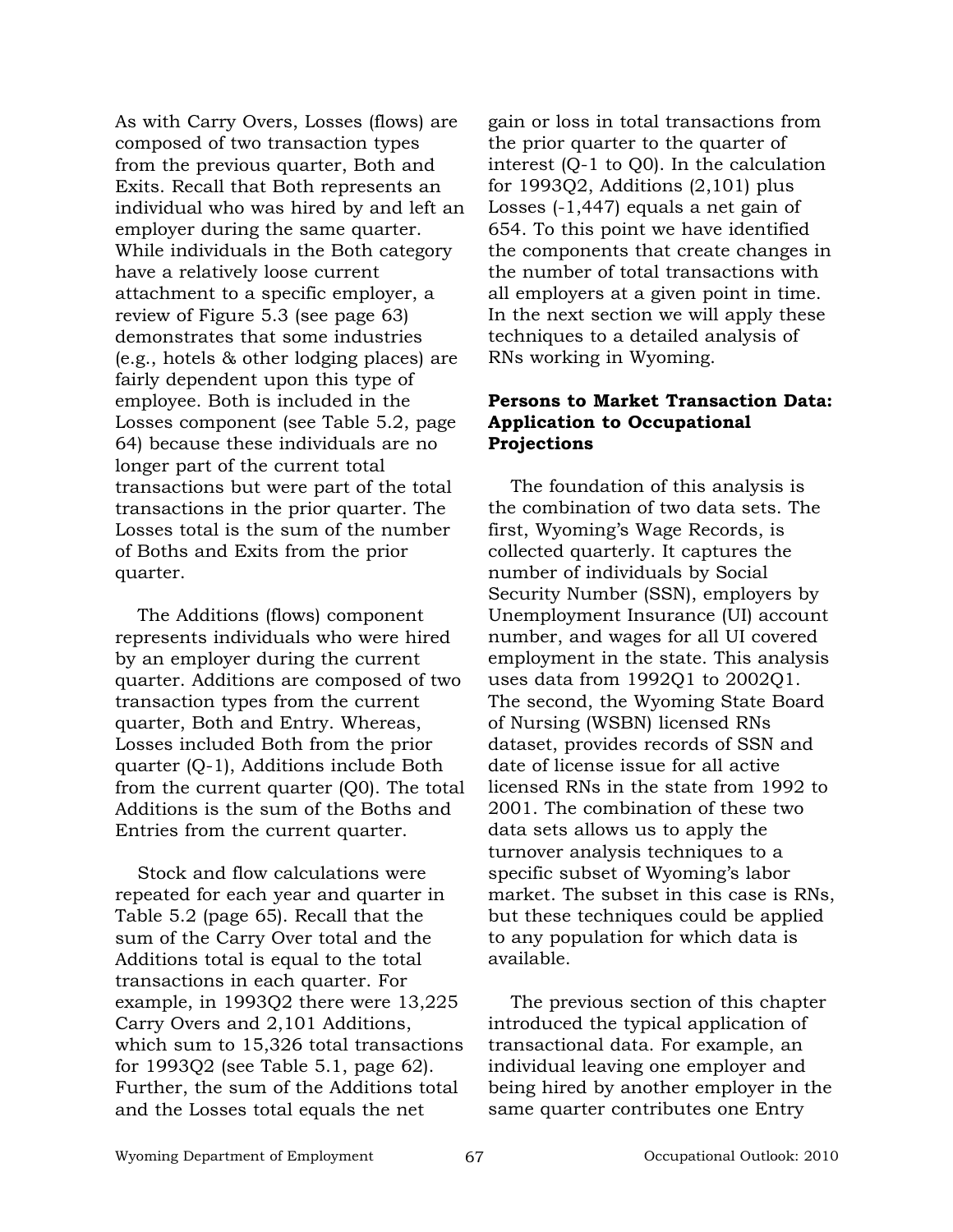|                                                                         |                                        |              |                                     |                |                              | In this example, Pat is given three employers. The Tables below explain the different<br>levels of aggregation for Transaction Type calculations. For this example, the<br>beginning of time is 1992Q1 and the end of time is 2001Q4. The first time Pat appears<br>in Wage Records as a registered nurse is 1995Q1 and the last is 1999Q4. |                                                              |                              |                   |                              |                |                              |              |           |              |              |                             |                              |    |
|-------------------------------------------------------------------------|----------------------------------------|--------------|-------------------------------------|----------------|------------------------------|---------------------------------------------------------------------------------------------------------------------------------------------------------------------------------------------------------------------------------------------------------------------------------------------------------------------------------------------|--------------------------------------------------------------|------------------------------|-------------------|------------------------------|----------------|------------------------------|--------------|-----------|--------------|--------------|-----------------------------|------------------------------|----|
|                                                                         |                                        |              |                                     |                |                              |                                                                                                                                                                                                                                                                                                                                             |                                                              |                              |                   |                              |                |                              |              |           |              |              |                             |                              |    |
|                                                                         | Year                                   |              | 1995                                |                |                              | 1996                                                                                                                                                                                                                                                                                                                                        |                                                              |                              |                   | 1997                         |                |                              |              | 1998      |              |              |                             | 1999                         |    |
|                                                                         | Quarter                                | Q1           | Q2<br>Q3                            | Q <sub>4</sub> | Q1                           | Q2                                                                                                                                                                                                                                                                                                                                          | Q3<br>Q4                                                     | Q1                           | Q2                | Q3                           | Q4             | Q1                           | Q2           | Q3        | Q4           | Q1           | Q2                          | Q3                           | Q4 |
|                                                                         |                                        |              | < Time Begins in 1992Q1             |                |                              |                                                                                                                                                                                                                                                                                                                                             |                                                              |                              |                   |                              |                |                              |              |           |              |              | Time Ends in 2001Q4 >       |                              |    |
| Pat's Work History with A-OK Hospital                                   |                                        |              |                                     |                |                              |                                                                                                                                                                                                                                                                                                                                             |                                                              |                              |                   |                              |                |                              |              |           |              |              |                             |                              |    |
| Pat's Work History with Dandy-Do Hospital                               |                                        |              |                                     |                |                              |                                                                                                                                                                                                                                                                                                                                             |                                                              |                              |                   |                              |                |                              |              |           |              |              |                             |                              |    |
| Pat's Work History with Al's Nursing Home                               |                                        |              |                                     |                |                              |                                                                                                                                                                                                                                                                                                                                             |                                                              |                              |                   |                              |                |                              |              |           |              |              |                             |                              |    |
|                                                                         | <b>Transaction Type A-OK Hospital</b>  |              | B                                   |                | E                            | Χ                                                                                                                                                                                                                                                                                                                                           |                                                              | E                            | C                 | C                            | c              | $\mathbf c$                  | X            |           |              |              |                             | B                            |    |
| <b>Transaction Type Dandy Do Hospita</b>                                |                                        |              | E                                   | $\mathsf c$    | X                            |                                                                                                                                                                                                                                                                                                                                             | E<br>$\mathbf c$                                             | $\mathsf{C}$                 | X                 |                              |                |                              |              |           |              |              |                             |                              |    |
| <b>Transaction Type Al's Nursing Home</b>                               |                                        | B            |                                     |                |                              |                                                                                                                                                                                                                                                                                                                                             |                                                              |                              |                   |                              |                |                              |              |           | E            | с            | c                           | Χ                            |    |
|                                                                         |                                        |              |                                     |                |                              |                                                                                                                                                                                                                                                                                                                                             |                                                              |                              |                   |                              |                |                              |              |           |              |              |                             |                              |    |
|                                                                         | Entries (E)                            |              | $\mathbf{1}$                        |                | $\mathbf{1}$<br>$\mathbf{1}$ | $\mathbf{1}$                                                                                                                                                                                                                                                                                                                                | $\mathbf{1}$                                                 | $\mathbf{1}$                 | 1                 |                              |                |                              | $\mathbf{1}$ |           | $\mathbf{1}$ |              |                             | $\mathbf 1$                  |    |
| Aggregate Person to<br><b>Employer Level</b>                            | Exits (X)<br>Both (B)                  | $\mathbf{1}$ | $\mathbf{1}$                        |                |                              |                                                                                                                                                                                                                                                                                                                                             |                                                              |                              |                   |                              |                |                              |              |           |              |              |                             | $\mathbf{1}$                 |    |
| <b>Transactions by Category</b>                                         | Continuous (C)                         |              |                                     | $\mathbf{1}$   |                              |                                                                                                                                                                                                                                                                                                                                             | 1                                                            | 1                            | 1                 |                              | 1              | $\mathbf{1}$                 |              |           |              |              | 1                           |                              |    |
|                                                                         | Total                                  | $\mathbf{1}$ | $\mathbf 2$<br>$\pmb{0}$            | $\mathbf{1}$   | $\mathbf 2$                  | 1                                                                                                                                                                                                                                                                                                                                           | $\mathbf{1}$<br>$\mathbf{1}$                                 | $\mathbf 2$                  | $\overline{2}$    | $\mathbf{1}$                 | $\mathbf{1}$   | $\mathbf{1}$                 | $\mathbf 1$  | $\pmb{0}$ | $\mathbf{1}$ | $\mathbf{1}$ | $\mathbf{1}$                | $\mathbf 2$                  |    |
|                                                                         |                                        |              |                                     |                |                              |                                                                                                                                                                                                                                                                                                                                             |                                                              |                              |                   |                              |                |                              |              |           |              |              |                             |                              |    |
|                                                                         | Quarter                                | Q1           | Q2<br>Q3<br>< Time Begins in 1992Q1 | Q4             | Q1                           | Q2                                                                                                                                                                                                                                                                                                                                          | Q3<br>$\mathsf{Q}4$                                          | Q1                           | Q2                | Q3                           | Q4             | Q1                           | Q2           | Q3        | Q4           | Q1           | Q2<br>Time Ends in 2001Q4 > | Q3                           |    |
| Pat's Work in Wyoming's Labor Force                                     |                                        |              |                                     |                |                              |                                                                                                                                                                                                                                                                                                                                             |                                                              |                              |                   |                              |                |                              |              |           |              |              |                             |                              | Q4 |
|                                                                         | <b>Transaction Type in Labor Force</b> | В            | E                                   | c              | C                            | c                                                                                                                                                                                                                                                                                                                                           | c                                                            | c<br>$\mathsf{C}$            | C                 | c                            | c              | $\mathbf c$                  | x            |           | E            | C            | с                           | c                            |    |
|                                                                         |                                        |              |                                     |                |                              |                                                                                                                                                                                                                                                                                                                                             |                                                              |                              |                   |                              |                |                              |              |           |              |              |                             |                              |    |
|                                                                         | Entry (E)                              |              | $\mathbf{1}$                        |                |                              |                                                                                                                                                                                                                                                                                                                                             |                                                              |                              |                   |                              |                |                              |              |           | $\mathbf{1}$ |              |                             |                              |    |
| Aggregate Labor Force                                                   | Exit (X)                               |              |                                     |                |                              |                                                                                                                                                                                                                                                                                                                                             |                                                              |                              |                   |                              |                |                              | $\mathbf{1}$ |           |              |              |                             |                              |    |
| <b>Transactions by Category</b>                                         | Both (B)                               | 1            |                                     | 1              |                              |                                                                                                                                                                                                                                                                                                                                             |                                                              |                              |                   |                              |                |                              |              |           |              | 1            |                             |                              |    |
|                                                                         | Continuous (C)<br><b>Total</b>         | $\mathbf{1}$ | $\pmb{0}$<br>$\mathbf{1}$           | $\mathbf{1}$   | 1<br>$\mathbf{1}$            | 1<br>$\mathbf{1}$                                                                                                                                                                                                                                                                                                                           | $\mathbf{1}$<br>$\mathbf{1}$<br>$\mathbf{1}$<br>$\mathbf{1}$ | $\mathbf{1}$<br>$\mathbf{1}$ | 1<br>$\mathbf{1}$ | $\mathbf{1}$<br>$\mathbf{1}$ | 1<br>1         | $\mathbf{1}$<br>$\mathbf{1}$ | $\mathbf{1}$ | $\pmb{0}$ | $\mathbf{1}$ | $\mathbf{1}$ | 1<br>$\mathbf{1}$           | $\mathbf{1}$<br>$\mathbf{1}$ |    |
| Table 5.3c: Person to Market Transactions by Expanded Transaction Types |                                        |              |                                     |                |                              |                                                                                                                                                                                                                                                                                                                                             |                                                              |                              |                   |                              |                |                              |              |           |              |              |                             |                              |    |
|                                                                         | Year                                   |              | 1995                                |                |                              | 1996                                                                                                                                                                                                                                                                                                                                        |                                                              |                              |                   | 1997                         |                |                              |              | 1998      |              |              |                             | 1999                         |    |
|                                                                         | Quarter                                | Q1           | Q2<br>Q3<br>< Time Begins in 1992Q1 | Q4             | Q1                           | Q2                                                                                                                                                                                                                                                                                                                                          | Q3<br>Q <sub>4</sub>                                         | Q1                           | Q2                | Q3                           | Q <sub>4</sub> | Q1                           | Q2           | Q3        | Q4           | Q1           | Q2<br>Time Ends in 2001Q4 > | $\Omega 3$                   |    |
| Pat's Work in Wyoming's Labor Force                                     |                                        |              |                                     |                |                              |                                                                                                                                                                                                                                                                                                                                             |                                                              |                              |                   |                              |                |                              |              |           |              |              |                             |                              |    |
|                                                                         | Transaction Type in Labor Force        | BF           | F                                   | c              | C                            | c                                                                                                                                                                                                                                                                                                                                           | C<br>$\mathbf c$                                             | $\mathbf c$                  | C.                | $\mathbf{C}$                 | c              | C                            | Χ            |           | E            | C            | $\mathbf{C}$                | $\mathbf c$                  |    |
|                                                                         |                                        |              |                                     |                |                              |                                                                                                                                                                                                                                                                                                                                             |                                                              |                              |                   |                              |                |                              |              |           |              |              |                             |                              |    |
|                                                                         | Entry First (EF)                       |              |                                     |                |                              |                                                                                                                                                                                                                                                                                                                                             |                                                              |                              |                   |                              |                |                              |              |           |              |              |                             |                              |    |
|                                                                         | <b>Both First (BF)</b>                 | 1            |                                     |                |                              |                                                                                                                                                                                                                                                                                                                                             |                                                              |                              |                   |                              |                |                              |              |           |              |              |                             |                              |    |
|                                                                         | <b>Both First and</b>                  |              |                                     |                |                              |                                                                                                                                                                                                                                                                                                                                             |                                                              |                              |                   |                              |                |                              |              |           |              |              |                             |                              |    |
| Aggregate                                                               | Last (BFL)                             |              |                                     |                |                              |                                                                                                                                                                                                                                                                                                                                             |                                                              |                              |                   |                              |                |                              |              |           |              |              |                             |                              |    |
| Determinate<br>Transactions<br>Labor Force                              | Both Last (BL)                         |              |                                     |                |                              |                                                                                                                                                                                                                                                                                                                                             |                                                              |                              |                   |                              |                |                              |              |           |              |              |                             |                              |    |
| <b>Transactions by</b>                                                  | Exit Last (XL)                         |              |                                     |                |                              |                                                                                                                                                                                                                                                                                                                                             |                                                              |                              |                   |                              |                |                              |              |           |              |              |                             |                              |    |
| Category                                                                | Both (B)                               |              |                                     | $\mathbf{1}$   | 1                            | $\mathbf{1}$                                                                                                                                                                                                                                                                                                                                | $\mathbf{1}$<br>$\mathbf{1}$                                 | 1                            | 1                 | 1                            | 1              | 1                            |              |           |              |              | 1                           | $\mathbf{1}$                 |    |
|                                                                         | Continuous (C)                         |              | $\mathbf{1}$                        |                |                              |                                                                                                                                                                                                                                                                                                                                             |                                                              |                              |                   |                              |                |                              |              |           | $\mathbf{1}$ |              |                             |                              |    |
| <b>Transactions</b><br>Attached                                         | Entry (E)<br>Exit (X)                  |              |                                     |                |                              |                                                                                                                                                                                                                                                                                                                                             |                                                              |                              |                   |                              |                |                              | $\mathbf{1}$ |           |              |              |                             |                              |    |

and one Exit in that quarter or two total transactions. In this section, we are not concerned with the internal (within Wyoming) turnover from employer to employer. What we are concerned with is whether or not an RN is attached to or available to work in Wyoming's labor market.

The easiest way to describe the difference between Person to Employer Level Transactions (all transactions with all employers) and Person to Market Level Transactions (any transaction with any employer) is to examine Tables 5.3a and 5.3b). We introduce Hypothetical Pat for the first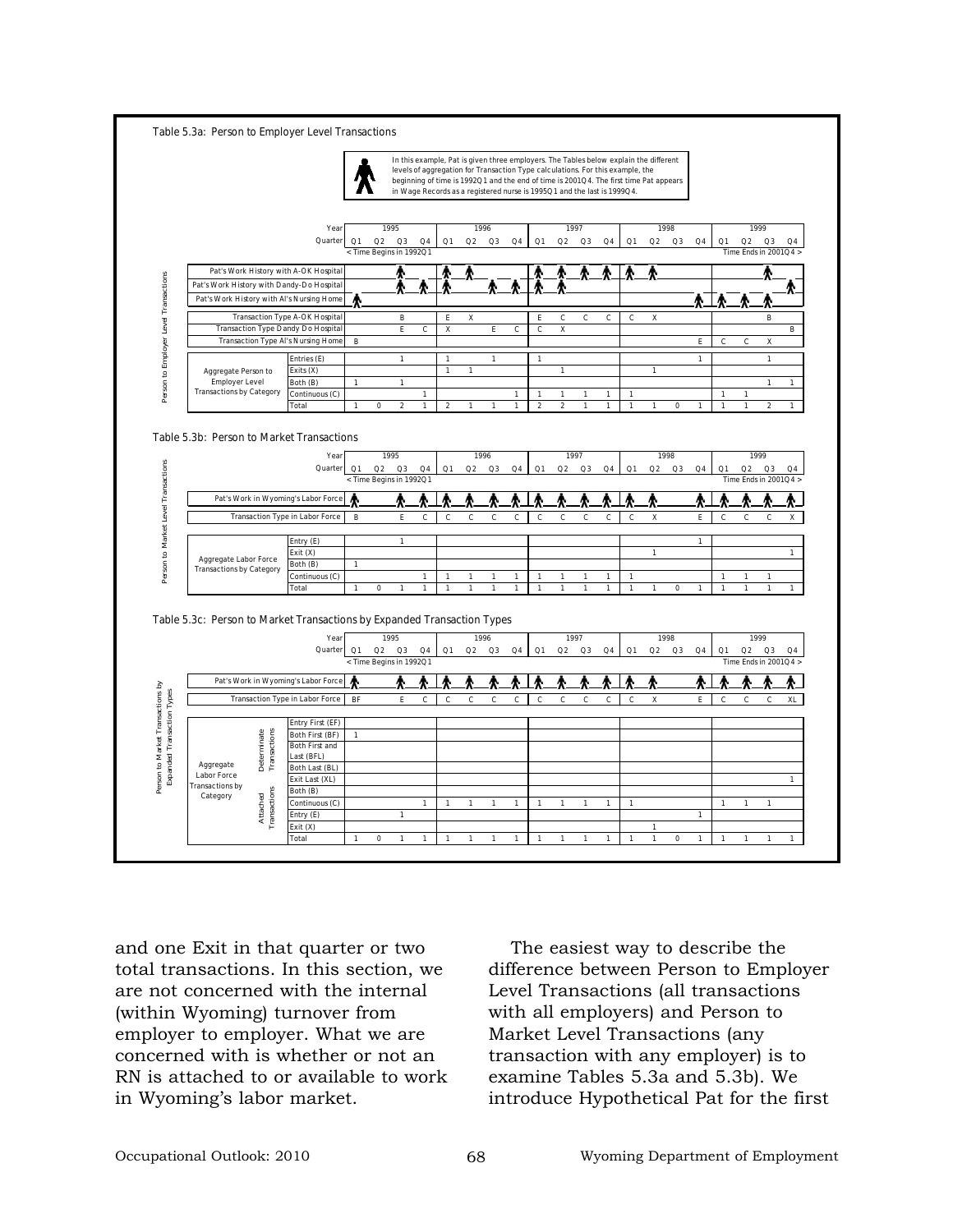|          |                         |     |                         | <b>Determinate Labor Force Transactions</b>                   |                         |    | <b>Attached Labor Force Transactions</b> |                     |     |     |                       |
|----------|-------------------------|-----|-------------------------|---------------------------------------------------------------|-------------------------|----|------------------------------------------|---------------------|-----|-----|-----------------------|
|          |                         |     |                         | <b>First Entry and</b><br><b>First Entries Permanent Exit</b> | <b>Permanent Exits</b>  |    |                                          | <b>Attached RNs</b> |     |     | <b>RNs</b><br>Working |
| Year     | Quarter                 | EF  | BF                      | BFL                                                           | <b>BL</b>               | XL | B                                        | c                   | E   | x   | Total                 |
|          | $\overline{2}$          | 29  | $\overline{2}$          | $\mathbf 0$                                                   | $\mathbf{0}$            | 7  | $\overline{7}$                           | 1,707               | 39  | 33  | 1,824                 |
| 1992     | 3                       | 217 | 7                       | 21                                                            | 0                       | 9  | 4                                        | 1,734               | 47  | 32  | 2,071                 |
|          | 4                       | 58  | $\overline{c}$          | 3                                                             | $\mathbf{1}$            | 14 | 12                                       | 1,944               | 43  | 40  | 2,117                 |
|          | 1                       | 60  | 4                       | $\overline{\mathbf{c}}$                                       | $\overline{2}$          | 17 | 3                                        | 1,995               | 33  | 33  | 2,149                 |
|          | $\overline{\mathbf{c}}$ | 50  | $\bf{0}$                | $\overline{\mathbf{4}}$                                       | $\mathbf{0}$            | 20 | $\overline{7}$                           | 2,026               | 33  | 42  | 2,182                 |
| 1993     | 3                       | 225 | 3                       | $\overline{7}$                                                | 1                       | 27 | 4                                        | 2,043               | 39  | 39  | 2,388                 |
|          | 4                       | 74  | 1                       | 6                                                             | $\overline{2}$          | 20 | $\overline{\mathbf{4}}$                  | 2,241               | 46  | 46  | 2,440                 |
|          | 1                       | 64  | $\overline{\mathbf{c}}$ | $\overline{\mathbf{c}}$                                       | $\overline{2}$          | 22 | 5                                        | 2,305               | 33  | 34  | 2,469                 |
| 1994     | 2                       | 32  | $\overline{2}$          | 1                                                             | $\mathbf 0$             | 28 | 11                                       | 2,327               | 40  | 47  | 2,488                 |
|          | 3                       | 249 | 7                       | 11                                                            | 1                       | 16 | 5                                        | 2,346               | 49  | 37  | 2,721                 |
|          | 4                       | 80  | 5                       | 3                                                             | 1                       | 38 | 6                                        | 2,563               | 45  | 43  | 2,784                 |
|          | 1                       | 53  | 2                       | 1                                                             | 3                       | 30 | 3                                        | 2,618               | 37  | 40  | 2,787                 |
| 1995     | 2                       | 111 | 6                       | 1                                                             | 3                       | 45 | 12                                       | 2,603               | 47  | 60  | 2,888                 |
|          | 3                       | 158 | 3                       | 10                                                            | $\overline{2}$          | 53 | 4                                        | 2,657               | 48  | 51  | 2,986                 |
|          | 4                       | 52  | $\overline{\mathbf{4}}$ | 8                                                             | $\overline{4}$          | 46 | $\overline{7}$                           | 2,740               | 56  | 77  | 2,994                 |
|          | 1                       | 54  | 3                       | 3                                                             | 1                       | 40 | 4                                        | 2,751               | 56  | 57  | 2,969                 |
| 1996     | 2                       | 76  | $\overline{\mathbf{4}}$ | 1                                                             | $\mathbf{1}$            | 57 | 8                                        | 2,709               | 66  | 95  | 3,017                 |
|          | 3                       | 118 | 8                       | 10                                                            | $\overline{2}$          | 41 | 5                                        | 2,743               | 73  | 67  | 3,067                 |
|          | 4                       | 53  | 3                       | $\overline{\mathbf{4}}$                                       | $\overline{\mathbf{4}}$ | 41 | 10                                       | 2,816               | 83  | 77  | 3,091                 |
|          | 1                       | 54  | 4                       | $\overline{2}$                                                | 1                       | 29 | 5                                        | 2,865               | 75  | 58  | 3,093                 |
| 1997     | 2                       | 70  | $\overline{2}$          | 6                                                             | $\overline{2}$          | 45 | 12                                       | 2,892               | 84  | 57  | 3,170                 |
|          | 3                       | 126 | 2                       | 3                                                             | 3                       | 66 | 4                                        | 2,914               | 89  | 66  | 3,273                 |
|          | 4                       | 54  | 1                       | 5                                                             | $\overline{\mathbf{4}}$ | 29 | 11                                       | 3,032               | 67  | 68  | 3,271                 |
|          | 1                       | 66  | $\mathbf 0$             | $\overline{\mathbf{c}}$                                       | $\overline{\mathbf{3}}$ | 45 | $\mathbf{1}$                             | 3,012               | 58  | 96  | 3,283                 |
| 1998     | 2                       | 71  | $\overline{c}$          | 3                                                             | 18                      | 66 | 15                                       | 2,931               | 71  | 139 | 3,316                 |
|          | 3                       | 149 | 6                       | 6                                                             | 3                       | 60 | 9                                        | 2,930               | 90  | 83  | 3,336                 |
|          | 4                       | 68  | 3                       | 5                                                             | 6                       | 54 | 15                                       | 3,016               | 127 | 99  | 3,393                 |
|          | 1                       | 37  | 2                       | $\overline{\mathbf{c}}$                                       | $\overline{7}$          | 44 | 11                                       | 3,086               | 82  | 81  | 3,352                 |
| 1999     | 2                       | 58  | $\bf{0}$                | 5                                                             | 15                      | 69 | 11                                       | 3,019               | 115 | 117 | 3,409                 |
|          | 3                       | 141 | 6                       | 9                                                             | $\overline{7}$          | 69 | 15                                       | 3,053               | 97  | 70  | 3,467                 |
|          | 4                       | 59  | 5                       | 5                                                             | 10                      | 63 | 8                                        | 3,152               | 129 | 76  | 3,507                 |
|          | 1                       | 57  | 1                       | 4                                                             | 11                      | 50 | 11                                       | 3,195               | 100 | 95  | 3,524                 |
|          | 2                       | 46  | $\mathbf{1}$            | $\overline{\mathbf{4}}$                                       | 3                       | 80 | 10                                       | 3,195               | 92  | 77  | 3,508                 |
| 2000     | 3                       | 147 | 4                       | 9                                                             | 6                       | 83 | $\overline{7}$                           | 3,193               | 119 | 57  | 3,625                 |
|          | 4                       | 52  | 4                       | 4                                                             | 8                       | 69 | $\overline{7}$                           | 3,259               | 95  | 131 | 3,629                 |
| $2001$ 1 |                         | 62  | $\mathbf 0$             | $\pmb{0}$                                                     | $\overline{7}$          | 59 | $\overline{7}$                           | 3,279               | 69  | 68  | 3,551                 |

**Table 5.4: Person to Labor Force Transactions in Wyoming for Registered Nurses (RNs) by Expanded Transaction Types, 1992 to 2001**

time in this paper. Pat will be used to demonstrate concepts in other publications in the future. For demonstration purposes, in Tables 5.3a and 5.3b Pat is the only RN working in Wyoming. Pat became a licensed RN in Wyoming during the

first quarter of 1995 (1995Q1) and the last time Pat appeared in Wyoming Wage Records was 1999Q4.

Table 5.3a (see page 68) shows Pat's Person to Employer Level Transactions with Pat's three employers during Pat's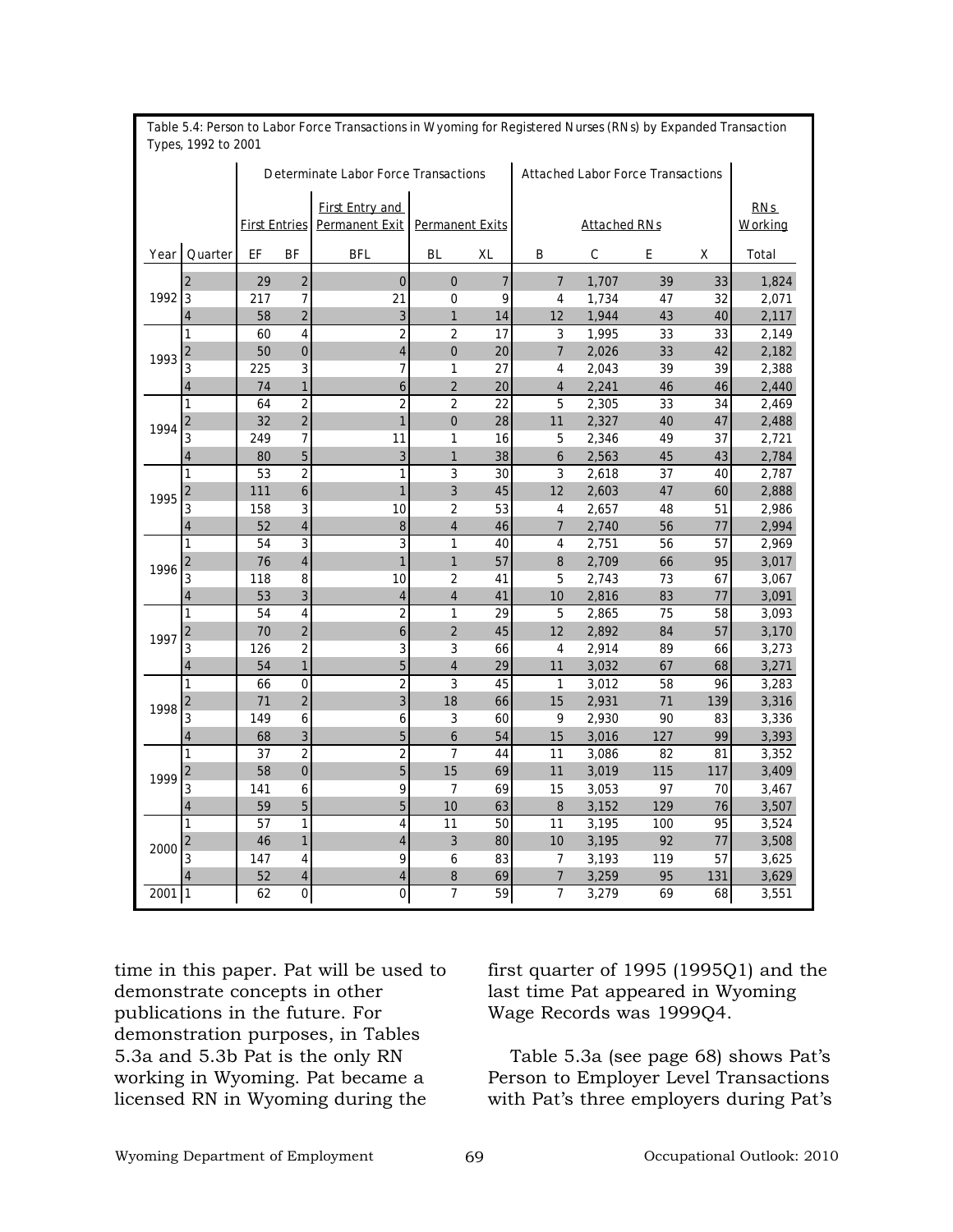duration of employment in Wyoming's labor market. In any given quarter Pat can have more than one transaction if Pat has more than one employer. This is another representation of the analysis found in Tables 5.1 and 5.2 (see pages 62 and 65).

Table 5.3b shows Pat's Person to Market Level Transactions in Wyoming. Note that Pat's activity is measured relative to the market as a whole rather than on the number of employers Pat had transactions during any given quarter. For example, Table 5.3a Pat had two employers in 1997Q1 and 1997Q2. Table 5.3b shows that Pat was working in Wyoming during 1997Q2. The transition from Employer Level to Market Level is necessary this analysis concerns only the number of RNs working in Wyoming, the number of RNs coming into Wyoming's labor market, and the number leaving.

Some of the data presented in Table 5.4 (see page 69) are similar to data in Table 5.1 (see page 62), for example the transaction types Entry (E), Exit (X), Both (B), and Continuous (C). However, whereas an Entry in Table 5.1 can represent an individual who was working for another employer in the previous quarter, an Entry in Table 5.4 represents an RN who did not work (in Wyoming) in the previous quarter. Further, an Exit in Table 5.4 represents an RN who did not work in Wyoming in the subsequent quarter. For purposes of definition, the transaction types discussed in this paragraph (E, X, B, C) are defined in Table 5.4 as attached transactions because we know that although the individuals may leave work for a number of quarters, they also return to Wyoming's labor force.

There are two extended data elements in Table 5.4 that build on prior definitions, First and Last. Entry First (EF) represents RNs who have just been licensed in Wyoming and are making their first entry to Wyoming's Market as employed Licensed RNs. Conversely, Exit Last (XL) are RNs who have been working in Wyoming who subsequently never again (between 1992Q1 and 2001Q1) appear in Wyoming's labor force. Following the same logic, Both First and Last (BFL) are RNs who become licensed in Wyoming but never appear in Wyoming after that initial quarter. The transaction types discussed in this paragraph (EF, BF, BFL, BL, XL) are referred to as determinate transactions because these types are the only ones that determine the change in the number of available RNs in Wyoming at a point in time.

The data in Table 5.4 (see page 69) were projected 20 quarters (5 years) beyond 2001Q1. The data were then assigned to two of the Second Order Transaction Classes discussed earlier (Carry Overs, Additions, and Losses), while maintaining the components of whether the activity was Attached or Determinate. The bullets below list our previous definitions from Table 5.2 (see page 64) and the definitions required to create Table 5.5 (see page 71).

- Previous Definitions in Table 5.2
	- Losses =  $-1 * (B + X)$  from Q-1
	- $\bullet$  Addition = ( $B + E$ ) from Q0
- Definitions to Maintain Attached and Determinate Categories in Table 5.5
	- Attached Losses =  $-1$  \* (BF + B + X ) from Q-1

Text continued on page 71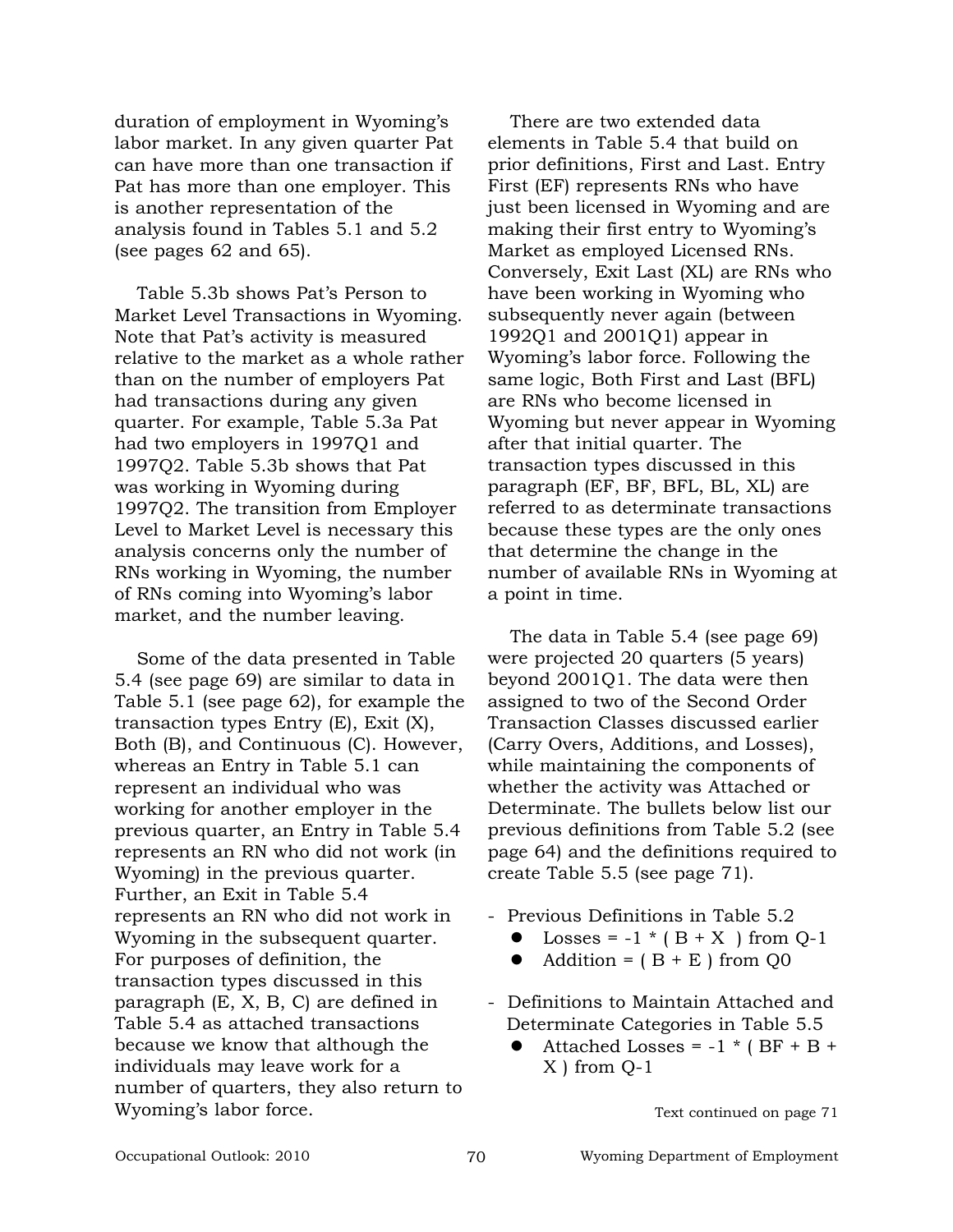|      |                |                  | Losses              |                   |                      | <b>Additions</b>               |                           | Projection 1                | <b>Flow</b>             | Projection 2<br><b>Total RNs</b> |                                      |
|------|----------------|------------------|---------------------|-------------------|----------------------|--------------------------------|---------------------------|-----------------------------|-------------------------|----------------------------------|--------------------------------------|
| Year | Quarter        | Attached<br>Loss | Determinate<br>Loss | <b>Total Loss</b> | Attached<br>Addition | Determinate<br><b>Addition</b> | Total<br><b>Additions</b> | <b>Total RNs</b><br>Working | Attached                | Deteminate                       | Working Based on<br><b>Flow Data</b> |
|      | $\overline{2}$ |                  |                     |                   |                      |                                |                           | 1,824                       |                         |                                  | 1,824                                |
| 1992 | 3              | $-42$            | $-7$                | $-49$             | 51                   | 245                            | 296                       | 2,071                       | 9                       | 238                              | 2,071                                |
|      | 4              | $-43$            | $-30$               | $-73$             | 56                   | 63                             | 119                       | 2,117                       | 13                      | 33                               | 2,117                                |
|      | 1              | $-54$            | $-18$               | $-72$             | 38                   | 66                             | 104                       | 2,149                       | $-16$                   | 48                               | 2,149                                |
| 1993 | $\overline{2}$ | $-40$            | $-21$               | $-61$             | 40                   | 54                             | 94                        | 2,182                       | $\pmb{0}$               | 33                               | 2,182                                |
|      | 3              | $-49$            | $-24$               | $-73$             | 44                   | 235                            | 279                       | 2,388                       | $-5$                    | 211                              | 2,388                                |
|      | 4              | $-46$            | $-35$               | $-81$             | 52                   | 81                             | 133                       | 2,440                       | 6                       | 46                               | 2,440                                |
|      | 1              | $-51$            | $-28$               | $-79$             | 40                   | 68                             | 108                       | 2,469                       | $-11$                   | 40                               | 2,469                                |
| 1994 | 2              | $-41$            | $-26$               | $-67$             | 51                   | 35                             | 86                        | 2,488                       | 10                      | 9                                | 2,488                                |
|      | 3              | $-60$            | $-29$               | $-89$             | 55                   | 267                            | 322                       | 2,721                       | $-5$                    | 238                              | 2,721                                |
|      | 4<br>1         | $-49$            | $-28$               | $-77$<br>$-96$    | 52                   | 88                             | 140<br>99                 | 2,784                       | $\overline{3}$<br>$-11$ | 60<br>14                         | 2,784                                |
|      |                | $-54$            | $-42$               |                   | 43                   | 56                             |                           | 2,787                       |                         | 84                               | 2,787                                |
| 1995 | $\overline{2}$ | $-45$<br>$-78$   | $-34$<br>$-49$      | $-79$             | 62<br>54             | 118                            | 180<br>225                | 2,888                       | 17<br>$-24$             | 122                              | 2,888<br>2,986                       |
|      | 3<br>4         | $-58$            | $-65$               | $-127$<br>$-123$  | 67                   | 171<br>64                      | 131                       | 2,986<br>2,994              | 9                       | $-1$                             | 2,994                                |
|      | 1              | $-88$            | $-58$               | $-146$            | 61                   | 60                             | 121                       | 2,969                       | $-27$                   | $\overline{\mathbf{c}}$          | 2,969                                |
|      | $\overline{2}$ | $-64$            | $-44$               | $-108$            | 75                   | 81                             | 156                       | 3,017                       | 11                      | 37                               | 3,017                                |
| 1996 | 3              | $-107$           | $-59$               | $-166$            | 80                   | 136                            | 216                       | 3,067                       | $-27$                   | 77                               | 3,067                                |
|      | 4              | $-80$            | $-53$               | $-133$            | 97                   | 60                             | 157                       | 3,091                       | 17                      | $\overline{7}$                   | 3,091                                |
|      | 1              | $-90$            | $-49$               | $-139$            | 81                   | 60                             | 141                       | 3,093                       | $-9$                    | 11                               | 3,093                                |
|      | 2              | $-67$            | $-32$               | $-99$             | 98                   | 78                             | 176                       | 3,170                       | 31                      | 46                               | 3,170                                |
| 1997 | 3              | $-71$            | $-53$               | $-124$            | 96                   | 131                            | 227                       | 3,273                       | 25                      | 78                               | 3,273                                |
|      | 4              | $-72$            | $-72$               | $-144$            | 82                   | 60                             | 142                       | 3,271                       | 10                      | $-12$                            | 3,271                                |
|      | 1              | $-80$            | $-38$               | $-118$            | 62                   | 68                             | 130                       | 3,283                       | $-18$                   | 30                               | 3,283                                |
|      | 2              | $-97$            | $-50$               | $-147$            | 104                  | 76                             | 180                       | 3,316                       | $\overline{7}$          | 26                               | 3,316                                |
| 1998 | 3              | $-156$           | $-87$               | $-243$            | 102                  | 161                            | 263                       | 3,336                       | $-54$                   | 74                               | 3,336                                |
|      | 4              | $-98$            | $-69$               | $-167$            | 148                  | 76                             | 224                       | 3,393                       | 50                      | $\overline{7}$                   | 3,393                                |
|      | 1              | $-117$           | $-65$               | $-182$            | 100                  | 41                             | 141                       | 3,352                       | $-17$                   | $-24$                            | 3,352                                |
| 1999 | $\overline{2}$ | $-94$            | $-53$               | $-147$            | 141                  | 63                             | 204                       | 3,409                       | 47                      | 10                               | 3,409                                |
|      | 3              | $-128$           | $-89$               | $-217$            | 119                  | 156                            | 275                       | 3,467                       | $-9$                    | 67                               | 3,467                                |
|      | 4              | $-91$            | $-85$               | $-176$            | 147                  | 69                             | 216                       | 3,507                       | 56                      | $-16$                            | 3,507                                |
|      |                | $-89$            | $-78$               | $-167$            | 122                  | 62                             | 184                       | 3,524                       | 33                      | $-16$                            | 3,524                                |
| 2000 | $\overline{2}$ | $-107$           | $-65$               | $-172$            | 105                  | 51                             | 156                       | 3,508                       | $-2$                    | $-14$                            | 3,508                                |
|      | 3              | $-88$            | $-87$               | $-175$            | 132                  | 160                            | 292                       | 3,625                       | 44                      | 73                               | 3,625                                |
|      | 4              | $-68$            | $-98$               | $-166$            | 110                  | 60                             | 170                       | 3,629                       | 42                      | $-38$                            | 3,629                                |
|      | 1              | $-142$           | $-81$               | $-223$            | 83                   | 62                             | 145                       | 3,551                       | $-59$                   | $-19$                            | 3,551                                |
| 2001 | $\overline{2}$ | $-75$            | $-66$               | $-141$            | 111                  | 58                             | 168                       | 3,586                       | 36                      | $-8$                             | 3,579                                |
|      | 3              | $-121$           | $-96$               | $-217$            | 112                  | 165                            | 276                       | 3,667                       | $-9$                    | 69                               | 3,639                                |
|      | 4              | $-98$            | $-100$              | $-197$            | 121                  | 56                             | 176                       | 3,675                       | 23                      | $-44$                            | 3,618                                |
|      | 1              | $-117$           | $-92$               | $-209$            | 103                  | 44                             | 147                       | 3,644                       | $-14$                   | $-48$                            | 3,556                                |
| 2002 | 2              | $-103$           | $-85$               | $-189$            | 118                  | 56                             | 174                       | 3,657                       | 15                      | $-30$                            | 3,541                                |
|      | ς              | $-127$           | $-104$              | $-231$            | 119                  | 163                            | 282                       | 3,738                       | -8                      | 58                               | 3,591                                |
|      | 4              | $-104$           | $-108$              | $-211$            | 128                  | 53                             | 182                       | 3,747                       | 25                      | $-55$                            | 3,561                                |
|      | 1              | $-123$           | $-100$              | $-223$            | 110                  | 42                             | 152                       | 3,715                       | $-13$                   | $-58$                            | 3,490                                |
| 2003 | 2              | $-109$           | $-93$               | $-203$            | 126                  | 53                             | 179                       | 3,729                       | $16$                    | $-40$                            | 3,466                                |
|      | 3              | $-133$           | $-112$              | $-245$            | 126                  | 160                            | 287                       | 3,810                       | $-6$                    | 48                               | 3,508                                |
|      | 4              | $-110$           | $-116$              | $-226$            | 136                  | 51                             | 187                       | 3,818                       | 26                      | $-65$                            | 3,469                                |
|      | 1              | $-129$<br>$-115$ | $-108$<br>$-101$    | $-237$<br>$-217$  | 118<br>133           | 40<br>51                       | 157<br>184                | 3,787<br>3,800              | $-11$<br>18             | $-69$<br>$-50$                   | 3,389                                |
| 2004 | 2<br>3         | $-139$           | $-120$              | $-259$            | 134                  | 158                            | 292                       |                             | $-5$                    | 38                               | 3,357<br>3,390                       |
|      |                | $-116$           | $-124$              | $-240$            | 143                  | 49                             | 192                       | 3,881<br>3,889              | 28                      | $-75$                            |                                      |
|      |                | $-135$           | $-116$              | $-251$            | 125                  | 37                             | 162                       | 3,858                       | $-10$                   | $-79$                            | 3,343<br>3,254                       |
|      |                | $-121$           | $-109$              | $-231$            | 140                  | 49                             | 189                       | 3,871                       | 19                      | $-61$                            | 3,212                                |
| 2005 | 3              | $-145$           | $-128$              | $-273$            | 141                  | 156                            | 297                       | 3,952                       | $-4$                    | 28                               | 3,236                                |
|      |                | $-122$           | $-132$              | $-254$            | 151                  | 47                             | 197                       | 3,961                       | 29                      | $-85$                            | 3,180                                |
| 2006 | 1              | $-141$           | $-124$              | $-265$            | 132                  | 35                             | $167$                     | 3,929                       | $-9$                    | $-89$                            | 3,082                                |

**Table 5.5: Second Order Person to Labor Force Transaction Components of Registered Nurses (RNs) in Wyoming, Base and Projected Quarters, 1992 to 2006**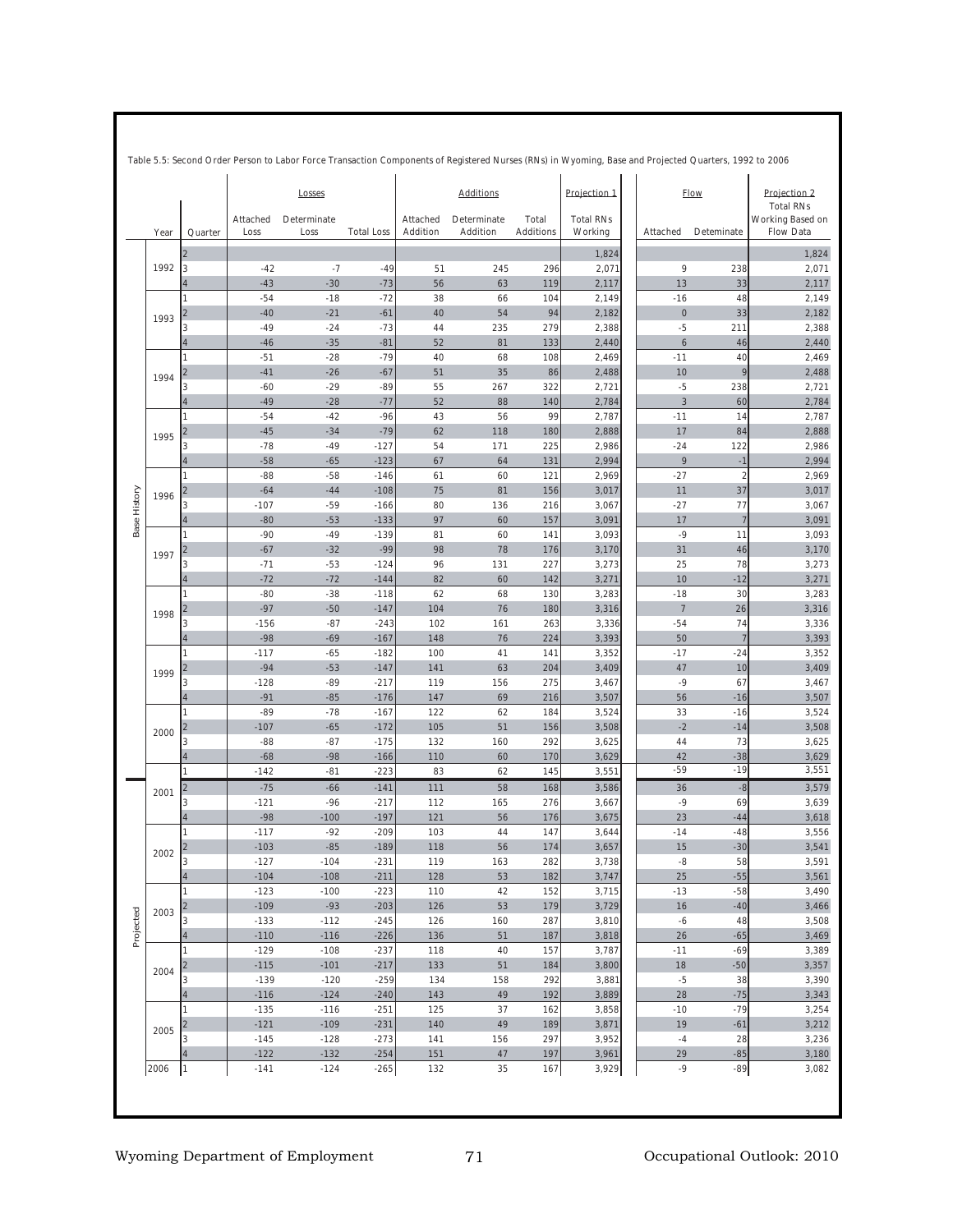- Determinate Losses =  $-1$   $*$  ( BFL  $+$  BL  $+$  XL  $)$  from Q-1
- Attached Addition =  $(B + E +$ BL ) from Q0
- Determinate Addition =  $(EF +$ BF + BFL ) from Q0

### *Attached Losses*

BF, B, and X from the quarter prior (Q-1) represent individuals who were working in the prior quarter, not working in the current quarter, but return to the labor force at a later time.

## *Determinate Losses*

BFL, BL, and XL from the quarter prior (Q-1) represent individuals who were working in the prior quarter, not working in the current quarter, and never return to the labor force.

## *Attached Additions*

B, E, and BL from the current quarter (Q0) represent individuals who were not working in the prior quarter, working in the current quarter and had been in Wyoming's labor force as an RN at some point in the past.

### *Determinate Additions*

EF, BF, and BFL from the current quarter (Q0) represent individuals who began working in the current quarter who had never been in the labor force as an RN in the past.

Lastly, two new columns Attached Flow and Determinate Flow are presented. Attached Flow is the result of Attached Additions and Attached Losses while Determinate Flow is the

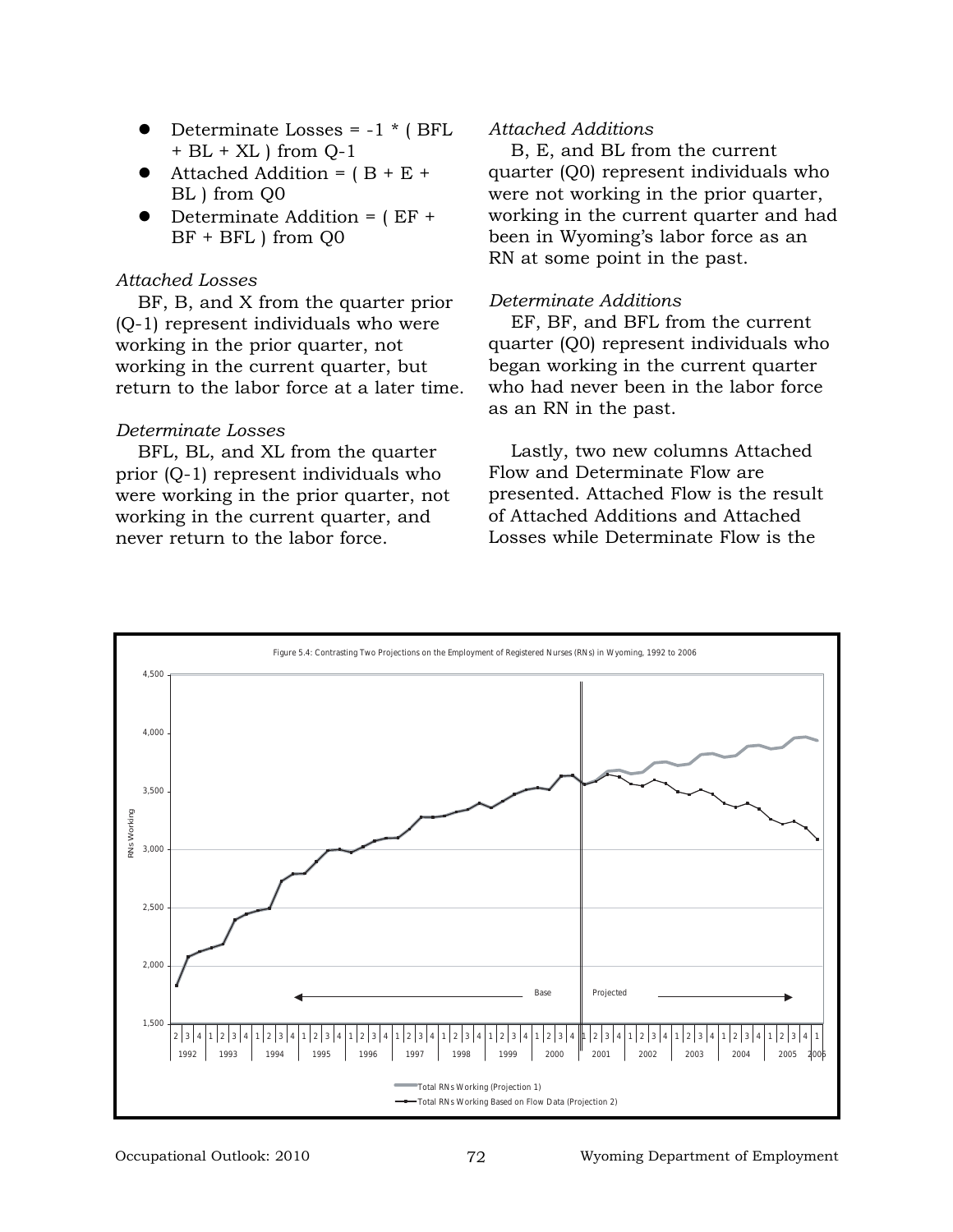result of Determinate Additions and Determinate Losses (1992Q3 = -42 +  $51 = 9$ .

## **Projection 1 and Projection 2**

The base periods for the projections are the quarters from 1992Q1 to 2001Q1. All data beyond 2001Q1 are the result of statistical projection techniques using the base period data from Table 5.4 (see page 69). Of the data presented in Table 5.5 (see page 71), we focus on total RNs working (Projection 1) and total RNs working based on flow data (Projection 2).

Projection 1 (total RNs working) is a typical projection based on historic data and represents the projected demand of RNs due to employment growth. Projection 1 simply looks at the number, or level, of RNs in the past and determines the future number of RNs based on this trend. A review of data presented in the Projection 1 column of Table 5.5 tells the tale we expect. There was fast growth at the beginning of the decade with the number of RNs working in the state increasing from approximately 2,000 in 1992 to 3,000 in 1995 (a period of four years). This growth slowed toward the end of our base period with the number of RNs increasing from nearly 3,000 in 1995 to 3,500 in 2000 (a period of six years). Even with deceleration in growth in the number of RNs added to our state, the trend continues to increase the number of RNs working and our projected data follows suit. Lastly, Projection 1 makes the assumption that the supply of RNs was meeting the demand for RNs during the base period (1992Q2 to 2000Q4).

Projection 2 is the total number of RNs working in Wyoming based on flow data. Recall that our original intention in identifying the Second Order Transaction Groups (Carry Overs, Additions, and Losses) was to enable us to apply the transaction types to actual changes in the number of transactions and in this case the number of RNs working. The formula for this calculation follows:

- Formula 1 for Projection 2
	- Total RNs in  $Q0$  = Total RNs in Q-1 + Total Additions in Q0 + Total Losses in Q0

The last two statements in Formula 1 (Total Additions in Q0 + Total Losses in Q0) represent the flow of RNs. Further, to determine the components impacting the future demand for RNs in Wyoming, we have broken flow into attached and determinate flow. Therefore, Formula 1 was transformed and restated as Formula 2.

- Formula 2 for Projection 2
	- $\bullet$  Total RNs in  $Q0 = \text{Total RNs}$  in Q-1 + Attached Flow in Q0 + Determinate Flow in Q0

Testing the formula against the base data from 1992Q4 and 1993Q1, we find that 2,149 (Total RNs 1993Q1) is equal to 2,117 (Total RNs 1992Q4) minus 16 (Attached Flow 1993Q1) plus 48 (Determinate Flow 1993Q1). From this we can ascertain that the increase in the number of RNs working in Wyoming from 1992Q4 to 1993Q1 was a function of more first time entries (determinate additions), than permanent exits (determinate losses). Following this logic and using our starting period of 1992Q2, we use the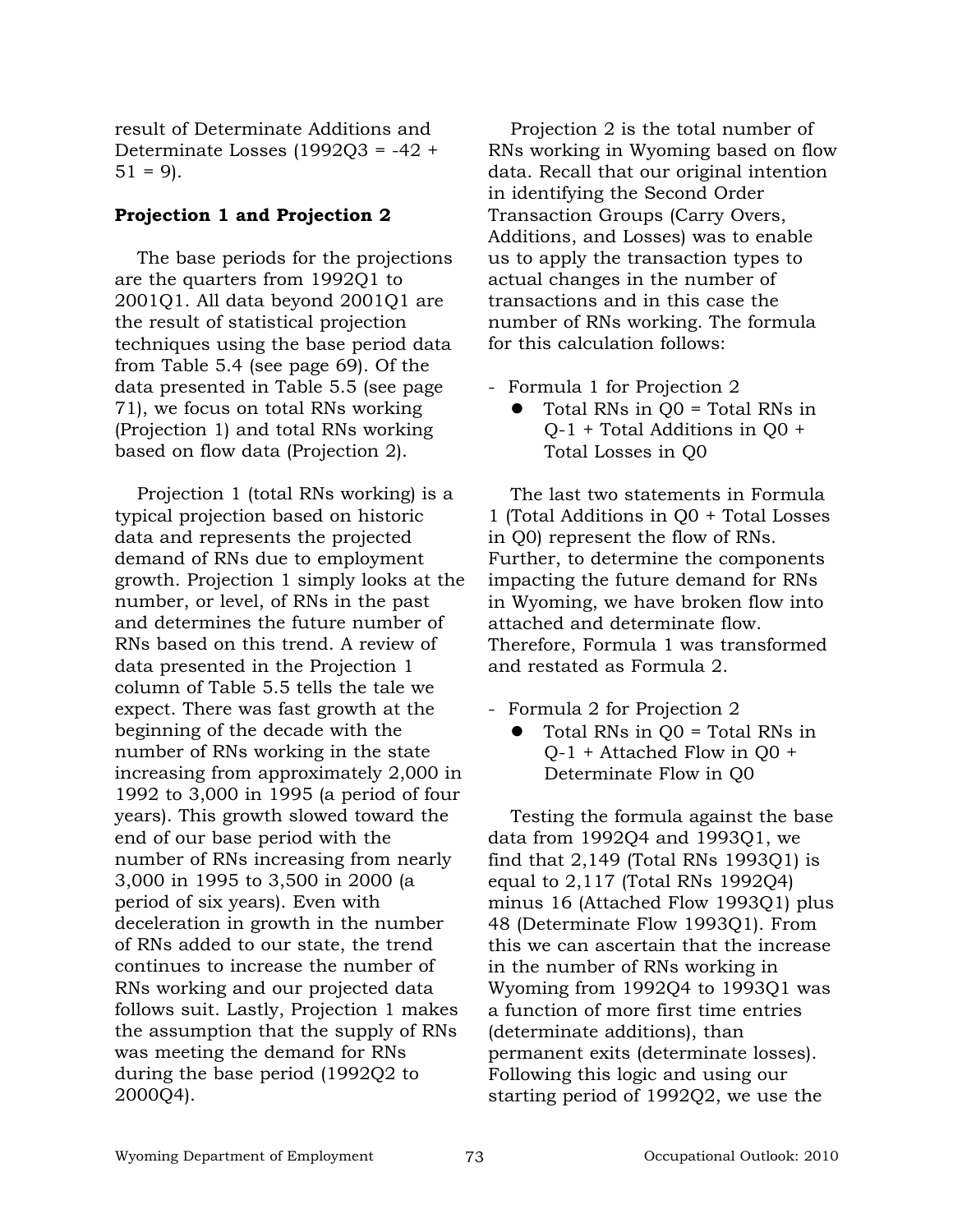flow data to determine the next quarters' Total RNs for the remaining periods through 2006Q1 (see the examples below).

- Method Used to Fill Projection 2 (Total RNs Working Based on Flow Data)

- Total RNs  $1993O2 = (2,149 +$
- $0 + 33$ ) = 2,182
- Total RNs  $1993Q3 = (2,182 5 +$  $211$  ) = 2,388
- Total RNs 1993O4 =  $(2,388 +$  $6 + 46$ ) = 2,440
- Total RNs  $2001Q1 = (3,629 59 - 19$  ) = 3,551
- Total RNs  $2001Q2 = (3,551 +$  $36 - 8$ ) = 3,579
- Total RNs  $2001Q3 = (3,579 9 +$  $69$ ) = 3,639

# **What We Learn from Figures 5.4 and 5.5**

Figure 5.4 (see page 72) shows the contrast between the two projection methods. By definition, the two methods of calculating the number of RNs working in Wyoming are a one-toone match during the base period. Beginning in 2001, our two projection techniques diverge with Projection 1 continuing to grow, and Projection 2 showing a decline in the number of RNs working in Wyoming. Figure 5.5 (see page 75), which shows the attached flow and the determinate flow, demonstrates that attached flow has no impact on the RNs available in the long run because those who leave eventually return. However, the determinate flow illustrates the rapid growth at the beginning of our base period and the subsequent deceleration in the number of RNs during the end of our base period. Further, the determinate flow suggests that the state will soon

experience an outflow in the number of RNs available.

# **Why We Need Both Projections to Anticipate a Future Registered Nurse Shortage**

Figure 5.6 (see page 75) isolates the projected data from 2001Q1 to 2006Q1 and includes both of the projected time series. The change in total RNs (Projection 1) from 2001Q1 to 2006Q1 represents the projected demand for additional RNs due to employment growth. Total RNs based on flow data (Projection 2) shows the increasing shortages that will be created by a decline in the number of licensed RNs (determinate additions) and the increasing number of RNs permanently leaving the state (determinate losses). The difference between these two projected time series is the anticipated RN shortage.

Using the data provided in Table 5.5 (see page 71) and contrasting the four quarter average for total RNs in 2001 against the four quarter average of 2005, we can expect the number of RNs needed in Wyoming to grow by 291 (assuming that the supply of RNs was meeting the demand for RNs during the base period). Focusing on total RNs based on flow data, we can expect the number of available RNs to decline by 377 during the same time period. The sum of these two numbers predicts that Wyoming will be 668 RNs short by 2005.

# **Conclusions**

Industrial projections are often a slippery slope as many economic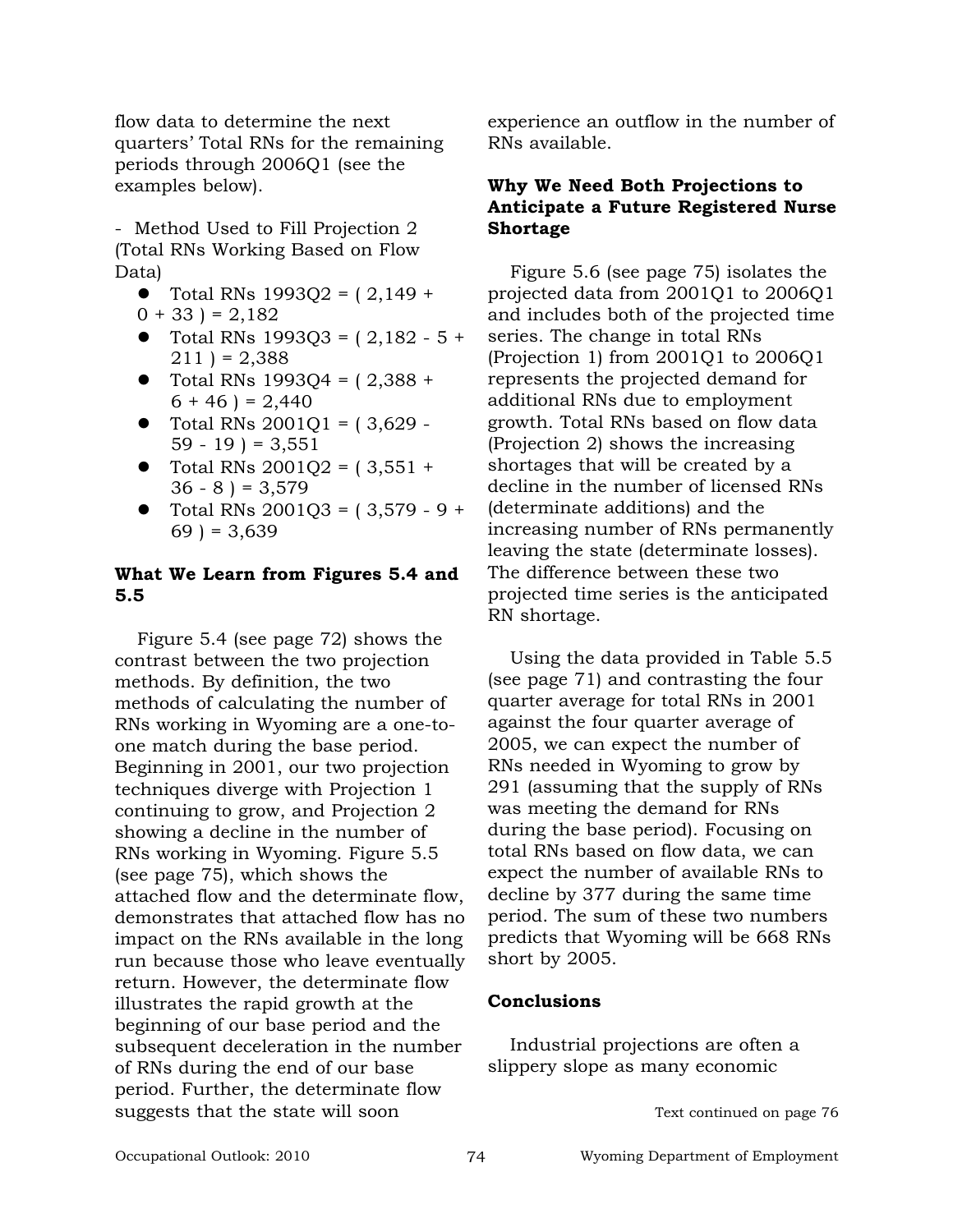

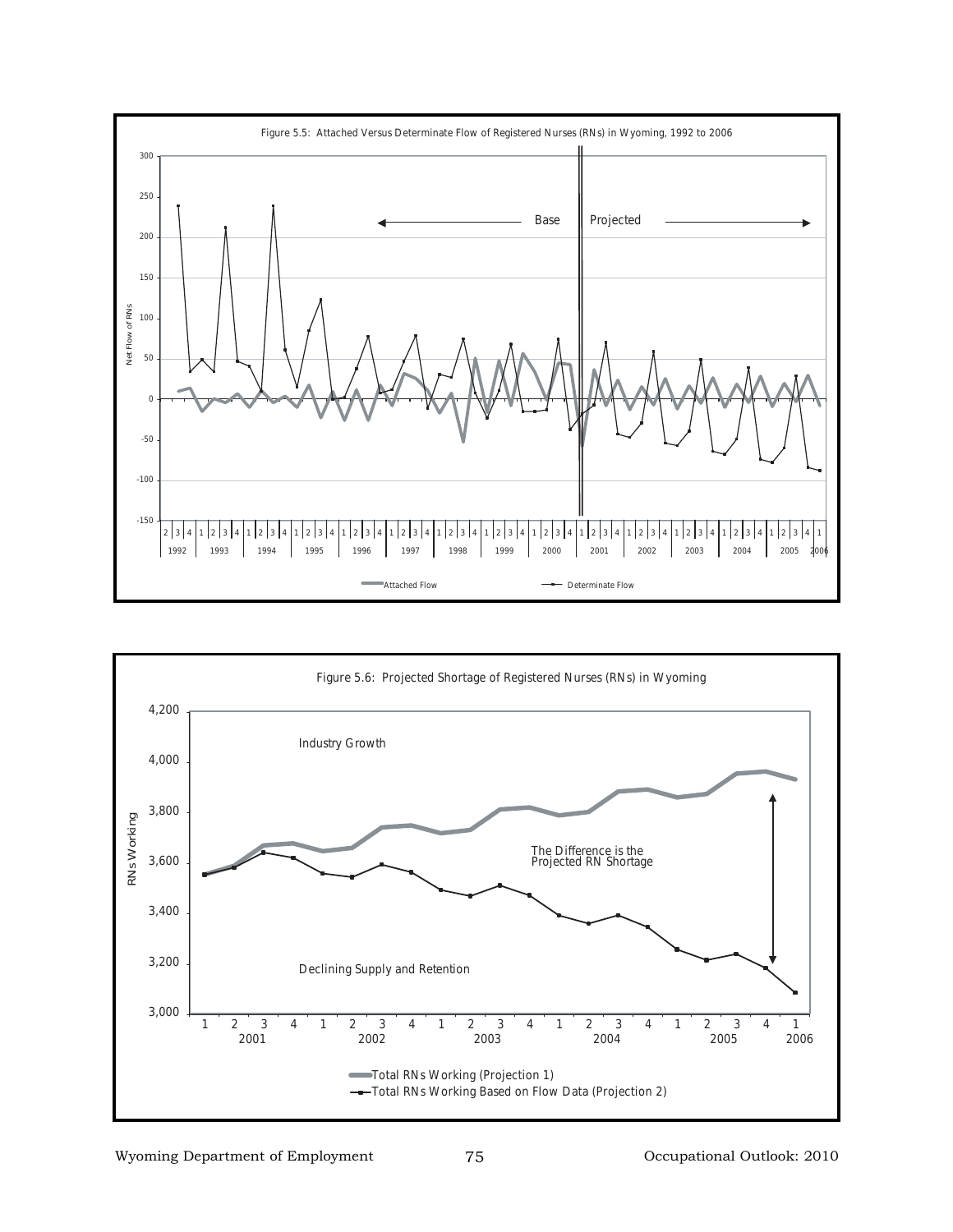factors impact the level of employment. For example, R&P's 1998 to 2008 projections for the oil & gas industry (SIC 13) anticipated declining employment over the decade. In reality, due to the recent coal bed methane development, employment doubled from 1999 to 2001. There are numerous external activities which may reverse the anticipated shortage of RNs available in Wyoming. In recent years, Congress passed the Nurse Reinvestment Act (2002) and state legislators created the Wyoming Investment in Nursing Program (2003). These programs offer incentives to prospective nursing students such as paid educational expenses in return for working in critical need areas.

While this analysis focused on RNs, similar methodology could be applied to a diverse set of research questions. One question currently of interest is the effect of the aging Wyoming population on industries that rely heavily on younger workers. As R&P currently captures demographic data, we could isolate the components of the past and projected trends in the utilization of younger workers.

Another question of interest, related to recent growth in the oil & gas industry, is whether the rapid growth in employment is a result of stable employment opportunities or temporary labor. By isolating two derivative components of flow, as we did with RNs in this study, it is possible to weigh the factors responsible.

#### **Notes**

1 The health services industry is defined as firms in Standard Industrial Classification (SIC) 80. It includes

offices and clinics of health practitioners, nursing care facilities, hospitals, medical/dental laboratories, and home health care services.

2 The hotels & other lodging places industry is defined as firms in Standard Industrial Classification (SIC) 70. It includes hotels, motels, rooming and boarding houses, campgrounds, and RV parks.

3 Wage Records is an administrative database. Each employer in the state that has employees covered under Unemployment Insurance, by law, must submit quarterly tax reports to the state showing each employee's Social Security Number and wages earned. Research & Planning use these data for statistical analysis.

4 Entry is expanded to include two distinct entry behaviors in the referenced documentation. Entry Newhire identifies an individual who did not work for the employer in the four prior quarters. Entry Rehire is an individual who had worked for the employer at some point in the prior four quarters. For the purposes of this chapter, the distinction is not needed.

5 Both is expanded to include two distinct behaviors in the referenced documentation. Both Newhire identifies an individual who did not work for the employer in the four prior quarters. Both Rehire is an individual who had worked for the employer at some point in the prior four quarters. For the purposes of this chapter, the distinction is not needed.

#### **References**

Bureau of Labor Statistics. (2002, July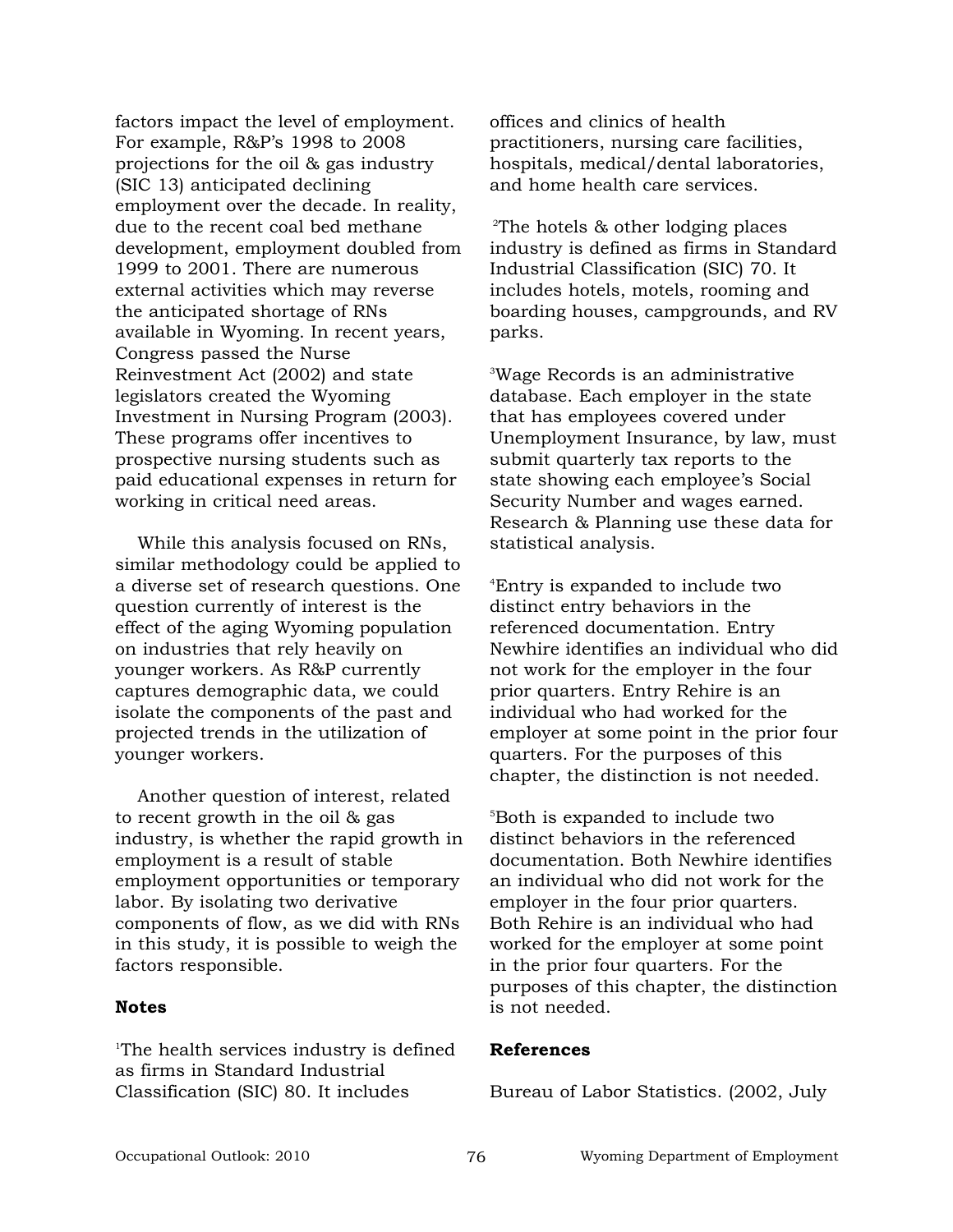30). What is JOLTS? Retrieved January 30, 2004, from http://www. bls.gov/jlt/jltwhat.htm

Glover, Tony. (2002, September). Nursing in Wyoming, Part One: Supply and Retention. *Wyoming labor force trends.* Retrieved January 30, 2004, from http://doe.state. wy.us/lmi/0902/a2.htm

Glover, Tony. [2002, October). Nursing in Wyoming, Part Two: Turnover. *Wyoming labor force trends.* Retrieved January 30, 2004, from http://doe.state.wy.us/lmi/1002/ a1.htm

Nurse Reinvestment Act, 42 U.S.C. § 296 *et seq.* (2002).

Wyoming Investment in Nursing Program, W.S. § 9-2-123 (2003). Retrieved February 19, 2004 from http://legisweb.state.wy.us/ statutes/titles/title09/chapter02. htm